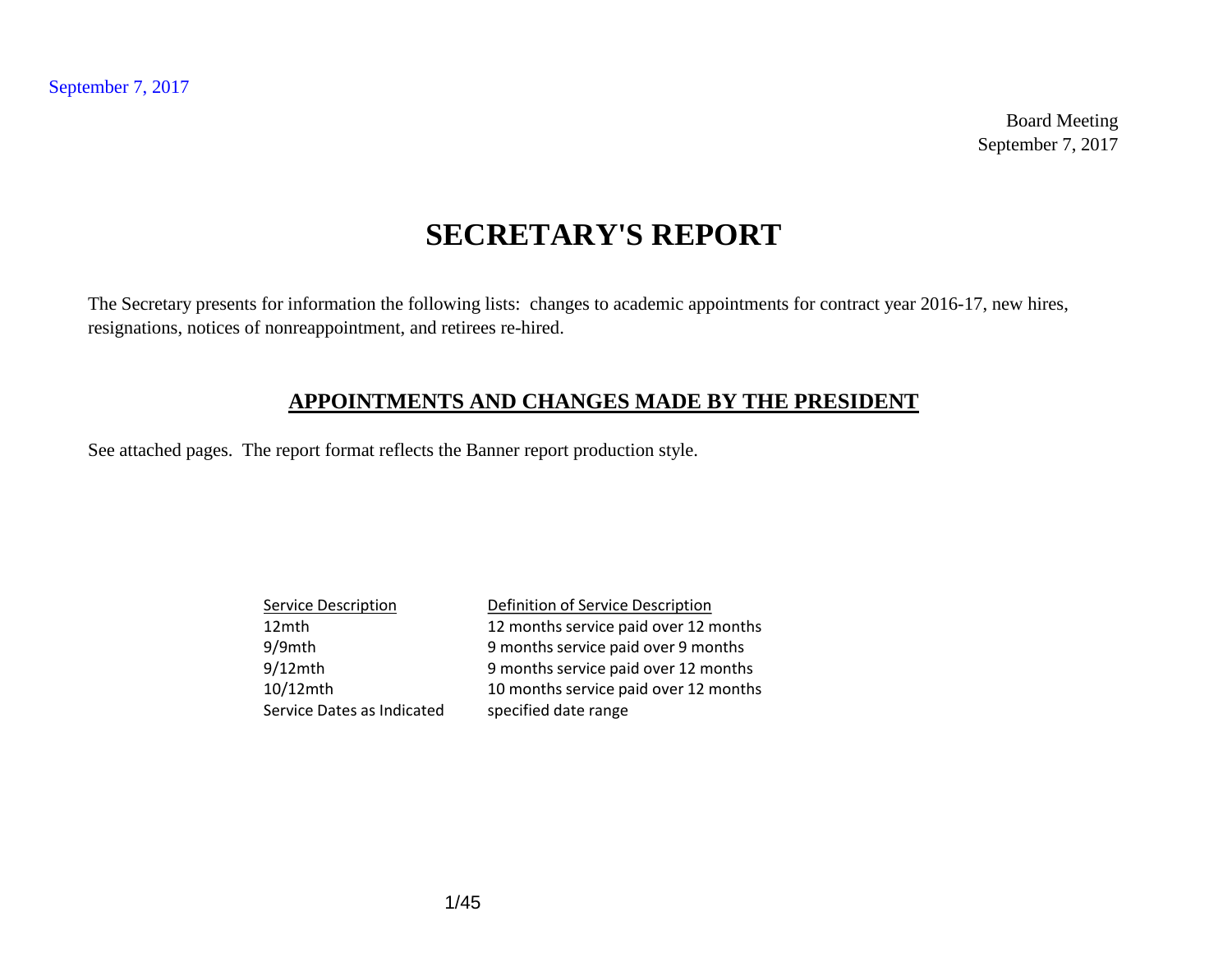|                                                                             |                                |                                 |         |                            | Service Begin | Service End |                  |
|-----------------------------------------------------------------------------|--------------------------------|---------------------------------|---------|----------------------------|---------------|-------------|------------------|
| Name<br><b>College of Agricultural, Consumer and Environmental Sciences</b> | Job Title                      | <b>Appointing Unit</b>          | Job FTE | Service Description        | Date          | Date        | Salary           |
| Arredondo Nontien, Monica Alejandra                                         | <b>VST SCHOLAR</b>             | <b>Animal Sciences</b>          | 1.00    | Service Dates as Indicated | 08/01/2017    | 01/31/2018  | \$12,000.00      |
|                                                                             |                                |                                 |         |                            |               |             |                  |
| Bhalsod, Gemini                                                             | EXT EDUC, AGRI NATURAL RSRSC I | Cooperative Extension           | 1.00    | 12mth                      | 08/07/2017    | 08/15/2017  | \$57,800.00 /yr  |
| Flack, Montgomery Wallace                                                   | RES GRNHOUSE SPEC IN AGRI      | Agr, Consumer, & Env Sci Admn   | 1.00    | 12mth                      | 06/16/2017    | 08/15/2017  | \$43,500.00 /yr  |
| Gonzalez, Norma Elena                                                       | VST PROJ COORD                 | Human Dvlpmt & Family Studies   | 0.55    | 12mth                      | 06/16/2017    | 06/15/2018  | \$31,350.00 /yr  |
| Heiser, Tammie M                                                            | VST CLIN DIET NUTR             | Food Science & Human Nutrition  | 1.00    | 12mth                      | 07/10/2017    | 07/09/2018  | \$55,000.00 /yr  |
| Johnson, Erik Christopher                                                   | DIR OF UGRAD RECRUIT           | Agr, Consumer, & Env Sci Admn   | 1.00    | 12mth                      | 08/01/2017    | 08/15/2017  | \$68,000.00 /yr  |
| Kaiser, Christopher M                                                       | <b>RES SPEC</b>                | Crop Sciences                   | 1.00    | 12mth                      | 07/24/2017    | 07/23/2018  | \$50,000.00 /yr  |
| Keane, Rosemary B                                                           | VST OUTREACH & COMNC SPEC      | Agr & Consumer Economics        | 1.00    | 12mth                      | 06/07/2017    | 06/06/2018  | \$53,000.00 /yr  |
| Komarthi, Vamsi Krishna                                                     | WEB APP DEVELOPER              | Cooperative Extension           | 1.00    | 12mth                      | 06/07/2017    | 05/10/2018  | \$65,000.00 /yr  |
| Koon, Samantha Lee                                                          | <b>INSTRUCTOR</b>              | Agricultural Comm Pgm & Crse    | 0.20    | Service Dates as Indicated | 07/16/2017    | 12/31/2017  | \$8,765.22       |
| Martinez Ramos, Alma Rosa                                                   | <b>VST SCHOLAR</b>             | Food Science & Human Nutrition  | 1.00    | Service Dates as Indicated | 07/06/2017    | 12/31/2017  | \$5,025.54       |
| Mesina, Von Gervic                                                          | <b>VST SCHOLAR</b>             | Animal Sciences                 | 1.00    | 12mth                      | 07/16/2017    | 07/15/2018  | \$24,000.00 /yr  |
| Miller, Terri Renae                                                         | COUNTY EXT DIR I               | Cooperative Extension           | 1.00    | 12mth                      | 07/06/2017    | 08/15/2017  | \$66,500.00 /yr  |
| Miraeiz, Esmaeil                                                            | <b>VST SCHOLAR</b>             | Crop Sciences                   | 0.24    | Service Dates as Indicated | 07/10/2017    | 11/30/2017  | \$2,000.00       |
| Pankau, Ryan C                                                              | EXT EDUC, AGRI NTRL RSRSC I    | Cooperative Extension           | 1.00    | 12mth                      | 07/17/2017    | 08/15/2017  | \$57,175.00 /yr  |
|                                                                             | VST RES SPEC                   |                                 | 1.00    | 12mth                      | 07/10/2017    | 07/09/2018  |                  |
| Swanson, Krista Joy                                                         |                                | Agr & Consumer Economics        |         |                            |               |             | \$65,000.00 /yr  |
| Tolosa Russi, Andres                                                        | <b>VST SCHOLAR</b>             | <b>Animal Sciences</b>          | 1.00    | Service Dates as Indicated | 07/03/2017    | 12/31/2017  | \$10,200.00      |
| Vejella, Sriharsha                                                          | EVAL DATA ANALYST              | Cooperative Extension           | 1.00    | 12mth                      | 06/29/2017    | 01/26/2018  | \$62,000.00 /yr  |
| Xie, Qianting                                                               | DATA SPEC                      | Agr & Consumer Economics        | 1.00    | 12mth                      | 06/05/2017    | 08/15/2017  | \$42,000.00 /yr  |
| Zhang, Yingying                                                             | <b>VST SCHOLAR</b>             | Natural Res & Env Sci           | 1.00    | 12mth                      | 04/26/2017    | 06/15/2017  | \$20,400.00 /yr  |
| <b>College of Applied Health Sciences</b>                                   |                                |                                 |         |                            |               |             |                  |
| Dahman, Jennifer                                                            | <b>INSTRUCTOR</b>              | Speech & Hearing Science        | 1.00    | 9/12mth                    | 08/16/2017    | 05/15/2018  | \$55,000.00 /yr  |
| Davis, Aaron Twain                                                          | IT SPECIALIST                  | Applied Health Sciences Admin   | 1.00    | 12mth                      | 06/01/2017    | 08/15/2017  | \$55,000.00 /yr  |
| Green, Rachel Joy Jackson                                                   | <b>DISABILITY SPECIALIST</b>   | Disability Res & Educ Svcs      | 1.00    | 12mth                      | 06/01/2017    | 08/15/2017  | \$53,000.00 /yr  |
| Murphy, Jason Charles                                                       | COORD, STAFFING & EDUC         | Disability Res & Educ Svcs      | 1.00    | 12mth                      | 08/07/2017    | 08/15/2017  | \$50,000.00 /yr  |
| Yosai, Erin Rachelle                                                        | <b>CLINICAL COUNSELOR</b>      | Disability Res & Educ Svcs      | 1.00    | 12mth                      | 08/01/2017    | 08/15/2017  | \$52,000.00 /yr  |
| <b>Auxiliary Units</b>                                                      |                                |                                 |         |                            |               |             |                  |
| Cox, Jeffrey Charles                                                        | <b>RESIDENCE HALL DIR</b>      | <b>Housing Division</b>         | 1.00    | 12mth                      | 07/03/2017    | 08/15/2017  | \$34,000.00 /yr  |
| Dhekane, Ruta N                                                             | APPL DEVLP SPEC                | Auxiliary I.T. Shared Services  | 1.00    | 12mth                      | 07/24/2017    | 07/02/2018  | \$60,000.00 /yr  |
| Garcia Tellez, Norma                                                        | <b>RESIDENCE HALL DIR</b>      | <b>Housing Division</b>         | 1.00    | 12mth                      | 07/03/2017    | 08/15/2017  | \$34,000.00 /yr  |
| Hott, Chanda R                                                              | ASST DIR OF HSG INFO           | <b>Housing Division</b>         | 1.00    | 12mth                      | 07/31/2017    | 08/15/2017  | \$61,000.00 /yr  |
| Jackson, Marcus                                                             | <b>DIR</b>                     | Division of Campus Recreation   | 1.00    | 12mth                      | 08/01/2017    | 08/15/2017  | \$127,000.00 /yr |
| Jones, Nicholas John                                                        | <b>RESIDENCE HALL DIR</b>      | <b>Housing Division</b>         | 1.00    | 12mth                      | 07/03/2017    | 08/15/2017  | \$35,000.00 /yr  |
| Primer, Cal Anne                                                            | APPL DEVLP SPEC                | Auxiliary I.T. Shared Services  | 1.00    | 12mth                      | 07/11/2017    | 08/15/2017  | \$60,000.00 /yr  |
| Woods, Sheldon E                                                            | <b>RESIDENCE HALL DIR</b>      | <b>Housing Division</b>         | 1.00    | 12mth                      | 07/03/2017    | 08/15/2017  | \$34,500.00 /yr  |
| <b>College of Business</b>                                                  |                                |                                 |         |                            |               |             |                  |
| Augusto Sampaio Franco de Lima,                                             | <b>SR LECTURER</b>             | Accountancy                     | 1.00    | 9/12mth                    | 08/16/2017    | 05/15/2018  | \$145,000.00 /yr |
| Gerlando                                                                    |                                |                                 |         |                            |               |             |                  |
| Fisher, Mitchell B                                                          | <b>INSTRUCTOR</b>              | Accountancy                     | 0.25    | 9/9mth                     | 08/16/2017    | 12/31/2017  | \$45,239.40 /yr  |
| Frizzell, Allyson                                                           | <b>ACADEMIC ADVISOR</b>        | Accountancy                     | 1.00    | 12mth                      | 08/07/2017    | 08/15/2017  | \$47,476.00 /yr  |
| Haran, Vidya                                                                | <b>LECTURER</b>                | <b>Business Administration</b>  | 0.67    | 9/12mth                    | 08/16/2017    | 05/15/2018  | \$73,700.00 /yr  |
| Holder, Charles B                                                           | <b>LECTURER</b>                | Accountancy                     | 0.83    | 9/12mth                    | 08/16/2017    | 05/15/2018  | \$91,667.00 /yr  |
| Hutchens, Matthew                                                           | <b>LECTURER</b>                | Accountancy                     | 1.00    | 9/12mth                    | 08/16/2017    | 05/15/2018  | \$120,000.00 /yr |
| Lu, Zhenzhong Linden                                                        | <b>INSTRUCTOR</b>              | Accountancy                     | 0.50    | 9/12mth                    | 08/16/2017    | 05/15/2018  | \$45,000.00 /yr  |
| McGrath, Karen Mitchell                                                     | <b>LECTURER</b>                | Finance                         | 1.00    | 9/12mth                    | 08/16/2017    | 05/15/2018  | \$120,000.00 /yr |
| Reitz, Philip                                                               | <b>INSTRUCTOR</b>              | Finance                         | 1.00    | 9/12mth                    | 08/16/2017    | 05/15/2018  | \$120,000.00 /yr |
| Schaefer, Sandra Lynn                                                       | DIR COMMUNICATION DEVELOPMENT  | Accountancy                     | 1.00    | 12mth                      | 07/05/2017    | 08/15/2017  | \$61,160.00 /yr  |
| <b>Carle Illinois Medicine</b>                                              |                                |                                 |         |                            |               |             |                  |
| Campos Coiado, Olivia                                                       | TEACH ASST PROF, SML GRP FAC   | Carle IL COM Administration     | 1.00    | 12mth                      | 08/16/2017    | 08/15/2018  | \$105,000.00 /yr |
| <b>Chief Information Officer</b>                                            |                                |                                 |         |                            |               |             |                  |
| Heren, Robert Jacob                                                         | IT SECURITY ANALYST            | <b>Technology Services</b>      | 1.00    | 12mth                      | 07/05/2017    | 08/15/2017  | \$60,000.00 /yr  |
| Jung, Ji-Hoon                                                               | IT FIELD CONSULTANT            | <b>Technology Services</b>      | 1.00    | 12mth                      | 07/03/2017    | 08/15/2017  | \$47,500.00 /yr  |
| Stephens, Carl Russell                                                      | IT SECURITY ANALYST            | <b>Technology Services</b>      | 1.00    | 12mth                      | 07/03/2017    | 08/15/2017  | \$64,000.00 /yr  |
| Szabo, Kyle Joseph                                                          | IT FIELD CONSULTANT            | <b>Technology Services</b>      | 1.00    | 12mth                      | 07/16/2017    | 07/21/2017  | \$50,500.00 /yr  |
| <b>College of Education</b>                                                 |                                |                                 |         |                            |               |             |                  |
| Fuller-Hamilton, Asia Nicole                                                | LECTURER                       | Educ Policy, Orgzn & Leadrshp   | 0.50    | 9/12mth                    | 08/16/2017    | 05/15/2018  | \$35,000.00 /yr  |
| Jones, Alexis Leah                                                          | <b>LECTURER</b>                | Curriculum and Instruction      | 1.00    | 9/12mth                    | 08/16/2017    | 05/15/2018  | \$52,000.00 /yr  |
| Miller, Kristen Marie                                                       | VST SPEC IN EDUC               | <b>Education Administration</b> | 1.00    | 9/12mth                    | 08/16/2017    | 05/15/2018  | \$48,000.00 /yr  |
| Montague, Rae-Anne Louise Ruth                                              | VST DIR GRASSROOTS FUNDRAISING | Educ Policy, Orgzn & Leadrshp   | 0.50    | 12mth                      | 08/01/2017    | 07/31/2018  | \$20,461.00 /yr  |
| Talbott, Susan J                                                            | <b>CLIN INSTRUCTOR</b>         | Special Education               | 1.00    | 9/12mth                    | 08/16/2017    | 05/15/2018  | \$43,000.00 /yr  |
|                                                                             | <b>TEACHING ASST PROF</b>      |                                 |         |                            | 08/16/2017    |             |                  |
| Wolowiec-Fisher, Kimberly Christine                                         |                                | Special Education               | 1.00    | 9/12mth                    |               | 05/15/2018  | \$55,000.00 /yr  |
| <b>College of Engineering</b>                                               |                                |                                 |         |                            |               |             |                  |
| Challen, Geoffrey Werner                                                    | <b>TEACHING ASSOC PROF</b>     | Computer Science                | 1.00    | 9/12mth                    | 08/16/2017    | 05/15/2018  | \$100,000.00 /yr |
| Chamberlain, Robert T                                                       | <b>VST ASST PROF</b>           | Physics                         | 1.00    | Service Dates as Indicated | 06/16/2017    | 08/15/2017  | \$10,666.66      |
| Cluzel, Francois                                                            | <b>VST SCHOLAR</b>             | Industrial&Enterprise Sys Eng   | 0.70    | Service Dates as Indicated | 06/20/2017    | 08/21/2017  | \$2,023.92       |
| Eisenstein, Gad                                                             | <b>VST PROF</b>                | Micro and Nanotechnology Lab    | 1.00    | Service Dates as Indicated | 07/03/2017    | 08/05/2017  | \$8,635.58       |
| Evans, Graham Carl                                                          | <b>TEACHING ASST PROF</b>      | Computer Science                | 1.00    | 9/12mth                    | 08/16/2017    | 05/15/2018  | \$85,000.00 /yr  |

\*Salary reflected is for specific range of service dates Page 1 of 5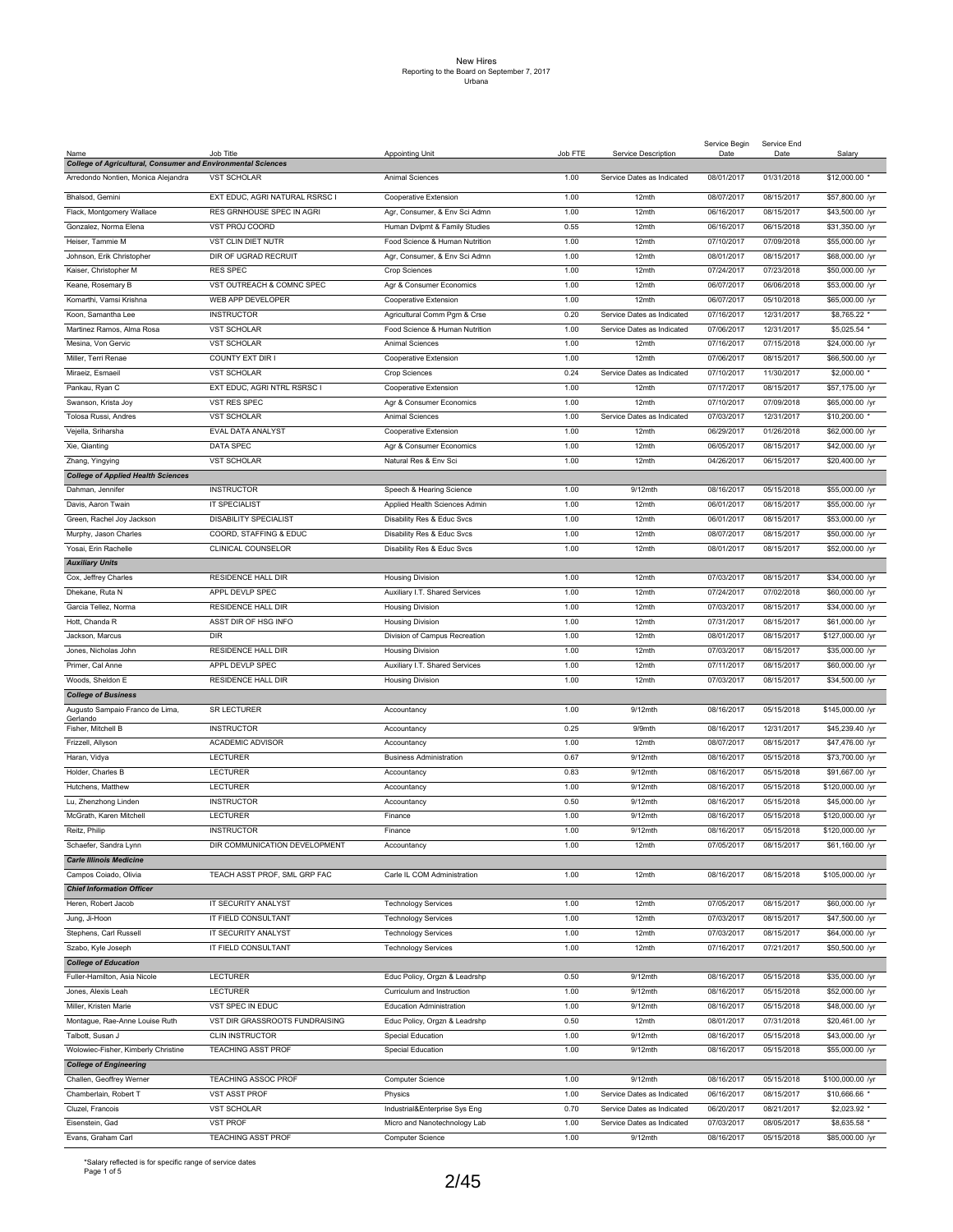|                                                 |                                |                                                       |                 |                              | Service Begin      | Service End        |                           |
|-------------------------------------------------|--------------------------------|-------------------------------------------------------|-----------------|------------------------------|--------------------|--------------------|---------------------------|
| Name<br>Hayes, Carol Mullins                    | Job Title<br>VST RES SPEC      | <b>Appointing Unit</b><br>Information Trust Institute | Job FTE<br>1.00 | Service Description<br>12mth | Date<br>06/05/2017 | Date<br>06/04/2018 | Salary<br>\$48,000.00 /yr |
|                                                 |                                |                                                       |                 |                              |                    |                    |                           |
| Hendon, Samantha Rae                            | AWARDS SPECIALIST              | <b>Computer Science</b>                               | 1.00            | 12mth                        | 06/05/2017         | 08/15/2017         | \$50,000.00 /yr           |
| Herrera, Ricardo Mardones                       | ADJ ASSOC PROF                 | Civil & Environmental Eng                             | 0.20            | 9/9mth                       | 08/16/2017         | 12/31/2017         | \$24,127.65 /yr           |
| Holloway, Miranda W                             | MEDIA COMNC SPEC               | <b>Engineering Administration</b>                     | 1.00            | 12mth                        | 06/19/2017         | 08/15/2017         | \$48,000.00 /yr           |
| James, Katrina Renee                            | <b>ACADEMIC ADVISOR</b>        | Computer Science                                      | 1.00            | 12mth                        | 06/05/2017         | 08/15/2017         | \$50,000.00 /yr           |
| Kang, Thomas                                    | ADJ ASSOC PROF                 | Civil & Environmental Eng                             | 0.40            | Service Dates as Indicated   | 06/16/2017         | 08/15/2017         | \$14,400.00               |
| Liebenberg, Leon                                | SR LECTURER                    | Mechanical Sci & Engineering                          | 1.00            | $9/12$ mth                   | 08/16/2017         | 10/15/2019         | \$80,000.00 /yr           |
| Mercer, David Shane                             |                                |                                                       | 1.00            | 12mth                        | 07/05/2017         |                    |                           |
|                                                 | ASST DIR OF COMNC              | Computer Science                                      |                 |                              |                    | 08/15/2017         | \$55,000.00 /yr           |
| Metzger, Margaret Louise                        | <b>ACADEMIC ADVISOR</b>        | <b>Computer Science</b>                               | 1.00            | 12mth                        | 07/26/2017         | 08/15/2017         | \$46,500.00 /yr           |
| Nguyen, Trung-Linh                              | <b>VST SCHOLAR</b>             | Coordinated Science Lab                               | 1.00            | Service Dates as Indicated   | 05/24/2017         | 06/30/2017         | \$3,880.04                |
| Novianto, Sentot                                | <b>VST SCHOLAR</b>             | Mechanical Sci & Engineering                          | 0.25            | 12mth                        | 06/19/2017         | 06/15/2018         | \$9,600.00 /yr            |
| Rajeswaran, Pavithra                            | SIMULATION ENGR                | Coordinated Science Lab                               | 1.00            | 12mth                        | 06/21/2017         | 06/20/2018         | \$65,000.00 /yr           |
| Sar, Dinabandhu                                 | <b>VST SCHOLAR</b>             | Bioengineering                                        | 1.00            | 12mth                        | 06/01/2017         | 03/31/2018         | \$38,000.00 /yr           |
| Suarez Corredor, Andres Felipe                  | <b>VST SCHOLAR</b>             | Civil & Environmental Eng                             | 1.00            | Service Dates as Indicated   | 06/02/2017         | 07/31/2017         | \$4,000.00                |
| Theile, Mirco Maurice                           | <b>VST SCHOLAR</b>             | <b>Computer Science</b>                               | 0.50            | 12mth                        | 05/23/2017         | 05/16/2018         | \$9,600.00 /yr            |
|                                                 |                                |                                                       |                 |                              |                    |                    |                           |
| Torres Herrador, Francisco Jose                 | <b>VST SCHOLAR</b>             | Aerospace Engineering                                 | 1.00            | Service Dates as Indicated   | 07/03/2017         | 09/01/2017         | \$10,000.00               |
| Wargnier, Quentin Michel Bernard                | <b>VST SCHOLAR</b>             | Aerospace Engineering                                 | 1.00            | Service Dates as Indicated   | 07/03/2017         | 09/01/2017         | \$10,000.00               |
| Watts, Elizabeth Nicole                         | <b>ACADEMIC ADVISOR</b>        | <b>Computer Science</b>                               | 1.00            | 12mth                        | 06/12/2017         | 08/15/2017         | \$48,000.00 /yr           |
| <b>Facilities</b>                               |                                |                                                       |                 |                              |                    |                    |                           |
| Grider, David T                                 | HR SPEC                        | <b>Facilities and Services</b>                        | 1.00            | 12mth                        | 07/17/2017         | 08/15/2017         | \$48,000.00 /yr           |
| <b>College of Fine and Applied Arts</b>         |                                |                                                       |                 |                              |                    |                    |                           |
| Adams, Chevauna Berdette                        | COUNSELOR-ISYM                 | Music                                                 | 0.40            | Service Dates as Indicated   | 06/16/2017         | 08/15/2017         | \$2,000.00                |
|                                                 |                                |                                                       |                 |                              |                    |                    |                           |
| Darin, Michael                                  | VST EDUC AND ENGAGEMENT COORD  | Fine & Applied Arts Admin                             | 1.00            | 12mth                        | 08/01/2017         | 08/15/2017         | \$45,000.00 /yr           |
| Karnstedt, Matthew Hans                         | COUNSELOR-ISYM                 | Music                                                 | 0.40            | Service Dates as Indicated   | 06/16/2017         | 08/15/2017         | \$2,000.00                |
| Lindholm, Katja                                 | ADJ LECTURER                   | Dance                                                 | 0.07            | 9/9mth                       | 08/16/2017         | 12/31/2017         | \$3,820.23 /yr            |
| Nance, Curtis Kemal                             | <b>LECTURER</b>                | Dance                                                 | 1.00            | 9/12mth                      | 08/16/2017         | 05/15/2018         | \$65,000.00 /yr           |
| Prendergast, Ryan Michael                       | ADJ INSTRUCTOR                 | Theatre                                               | 0.19            | Service Dates as Indicated   | 05/16/2017         | 08/15/2017         | \$2,000.01                |
| Prendergast, Ryan Michael                       | ADJ INSTRUCTOR                 | Theatre                                               | 0.19            | Service Dates as Indicated   | 05/16/2017         | 08/15/2017         | \$2,000.01                |
| Reschke, Craig Michael                          | <b>LECTURER</b>                | Landscape Architecture                                | 1.00            | 9/12mth                      | 08/16/2017         | 05/15/2018         | \$58,000.00 /yr           |
|                                                 | E-LEARNING INTEGRATION SPEC    |                                                       | 1.00            | 12mth                        | 07/16/2017         | 07/02/2018         | \$46,000.00 /yr           |
| Shih, Meng-Fan                                  |                                | Fine & Applied Arts Admin                             |                 |                              |                    |                    |                           |
| Sims, Theresa                                   | <b>LECTURER</b>                | Art & Design                                          | 1.00            | 9/12mth                      | 08/16/2017         | 05/15/2018         | \$51,000.00 /yr           |
| Smith, Sean                                     | <b>INSTRUCTOR</b>              | Music                                                 | 1.00            | Service Dates as Indicated   | 08/01/2017         | 08/15/2017         | \$5,263.18 *              |
| Tecza, Aleksander                               | ADJ LECTURER                   | Dance                                                 | 0.07            | 9/9mth                       | 08/16/2017         | 12/31/2017         | \$3,820.23 /yr            |
| Travis, Sarah                                   | <b>INSTRUCTOR</b>              | Art & Design                                          | 1.00            | 9/12mth                      | 08/16/2017         | 05/15/2018         | \$52,000.00 /yr           |
| <b>Division of General Studies</b>              |                                |                                                       |                 |                              |                    |                    |                           |
| Brooks, Janelle                                 | <b>ACAD ADVR</b>               | Center Advising & Acad Svcs                           | 1.00            | 12mth                        | 06/05/2017         | 08/15/2017         | \$42,000.00 /yr           |
| Davidson, Emily N                               | <b>ACAD ADVR</b>               | Center Advising & Acad Svcs                           | 1.00            | 12mth                        | 06/05/2017         | 08/15/2017         | \$42,000.00 /yr           |
|                                                 |                                |                                                       |                 |                              |                    |                    |                           |
| Patterson, Katelyn                              | ACAD ADVR                      | Center Advising & Acad Svcs                           | 1.00            | 12mth                        | 07/17/2017         | 08/15/2017         | \$42,000.00 /yr           |
| <b>School of Information Sciences</b>           |                                |                                                       |                 |                              |                    |                    |                           |
| Bona, Jonathan Paul                             | ADJ LECTURER                   | <b>Information Sciences</b>                           | 0.25            | Service Dates as Indicated   | 06/16/2017         | 08/15/2017         | \$6,000.00                |
| LaLone, Nicolas James                           | ADJ LECTURER                   | <b>Information Sciences</b>                           | 0.25            | 9/9mth                       | 08/16/2017         | 12/31/2017         | \$12,063.87 /yr           |
| Linville, Charles D                             | ADJ LECTURER                   | <b>Information Sciences</b>                           | 0.25            | Service Dates as Indicated   | 07/18/2017         | 08/15/2017         | \$10,476.19               |
| Moran, Mark David                               | ADJ LECTURER                   | <b>Information Sciences</b>                           | 0.25            | 9/9mth                       | 08/16/2017         | 12/31/2017         | \$12,063.87 /yr           |
| Ocepek, Melissa G                               | <b>VST ASST PROF</b>           | <b>Information Sciences</b>                           | 1.00            | 9/12mth                      | 08/16/2017         | 05/15/2018         | \$65,000.00 /yr           |
| Weible, John D                                  | <b>SENIOR LECTURER</b>         | <b>Information Sciences</b>                           | 1.00            | 12mth                        | 07/16/2017         | 08/15/2017         | \$84,000.00 /yr           |
|                                                 |                                |                                                       |                 |                              |                    |                    |                           |
| <b>Division of Intercollegiate Athletics</b>    |                                |                                                       |                 |                              |                    |                    |                           |
| Alexander, Geoffrey                             | ASST COACH, MBB PLAYER PSNL    | Intercollegiate Athletics                             | 1.00            | 12mth                        | 07/05/2017         | 04/30/2018         | \$125,000.00 /yr          |
| Bogantes, Christopher                           | ASST VAR COACH, WGYM           | Intercollegiate Athletics                             | 1.00            | 12mth                        | 07/05/2017         | 08/15/2017         | \$70,000.00 /yr           |
| Cohen, Jacob                                    | ASST VAR COACH TRACK FIELD     | Intercollegiate Athletics                             | 1.00            | 12mth                        | 06/12/2017         | 08/15/2017         | \$60,000.00 /yr           |
| Haveman, Sarah                                  | ASST VAR COACH, TRACK & FIELD  | Intercollegiate Athletics                             | 1.00            | 12mth                        | 06/12/2017         | 08/15/2017         | \$65,000.00 /yr           |
| Johnston, Ashley                                | ASST VAR COACH, WGYM           | Intercollegiate Athletics                             | 1.00            | 12mth                        | 08/01/2017         | 08/15/2017         | \$60,000.00 /yr           |
|                                                 |                                |                                                       |                 |                              |                    |                    |                           |
| Louthan, Chase                                  | ASST ATHLETIC TRAINER          | Intercollegiate Athletics                             | 1.00            | 12mth                        | 06/01/2017         | 08/15/2017         | \$53,500.00 /yr           |
| Marion, Margaret Martha                         | ASSOC ATHLETIC TRAINER         | Intercollegiate Athletics                             | 1.00            | 12mth                        | 06/26/2017         | 08/15/2017         | \$53,000.00 /yr           |
| Medlin, Bryan                                   | ASST COACH, WRESTLING OPER     | Intercollegiate Athletics                             | 1.00            | 12mth                        | 08/01/2017         | 08/15/2017         | \$50,000.00 /yr           |
| Melendez, Adrian J                              | ASST COACH TRACK FIELD OPER    | Intercollegiate Athletics                             | 1.00            | 12mth                        | 06/12/2017         | 08/15/2017         | \$55,000.00 /yr           |
| Nelson, Brett Andrew                            | ASST COACH FB ANALYST          | Intercollegiate Athletics                             | 1.00            | 12mth                        | 07/14/2017         | 01/31/2018         | \$47,476.00 /yr           |
| Poeta, Michael S                                | ASST VAR COACH WRESTLING       | Intercollegiate Athletics                             | 1.00            | 12mth                        | 06/16/2017         | 08/15/2017         | \$95,000.00 /yr           |
| Pollard, Emanuel Benjamin                       | <b>ASST DIVING COACH</b>       | Intercollegiate Athletics                             | 1.00            | 12mth                        | 06/26/2017         | 08/15/2017         | \$42,000.00 /yr           |
| Romack, Jennifer L                              | ASST DIR OF DEVELOPMENT        | Intercollegiate Athletics                             | 1.00            | 12mth                        | 07/03/2017         | 08/15/2017         | \$50,000.00 /yr           |
|                                                 |                                |                                                       |                 |                              |                    |                    |                           |
| Seifert, Amanda                                 | <b>LEARNING SPECIALIST</b>     | Intercollegiate Athletics                             | 1.00            | 12mth                        | 06/12/2017         | 08/15/2017         | \$45,000.00 /yr           |
| Swanson, Garrett Charles                        | ASST STRENGTH COACH, FOOTBALL  | Intercollegiate Athletics                             | 1.00            | 12mth                        | 06/20/2017         | 01/31/2018         | \$47,500.00 /yr           |
| Walsh, Nadalie                                  | HEAD VARSITY COACH-WOMEN'S GYM | Intercollegiate Athletics                             | 1.00            | 12mth                        | 06/19/2017         | 08/15/2017         | \$130,000.00 /yr          |
| Wenstrand, Andrew Allan                         | ASST COACH, VBALL OPER         | Intercollegiate Athletics                             | 1.00            | 12mth                        | 06/21/2017         | 01/31/2018         | \$55,000.00 /yr           |
| <b>School of Labor and Employment Relations</b> |                                |                                                       |                 |                              |                    |                    |                           |
| Hanson, Christopher A                           | DIR HAZARDOUS MATLS TRNG PRGM  | School of Labor & Empl. Rel.                          | 1.00            | 12mth                        | 07/01/2017         | 06/30/2018         | \$60,000.00 /yr           |
| Hatfield, Cory                                  | ASSOC DIR, DEVLP & ALUMNI REL  | School of Labor & Empl. Rel.                          | 0.50            | 12mth                        | 08/14/2017         | 08/15/2018         | \$35,000.00 /yr           |
| <b>College of Law</b>                           |                                |                                                       |                 |                              |                    |                    |                           |
|                                                 |                                |                                                       |                 |                              |                    |                    |                           |

\*Salary reflected is for specific range of service dates Page 2 of 5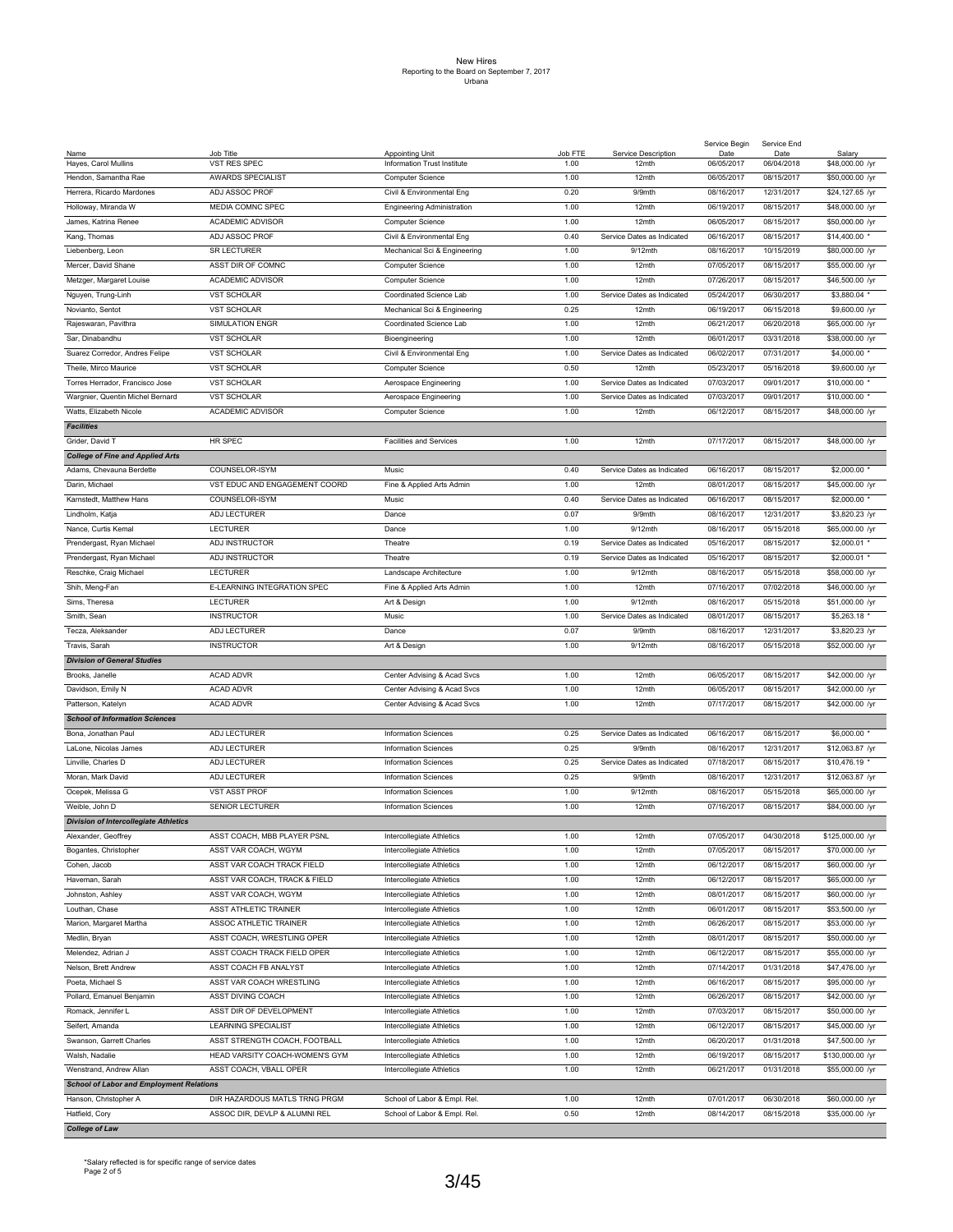|                                                                |                                |                               |                 |                               | Service Begin      | Service End        |                                    |
|----------------------------------------------------------------|--------------------------------|-------------------------------|-----------------|-------------------------------|--------------------|--------------------|------------------------------------|
| Name<br>Christiansen, Johanna M                                | Job Title<br><b>ADJ PROF</b>   | Appointing Unit<br>Law        | Job FTE<br>0.10 | Service Description<br>9/9mth | Date<br>08/16/2017 | Date<br>12/31/2017 | Salary<br>\$20,106.36 /yr          |
| Sanderson, Kari                                                | <b>TEACHING ASST PROF</b>      | Law                           | 1.00            | 9/12mth                       | 08/16/2017         | 05/15/2018         | \$81,500.00 /yr                    |
| Stahl, Catherine E                                             | DIR OF TRIAL ADVOCACY          | Law                           | 0.00            | 12mth                         | 07/16/2017         | 08/15/2017         | \$20,000.00 /yr                    |
| Stahl, Catherine E                                             | <b>TEACHING ASST PROF</b>      | Law                           | 1.00            | 12mth                         | 07/16/2017         | 08/15/2017         | \$62,500.00 /yr                    |
| <b>College of Liberal Arts and Sciences</b>                    |                                |                               |                 |                               |                    |                    |                                    |
| Bilsbury, Tosha                                                | <b>ACAD ADVISOR</b>            | Economics                     | 1.00            | 12mth                         | 07/24/2017         | 08/15/2017         | \$53,000.00 /yr                    |
| Chan, Man Pui Sally                                            | <b>RES ASST PROF</b>           | Psychology                    | 1.00            | Service Dates as Indicated    | 05/16/2017         | 08/15/2017         | \$18,000.00                        |
| Chen, Nuole                                                    | VST RES SPEC                   | <b>Political Science</b>      | 0.50            | 12mth                         | 05/16/2017         | 05/15/2018         | \$23,100.00 /yr                    |
| d'Almeida, Fabricio R R                                        | <b>VST ASST PROF</b>           | Economics                     | 0.75            | 9/12mth                       | 08/16/2017         | 05/15/2018         | \$57,000.00 /yr                    |
| Falagan Lotsch, Priscila                                       | <b>RES SCI</b>                 | Chemistry                     | 1.00            | 12mth                         | 07/03/2017         | 07/02/2018         | \$43,000.00 /yr                    |
| Green, Kelsie J                                                | <b>RES SPEC</b>                | Microbiology                  | 1.00            | 12mth                         | 07/06/2017         | 07/05/2018         | \$40,000.00 /yr                    |
| Green, Patrick Michael                                         | PUB SERV SPEC                  | Anthropology                  | 1.00            | 12mth                         | 06/16/2017         | 08/15/2018         | \$39,500.00 /yr                    |
| Gunasekera, Mutha Merenna Nuwan                                | <b>LECTURER</b>                | Chemistry                     | 1.00            | Service Dates as Indicated    | 06/02/2017         | 08/15/2017         | \$15,999.99                        |
| Bhagya<br>Hanauer, Elizabeth A                                 | VST SR PROGRAM ADVISOR         | <b>LAS Administration</b>     | 1.00            | 12mth                         | 07/05/2017         | 08/15/2017         |                                    |
|                                                                | <b>VST ASST PROF</b>           | <b>Statistics</b>             | 1.00            | $9/12$ mth                    | 08/16/2017         | 05/15/2018         | \$60,000.00 /yr<br>\$65,000.00 /yr |
| Kinson, Christopher Leron                                      | <b>CLIN ASST PROF</b>          |                               |                 |                               | 08/16/2017         |                    |                                    |
| Maldonado, Korinta                                             |                                | Anthropology                  | 1.00            | 9/12mth                       |                    | 05/15/2018         | \$53,000.00 /yr                    |
| McCarren, Elise Marie                                          | DIR, MERIT WORKSHOP PRGM       | Chemistry                     | 1.00            | 12mth                         | 06/16/2017         | 08/15/2017         | \$59,000.00 /yr                    |
| McGrath, Jesse A                                               | SOYFACE RES COORD              | Plant Biology                 | 1.00            | 12mth                         | 06/26/2017         | 08/15/2017         | \$65,000.00 /yr                    |
| McKinzie, Langston Felton                                      | <b>ACAD ADVR</b>               | Psychology                    | 1.00            | 12mth                         | 07/31/2017         | 08/15/2017         | \$42,000.00 /yr                    |
| Mehta, Jayur M                                                 | <b>VST ASST PROF</b>           | Anthropology                  | 1.00            | 9/12mth                       | 08/16/2017         | 05/15/2018         | \$50,000.00 /yr                    |
| Mercier, Christen E                                            | STEWARDSHIP COORD              | Chemistry                     | 1.00            | 12mth                         | 06/05/2017         | 08/15/2017         | \$51,000.00 /yr                    |
| Mitrovski, Svetlana                                            | <b>TEACHING ASSOC PROF</b>     | Chemical & Biomolecular Engr  | 1.00            | Service Dates as Indicated    | 07/17/2017         | 08/15/2017         | \$8,666.67 *                       |
| Park, Yongsoo                                                  | <b>VST RES SCI</b>             | Molecular & Integrative Physl | 1.00            | 12mth                         | 06/01/2017         | 05/31/2018         | \$45,000.00 /yr                    |
| Proksa, Corrie Lynn                                            | ACAD PRGM SPEC - ACT SCI PRGM  | Mathematics                   | 0.50            | 12mth                         | 06/16/2017         | 08/15/2017         | \$27,000.00 /yr                    |
| Scott, Monica Monique                                          | PUBLIC EDUC/VOLUNTEERS COORD   | Spurlock Museum               | 1.00            | 12mth                         | 08/16/2017         | 08/15/2018         | \$41,500.00 /yr                    |
| Silliman, Christina Ann                                        | COORD ALUMNI MENTOR PRGM, SIB  | School of Integrative Biology | 1.00            | 12mth                         | 06/19/2017         | 08/15/2017         | \$50,000.00 /yr                    |
| Soto, Silvia                                                   | <b>VST ASST PROF</b>           | American Indian Studies Prgrm | 1.00            | 9/12mth                       | 08/16/2017         | 05/15/2018         | \$54,000.00 /yr                    |
| Tancredy, Caroline M                                           | <b>TEACHING ASST PROF</b>      | Psychology                    | 1.00            | 12mth                         | 06/12/2017         | 08/15/2017         | \$67,500.00 /yr                    |
| Winans, Amanda                                                 | <b>INSTRUCTOR</b>              | Astronomy                     | 1.00            | 9/12mth                       | 08/16/2017         | 05/15/2018         | \$43,000.00 /yr                    |
| <b>College of Media</b>                                        |                                |                               |                 |                               |                    |                    |                                    |
| Oyallon-Koloski, Jenny                                         | <b>LECTURER</b>                | Inst of Communications Rsch   | 0.00            | 9/12mth                       | 08/16/2017         | 05/15/2018         | \$0.00 /yr                         |
| Oyallon-Koloski, Jenny                                         | <b>LECTURER</b>                | Media and Cinema Studies      | 1.00            | 9/12mth                       | 08/16/2017         | 05/15/2018         | \$72,000.00 /yr                    |
| Ryu, Sann Hee                                                  | ADJ INSTRUCTOR                 | Advertising                   | 0.15            | Service Dates as Indicated    | 08/16/2017         | 12/15/2017         | \$7,500.00                         |
| Wolff, Amy Elizabeth                                           | <b>ACAD ADVISOR</b>            | College of Media Admin        | 1.00            | 12mth                         | 07/16/2017         | 08/15/2017         | \$41,250.00 /yr                    |
| Office of the Provost and Vice Chancellor for Academic Affairs |                                |                               |                 |                               |                    |                    |                                    |
| Davis, Jill K                                                  | <b>REGIONAL REPRESENTATIVE</b> | Undergraduate Admissions      | 1.00            | 12mth                         | 07/31/2017         | 08/15/2017         | \$50,000.00 /yr                    |
| Fuller, Lori A                                                 | ACADEMIC RECORDS COORD         | Office of the Registrar       | 1.00            | 12mth                         | 06/16/2017         | 08/15/2017         | \$45,000.00 /yr                    |
| Rabah, Sueha H                                                 | ASST DIR, INTL ADM             | Undergraduate Admissions      | 1.00            | 12mth                         | 08/01/2017         | 08/15/2017         | \$52,000.00 /yr                    |
| Saathoff, Stephanie K                                          | ADMISSIONS SPECIALIST          | Undergraduate Admissions      | 1.00            | 12mth                         | 08/07/2017         | 08/15/2017         | \$32,000.00 /yr                    |
| Wilson, Andrew W                                               | <b>TEACHING ASSOC</b>          | University Laboratory HS      | 1.00            | 9/12mth                       | 08/16/2017         | 05/15/2018         | \$48,000.00 /yr                    |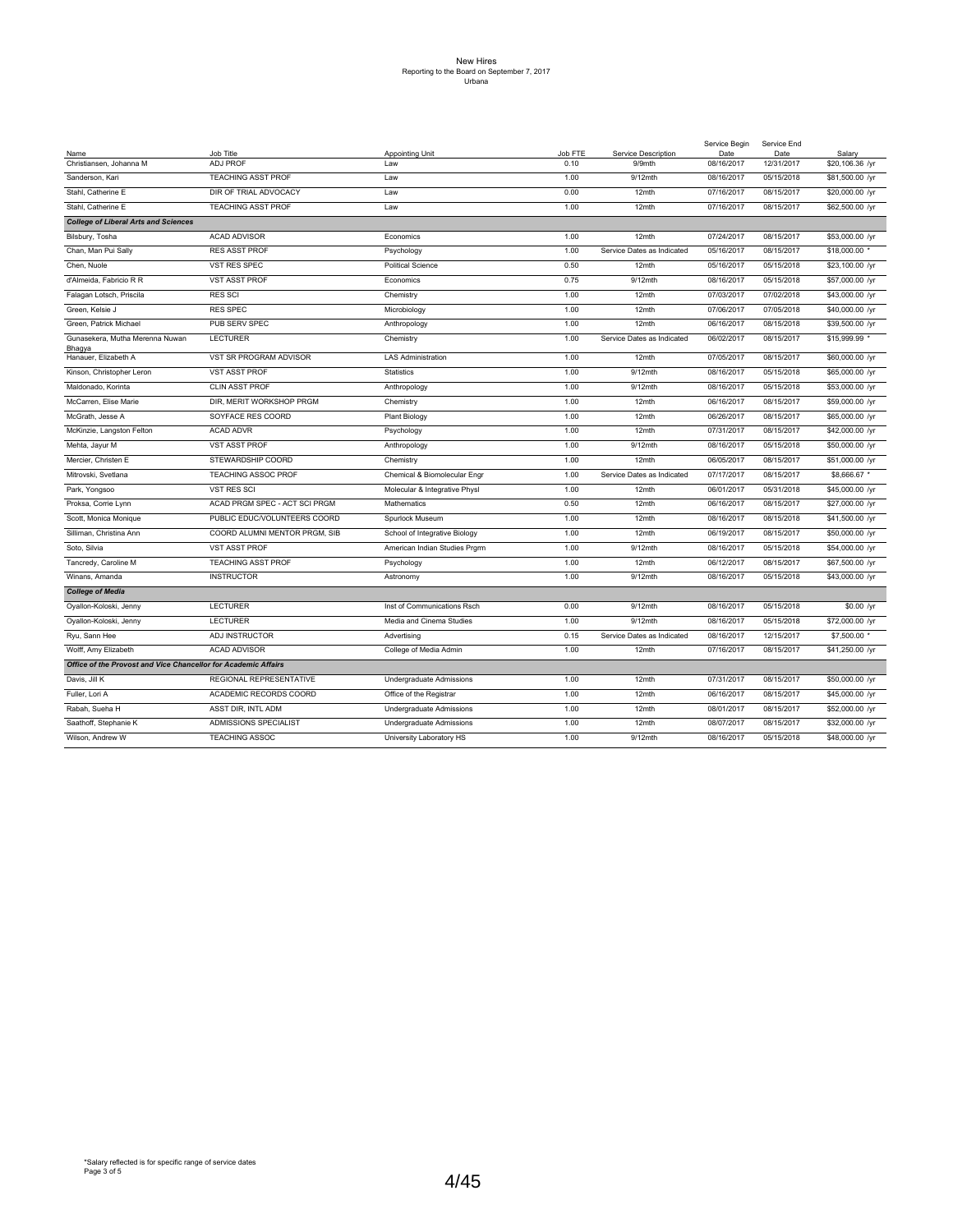|                                                             |                                |                                |         |                            | Service Begin | Service End |                 |
|-------------------------------------------------------------|--------------------------------|--------------------------------|---------|----------------------------|---------------|-------------|-----------------|
| Name<br><b>Public Affairs</b>                               | Job Title                      | <b>Appointing Unit</b>         | Job FTE | Service Description        | Date          | Date        | Salary          |
|                                                             |                                |                                |         |                            |               |             |                 |
| Groff, Jody Ann                                             | PROJECT MANAGER                | <b>Creative Services</b>       | 1.00    | 12mth                      | 07/31/2017    | 08/15/2017  | \$48,000.00 /yr |
| Hedrick, Jamie Lynn                                         | STRATEGIC DESIGN SPECIALIST    | <b>Creative Services</b>       | 1.00    | 12mth                      | 06/19/2017    | 08/15/2017  | \$50,000.00 /yr |
| Vance, Allison Copenbarger                                  | CONTENT STRATEGY DIR           | <b>Public Affairs</b>          | 1.00    | 12mth                      | 08/05/2017    | 08/15/2017  | \$62,000.00 /yr |
| Venezia, Christopher Glenn                                  | CURR OPER SPEC                 | Fire Service Institute         | 1.00    | 12mth                      | 06/05/2017    | 08/15/2017  | \$40,000.00 /yr |
| <b>School of Social Work</b>                                |                                |                                |         |                            |               |             |                 |
| Adams, Donald                                               | ASSOC DIR OF LRNG AND DEVLP    | School of Social Work          | 1.00    | 12mth                      | 07/01/2017    | 06/30/2018  | \$75,000.00 /yr |
|                                                             |                                |                                |         |                            |               |             |                 |
| Blake, Karla Annette                                        | REGIONAL TRAINING SPEC         | School of Social Work          | 1.00    | 12mth                      | 07/05/2017    | 06/30/2018  | \$40,000.00 /yr |
| Bond, Nicki Lynn                                            | <b>TRAINING FACILITATOR</b>    | School of Social Work          | 1.00    | 12mth                      | 07/01/2017    | 06/30/2018  | \$50,000.00 /yr |
| Brueske, Christine                                          | QUALITY SERVICE REVIEWER       | School of Social Work          | 1.00    | 12mth                      | 07/16/2017    | 06/30/2018  | \$60,000.00 /yr |
| Byrd, Marla L                                               | CONTRACT SPECIALIST            | School of Social Work          | 1.00    | 12mth                      | 07/01/2017    | 06/30/2018  | \$50,000.00 /yr |
| Cail, Audrey                                                | <b>TRAINING FACILITATOR</b>    | School of Social Work          | 1.00    | 12mth                      | 07/01/2017    | 06/30/2018  | \$50,000.00 /yr |
| Coupet, Kimberly                                            | FIELD IMPLEMENTATION SUPP SPEC |                                | 1.00    |                            |               |             |                 |
|                                                             |                                | School of Social Work          |         | 12mth                      | 06/19/2017    | 06/30/2018  | \$58,000.00 /yr |
| Curtis, Paul D                                              | PROGRAM MANAGER                | School of Social Work          | 1.00    | 12mth                      | 07/01/2017    | 06/30/2018  | \$73,903.00 /yr |
| Dennison, Amy Suzanne                                       | FIELD IMP SUPP SPEC            | School of Social Work          | 1.00    | 12mth                      | 06/30/2017    | 06/30/2018  | \$63,000.00 /yr |
| Dixon, Renaldo Eugene                                       | <b>FISCAL DIR</b>              | School of Social Work          | 1.00    | 12mth                      | 07/01/2017    | 06/30/2018  | \$92,000.00 /yr |
| Eichelberger, June A                                        | SR TRAINING FACILITATOR        | School of Social Work          | 1.00    | 12mth                      | 07/01/2017    | 06/30/2018  | \$66,625.00 /yr |
| Felix, Karen                                                | FIELD IMP SUPP TECH            | School of Social Work          | 1.00    | 12mth                      | 06/19/2017    | 06/30/2018  | \$55,000.00 /yr |
|                                                             | FIELD IMP SUPP SPEC            |                                | 1.00    |                            |               |             |                 |
| Forrester, Emilie Marie                                     |                                | School of Social Work          |         | 12mth                      | 06/19/2017    | 06/30/2018  | \$60,000.00 /yr |
| Goodrick, Elaine Marion                                     | PROGRAM MGR                    | School of Social Work          | 1.00    | 12mth                      | 07/01/2017    | 06/30/2018  | \$73,903.00 /yr |
| Haddad, Riad Ahed                                           | HEALTH SERVICES SPECIALIST     | School of Social Work          | 1.00    | 12mth                      | 07/01/2017    | 06/30/2018  | \$50,000.00 /yr |
| Hall, Sandra                                                | LEARNING AND DEVLP SPEC        | School of Social Work          | 1.00    | 12mth                      | 07/01/2017    | 06/30/2018  | \$47,258.57 /yr |
| Hampton-Campbell, Sharva Yvette                             | ASSOC DIR OF PRIDE             | School of Social Work          | 1.00    | 12mth                      | 07/01/2017    | 06/30/2018  | \$76,000.00 /yr |
| Harris, Robert Randall                                      | ASSOC DIR OF FEDERAL REPORTING | School of Social Work          | 1.00    | 12mth                      | 07/01/2017    | 06/30/2018  | \$64,230.00 /yr |
|                                                             |                                |                                |         |                            |               |             |                 |
| Heil, Michele Alice                                         | <b>ADJ INSTRUCTOR</b>          | School of Social Work          | 0.15    | 9/9mth                     | 08/16/2017    | 12/31/2017  | \$8,042.58 /yr  |
| Kang, Sung Wan                                              | ADJ INSTRUCTOR                 | School of Social Work          | 0.30    | 9/9mth                     | 08/16/2017    | 12/31/2017  | \$16,085.07 /yr |
| Kehder, Cara M                                              | ASSOC DIR OF CONTRACT ADMIN    | School of Social Work          | 1.00    | 12mth                      | 07/01/2017    | 06/30/2018  | \$77,483.00 /yr |
| Lane, Verleaner Rochelle                                    | ASSOC DIR, PRE & IN-SERV       | School of Social Work          | 1.00    | 12mth                      | 07/01/2017    | 06/30/2018  | \$75,000.00 /yr |
| Lawrence, Cheryl Lee                                        | IB3 PROGRAM MANAGER            | School of Social Work          | 1.00    | 12mth                      | 07/01/2017    | 06/30/2018  | \$82,000.00 /yr |
| Long, Jeanette Louise                                       | PROGRAM MANAGER                | School of Social Work          | 1.00    | 12mth                      | 07/01/2017    | 06/30/2018  | \$55,137.71 /yr |
|                                                             |                                |                                |         |                            |               |             |                 |
| McKenna, Alison B                                           | <b>TRAINING FACILITATOR</b>    | School of Social Work          | 1.00    | 12mth                      | 07/01/2017    | 06/30/2018  | \$50,000.00 /yr |
| Murray-Holmes, Devia L                                      | PROGRAM MGR                    | School of Social Work          | 1.00    | 12mth                      | 07/01/2017    | 06/30/2018  | \$61,500.00 /yr |
| Patel, Nisha                                                | PROGRAM SPEC                   | School of Social Work          | 1.00    | 12mth                      | 07/01/2017    | 06/30/2018  | \$58,066.00 /yr |
| Reischauer, Audrey Denney                                   | TRAINING FACILITATOR           | School of Social Work          | 1.00    | 12mth                      | 07/01/2017    | 06/30/2018  | \$50,000.00 /yr |
| Robinson, Felicia                                           | IB3-NPP FIELD SUPP COORD       | School of Social Work          | 1.00    | 12mth                      | 06/05/2017    | 06/30/2018  | \$60,000.00 /yr |
| Rudicil, Sherri Lynn                                        | SURVEY RES OUTREACH SPEC       | School of Social Work          | 1.00    | 12mth                      | 07/17/2017    | 06/30/2018  | \$50,000.00 /yr |
|                                                             |                                |                                |         |                            |               |             |                 |
| Sanchez, Veronica Sharon                                    | <b>TRAINING FACILITATOR</b>    | School of Social Work          | 1.00    | 12mth                      | 07/01/2017    | 06/30/2018  | \$50,000.00 /yr |
| Sharp, Kimberly Driggs                                      | ASSOC DIR PRE AND IN SERVICE   | School of Social Work          | 1.00    | 12mth                      | 07/01/2017    | 06/30/2018  | \$72,160.00 /yr |
| Shirley, Christina                                          | COMMUNITY PRACTICE COORD       | School of Social Work          | 1.00    | 12mth                      | 06/05/2017    | 12/31/2017  | \$60,000.00 /yr |
| Wang, Yang                                                  | ADJ INSTRUCTOR                 | School of Social Work          | 0.30    | 9/9mth                     | 08/16/2017    | 12/31/2017  | \$16,085.07 /yr |
| Willis, Brittany Marchell                                   | REGIONAL TRAINING SPECIALST    | School of Social Work          | 1.00    | 12mth                      | 07/01/2017    | 06/30/2018  | \$40,000.00 /yr |
| Winslow, Wendell A                                          | SR TRAINING FACILITATOR        | School of Social Work          | 1.00    | 12mth                      | 07/01/2017    | 06/30/2018  | \$64,612.00 /yr |
|                                                             |                                |                                |         |                            |               |             |                 |
| <b>University Library</b>                                   |                                |                                |         |                            |               |             |                 |
| Ballard, Jessica Elizabeth                                  | <b>VST ARCHIVES RES LIBRN</b>  | Library Admin                  | 0.00    | 12mth                      | 08/16/2017    | 08/15/2018  | \$0.00 /yr      |
| Ballard, Jessica Elizabeth                                  | VST ASST PROF UNIV LIBRARY     | Library Admin                  | 1.00    | 12mth                      | 08/16/2017    | 08/15/2018  | \$50,000.00 /yr |
| Germeck, Karl E                                             | VST DIGTL PRESERV RESID LBRN   | Library Admin                  | 0.00    | 12mth                      | 08/16/2017    | 08/15/2018  | \$0.00 /yr      |
| Germeck, Karl E                                             | VST ASST PROF UNIV LIBRARY     | Library Collections/Support    | 1.00    | 12mth                      | 08/16/2017    | 08/15/2018  | \$50,000.00 /yr |
| Ozeran, Megan Susanna                                       | VST RESDNCY DATA ANLYS VISUAL  | Library Research & Publication | 0.00    | 12mth                      | 08/16/2017    | 08/15/2018  | \$0.00 /yr      |
|                                                             |                                |                                |         |                            |               |             |                 |
| Ozeran, Megan Susanna                                       | VST ASST PROF UNIV LIBRARY     | Library Research & Publication | 1.00    | 12mth                      | 08/16/2017    | 08/15/2018  | \$50,000.00 /yr |
| <b>College of Veterinary Medicine</b>                       |                                |                                |         |                            |               |             |                 |
| Boyd, Brandon                                               | ASST DIR OF FACILITIES         | Vet Medicine Administration    | 1.00    | 12mth                      | 05/22/2017    | 08/15/2017  | \$65,000.00 /yr |
| Kemper, Ann Marie                                           | <b>INSTRUCTOR</b>              | Vet Clinical Medicine          | 1.00    | 12mth                      | 06/19/2017    | 06/30/2018  | \$60,000.00 /yr |
| Ponnuraj, Nagendra Prabhu                                   | VST VET RES SPEC               | Pathobiology                   | 1.00    | Service Dates as Indicated | 07/03/2017    | 01/02/2018  | \$23,737.98 *   |
| Reich, Sarah K                                              | <b>INSTRUCTOR</b>              | Vet Clinical Medicine          | 1.00    | 12mth                      | 08/07/2017    | 08/15/2017  | \$63,000.00 /yr |
|                                                             |                                |                                |         |                            |               |             |                 |
| Stuber, Terrence Michael                                    | COORD OF AUDIOVISUAL SERVICES  | Vet Medicine Administration    | 1.00    | 12mth                      | 07/13/2017    | 08/15/2017  | \$57,000.00 /yr |
| Wang, Leyi                                                  | <b>CLIN ASST PROF</b>          | Pathobiology                   | 0.25    | 12mth                      | 07/24/2017    | 08/15/2017  | \$23,750.00 /yr |
| Wang, Leyi                                                  | <b>CLIN ASST PROF</b>          | Veterinary Diagnostic Lab      | 0.75    | 12mth                      | 07/24/2017    | 08/15/2017  | \$71,250.00 /yr |
| Office of the Vice Chancellor for Institutional Advancement |                                |                                |         |                            |               |             |                 |
| Clark, Byron Lavon                                          | DIR OF DEVELOPMENT             | Ofc VC Inst Advancement        | 1.00    | 12mth                      | 07/24/2017    | 08/15/2017  | \$85,000.00 /yr |
| Engel, Melissa                                              | DIR OF INTL OPER FOR ADVCMT    | Ofc VC Inst Advancement        | 1.00    | 12mth                      | 06/05/2017    | 08/15/2017  | \$82,000.00 /yr |
|                                                             |                                |                                |         |                            |               |             |                 |
| Hatfield, Cory                                              | ASSOC DIR, DEVLP & ALUMNI REL  | Ofc VC Inst Advancement        | 0.50    | 12mth                      | 08/14/2017    | 08/15/2018  | \$35,000.00 /yr |
| Office of the Vice Chancellor for Research                  |                                |                                |         |                            |               |             |                 |
| Carreon, Namneet                                            | SPECIALIST                     | Sponsored Prgms Adm Pre-Award  | 1.00    | 12mth                      | 07/19/2017    | 08/15/2017  | \$44,000.00 /yr |
| Kuntz, Lauren                                               | AWARD COORD                    | Sponsored Prgms Adm Post-Award | 1.00    | 12mth                      | 07/16/2017    | 08/15/2017  | \$56,000.00 /yr |
| Ortiz Colon, Alisa Viviana                                  | HUMAN SUBJECTS RES SPEC        | Protection of Research Subject | 1.00    | 12mth                      | 07/24/2017    | 08/15/2017  | \$47,476.00 /yr |
| Office of the Vice Chancellor for Research Institutes       |                                |                                |         |                            |               |             |                 |
|                                                             | <b>VST SCHOLAR</b>             |                                |         | 12mth                      |               |             |                 |
| AbdelHamid AbdelAzeem Hetta, Ahmed<br>Mohamed               |                                | Institute for Genomic Biology  | 1.00    |                            | 07/01/2017    | 06/30/2018  | \$48,000.00 /yr |

\*Salary reflected is for specific range of service dates Page 4 of 5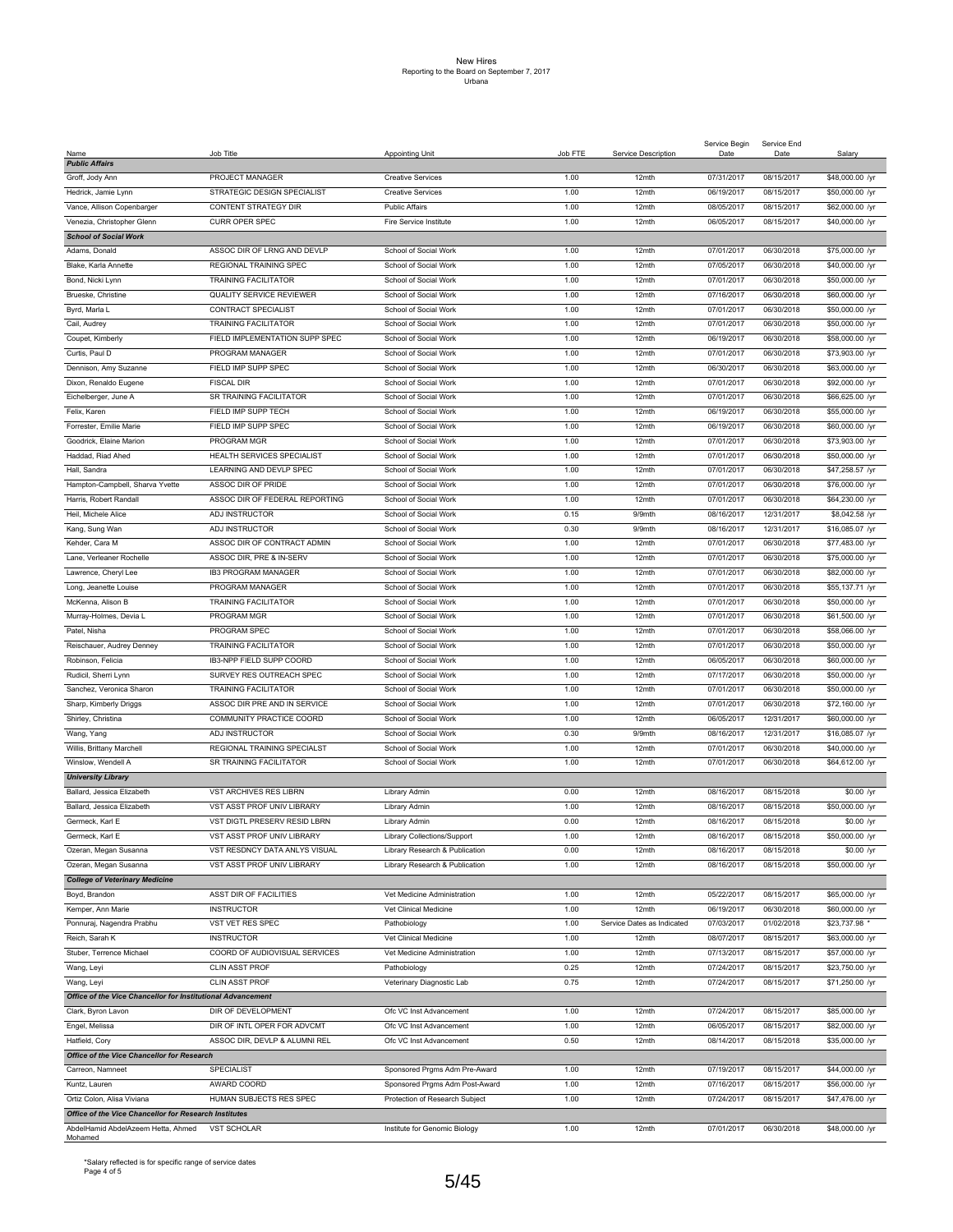| Name                                                     | Job Title                     | <b>Appointing Unit</b>             | Job FTE | Service Description | Service Begin<br>Date | Service End<br>Date | Salary           |
|----------------------------------------------------------|-------------------------------|------------------------------------|---------|---------------------|-----------------------|---------------------|------------------|
| Agrawal, Kapil                                           | NETWORK ENGINEER              | Supercomputing Applications        | 1.00    | 12mth               | 07/05/2017            | 02/03/2018          | \$75,000.00 /yr  |
| Black, Kristen Elizabeth                                 | VST HUNTER RECRUITMENT SPEC   | IL Natural History Survey          | 1.00    | 12mth               | 06/12/2017            | 06/11/2018          | \$37,500.00 /yr  |
| Broadway, Kyle James                                     | ASSOC FISHERIES ECOL          | IL Natural History Survey          | 1.00    | 12mth               | 05/22/2017            | 05/21/2018          | \$38,000.00 /yr  |
| Canaday, Keri N                                          | <b>ENERGY PROJECTS COORD</b>  | IL State Geological Survey         | 1.00    | 12mth               | 07/17/2017            | 07/16/2018          | \$65,000.00 /yr  |
| Gulley, Adrienne Monique                                 | OUTREACH & COMNC SPEC         | Institute for Genomic Biology      | 1.00    | 12mth               | 07/24/2017            | 08/15/2017          | \$45,000.00 /yr  |
| Hartman, Peter Edward                                    | SR STORAGE ENGINEER           | Supercomputing Applications        | 1.00    | 12mth               | 07/24/2017            | 08/15/2017          | \$90,000.00 /yr  |
| Hohoff, Tara C                                           | ASSOC MAMMALOGIST             | IL Natural History Survey          | 1.00    | 12mth               | 07/03/2017            | 07/02/2018          | \$47,500.00 /yr  |
| Hudson, Nathan Cole                                      | NATURAL AREAS RES SPEC        | IL Natural History Survey          | 1.00    | 12mth               | 07/17/2017            | 08/15/2017          | \$52,000.00 /yr  |
| Huerta Escudero, Eliu Antonio                            | <b>RES SCI</b>                | Supercomputing Applications        | 1.00    | 12mth               | 06/21/2017            | 02/01/2018          | \$82,930.00 /yr  |
| Jolley, Tiffany                                          | STRATEGIC CONTENT SPEC        | <b>Supercomputing Applications</b> | 1.00    | 12mth               | 07/27/2017            | 08/15/2017          | \$50,000.00 /yr  |
| Kim, Jonghoon                                            | <b>SR VISUAL PRGRMR</b>       | Supercomputing Applications        | 1.00    | 12mth               | 07/17/2017            | 08/15/2017          | \$95,000.00 /yr  |
| Kim, Yeonsung                                            | WEB PROGRAMMING SPEC          | Institute for Genomic Biology      | 1.00    | 12mth               | 07/17/2017            | 01/09/2018          | \$50,000.00 /yr  |
| Liebowitz, Catherine                                     | SSC COORD                     | Inst for Sustain, Enrgy, & Env     | 1.00    | 12mth               | 07/16/2017            | 08/15/2017          | \$50,000.00 /yr  |
| Louer, Erin Frances                                      | VST EDUCATION COORDINATOR     | Institute for Genomic Biology      | 1.00    | 12mth               | 08/07/2017            | 08/06/2018          | \$52,000.00 /yr  |
| McElrath, Thomas Christian                               | INSECT COLLECTION MANAGER     | IL Natural History Survey          | 1.00    | 12mth               | 06/26/2017            | 08/15/2017          | \$47,500.00 /yr  |
| Melton, Bridget A                                        | <b>COMMUNICATIONS DIR</b>     | Interdis Health Sci Institute      | 1.00    | 12mth               | 08/07/2017            | 08/15/2017          | \$70,000.00 /yr  |
| Parkos, Joseph J                                         | <b>ASST FIELD STATION DIR</b> | IL Natural History Survey          | 1.00    | 12mth               | 06/08/2017            | 06/07/2018          | \$68,000.00 /yr  |
| Remmert, Hannah Rae                                      | <b>MARKETING SPEC</b>         | Supercomputing Applications        | 1.00    | 12mth               | 07/03/2017            | 08/15/2017          | \$50,000.00 /yr  |
| Rubio, Jessica D                                         | OUTREACH & COMNC SPEC         | Institute for Genomic Biology      | 1.00    | 12mth               | 07/17/2017            | 08/15/2017          | \$35,000.00 /yr  |
| Saxton, Aaron D                                          | <b>DATA ENGR</b>              | Supercomputing Applications        | 1.00    | 12mth               | 08/07/2017            | 08/15/2017          | \$110,000.00 /yr |
| Schwarb, Hillary Dorothy                                 | <b>VST RESEARCH SCIENTIST</b> | Beckman Institute                  | 1.00    | 12mth               | 06/18/2017            | 06/17/2018          | \$60,000.00 /yr  |
| Stephens, Daniel James                                   | VST HUNTER RECRUITMENT SPEC   | IL Natural History Survey          | 1.00    | 12mth               | 05/17/2017            | 05/16/2018          | \$37,500.00 /yr  |
| Stone, Christopher Michael                               | <b>MEDICAL ENTOMOLOGIST</b>   | IL Natural History Survey          | 1.00    | 12mth               | 07/03/2017            | 08/15/2017          | \$77,000.00 /yr  |
| Zhang, Yifang                                            | <b>DATA ANALYST</b>           | <b>Supercomputing Applications</b> | 1.00    | 12mth               | 07/17/2017            | 01/18/2018          | \$85,000.00 /yr  |
| <b>Office of the Vice Chancellor for Student Affairs</b> |                               |                                    |         |                     |                       |                     |                  |
| Brown Young, Danita M                                    | V CHANC FOR STDNT AFF         | VC Student Affairs                 | 1.00    | 12mth               | 08/07/2017            | 08/15/2017          | \$279,500.00 /yr |
| Burks, Erica Nicole                                      | <b>VST ASST DIR</b>           | Illinois Leadership Center         | 1.00    | 12mth               | 06/01/2017            | 08/15/2017          | \$45,000.00 /yr  |
| Cunningham, Yu Li                                        | <b>INTERN</b>                 | Counseling Center                  | 1.00    | 12mth               | 08/02/2017            | 08/01/2018          | \$27,500.00 /vr  |
| Limas, Eleuterio Federico                                | <b>INTERN</b>                 | <b>Counseling Center</b>           | 1.00    | 12mth               | 08/02/2017            | 08/01/2018          | \$27,500.00 /yr  |
| Muller, Joel Timothy                                     | <b>INTERN</b>                 | <b>Counseling Center</b>           | 1.00    | 12mth               | 08/02/2017            | 08/01/2018          | \$27,500.00 /yr  |
| Rea, Joey R                                              | <b>INTERN</b>                 | <b>Counseling Center</b>           | 1.00    | 12mth               | 08/02/2017            | 08/15/2017          | \$27,500.00 /yr  |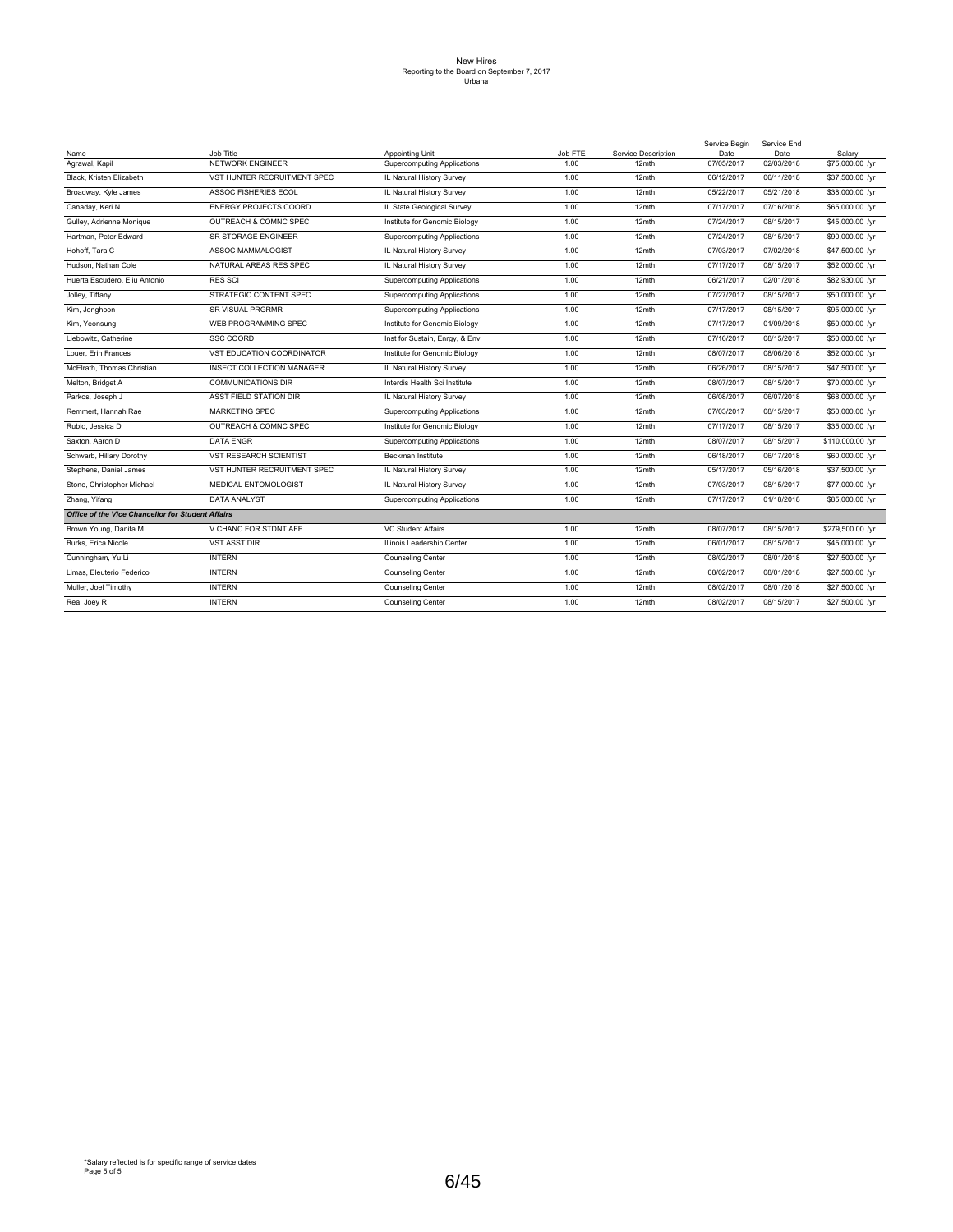| Name                                                  | Job Title                    | Appointing Unit                | Job FTE | Service Description        | Service Begin<br>Date | Service End<br>Date | Salary           |
|-------------------------------------------------------|------------------------------|--------------------------------|---------|----------------------------|-----------------------|---------------------|------------------|
| <b>Academic Computing &amp; Communications Center</b> |                              |                                |         |                            |                       |                     |                  |
| Dzado-Swanson, Melissa                                | <b>VST ASST PRIVACY OFCR</b> | Academic Computing & Comm Ctr  | 1.00    | 12mth                      | 05/22/2017            | 05/21/2018          | \$98,000.00 /yr  |
| McKearin, Cheryl Hitosis                              | ASSOC INSTRN DESIGNER, ACCC  | Academic Computing & Comm Ctr  | 1.00    | 12mth                      | 05/21/2017            | 08/15/2017          | \$67,000.00 /yr  |
| Okon, Thomas J                                        | ASSOC INSTRN DESIGNER, ACCC  | Academic Computing & Comm Ctr  | 1.00    | 12mth                      | 05/21/2017            | 08/15/2017          | \$67,000.00 /yr  |
| Toussaint, Michael                                    | VST DIR. NET ENG & TCOM SERV | Academic Computing & Comm Ctr  | 1.00    | 12mth                      | 06/12/2017            | 06/11/2018          | \$160,000.00 /yr |
| <b>Applied Health Sciences</b>                        |                              |                                |         |                            |                       |                     |                  |
| Ahmad, Kiran U                                        | <b>ADJ INSTR</b>             | Kinesiology and Nutrition      | 0.24    | 9/9mth                     | 08/16/2017            | 05/15/2018          | \$12,000.02 /yr  |
| Arguelles, Leonard Dion                               | <b>VST CLIN ASST PROF</b>    | Physical Therapy               | 1.00    | 12mth                      | 08/16/2017            | 08/15/2018          | \$85,000.00 /yr  |
| Caldwell, Katherine Elaine                            | VST CLIN ASST PROF           | Inst on Disability & Human Dev | 1.00    | 12mth                      | 07/01/2017            | 06/30/2018          | \$60,870.00 /yr  |
| Eviota, Aileen C.                                     | <b>VST CLIN ASST PROF</b>    | Physical Therapy               | 1.00    | 12mth                      | 07/29/2017            | 07/28/2018          | \$87,500.00 /yr  |
| Gutman, Mark J                                        | ADJ INSTR                    | Biomed & Health Info Sciences  | 0.05    | Service Dates as Indicated | 05/16/2017            | 07/15/2017          | \$4,000.00 *     |
| Hogan, Meghan Fahey                                   | ADJ CLIN INSTR               | Physical Therapy               | 0.20    | 9/9mth                     | 08/16/2017            | 12/31/2017          | \$10,000.00 /yr  |
| Huttner, Molly Elizabeth Scherzinger                  | ADJ INSTR                    | Biomed & Health Info Sciences  | 0.04    | Service Dates as Indicated | 06/16/2017            | 08/15/2017          | \$4,000.00 *     |
| Lenzo, Sheri Barham                                   | <b>ADJ INSTR</b>             | Disability & Human Development | 0.15    | Service Dates as Indicated | 06/12/2017            | 08/15/2017          | \$1,242.00 *     |
| McNamara, Ellyn                                       | VST ASSISTIVE TECH SPEC      | Inst on Disability & Human Dev | 0.50    | 12mth                      | 06/16/2017            | 06/15/2018          | \$38,626.00 /yr  |
| Stucki, J Christopher                                 | VST ASSISTIVE TECHNOL SPEC   | Inst on Disability & Human Dev | 1.00    | 12mth                      | 07/24/2017            | 07/23/2018          | \$62,500.00 /yr  |
| Wielechowski, Adam                                    | CLIN ASST PROF               | Physical Therapy               | 0.40    | 12mth                      | 08/16/2017            | 08/15/2018          | \$34,000.00 /yr  |
| Younger, Edith S                                      | ADJ INSTR                    | Biomed & Health Info Sciences  | 0.04    | Service Dates as Indicated | 06/16/2017            | 08/15/2017          | \$3,000.00 *     |
| <b>College of Architecture, Design and the Arts</b>   |                              |                                |         |                            |                       |                     |                  |
| Durgin, Patrick Fred                                  | ADJ ASST PROF                | Art                            | 0.20    | $9/9$ mth                  | 08/16/2017            | 12/31/2017          | \$10,999.98 /yr  |
| Harrison, Laura                                       | ADJ ASST PROF                | Art                            | 0.20    | 9/9mth                     | 08/16/2017            | 12/31/2017          | \$10,999.98 /yr  |
| Hill, Asya Renae                                      | <b>COLL RECRUITER</b>        | Arch, Design, & the Arts Admin | 0.50    | 12mth                      | 06/05/2017            | 08/15/2017          | \$17,500.00 /yr  |
| Hope, Shane Michael                                   | <b>INSTRN LAB SPEC</b>       | Art                            | 1.00    | 12mth                      | 06/05/2017            | 08/15/2017          | \$56,000.00 /yr  |
| Solola, Oluwadurotimi Temitope                        | <b>ADJ INSTR</b>             | School of Design               | 0.20    | 9/9mth                     | 08/16/2017            | 12/31/2017          | \$9,999.99 /vr   |
| Wangerin, Noah Martin                                 | <b>ADJINSTR</b>              | School of Design               | 0.40    | 9/9mth                     | 08/16/2017            | 12/31/2017          | \$19,999.98 /yr  |
| <b>College of Business Administration</b>             |                              |                                |         |                            |                       |                     |                  |
| Barkowski, Debra                                      | <b>COLL RECRUIT</b>          | CBA - Undergraduate Programs   | 1.00    | 12mth                      | 06/16/2017            | 08/15/2017          | \$52,000.00 /yr  |
| Chen, Bingkun Kevin                                   | ADJ LECTURER                 | CBA - Undergraduate Programs   | 0.50    | Service Dates as Indicated | 06/16/2017            | 07/15/2017          | \$6,000,00 *     |
| Kubik, Elizabeth Virginia                             | <b>ACAD ADVR</b>             | CBA - Undergraduate Programs   | 1.00    | 12mth                      | 06/04/2017            | 08/15/2017          | \$51,004.20 /yr  |
| Lum, Jason Kai Ming                                   | <b>ADJ LECTURER</b>          | Accounting                     | 1.00    | Service Dates as Indicated | 06/16/2017            | 08/15/2017          | \$6,500.00 *     |
| Marten, Rachel                                        | <b>ACAD ADVR</b>             | CBA - Undergraduate Programs   | 1.00    | 12mth                      | 06/04/2017            | 08/15/2017          | \$47,563.43 /yr  |
| Schneider, Scott M                                    | <b>ACAD ADVR</b>             | CBA - Undergraduate Programs   | 1.00    | 12mth                      | 06/04/2017            | 08/15/2017          | \$61,002.63 /yr  |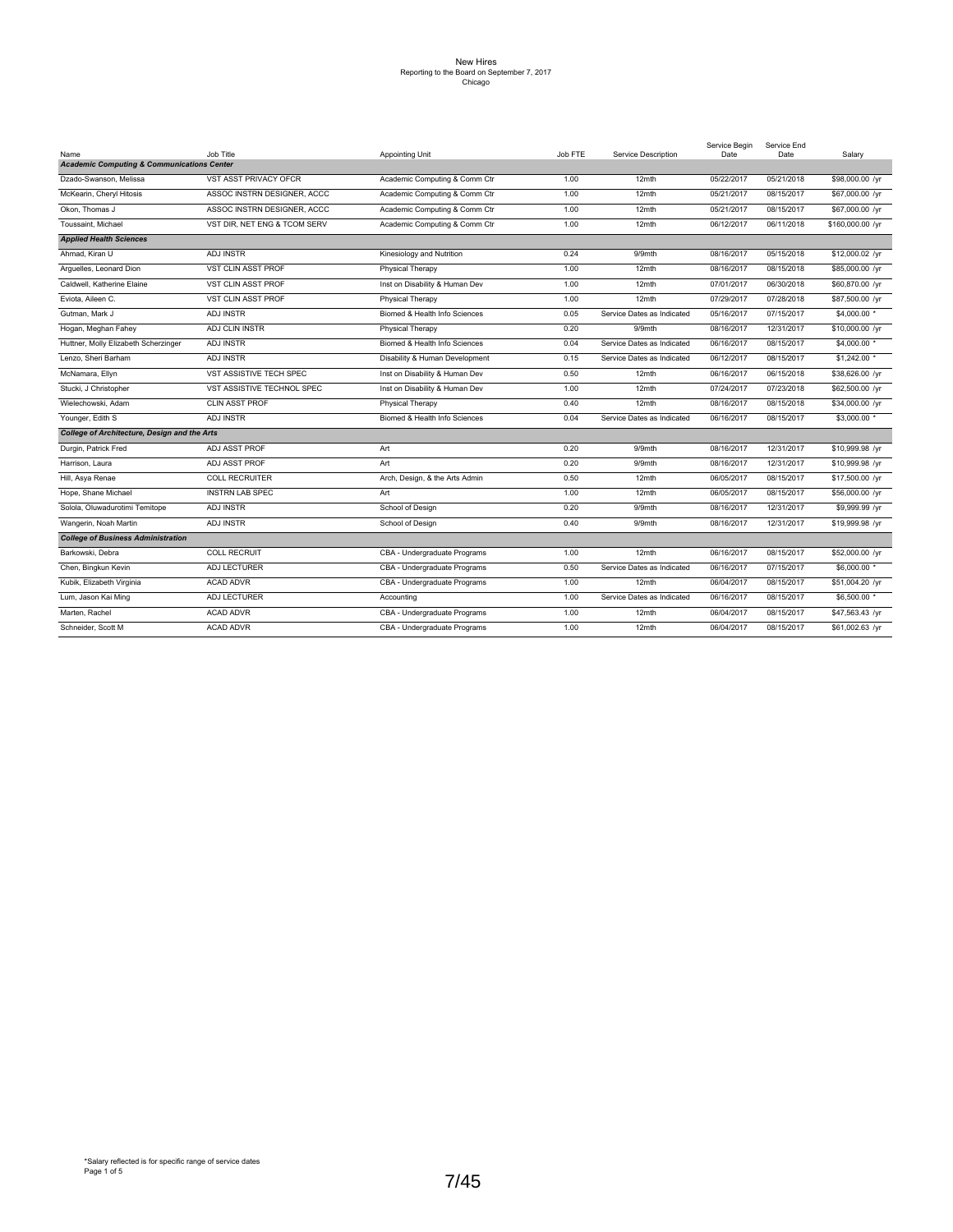|                                                            |                            |                                   |         |                            | Service Begin | Service End |                  |
|------------------------------------------------------------|----------------------------|-----------------------------------|---------|----------------------------|---------------|-------------|------------------|
| Name<br><b>Campus Auxiliary Services</b>                   | Job Title                  | <b>Appointing Unit</b>            | Job FTE | Service Description        | Date          | Date        | Salary           |
|                                                            |                            |                                   |         |                            |               |             |                  |
| Cane, Kevin M                                              | DIR, FRAT & SOR LIFE       | Campus Programs                   | 1.00    | 12mth                      | 07/18/2017    | 08/15/2017  | \$75,000.00 /yr  |
| Farrell, Charles                                           | VST EXEC DIR. BUS DEVLP    | Student Centers Administration    | 1.00    | 12mth                      | 06/01/2017    | 05/31/2018  | \$140,000.00 /yr |
| <b>College of Dentistry</b>                                |                            |                                   |         |                            |               |             |                  |
| Darwish, Ghaith                                            | <b>CLIN INSTR</b>          | <b>Dental Clinics</b>             | 0.00    | 12mth                      | 05/01/2017    | 08/15/2017  | \$0.00 /yr       |
|                                                            |                            |                                   |         |                            |               |             |                  |
| Darwish, Ghaith                                            | <b>CLIN INSTR</b>          | <b>Restorative Dentistry</b>      | 0.40    | 12mth                      | 05/01/2017    | 08/15/2017  | \$40,000.00 /yr  |
| Haque, Mehedia                                             | <b>CLIN ASST PROF</b>      | Pediatric Dentistry               | 1.00    | 12mth                      | 08/01/2017    | 08/15/2017  | \$130,000.00 /yr |
| Marcin, Edward Parker                                      | <b>CLIN INSTR</b>          | <b>Dental Clinics</b>             | 0.00    | 12mth                      | 05/08/2017    | 08/15/2017  | \$0.00 /yr       |
| Marcin, Edward Parker                                      | <b>CLIN INSTR</b>          | <b>Restorative Dentistry</b>      | 0.40    | 12mth                      | 05/08/2017    | 08/15/2017  | \$40,000.00 /yr  |
| Mohammad, Sharif                                           | <b>CLIN ASST PROF</b>      | <b>Dental Clinics</b>             | 0.00    | 12mth                      | 07/16/2017    | 08/15/2017  | $$0.00$ /yr      |
|                                                            |                            |                                   |         |                            |               |             |                  |
| Mohammad, Sharif                                           | <b>CLIN ASST PROF</b>      | <b>Restorative Dentistry</b>      | 1.00    | 12mth                      | 07/16/2017    | 08/15/2017  | \$110,000.00 /yr |
| Smith, Patrick Dean                                        | <b>CLIN ASST PROF</b>      | <b>Pediatric Dentistry</b>        | 1.00    | 12mth                      | 06/26/2017    | 08/15/2017  | \$100,000.00 /yr |
| Sorpassa, Denise Dawn                                      | <b>CLIN INSTR</b>          | <b>Dental Clinics</b>             | 0.00    | 12mth                      | 05/01/2017    | 08/15/2017  | \$0.00 /yr       |
| Sorpassa, Denise Dawn                                      | <b>CLIN INSTR</b>          | <b>Restorative Dentistry</b>      | 0.40    | 12mth                      | 05/01/2017    | 08/15/2017  | \$40,000.00 /yr  |
|                                                            |                            |                                   | 1.00    |                            |               |             |                  |
| Sullivan, Timothy P                                        | DIR OF ACAD AFF & REGSTR   | <b>Dentistry Administration</b>   |         | 12mth                      | 07/03/2017    | 08/15/2017  | \$90,000.00 /yr  |
| <b>College of Education</b>                                |                            |                                   |         |                            |               |             |                  |
| Deliu, Zane                                                | <b>VST COLL TCH</b>        | <b>CHANCE Program</b>             | 0.49    | Service Dates as Indicated | 06/01/2017    | 08/31/2017  | \$7,800.00       |
| Nayan, Rohany                                              | ADJ ASST PROF              | <b>Educational Psychology</b>     | 0.33    | 9/9mth                     | 08/16/2017    | 12/31/2017  | \$14,074.47 /yr  |
| Weiner, Briana Rae                                         | ADJ LECTURER               | <b>Special Education</b>          | 0.33    | 9/9mth                     | 08/16/2017    | 12/31/2017  | \$12,063.87 /yr  |
|                                                            |                            |                                   |         |                            |               |             |                  |
| <b>College of Engineering</b>                              |                            |                                   |         |                            |               |             |                  |
| Park, Chang Sub                                            | <b>VST SCHOLAR</b>         | Bioengineering-Engineering        | 1.00    | 12mth                      | 06/22/2017    | 06/15/2018  | \$50,500.00 /yr  |
| <b>Graduate College</b>                                    |                            |                                   |         |                            |               |             |                  |
| Adiutori, Vincent                                          | ADJ LECTURER               | Graduate Admin                    | 0.50    | Service Dates as Indicated | 06/16/2017    | 08/15/2017  | \$5,763.48       |
|                                                            |                            |                                   |         |                            | 06/16/2017    |             |                  |
| Rosenthall, Karen Marie                                    | ADJ LECTURER               | Graduate Admin                    | 0.50    | Service Dates as Indicated |               | 08/15/2017  | \$5,000.00       |
| University of Illinois Hospital and Health Sciences System |                            |                                   |         |                            |               |             |                  |
| Angeli, Karen K                                            | LEAN SIX SIGMA PROC IMPROV | Support and General Services      | 1.00    | 12mth                      | 07/17/2017    | 08/15/2017  | \$125,000.00 /yr |
| Cici, Markela                                              | VST DIR STRATG INITIATIVE  | <b>Administration Services</b>    | 1.00    | 12mth                      | 05/22/2017    | 05/21/2018  | \$145,000.00 /yr |
| Cooper-Washington, Karen                                   | CLIN DIR                   | <b>Ancillary Services</b>         | 1.00    | 12mth                      | 07/03/2017    | 08/15/2017  | \$118,000.00 /yr |
|                                                            |                            |                                   |         |                            |               |             |                  |
| Henley, Denise Darcel                                      | <b>STAFF CHAPLAIN</b>      | Nursing                           | 0.50    | 12mth                      | 05/22/2017    | 08/15/2017  | \$35,000.00 /yr  |
| Hunter, Tyrece                                             | DIR OF OPER, GME           | <b>Graduate Medical Education</b> | 1.00    | 12mth                      | 07/16/2017    | 08/15/2017  | \$92,000.00 /yr  |
| Meccia, Sara                                               | DIR MED STAFF SERV         | <b>Administration Services</b>    | 1.00    | 12mth                      | 05/22/2017    | 08/15/2017  | \$135,000.00 /yr |
| Mosio, Andrew M                                            | ASST DIR OF TECH           | <b>Administration Services</b>    | 1.00    | 12mth                      | 07/30/2017    | 08/15/2017  | \$150,000.00 /yr |
|                                                            |                            |                                   |         |                            |               |             |                  |
| Patel, Meha                                                | PHYSN SURG                 | Mile Square Health Center         | 0.40    | 12mth                      | 07/16/2017    | 07/15/2018  | \$47,000.00 /yr  |
| Stackhouse, Nathan Joseph                                  | <b>CLIN PHYSN</b>          | Mile Square Health Center         | 0.70    | 12mth                      | 09/01/2017    | 08/15/2018  | \$112,000.00 /yr |
| Talbert, Allyson Cressie                                   | <b>STAFF CHAPLAIN</b>      | Nursing                           | 1.00    | 12mth                      | 06/19/2017    | 08/15/2017  | \$53,506.00 /yr  |
| VanOverloop, Jack F                                        | VST ASST TO CEO            | <b>Administration Services</b>    | 1.00    | 12mth                      | 07/05/2017    | 07/04/2018  | \$55,200.00 /yr  |
| <b>Division of Intercollegiate Athletics</b>               |                            |                                   |         |                            |               |             |                  |
|                                                            |                            |                                   |         |                            |               |             |                  |
| Flood, Lauren Taylor                                       | ASSISTANT ATHLETIC TRAINER | Intercollegiate Athletics         | 0.40    | 12mth                      | 08/01/2017    | 06/05/2018  | \$18,000.00 /yr  |
| Gaul, Philip James                                         | ASST COACH, OPER           | Intercollegiate Athletics         | 1.00    | 12mth                      | 08/01/2017    | 08/15/2017  | \$46,650.00 /yr  |
| Grimes, Megan Marie                                        | ASST COACH WBB             | Intercollegiate Athletics         | 1.00    | 12mth                      | 05/16/2017    | 08/15/2017  | \$40,000.00 /yr  |
| Harvey, Tony B                                             | ASST COACH                 | Intercollegiate Athletics         | 1.00    | 12mth                      | 06/19/2017    | 08/15/2017  | \$115,000.00 /yr |
|                                                            |                            |                                   |         |                            |               |             | \$40,000.00 /yr  |
| Haslett, Kayla E                                           | DIR OF ATHL SPEC EVENTS    | Intercollegiate Athletics         | 1.00    | 12mth                      | 08/02/2017    | 08/15/2017  |                  |
| Morris, Kristen Nicole                                     | ASST COACH                 | Intercollegiate Athletics         | 1.00    | 12mth                      | 06/12/2017    | 08/15/2017  | \$48,000.00 /yr  |
| <b>College of Liberal Arts and Sciences</b>                |                            |                                   |         |                            |               |             |                  |
| Adrovic, Danko                                             | <b>LECTURER</b>            | Math, Statistics, & Comp Scnc     | 1.00    | 9/12mth                    | 08/16/2017    | 05/15/2018  | \$42,630.00 /yr  |
| Angeli, Julianne                                           | <b>ACAD ADVR</b>           | <b>LAS Student Affairs</b>        | 1.00    | 12mth                      | 05/22/2017    | 08/15/2017  | \$47,476.00 /yr  |
|                                                            |                            |                                   |         |                            |               |             |                  |
| Baude, Patrick                                             | CLIN ASST PROF             | Economics                         | 0.50    | Service Dates as Indicated | 06/16/2017    | 08/15/2017  | \$7,777.78       |
| Berenz, Erin                                               | <b>VST ASST PROF</b>       | Psychology                        | 1.00    | Service Dates as Indicated | 07/16/2017    | 08/15/2017  | \$10,000.00      |
| Browning, Annah L                                          | <b>VST LECTURER</b>        | English                           | 0.67    | 9/9mth                     | 08/16/2017    | 12/31/2017  | \$28,000.00 /yr  |
| Cluzeau, Celine                                            | VST RES SPEC               | <b>Biological Sciences</b>        | 1.00    | 12mth                      | 07/16/2017    | 07/15/2018  | \$47,500.00 /yr  |
| DeFlorio, Reagan Elise                                     | VST SR RES SPEC            |                                   |         |                            |               | 05/15/2018  |                  |
|                                                            |                            | <b>Biological Sciences</b>        | 0.50    | 12mth                      | 05/16/2017    |             | \$15,574.08 /yr  |
| Doble, Heather Cook                                        | <b>VST LECTURER</b>        | English                           | 1.00    | 9/9mth                     | 08/16/2017    | 12/31/2017  | \$42,000.00 /yr  |
| Falkena, Lee                                               | COORD OF UNDERGRAD LABS    | Earth & Environmental Sciences    | 1.00    | 12mth                      | 07/16/2017    | 08/15/2017  | \$58,000.00 /yr  |
| Fetters, Caitlin                                           | ACAD ADVR                  | <b>LAS Student Affairs</b>        | 1.00    | 12mth                      | 07/10/2017    | 08/15/2017  | \$47,476.00 /yr  |
| Glusac, Ksenija D                                          | <b>VST ASSOC PROF</b>      | Chemistry                         | 1.00    | Service Dates as Indicated | 07/16/2017    | 08/15/2017  | \$11,111.11 *    |
|                                                            |                            |                                   |         |                            |               |             |                  |
| Guerrero, Antonio                                          | <b>VST LECTURER</b>        | English                           | 1.00    | 9/9mth                     | 08/16/2017    | 12/31/2017  | \$21,000.00 /yr  |
| Hayek, Philip Wesley                                       | LECTURER                   | English                           | 1.00    | 9/12mth                    | 08/16/2017    | 05/15/2018  | \$42,000.00 /yr  |
| Ingebretson, Daniel Jordan                                 | LECTURER                   | Math, Statistics, & Comp Scnc     | 1.00    | 9/12mth                    | 08/16/2017    | 05/15/2018  | \$42,630.00 /yr  |
| Irvine, Wendy L                                            | ASST DEAN ADVCMT           | <b>LAS Administration</b>         | 0.00    | Unpaid                     | 07/10/2017    | 07/09/2018  | \$0.00 /yr       |
| Jakalski, David Frank                                      | <b>VST LECTURER</b>        | English                           | 1.00    | 9/9mth                     | 08/16/2017    | 12/31/2017  | \$42,000.00 /yr  |
|                                                            |                            |                                   |         |                            |               |             |                  |
| Kessler, Jeffrey                                           | <b>VST LECTURER</b>        | English                           | 1.00    | 9/9mth                     | 08/16/2017    | 12/31/2017  | \$42,000.00 /yr  |
| Klein, Laura Danielle                                      | ADJ LECTURER               | Anthropology                      | 0.33    | 9/9mth                     | 08/16/2017    | 12/31/2017  | \$14,000.04 /yr  |
| Kulik, Ekaterina                                           | <b>VST LECTURER</b>        | English                           | 1.00    | 9/9mth                     | 08/16/2017    | 12/31/2017  | \$42,000.00 /yr  |
| Lewis, Deana                                               | VST CLIN LECTURER          | Gender and Women's Studies        | 1.00    | 12mth                      | 07/17/2017    | 07/15/2018  | \$60,000.00 /yr  |
|                                                            |                            |                                   | 1.00    |                            |               |             |                  |
| Malone, Andrew                                             | <b>VST ASST PROF</b>       | Earth & Environmental Sciences    |         | 9/12mth                    | 08/16/2017    | 05/15/2018  | \$55,000.00 /yr  |
| Melnikov, Paul                                             | VST RES ASSOC PROF         | Chemistry                         | 1.00    | 12mth                      | 06/29/2017    | 08/28/2017  | \$51,333.72 /yr  |

\*Salary reflected is for specific range of service dates Page 2 of 5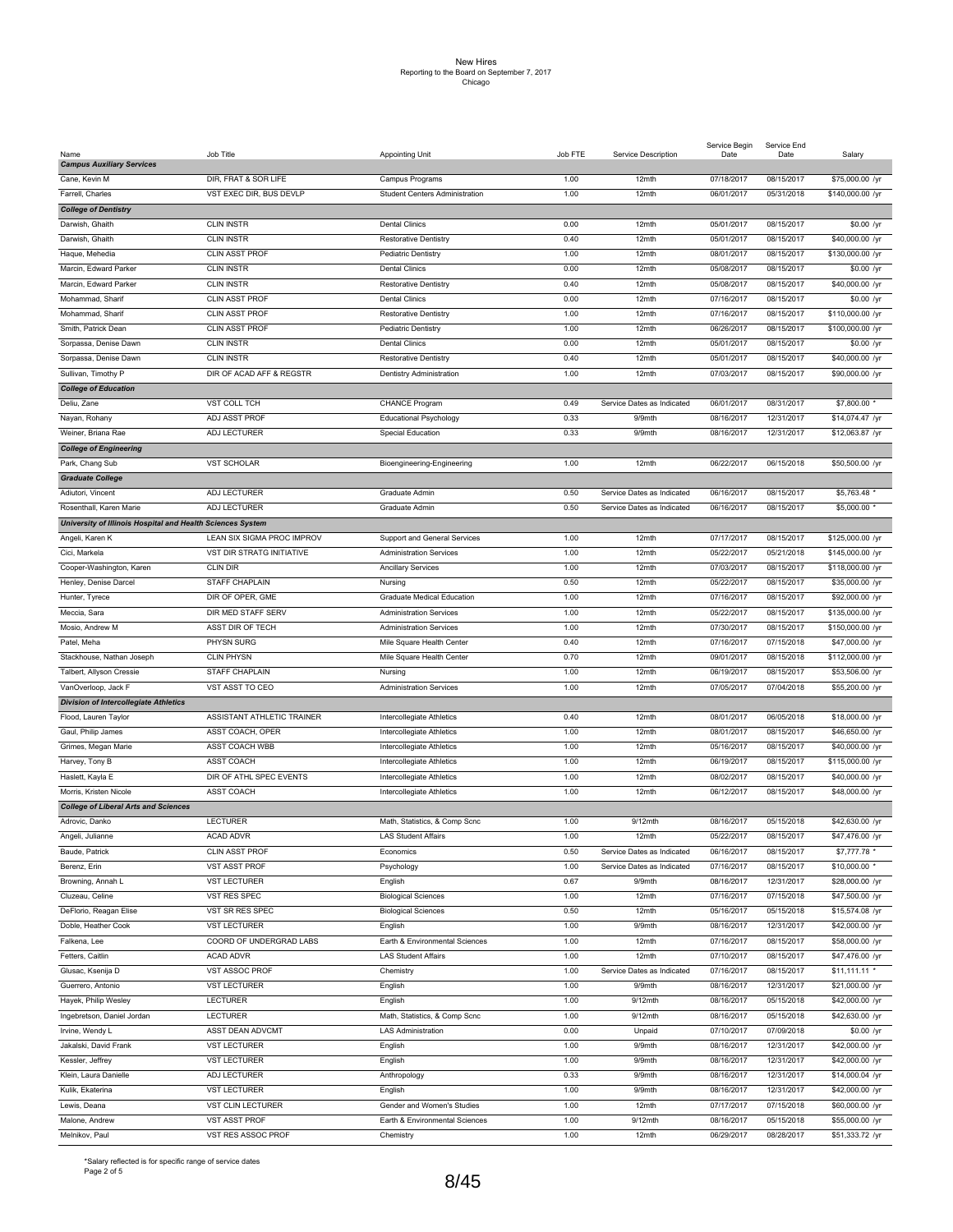|                                       |                                   |                                   |                 |                                | Service Begin      | Service End        |                           |
|---------------------------------------|-----------------------------------|-----------------------------------|-----------------|--------------------------------|--------------------|--------------------|---------------------------|
| Name<br>Mouftah, Nermeen              | Job Title<br><b>VST ASST PROF</b> | <b>Appointing Unit</b><br>History | Job FTE<br>1.00 | Service Description<br>9/12mth | Date<br>08/16/2017 | Date<br>05/15/2018 | Salary<br>\$50,000.00 /yr |
| Nuer, Howard                          | RES ASST PROF                     | Math, Statistics, & Comp Scnc     | 0.60            | 9/12mth                        | 08/16/2017         | 05/15/2018         | \$38,000.00 /yr           |
|                                       | RES ASSOC I                       |                                   | 1.00            | 12mth                          | 06/05/2017         | 08/15/2017         |                           |
| Ponce, Ernesto David                  |                                   | Psychology                        |                 |                                |                    |                    | \$30,568.00 /yr           |
| Sheldon, Douglas Harold               | <b>LECTURER</b>                   | English                           | 1.00            | 9/12mth                        | 08/16/2017         | 05/15/2018         | \$42,000.00 /yr           |
| Switala, Nicholas                     | <b>RES ASST PROF</b>              | Math, Statistics, & Comp Scnc     | 0.50            | 9/12mth                        | 08/16/2017         | 05/15/2018         | \$30,000.00 /yr           |
| <b>College of Medicine at Chicago</b> |                                   |                                   |                 |                                |                    |                    |                           |
| Aguiluz Cornejo, Gabriela Maria       | <b>VST SCHOLAR</b>                | Surgery                           | 1.00            | 12mth                          | 08/01/2017         | 07/31/2018         | \$39,229.00 /yr           |
| Almario Alvarez, Jorge Alberto        | VST ASST PROF OF CLIN SURG        | Surgery                           | 0.51            | 12mth                          | 07/01/2017         | 06/30/2018         | \$60,000.00 /yr           |
| Almario Alvarez, Jorge Alberto        | PHYSN SURG                        | Surgery                           | 0.49            | 12mth                          | 07/01/2017         | 06/30/2018         | \$180,000.00 /yr          |
| Anderson, Jennifer L                  | VST ASSOC PROF OF CLIN ANESTH     | Anesthesiology                    | 0.20            | 12mth                          | 06/27/2017         | 06/26/2018         | \$61,383.60 /yr           |
| Anderson, Jennifer L                  | PHYSN SURG                        | Anesthesiology                    | 0.60            | 12mth                          | 06/27/2017         | 06/26/2018         | \$184,150.80 /yr          |
| Aponte-Soto, Lisa                     | <b>RES SCI</b>                    | Cancer Center                     | 1.00            | 12mth                          | 07/17/2017         | 08/15/2017         | \$95,000.00 /yr           |
| Arronte Villamarin, Jose              | J-1 RES COLLABORATOR              | Cancer Center                     | 1.00            | Service Dates as Indicated     | 08/07/2017         | 01/15/2018         | \$21,270.00               |
| Bello Rodriguez, Berta Maria          | J1 RES COLLABORATOR               | Cancer Center                     | 1.00            | Service Dates as Indicated     | 08/07/2017         | 01/15/2018         | \$21,270.00               |
| Bustos, Roberto Esteban               | <b>VST SCHOLAR</b>                | Surgery                           | 1.00            | 12mth                          | 08/01/2017         | 07/31/2018         | \$39,229.00 /yr           |
| Cahoon, Laty Adriella                 | <b>VST RES SCI</b>                | Microbiology and Immunology       | 1.00            | 12mth                          | 08/01/2017         | 07/31/2018         | \$65,000.00 /yr           |
| Cavanaugh, Erin Brigh                 | <b>VST INSTR</b>                  | Obstetrics & Gynecology           | 0.50            | 12mth                          | 07/01/2017         | 06/30/2018         | \$49,062.00 /yr           |
| Chan, Christine                       | ASST PROF OF CLIN MED             | Medicine                          | 0.40            | 12mth                          | 07/16/2017         | 08/15/2017         | \$99,000.00 /yr           |
|                                       |                                   |                                   |                 |                                |                    |                    |                           |
| Chan, Christine                       | PHYSN SURG                        | Medicine                          | 0.60            | 12mth                          | 07/16/2017         | 08/15/2017         | \$148,500.00 /yr          |
| Dai, Zhiyu                            | <b>VST INSTR</b>                  | Pharmacology                      | 1.00            | 12mth                          | 07/01/2017         | 07/31/2017         | \$49,000.00 /yr           |
| Davis, Martin N                       | VST RES SPEC                      | Physiology and Biophysics         | 1.00            | 12mth                          | 07/31/2017         | 07/30/2018         | \$34,000.00 /yr           |
| Demeritte, Regaina                    | VST RES SPEC                      | Medicine                          | 1.00            | 12mth                          | 06/16/2017         | 06/15/2018         | \$38,000.00 /yr           |
| Diaz, Angelina Estefania              | VST CLIN RES COORD                | Medicine                          | 1.00            | 12mth                          | 06/01/2017         | 05/31/2018         | \$35,000.00 /yr           |
| Dzeba, Maxim                          | <b>VST CLIN INSTR</b>             | <b>Emergency Medicine</b>         | 0.50            | 12mth                          | 07/01/2017         | 06/30/2018         | \$75,000.00 /yr           |
| Galvin, John Patrick                  | PHYSN SURG                        | Medicine                          | 0.49            | 12mth                          | 07/01/2017         | 08/15/2017         | \$90,650.00 /yr           |
| Galvin, John Patrick                  | ASST PROF OF CLIN MED             | Medicine                          | 0.51            | 12mth                          | 07/01/2017         | 08/15/2017         | \$94,350.00 /yr           |
| Gilbert, Kathryn Susan                | RES ASSOC I- SOC SCI              | Psychiatry                        | 1.00            | 12mth                          | 05/16/2017         | 08/15/2017         | \$36,000.00 /yr           |
| Gonzalez Vega, Sonia Maria            | J-1 RES COLLABORATOR              | Cancer Center                     | 1.00            | Service Dates as Indicated     | 08/07/2017         | 01/15/2018         | \$21,270.00               |
| Groves, Elliott Michael               | CLIN ASST PROF                    | Medicine                          | 0.25            | 12mth                          | 08/01/2017         | 08/15/2017         | \$57,500.00 /yr           |
| Henderson, Vida Ann                   | <b>RES SCI</b>                    | Cancer Center                     | 1.00            | 12mth                          | 07/17/2017         | 08/15/2017         | \$90,000.00 /yr           |
| Huang, Hua                            | VST RES SPEC                      | Ophthalmology & Visual Sci        | 1.00            | 12mth                          | 06/01/2017         | 05/31/2018         | \$52,000.00 /yr           |
| Hulbert, Alicia                       | <b>VST ASST PROF</b>              | Surgery                           | 0.51            | 12mth                          | 08/16/2017         | 08/15/2018         | \$45,900.00 /yr           |
| Hulbert, Alicia                       | CTR AFFL                          | Cancer Center                     | 0.49            | 12mth                          | 08/16/2017         | 08/15/2018         | \$44,100.00 /yr           |
|                                       |                                   |                                   |                 |                                |                    |                    |                           |
| Hussain, Jawad                        | <b>VST INSTR</b>                  | Medicine                          | 0.40            | 12mth                          | 07/01/2017         | 06/30/2018         | \$56,000.00 /yr           |
| Hussain, Jawad                        | PHYSN SURG                        | Medicine                          | 0.60            | 12mth                          | 07/01/2017         | 06/30/2018         | \$84,000.00 /yr           |
| Izhar, Yasir                          | VST RES SPEC                      | Physiology and Biophysics         | 1.00            | 12mth                          | 06/05/2017         | 06/04/2018         | \$38,000.00 /yr           |
| JACKSON-BEY, TIA                      | <b>VST CLIN INSTR</b>             | Obstetrics & Gynecology           | 0.00            | 12mth                          | 07/01/2017         | 06/30/2018         | \$18,000.00 /yr           |
| Kass, Benjamin J                      | VST RES SPEC                      | Medicine                          | 1.00            | 12mth                          | 07/16/2017         | 07/15/2018         | \$47,899.00 /yr           |
| Kazlauskas, Andrius                   | VST PROF (RT)                     | Physiology and Biophysics         | 0.25            | 12mth                          | 07/01/2017         | 06/30/2018         | \$43,750.00 /yr           |
| Kazlauskas, Andrius                   | VST PROF (RT)                     | Ophthalmology & Visual Sci        | 0.75            | 12mth                          | 07/01/2017         | 06/30/2018         | \$131,250.00 /yr          |
| Kiernan, Kaitlyn A                    | VST RES SPEC                      | Microbiology and Immunology       | 1.00            | 12mth                          | 06/12/2017         | 06/11/2018         | \$35,000.00 /yr           |
| Klein, Jonathan D                     | SR ASSOC HEAD                     | Pediatrics                        | 0.00            | 12mth                          | 08/16/2017         | 08/15/2018         | \$30,000.00 /yr           |
| Klein, Jonathan D                     | <b>VST PROF</b>                   | Pediatrics                        | 0.51            | 12mth                          | 08/16/2017         | 08/15/2018         | \$91,800.00 /yr           |
| Klein, Jonathan D                     | PHYSN SURG                        | Pediatrics                        | 0.49            | 12mth                          | 08/16/2017         | 08/15/2018         | \$88,200.00 /yr           |
| Kurhe, Yeshwant Vijay                 | J1 RES COLLABORATOR               | Anatomy and Cell Biology          | 1.00            | 12mth                          | 05/22/2017         | 05/21/2018         | \$47,484.00 /yr           |
| La Vallee, Lisa                       | DIR, COMNC                        | Cancer Center                     | 1.00            | 12mth                          | 06/05/2017         | 10/15/2017         | \$105,000.00 /yr          |
| LERTWANAKARN, TUCHAKORN               | J1 RES COLLABORATOR               | Physiology and Biophysics         | 0.19            | 12mth                          | 07/13/2017         | 05/14/2018         | \$6,000.00 /yr            |
| Mangano, Alberto                      | VST RES SPEC IN HLTH SCI          | Surgery                           | 1.00            | 12mth                          | 07/03/2017         | 07/02/2018         | \$41,725.00 /yr           |
| McGorisk, Timothy                     | ASST PROF OF CLIN MED             | Medicine                          | 0.40            | 12mth                          | 08/01/2017         | 08/15/2017         | \$100,800.00 /yr          |
| McGorisk, Timothy                     | PHYSN SURG                        | Medicine                          | 0.60            | 12mth                          | 08/01/2017         | 08/15/2017         | \$151,200.00 /yr          |
| Milad, Mohammed R                     | DIR OF ACAD PRGMS                 |                                   | 0.00            | 12mth                          | 07/01/2017         | 06/30/2018         | \$50,000.00 /yr           |
|                                       | <b>VST PROF (RT)</b>              | Psychiatry<br>Psychiatry          |                 |                                |                    |                    |                           |
| Milad, Mohammed R                     |                                   |                                   | 1.00            | 12mth                          | 07/01/2017         | 06/30/2018         | \$200,000.00 /yr          |
| Navarro, Guadalupe                    | VST RES SPEC                      | Medicine                          | 1.00            | 12mth                          | 06/26/2017         | 06/25/2018         | \$54,000.00 /yr           |
| Nguyen, Thi Minh Hieu                 | VST RES SPEC                      | Medicine                          | 1.00            | 12mth                          | 06/05/2017         | 05/31/2018         | \$60,000.00 /yr           |
| Parekh, Amit                          | VST RES SPEC                      | Orthopaedic Surgery               | 1.00            | 12mth                          | 07/01/2017         | 06/30/2018         | \$35,000.00 /yr           |
| Park, Christine                       | VST PROF OF CLIN MED              | <b>Medical Education</b>          | 0.40            | 12mth                          | 09/16/2017         | 08/15/2018         | \$132,338.88 /yr          |
| Park, Christine                       | VST PROF OF CLIN ANESTH           | Anesthesiology                    | 0.10            | 12mth                          | 09/16/2017         | 08/15/2018         | \$33,084.72 /yr           |
| Park, Christine                       | PHYSN SURG                        | Anesthesiology                    | 0.50            | 12mth                          | 09/16/2017         | 08/15/2018         | \$165,423.60 /yr          |
| Patel, Meha                           | VST INSTR OF CLIN FAM MED         | Family Medicine                   | 0.60            | 12mth                          | 07/16/2017         | 07/15/2018         | \$20,000.00 /yr           |
| Patel, Saurabhkumar Chandrakant       | ASST PROF CLIN PEDS               | Pediatrics                        | 0.20            | 12mth                          | 07/01/2017         | 10/25/2017         | \$34,400.00 /yr           |
| Patel, Saurabhkumar Chandrakant       | PHYSN SURG                        | Pediatrics                        | 0.80            | 12mth                          | 07/01/2017         | 10/25/2017         | \$137,600.00 /yr          |
| Perez Martinez, Nemesis               | J-1 RES COLLABORATOR              | Cancer Center                     | 1.00            | Service Dates as Indicated     | 08/07/2017         | 01/15/2018         | \$21,270.00               |
| Pillers, De-Ann                       | DIR, NEONATAL CTR                 | Pediatrics                        | 0.00            | 12mth                          | 09/01/2017         | 08/15/2018         | \$40,000.00 /yr           |
| Pillers, De-Ann                       | VST PROF (CT)                     | Pediatrics                        | 0.51            | 12mth                          | 09/01/2017         | 08/15/2018         | \$140,250.00 /yr          |
| Pillers, De-Ann                       | PHYSN SURG                        | Pediatrics                        | 0.49            | 12mth                          | 09/01/2017         | 08/15/2018         | \$134,750.00 /yr          |
|                                       |                                   |                                   |                 |                                |                    |                    |                           |
| Pillers, De-Ann                       | SEC CHIEF, NEONATOLOGY            | Pediatrics                        | 0.00            | 12mth                          | 09/01/2017         | 08/15/2018         | \$35,000.00 /yr           |

\*Salary reflected is for specific range of service dates Page 3 of 5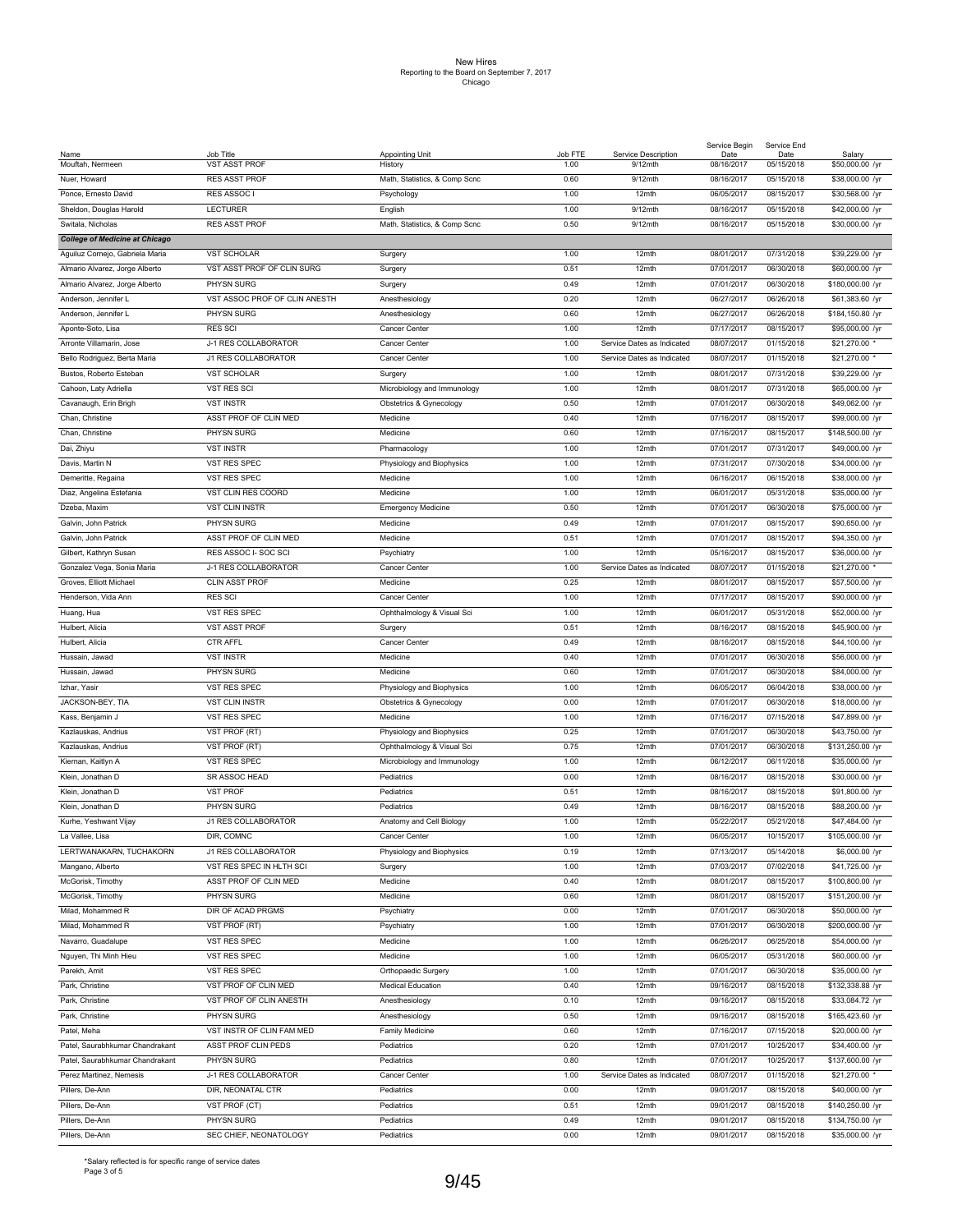|                                                   |                                    |                                              |                 |                              | Service Begin      | Service End        |                           |
|---------------------------------------------------|------------------------------------|----------------------------------------------|-----------------|------------------------------|--------------------|--------------------|---------------------------|
| Name<br>Rasin, Arkady                             | Job Title<br><b>VST CLIN INSTR</b> | Appointing Unit<br><b>Emergency Medicine</b> | Job FTE<br>0.50 | Service Description<br>12mth | Date<br>07/01/2017 | Date<br>06/30/2018 | Salary<br>\$75,000.00 /yr |
|                                                   |                                    |                                              |                 |                              |                    |                    |                           |
| Reutrakul, Sirimon                                | <b>VST ASSOC PROF</b>              | Medicine                                     | 0.40            | 12mth                        | 07/01/2017         | 06/30/2018         | \$70,000.00 /yr           |
| Reutrakul, Sirimon                                | PHYSN SURG                         | Medicine                                     | 0.60            | 12mth                        | 07/01/2017         | 06/30/2018         | \$105,000.00 /yr          |
| Rodriguez, Sophia Maria                           | PHYSN SURG                         | Obstetrics & Gynecology                      | 0.90            | 12mth                        | 07/24/2017         | 08/15/2017         | \$157,500.00 /yr          |
| Rodriguez, Sophia Maria                           | <b>CLIN INSTR</b>                  | Obstetrics & Gynecology                      | 0.10            | 12mth                        | 07/24/2017         | 08/15/2017         | \$17,500.00 /yr           |
| Rygalski, Kayleigh                                | CLIN RES DATA COORD                | Cancer Center                                | 1.00            | 12mth                        | 06/19/2017         | 08/15/2017         | \$57,000.00 /yr           |
| Saddleton, Elise                                  | ASST PROF OF CLIN RAD              | Radiology                                    | 0.40            | 12mth                        | 08/01/2017         | 08/15/2017         | \$50,000.00 /yr           |
|                                                   | PHYSN SURG                         |                                              | 0.60            |                              |                    |                    |                           |
| Saddleton, Elise                                  |                                    | Radiology                                    |                 | 12mth                        | 08/01/2017         | 08/15/2017         | \$245,000.00 /yr          |
| Shah, Dhara Ketul                                 | SR RES SPEC                        | Ophthalmology & Visual Sci                   | 1.00            | 12mth                        | 06/16/2017         | 08/15/2017         | \$57,000.00 /yr           |
| Sharma, Gunjan                                    | VST RES ASST PROF                  | Medicine                                     | 1.00            | 12mth                        | 07/16/2017         | 07/15/2018         | \$86,225.00 /yr           |
| Singh, Manmeet Bhurji                             | PHYSN SURG                         | Pathology                                    | 0.60            | 12mth                        | 07/01/2017         | 06/30/2018         | \$72,000.00 /yr           |
| Singh, Manmeet Bhurji                             | VST ASST PROF OF CLIN PATH         | Pathology                                    | 0.40            | 12mth                        | 07/01/2017         | 06/30/2018         | \$48,000.00 /yr           |
| Sripada, Lakshmi                                  | J1 RES COLLABORATOR                | Microbiology and Immunology                  | 1.00            | 12mth                        | 06/01/2017         | 05/30/2018         | \$38,000.00 /yr           |
| Stackhouse, Nathan Joseph                         | ASST PROF OF CLIN FAM MED          | Family Medicine                              | 0.30            | 12mth                        | 09/01/2017         | 08/15/2018         | \$48,000.00 /yr           |
| Trivedi, Itishree                                 | ASST PROF OF CLIN MED              | Medicine                                     | 0.40            | 12mth                        | 10/01/2017         | 08/15/2018         | \$100,800.00 /yr          |
|                                                   |                                    |                                              |                 |                              |                    |                    |                           |
| Trivedi, Itishree                                 | PHYSN SURG                         | Medicine                                     | 0.60            | 12mth                        | 10/01/2017         | 08/15/2018         | \$151,200.00 /yr          |
| Tucker, Megan                                     | RES SPEC, REG                      | Cancer Center                                | 1.00            | 12mth                        | 06/26/2017         | 08/15/2017         | \$57,000.00 /yr           |
| Viswanathan, Pramila                              | VST RES SPEC                       | Medicine                                     | 1.00            | 12mth                        | 06/05/2017         | 06/04/2018         | \$75,000.00 /yr           |
| Yazdanpanah, Ghasem                               | <b>VST SCHOLAR</b>                 | Ophthalmology & Visual Sci                   | 0.49            | 12mth                        | 06/01/2017         | 05/31/2018         | \$27,900.00 /yr           |
| Yazici, Cemal                                     | <b>VST INSTR</b>                   | Medicine                                     | 0.40            | 12mth                        | 07/01/2017         | 06/30/2018         | \$28,000.00 /yr           |
| Yazici, Cemal                                     | PHYSN SURG                         | Medicine                                     | 0.60            | 12mth                        | 07/01/2017         | 06/30/2018         | \$42,000.00 /yr           |
| Young, Michael                                    | <b>VST CLIN INSTR</b>              | Urology                                      | 0.20            | 12mth                        | 05/09/2017         | 04/15/2018         | \$40,000.00 /yr           |
|                                                   |                                    |                                              | 1.00            | 12mth                        |                    |                    | \$52,000.00 /yr           |
| Zhang, Lianghui                                   | VST RES ASST PROF                  | Pharmacology                                 |                 |                              | 07/01/2017         | 06/30/2018         |                           |
| Zhu, Pei                                          | <b>VST INSTR</b>                   | Medicine                                     | 1.00            | 12mth                        | 07/01/2017         | 06/30/2018         | \$47,500.00 /yr           |
| College of Medicine at Chicago Office of the Dean |                                    |                                              |                 |                              |                    |                    |                           |
| Rak, Kevin                                        | <b>RES SPEC</b>                    | Ctr Clinical Translational Sci               | 1.00            | 12mth                        | 06/01/2017         | 08/15/2017         | \$51,000.00 /yr           |
| <b>College of Medicine at Peoria</b>              |                                    |                                              |                 |                              |                    |                    |                           |
| Egli, Shannon D                                   | <b>CLIN ASSOC</b>                  | Health Sciences Ed - Peoria                  | 0.30            | 12mth                        | 05/16/2017         | 08/15/2017         | \$16,044.00 /yr           |
| Freezer, Jonathon W                               | ASST PROF OF CLIN PEDS             | Pediatrics                                   | 0.50            | 12mth                        | 07/25/2017         | 08/15/2017         | \$50,000.00 /yr           |
|                                                   | PHYSN SURG                         | Pediatrics                                   | 0.50            | 12mth                        | 07/25/2017         | 08/15/2017         |                           |
| Freezer, Jonathon W                               |                                    |                                              |                 |                              |                    |                    | \$50,000.00 /yr           |
| Gehlbach, Jonathan Andrew                         | ASST PROF OF CLIN PEDS             | Pediatrics                                   | 0.50            | 12mth                        | 08/01/2017         | 08/15/2017         | \$50,000.00 /yr           |
| Gehlbach, Jonathan Andrew                         | PHYSN SURG                         | Pediatrics                                   | 0.50            | 12mth                        | 08/01/2017         | 08/15/2017         | \$50,000.00 /yr           |
| Khalifa, Mohamed S                                | PHYSN SURG                         | Pediatrics                                   | 0.50            | 12mth                        | 07/01/2017         | 08/15/2017         | \$80,000.00 /yr           |
| Khalifa, Mohamed S                                | ASST PROF OF CLIN PEDS             | Pediatrics                                   | 0.50            | 12mth                        | 07/01/2017         | 08/15/2017         | \$80,000.00 /yr           |
| Lynch, Teresa J                                   | <b>INTERIM CHAIR</b>               | Internal Medicine                            | 0.10            | 12mth                        | 05/16/2017         | 08/15/2017         | \$20,000.00 /yr           |
| Lynch, Teresa J                                   | PHYSN SURG                         | Internal Medicine                            | 0.00            | 12mth                        | 05/16/2017         | 08/15/2017         | \$0.00 /yr                |
| McCloud, Daniel C                                 | ASST DIR FOR ACAD ADVS             | COM-Peoria Academic Affairs                  | 1.00            | 12mth                        | 08/07/2017         | 08/15/2017         | \$50,000.00 /yr           |
|                                                   |                                    |                                              |                 |                              |                    |                    |                           |
| Mehta, Brinda M                                   | ASST PROF OF CLIN PEDS             | Pediatrics                                   | 0.50            | 12mth                        | 07/01/2017         | 08/07/2017         | \$77,500.00 /yr           |
| Mehta, Brinda M                                   | PHYSN SURG                         | Pediatrics                                   | 0.50            | 12mth                        | 07/01/2017         | 08/07/2017         | \$77,500.00 /yr           |
| Miller, Mark Daniel                               | ASST PROF OF CLIN PEDS             | Pediatrics                                   | 0.50            | 12mth                        | 07/31/2017         | 08/15/2017         | \$50,000.00 /yr           |
| Miller, Mark Daniel                               | PHYSN SURG                         | Pediatrics                                   | 0.50            | 12mth                        | 07/31/2017         | 08/15/2017         | \$50,000.00 /yr           |
| Satern, Marissa L                                 | <b>GENET COUNS</b>                 | Pediatrics                                   | 1.00            | 12mth                        | 06/26/2017         | 08/15/2017         | \$65,000.00 /yr           |
| Vastag, Amanda D                                  | ASST PROF OF CLIN PSYCHIAT         | Psychiatry & Behavioral Med                  | 0.50            | 12mth                        | 07/24/2017         | 08/15/2017         | \$50,750.00 /yr           |
| Vastag, Amanda D                                  | PHYSN SURG                         | Psychiatry & Behavioral Med                  | 0.50            | 12mth                        | 07/24/2017         | 08/15/2017         | \$50,750.00 /yr           |
|                                                   |                                    |                                              |                 |                              |                    |                    |                           |
| <b>College of Medicine at Rockford</b>            |                                    |                                              |                 |                              |                    |                    |                           |
| Ganas, Koren                                      | RES ASST PROF                      | Health Sciences Ed - Rockford                | 1.00            | 12mth                        | 07/03/2017         | 08/15/2017         | \$105,000.00 /yr          |
| Ganas, Koren                                      | CLIN ASST PROF                     | Psychiatry                                   | 0.00            | 12mth                        | 07/03/2017         | 08/15/2017         | \$0.00 /yr                |
| Potts, Diane M                                    | ASST DIR CURR OUTR & DEVLP         | Administration & Gen Exp                     | 1.00            | 12mth                        | 05/17/2017         | 08/15/2017         | \$64,000.00 /yr           |
| Rogers, Elizabeth I                               | RES ASSOC II                       | Natl Ctr for Rural Health Prof               | 0.75            | 12mth                        | 07/11/2017         | 08/15/2017         | \$28,860.00 /yr           |
| <b>College of Nursing</b>                         |                                    |                                              |                 |                              |                    |                    |                           |
| Morphew, Suzanne Flatley                          | ADJ CLIN INSTR                     | Reg Nursing Program: Springfld               | 0.15            | 9/9mth                       | 08/16/2017         | 12/31/2017         | \$11,025.00 /yr           |
|                                                   | <b>VST RES SPEC</b>                |                                              | 0.13            |                              | 06/01/2017         |                    | $$1,083.34$ *             |
| Riesche, Stephanie Laren                          |                                    | Women, Child, & Family Hlth Sci              |                 | Service Dates as Indicated   |                    | 07/15/2017         |                           |
| Ruder, Stanley Alan                               | VST CLIN PRAC NURS EDU             | <b>Health Systems Science</b>                | 0.40            | 12mth                        | 07/01/2017         | 06/30/2018         | \$35,700.00 /yr           |
| Ruder, Stanley Alan                               | <b>VST CLIN INSTR</b>              | <b>Health Systems Science</b>                | 0.10            | 12mth                        | 07/01/2017         | 06/30/2018         | \$7,333.33 /yr            |
| Seggebruch, Kim Marie                             | ADJ CLIN INSTR                     | Reg Nursing Program: Urbana                  | 0.25            | 9/9mth                       | 08/16/2017         | 12/31/2017         | \$12,063.87 /yr           |
| Thorlton, Janet Rose                              | CLIN ASSOC PROF                    | <b>Health Systems Science</b>                | 1.00            | 9/12mth                      | 08/16/2017         | 05/15/2018         | \$93,500.00 /yr           |
| Tiwari, Stephanie Carol                           | <b>VST RES SPEC</b>                | Biobehavioral Health Science                 | 0.50            | 12mth                        | 05/18/2017         | 05/17/2018         | \$30,000.00 /yr           |
| Trocino, Ariel M                                  | VST RES SPEC                       | Biobehavioral Health Science                 | 1.00            | 12mth                        | 07/16/2017         | 06/30/2018         | \$58,000.00 /yr           |
|                                                   |                                    |                                              |                 |                              |                    |                    |                           |
| Woods, Rachel Ann                                 | ADJ CLIN INSTR                     | Reg Nursing Program: Springfld               | 0.25            | 9/9mth                       | 08/16/2017         | 12/31/2017         | \$15,000.00 /yr           |
| <b>College of Pharmacy</b>                        |                                    |                                              |                 |                              |                    |                    |                           |
| Abad-Zapatero, Celerino                           | <b>INST AFFL</b>                   | Institute for Tuberculosis Research          | 1.00            | Service Dates as Indicated   | 07/01/2017         | 08/15/2017         | \$18,666.66               |
| Boznos, Jenna                                     | <b>CLIN INSTR</b>                  | <b>Pharmacy Practice</b>                     | 0.60            | 12mth                        | 07/25/2017         | 08/15/2017         | \$64,200.00 /yr           |
| Boznos, Jenna                                     | <b>CLIN PHARM</b>                  | Ambulatory Pharmacy Services                 | 0.40            | 12mth                        | 07/25/2017         | 08/15/2017         | \$42,800.00 /yr           |
| Christensen, Alyssa                               | CLIN ASST PROF                     | Pharmacy Practice                            | 0.60            | 12mth                        | 07/31/2017         | 08/15/2017         | \$71,400.00 /yr           |
| Christensen, Alyssa                               | <b>CLIN PHARM</b>                  | Reg Pharmacy Program: Rockford               | 0.40            | 12mth                        | 07/31/2017         | 08/15/2017         | \$47,600.00 /yr           |
| Fietko, Angela Carletta                           | <b>CLIN INSTR</b>                  | <b>Pharmacy Practice</b>                     | 0.60            | 12mth                        | 07/24/2017         | 08/15/2017         | \$66,300.00 /yr           |
|                                                   |                                    |                                              |                 |                              |                    |                    |                           |

\*Salary reflected is for specific range of service dates Page 4 of 5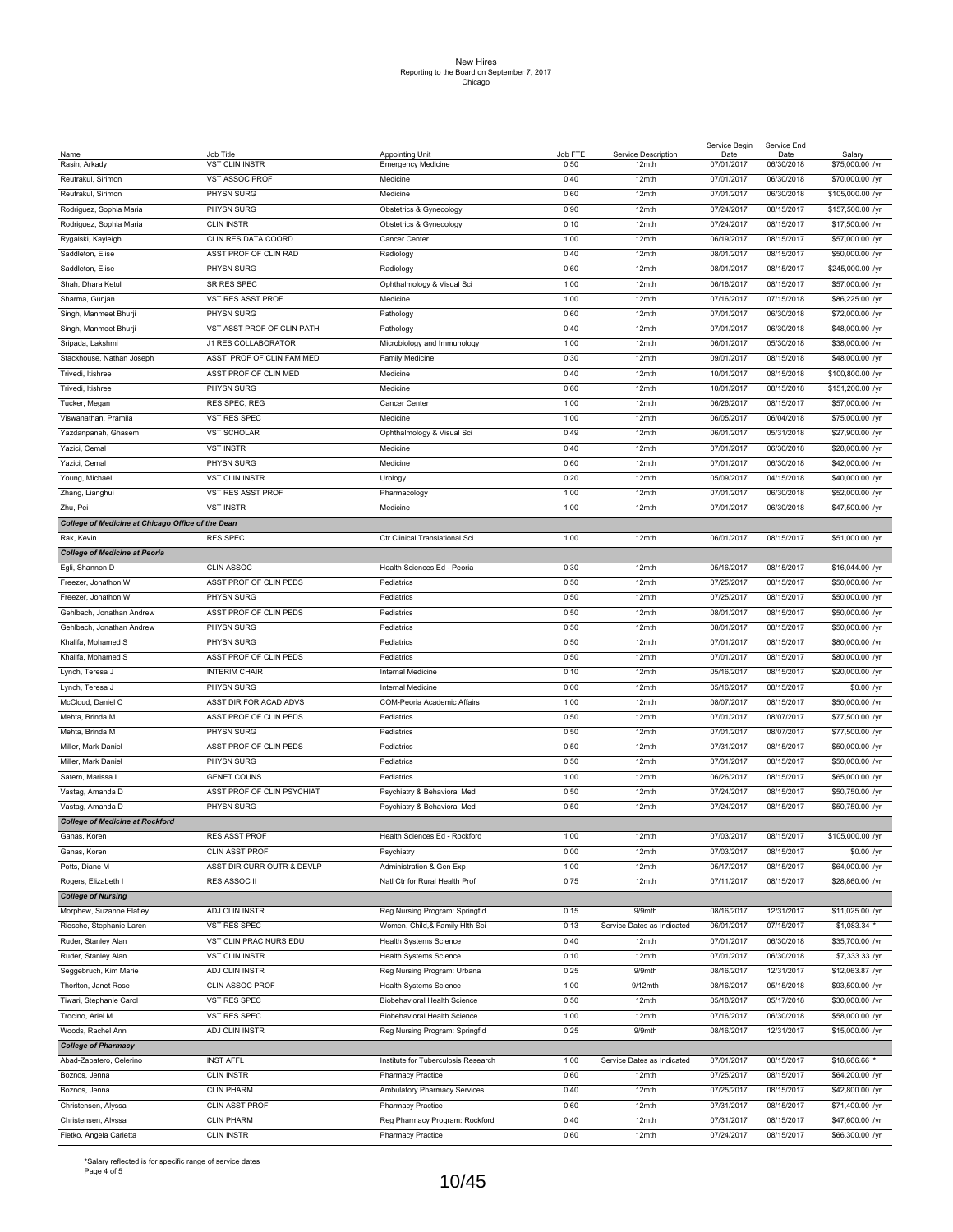|                                                                   |                                  |                                   |         |                            | Service Begin | Service End |                  |
|-------------------------------------------------------------------|----------------------------------|-----------------------------------|---------|----------------------------|---------------|-------------|------------------|
| Name                                                              | Job Title                        | Appointing Unit                   | Job FTE | Service Description        | Date          | Date        | Salary           |
| Fietko, Angela Carletta                                           | <b>CLIN PHARM</b>                | Ambulatory Pharmacy Services      | 0.40    | 12mth                      | 07/24/2017    | 08/15/2017  | \$44,200.00 /yr  |
| Flowers, Stephanie Ann                                            | <b>VST ASST PROF</b>             | Pharmacy Practice                 | 1.00    | Service Dates as Indicated | 07/16/2017    | 08/15/2017  | \$9,913.33       |
| Kang, Jiyun                                                       | VST RES SPEC                     | Chicago Drug Discover & Devpt     | 1.00    | 12mth                      | 05/16/2017    | 05/15/2018  | \$41,434.00 /yr  |
| Lichvar, Alicia                                                   | <b>CLIN ASST PROF</b>            | Pharmacy Practice                 | 0.60    | 12mth                      | 08/07/2017    | 08/15/2017  | \$69,600.00 /yr  |
| Lichvar, Alicia                                                   | <b>CLIN PHARM</b>                | <b>Pharmacy Practice</b>          | 0.40    | 12mth                      | 08/07/2017    | 08/15/2017  | \$46,400.00 /yr  |
| Phillips, Christopher P                                           | <b>CLIN PHARM</b>                | Pharmacy Practice                 | 0.40    | 12mth                      | 07/10/2017    | 08/15/2017  | \$40,000.00 /yr  |
| Phillips, Christopher P                                           | <b>CLIN INSTR</b>                | <b>Pharmacy Practice</b>          | 0.60    | 12mth                      | 07/10/2017    | 08/15/2017  | \$60,000.00 /yr  |
| Shandonay, Laura Mary                                             | <b>CLIN INSTR</b>                | Pharmacy Practice                 | 0.60    | 12mth                      | 07/24/2017    | 08/15/2017  | \$71,580.00 /yr  |
| Shandonay, Laura Mary                                             | <b>CLIN PHARM</b>                | Ambulatory Pharmacy Services      | 0.40    | 12mth                      | 07/24/2017    | 08/15/2017  | \$47,720.00 /yr  |
| Yanagihara, Keiko                                                 | <b>VST SCHOLAR</b>               | <b>Biopharmaceutical Sciences</b> | 0.20    | 12mth                      | 07/01/2017    | 03/31/2018  | \$12,000.00 /yr  |
| Office of the Provost and Vice Chancellor for Academic Affairs    |                                  |                                   |         |                            |               |             |                  |
| Back, Lindsey Therese                                             | UNDRGRD AFFRS DATA ANLYST        | Vice Provost Undergrad Affairs    | 1.00    | 12mth                      | 07/11/2017    | 08/15/2017  | \$71,500.00 /yr  |
| Zarazua, Nicolas                                                  | <b>VST TRANSITION COACH</b>      | Vice Provost Undergrad Affairs    | 1.00    | 12mth                      | 06/22/2017    | 06/21/2018  | \$41,500.00 /yr  |
| <b>School of Public Health</b>                                    |                                  |                                   |         |                            |               |             |                  |
| Rosales, Genesis F                                                | VST RES ASSOC II                 | Inst for Hith Research&Policy     | 1.00    | 12mth                      | 05/16/2017    | 05/15/2018  | \$50,000.00 /yr  |
| Sambanis, Apostolis Stefanos                                      | ADJ ASST PROF                    | Environmtl & Occuptnl Hlth Sci    | 0.11    | Service Dates as Indicated | 05/16/2017    | 08/15/2017  | \$2,800.02       |
| Wang, Tianxiu                                                     | SR RES SPEC IN PUB HLTH          | Inst for Hith Research&Policy     | 1.00    | 12mth                      | 06/08/2017    | 08/15/2017  | \$90,000.00 /yr  |
| Xiao, Zhiwen                                                      | RES ASSOC I                      | Environmtl & Occuptnl Hlth Sci    | 0.53    | 12mth                      | 05/08/2017    | 05/07/2018  | \$26,500.00 /yr  |
| Jane Addams College of Social Work                                |                                  |                                   |         |                            |               |             |                  |
| Beckett, Debora                                                   | <b>ADJ LECTURER</b>              | Jane Addams Social Work           | 0.30    | 9/9mth                     | 08/16/2017    | 12/31/2017  | \$10,838.88 /yr  |
| Brown, Alexander Sloane                                           | <b>ADJ LECTURER</b>              | Jane Addams Social Work           | 0.30    | 9/9mth                     | 08/16/2017    | 12/31/2017  | \$10,838.88 /yr  |
| Considine, Karen Marie                                            | <b>ADJ LECTURER</b>              | Jane Addams Social Work           | 0.30    | 9/9mth                     | 08/16/2017    | 12/31/2017  | \$10,838.88 /yr  |
| DeNard, Christina Marie                                           | <b>LECTURER</b>                  | Jane Addams Social Work           | 1.00    | 9/12mth                    | 08/16/2017    | 05/15/2018  | \$76,000.00 /yr  |
| Lund, Mary Margaret                                               | ADJ LECTURER                     | Jane Addams Social Work           | 0.30    | 9/9mth                     | 08/16/2017    | 12/31/2017  | \$10,838.88 /yr  |
| O'Grady, Caitlin Lucille                                          | <b>ADJ LECTURER</b>              | Jane Addams Social Work           | 0.30    | 9/9mth                     | 08/16/2017    | 05/15/2018  | \$10,838.88 /yr  |
| <b>Division of Specialized Care for Children</b>                  |                                  |                                   |         |                            |               |             |                  |
| Krstic, Dragan                                                    | ASST DIR, OPERATIONS             | Div of Specializ Care for Chil    | 1.00    | 12mth                      | 06/05/2017    | 08/15/2017  | \$92,000.00 /yr  |
| <b>University Library</b>                                         |                                  |                                   |         |                            |               |             |                  |
| Hofstetter, Robin                                                 | <b>CLIN ASST PROF</b>            | University Library                | 1.00    | 12mth                      | 05/17/2017    | 08/15/2017  | \$57,000.00 /yr  |
| Hofstetter, Robin                                                 | <b>METADATA &amp; ELEC RSRSC</b> | University Library                | 0.00    | 12mth                      | 05/17/2017    | 08/15/2017  | \$0.00 /yr       |
| Norman, Margaret                                                  | ASST DIR RECORDS INFO MGMT       | University Library                | 1.00    | 12mth                      | 07/10/2017    | 08/15/2017  | \$72,000.00 /yr  |
| <b>College of Urban Planning &amp; Public Affairs</b>             |                                  |                                   |         |                            |               |             |                  |
| Yang-Clayton, Kathleen                                            | <b>CLIN ASST PROF</b>            | <b>Public Administration</b>      | 1.00    | Service Dates as Indicated | 07/16/2017    | 08/15/2017  | \$7,222.22       |
| Office of the Vice Chancellor for Administrative Services         |                                  |                                   |         |                            |               |             |                  |
| Egan, Shelby C                                                    | ASST DIR CAMPUS PLNG             | Facility and Space Planning       | 1.00    | 12mth                      | 07/16/2017    | 08/15/2017  | \$64,000.00 /yr  |
|                                                                   |                                  |                                   |         |                            |               |             |                  |
| Matthews, Albert                                                  | VST DIR HOSP & MED CLIN SECRTY   | <b>University Police</b>          | 1.00    | 12mth                      | 06/16/2017    | 06/15/2018  | \$100,000.00 /yr |
| Sammartino, Nicole Edythe                                         | CLERY ACT COMPLIANCE COORD       | VC for Administrative Services    | 1.00    | 12mth                      | 05/16/2017    | 08/15/2017  | \$78,000.00 /yr  |
| <b>Office of the Vice Chancellor for Advancement</b>              |                                  |                                   |         |                            |               |             |                  |
| Irvine, Wendy L                                                   | VST DIR OF ADVCMT                | Ofc Institutional Advancement     | 1.00    | 12mth                      | 07/10/2017    | 07/09/2018  | \$125,000.00 /yr |
| <b>Office of the Vice Chancellor for Health Affairs</b>           |                                  |                                   |         |                            |               |             |                  |
| Leman, Cinthia Rene                                               | INTERIM DIR ADMIN OPER PHSP      | VC for Health Affairs             | 1.00    | 12mth                      | 06/01/2017    | 08/15/2017  | \$135,000.00 /yr |
| Office of the Vice Chancellor for Research                        |                                  |                                   |         |                            |               |             |                  |
| Halerz, Marcia                                                    | <b>ASST DIR</b>                  | Office for the Pro of Res Subj    | 1.00    | 12mth                      | 07/03/2017    | 08/15/2017  | \$79,000.00 /yr  |
| Office of the Vice President for Academic and Enrollment Services |                                  |                                   |         |                            |               |             |                  |
| Beverly, Phillip Adrian                                           | VST ASSOC VICE PROVOST           | Degree Progress Office            | 1.00    | Service Dates as Indicated | 05/16/2017    | 08/15/2017  | \$32,759.37      |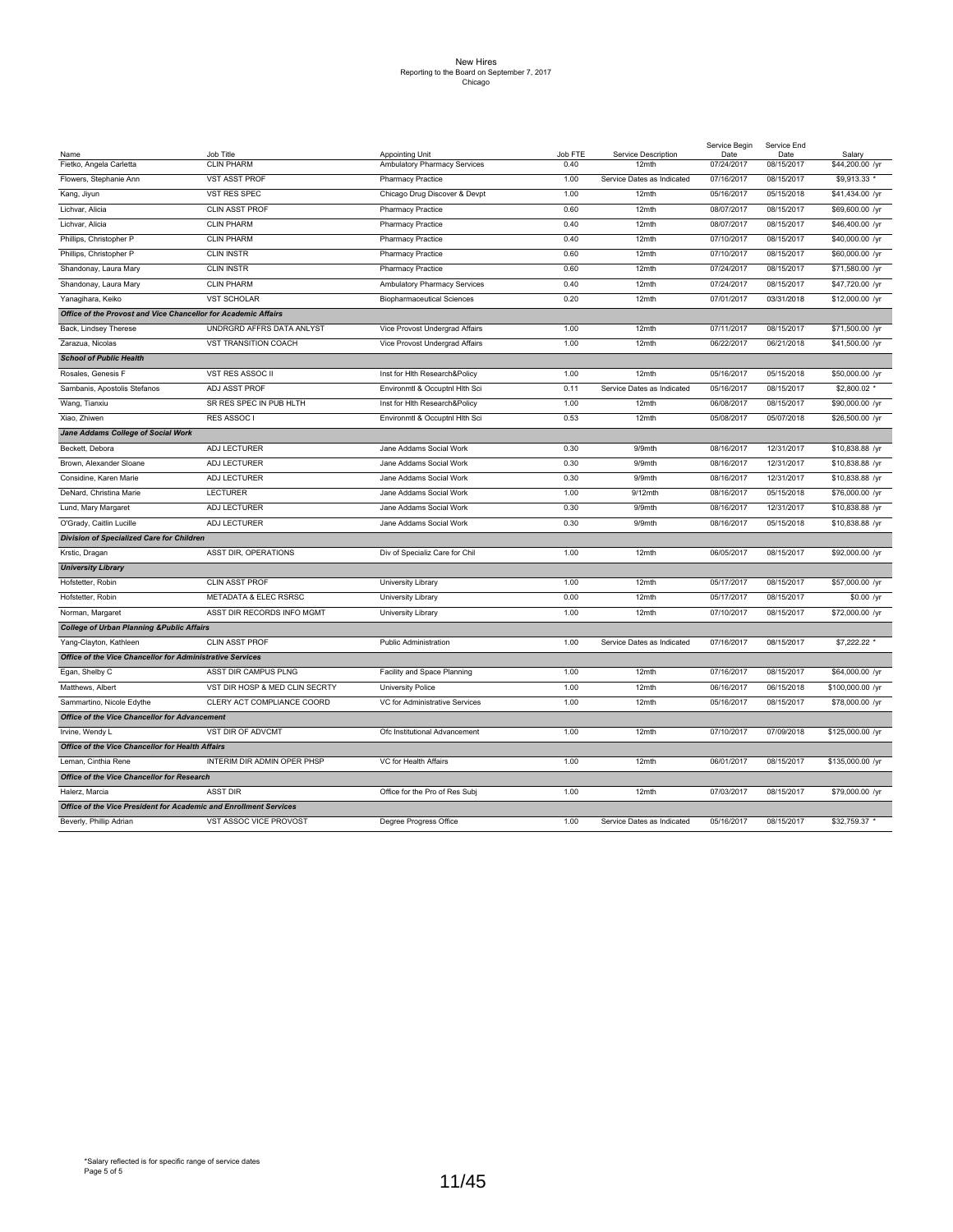# New Hires Reporting to the Board on September 7, 2017 Springfield

| Name                                                           | Job Title                      | Appointing Unit                | Job FTE | Service Description        | Service Begin<br>Date | Service End<br>Date | Salarv           |
|----------------------------------------------------------------|--------------------------------|--------------------------------|---------|----------------------------|-----------------------|---------------------|------------------|
| <b>Auxiliary Units</b>                                         |                                |                                |         |                            |                       |                     |                  |
| Stybr, Kelsey G                                                | VST RESIDENT DIR FALL 2017 (1) | Residence Life                 | 1.00    | 12mth                      | 07/10/2017            | 08/15/2018          | \$33,000.00 /yr  |
| <b>College of Education and Human Services</b>                 |                                |                                |         |                            |                       |                     |                  |
| Freml, John                                                    | <b>ADJINSTR</b>                | Educ & Human Services Gen Exp  | 0.00    | Service Dates as Indicated | 07/16/2017            | 08/15/2017          | \$1,000.00 *     |
| <b>Facilities &amp; Services</b>                               |                                |                                |         |                            |                       |                     |                  |
| Stewart, Keith M                                               | DIR-DESIGNATE OF CONSTRUCTION  | Facilities & Services Admin    | 1.00    | 12mth                      | 07/17/2017            | 08/15/2017          | \$96,000.00 /yr  |
| <b>College of Liberal Arts and Sciences</b>                    |                                |                                |         |                            |                       |                     |                  |
| Alvies, Leo Blake                                              | <b>ADJ INSTR</b>               | Allied Health                  | 0.25    | Service Dates as Indicated | 05/16/2017            | 08/15/2017          | \$3,750.00 *     |
| Hyde, Jordan                                                   | <b>INSTR</b>                   | Psychology                     | 1.00    | 9/12mth                    | 08/16/2017            | 05/15/2018          | \$50,000.00 /yr  |
| Panteva, Maria                                                 | <b>VST ASST PROF</b>           | Chemistry                      | 1.00    | 9/12mth                    | 08/16/2017            | 05/15/2018          | \$50,000.00 /yr  |
| Papini, Dennis R                                               | PROF                           | Psychology                     | 0.00    | 9/12mth                    | 07/01/2017            | 08/15/2017          | \$0.00 /yr       |
| Stelle, Elizabeth                                              | <b>ADJ INSTR</b>               | Allied Health                  | 0.25    | Service Dates as Indicated | 06/16/2017            | 08/15/2017          | $$2,500.00$ *    |
| Tapley, Jacqueline Shea                                        | <b>ADJ INSTR</b>               | Allied Health                  | 0.25    | Service Dates as Indicated | 06/01/2017            | 08/15/2017          | \$17,208.00      |
| Office of the Provost and Vice Chancellor for Academic Affairs |                                |                                |         |                            |                       |                     |                  |
| Jones, Sarah K                                                 | <b>ADJ INSTR</b>               | Intensive English Programs     | 0.10    | Service Dates as Indicated | 05/16/2017            | 08/15/2017          | $$720.00$ *      |
| Papini, Dennis R                                               | VCHAN ACAD AFF & PROV          | VC Academic Affairs            | 1.00    | 12mth                      | 07/01/2017            | 08/15/2017          | \$219,000.00 /yr |
| Popejoy, Brent                                                 | <b>VOLUNTEER COORD</b>         | Auditorium                     | 0.75    | 12mth                      | 06/12/2017            | 08/15/2017          | \$25,018.00 /yr  |
| Rives, Bryan                                                   | DIRECTOR DESIGNATE AUDITORIUM  | Auditorium                     | 1.00    | 12mth                      | 07/03/2017            | 08/15/2017          | \$97,000.00 /yr  |
| <b>Center for State Policy</b>                                 |                                |                                |         |                            |                       |                     |                  |
| Elzinga, Sherrie Ann                                           | DIR LEDRSHP INTRN PROGRMS      | Grad Public Service Internship | 0.99    | 12mth                      | 08/07/2017            | 08/15/2017          | \$68,000.00 /yr  |
| Kaufman, Myra L                                                | ASST DIR/GRAD/RECRUIT          | Grad Public Service Internship | 1.00    | 12mth                      | 07/03/2017            | 08/15/2017          | \$55,000.00 /yr  |
| <b>Student Affairs</b>                                         |                                |                                |         |                            |                       |                     |                  |
| Flores, Nadia                                                  | VST CHICAGO REG ADM COUNSELOR  | Admissions                     | 1.00    | 12mth                      | 06/26/2017            | 08/15/2017          | \$40,000.00 /yr  |
| Nicol, Andrew                                                  | VST UPRFL STSVC ADMSS          | Admissions                     | 1.00    | 12mth                      | 06/26/2017            | 08/15/2017          | \$32,000.00 /yr  |
| Pranger, Kari                                                  | VST ADMISSIONS COUNSELOR       | Admissions                     | 1.00    | 12mth                      | 07/10/2017            | 08/15/2017          | \$32,000.00 /yr  |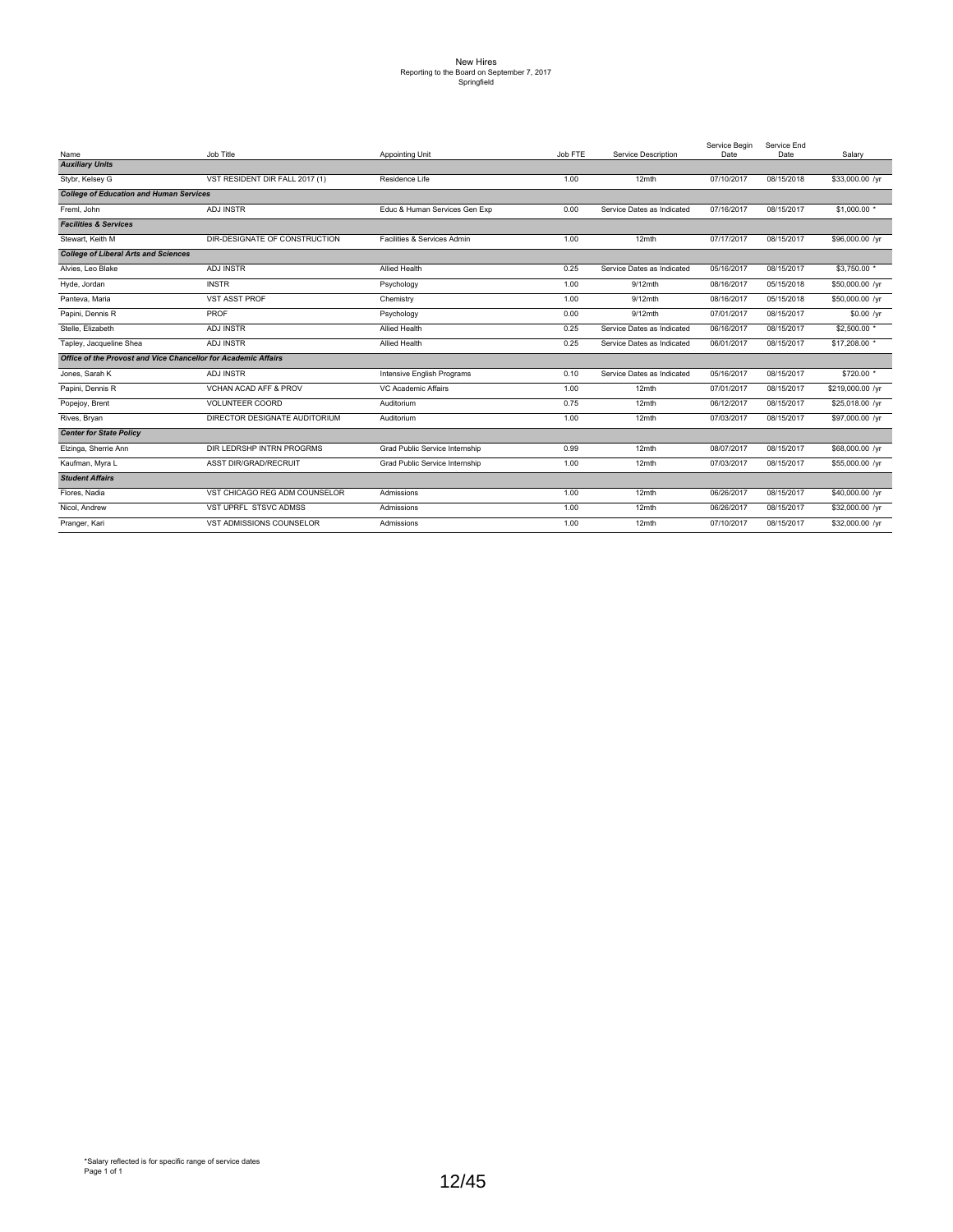#### New Hires Reporting to the Board on September 7, 2017 University Administration

|                                                                      |                                                                                |                                |         |                     | Service Begin | Service End |                  |
|----------------------------------------------------------------------|--------------------------------------------------------------------------------|--------------------------------|---------|---------------------|---------------|-------------|------------------|
| Name                                                                 | Job Title                                                                      | <b>Appointing Unit</b>         | Job FTE | Service Description | Date          | Date        | Salary           |
| <b>University Audits</b>                                             |                                                                                |                                |         |                     |               |             |                  |
| Guillermo, Vanessa Elizabeth                                         | <b>HEALTHCARE AUDITOR</b>                                                      | Office of University Audits    | 1.00    | 12mth               | 07/10/2017    | 08/15/2017  | \$78,000.00 /yr  |
| Rogers, Nicholas                                                     | <b>HEALTHCARE AUDITOR</b>                                                      | Office of University Audits    | 1.00    | 12mth               | 08/07/2017    | 08/15/2017  | \$78,000.00 /yr  |
| University Office of Business and Finanical Services                 |                                                                                |                                |         |                     |               |             |                  |
| Vigil, Katie M                                                       | <b>VST INSTRN DESGINER</b>                                                     | OBFS - Business Sol & Supp Ops | 1.00    | 12mth               | 07/30/2017    | 07/29/2018  | \$55,000.00 /yr  |
| <b>Executive Offices</b>                                             |                                                                                |                                |         |                     |               |             |                  |
| Kushner, Allison                                                     | <b>ASST UNIV COUNS</b>                                                         | <b>University Counsel</b>      | 1.00    | 12mth               | 05/30/2017    | 08/15/2017  | \$92,000.00 /yr  |
| Richmond, Collin Frederick                                           | ASSOC UNIV COUNSEL                                                             | <b>University Counsel</b>      | 1.00    | 12mth               | 06/22/2017    | 08/15/2017  | \$115,000.00 /yr |
|                                                                      | Office of the Executive Vice President and Vice President for Academic Affairs |                                |         |                     |               |             |                  |
| Gernenz, Heather Michelle                                            | PUBLICITY COORD                                                                | <b>University Press</b>        | 1.00    | 12mth               | 05/22/2017    | 08/15/2017  | \$40,000.00 /yr  |
| Hind. John                                                           | <b>NETWORK ANLYS</b>                                                           | Admin Info Technology Services | 1.00    | 12mth               | 07/24/2017    | 08/15/2017  | \$50,000.00 /yr  |
| Hits, Dashaun Chantel                                                | <b>ENTERPRISE SYST SPEC</b>                                                    | Admin Info Technology Services | 1.00    | 12mth               | 07/24/2017    | 08/15/2017  | \$78,000.00 /yr  |
| Laut, Julianne Rose                                                  | <b>VST ASST ACQUIS OUTR</b>                                                    | <b>University Press</b>        | 1.00    | 12mth               | 05/16/2017    | 05/15/2018  | \$40,000.00 /yr  |
| Norman, Margaret                                                     | ASST DIR RECORDS INFO MGMT                                                     | Chief Information Officer      | 0.00    | 12mth               | 07/10/2017    | 08/15/2017  | $$0.00$ /yr      |
| Quintanilla, Angel                                                   | <b>NETWORK ANLYST</b>                                                          | Admin Info Technology Services | 1.00    | 12mth               | 07/17/2017    | 08/15/2017  | \$52,000.00 /yr  |
| Syring Bassford, Alison K                                            | <b>ASST ACQUIS EDITOR</b>                                                      | <b>University Press</b>        | 1.00    | 12mth               | 06/26/2017    | 08/15/2017  | \$30,826.00 /yr  |
| Office of the Vice President for Economic Development and Innovation |                                                                                |                                |         |                     |               |             |                  |
| Pitts-Noggle, Stephanie Ann                                          | <b>VST DATA &amp; RPTNG ANLYS</b>                                              | <b>EnterpriseWorks</b>         | 1.00    | 12mth               | 06/16/2017    | 06/15/2018  | \$44,000.00 /yr  |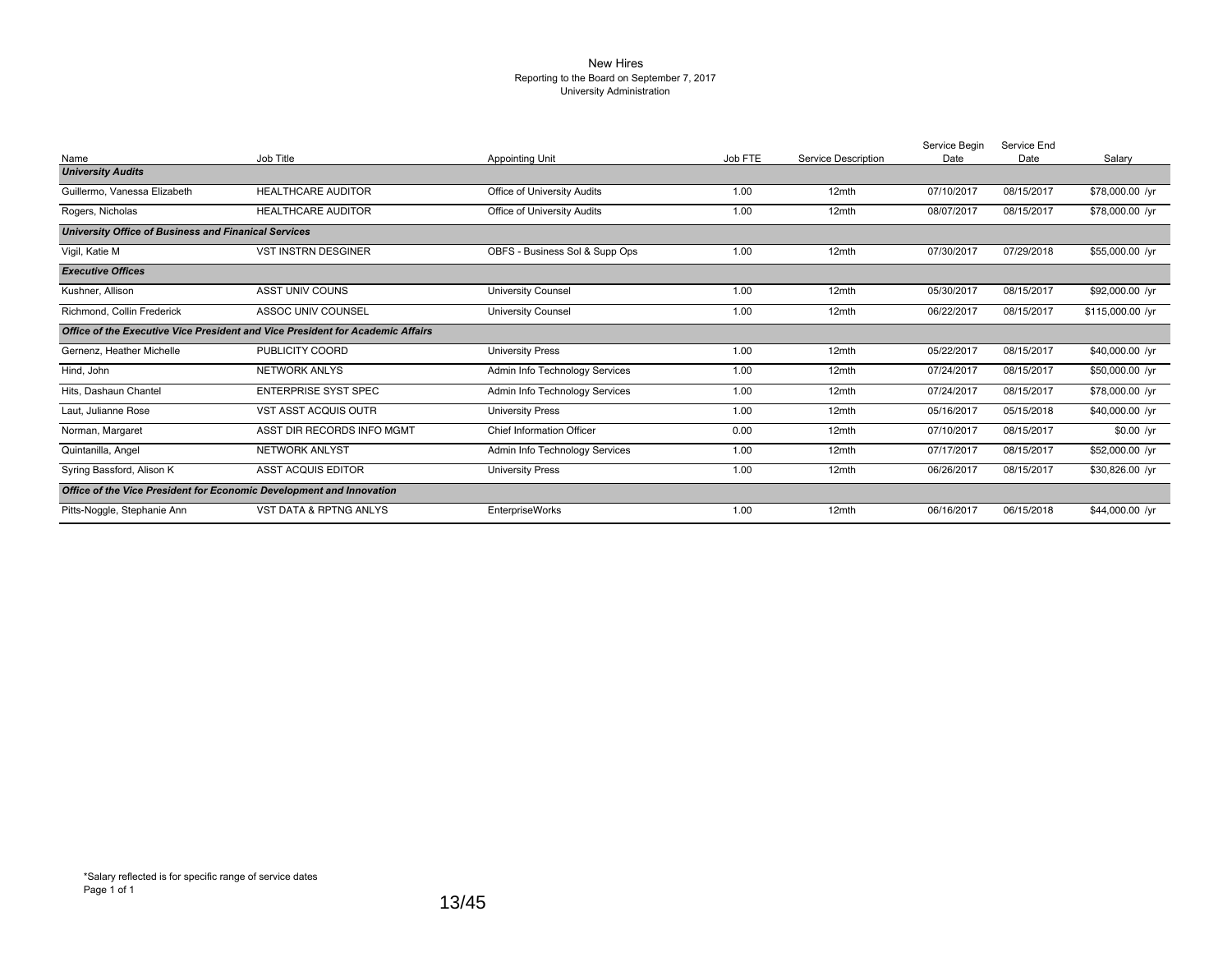| Name                                                                | Job Title                      | <b>Appointing Unit</b>         | Job<br>FTE | Service Description | Service Begin<br>Date | Service End<br>Date | Salary           | Rate of Pay      | Total Previous Annual Total Current Annua<br>Rate of Pay | % Increase | Change<br>Reason                 |
|---------------------------------------------------------------------|--------------------------------|--------------------------------|------------|---------------------|-----------------------|---------------------|------------------|------------------|----------------------------------------------------------|------------|----------------------------------|
| <b>College of Agricultural, Consumer and Environmental Sciences</b> |                                |                                |            |                     |                       |                     |                  |                  |                                                          |            |                                  |
| Barnard, Jessa Marie                                                | DIR OF STUDY ABROAD            | Agr, Consumer, & Env Sci Admn  | 1.00       | 12mth               | 07/16/2017            | 08/15/2017          | \$68,000.00 /yr  | \$61,964.00 /yr  | \$68,000.00 /yr                                          | 9.74%      | Title & Salary                   |
| Belzer, Karla Leigh                                                 | INT COUNTY EXT DIR             | Cooperative Extension          | 0.00       | 12mth               | 06/30/2017            | 08/15/2017          | \$6,000.00 /yr   | \$58,140.00 /yr  | \$64,140.00 /yr                                          | 10.32%     | Additional                       |
| Grilo, Ashley Elizabeth                                             | ASST DIR, COLLEGE HUMAN RSRC   | Agr, Consumer, & Env Sci Admn  | 1.00       | 12mth               | 07/16/2017            | 08/15/2017          | \$63,000.00 /yr  | \$42,840.00 /yr  | \$63,000.00 /yr                                          | 47.06%     | Title & Salary<br>Title & Salary |
| Hughes, Robert                                                      | DIR OF PRGMS, CCRS             | Human Dvlpmt & Family Studies  | 0.00       | 12mth               | 08/01/2017            | 08/15/2017          | \$12,000.00 /yr  | \$144,658.00 /yr | \$156,658.00 /yr                                         | 8.30%      | Additional                       |
|                                                                     |                                |                                |            |                     |                       |                     |                  |                  |                                                          |            | Title & Salary                   |
| Jacobson, Brian E                                                   | ASST DIR BIOPROC PP OPER       | Food Science & Human Nutrition | 1.00       | 12mth               | 06/01/2017            | 08/15/2017          | \$70,000.00 /yr  | \$51,227.67 /yr  | \$70,000.00 /yr                                          | 36.64%     | Title & Salary                   |
| Lawson, Jacqueline Brown                                            | ASSOC DIR, COLLEGE HUMAN RSRC  | Agr, Consumer, & Env Sci Admn  | 1.00       | 12mth               | 06/19/2017            | 08/15/2017          | \$84,000.00 /yr  | \$69,360.00 /yr  | \$84,000.00 /yr                                          | 21.11%     | Title & Salary                   |
| Meenen, Kimberly K                                                  | ASST DEAN FOR ADVCMT           | Agr, Consumer, & Env Sci Admn  | 0.50       | 12mth               | 07/24/2017            | 08/15/2017          | \$75,000.00 /yr  | \$118,675.00 /yr | \$150,000.00 /yr                                         | 26.40%     | Title & Salary                   |
| Poindexter, Denise                                                  | DIR OF STRATG OPER             | Agr, Consumer, & Env Sci Admn  | 1.00       | 12mth               | 06/22/2017            | 08/15/2017          | \$75,000.00 /yr  | \$54,337.50 /yr  | \$75,000.00 /yr                                          | 38.03%     | Title & Salary                   |
| Wang, Xinlei                                                        | ASSOC HEAD, ABE                | Agricultural & Biological Engr | 0.00       | 12mth               | 06/16/2017            | 08/15/2017          | \$2,000.00 /yr   | \$114,980.08 /yr | \$116,980.08 /yr                                         | 1.74%      | Additional<br>Title & Salary     |
| <b>Auxiliary Units</b>                                              |                                |                                |            |                     |                       |                     |                  |                  |                                                          |            |                                  |
| Anton, Patricia K                                                   | ASSOC DIR FOR HSG RES LIFE     | <b>Housing Division</b>        | 1.00       | 12mth               | 06/26/2017            | 08/15/2017          | \$101,000.00 /yr | \$68,067.56 /yr  | \$101,000.00 /yr                                         | 48.38%     | Title & Salary                   |
| Brocker Curry, Mari Anne                                            | ASSOC DIR OF HSG INFO AND MRKT | <b>Housing Division</b>        | 1.00       | 12mth               | 07/11/2017            | 08/15/2017          | \$92,745.00 /yr  | \$84,390.20 /yr  | \$92,745.00 /yr                                          | 9.90%      | Title & Salary                   |
| Carson, Jennifer                                                    | HLTH EDUC/ MRKTG SPEC          |                                | 1.00       | 12mth               | 05/16/2017            | 08/15/2017          | \$60,562.00 /yr  | \$56,866.08 /yr  |                                                          | 6.50%      | Salary                           |
|                                                                     |                                | McKinley Health Center         |            |                     |                       |                     |                  |                  | \$60,562.00 /yr                                          |            |                                  |
| Cesnjaj, Mirjana                                                    | STAFF PHYSICIAN                | McKinley Health Center         | 1.00       | 12mth               | 05/16/2017            | 08/15/2017          | \$152,971.00 /yr | \$147,798.00 /yr | \$152,971.00 /yr                                         | 3.50%      | Salary                           |
| Garrick, Marshall L                                                 | <b>STAFF PSYCHIATRIST</b>      | McKinley Health Center         | 1.00       | 12mth               | 05/16/2017            | 08/15/2017          | \$179,363.00 /yr | \$164,370.31 /yr | \$179,363.00 /yr                                         | 9.12%      | Salary                           |
| Gill, Bethni Sue                                                    | HEALTH EDUCATOR                | McKinley Health Center         | 1.00       | 12mth               | 05/16/2017            | 08/15/2017          | \$47,069.00 /yr  | \$44,196.54 /yr  | \$47,069.00 /yr                                          | 6.50%      | Salary                           |
| Giri, Pushpa B                                                      | STAFF PHYSICIAN                | McKinley Health Center         | 1.00       | 12mth               | 05/16/2017            | 08/15/2017          | \$164,670.00 /yr | \$159,101.47 /yr | \$164,670.00 /yr                                         | 3.50%      | Salary                           |
| Griffin-Pierson, Sharon S                                           | <b>CLIN PSYCHOLOGIST</b>       | McKinley Health Center         | 1.00       | 12mth               | 05/16/2017            | 08/15/2017          | \$72,664.00 /yr  | \$70,139.65 /yr  | \$72,664.00 /yr                                          | 3.60%      | Salary                           |
| Haselhorst, Michelle Kathleen                                       | ATHLETIC TRAINER               | McKinley Health Center         | 1.00       | 12mth               | 05/16/2017            | 08/15/2017          | \$46,410.00 /yr  | \$43,577.53 /yr  | \$46,410.00 /yr                                          | 6.50%      | Salary                           |
| Hines, Jacquelyn C                                                  | <b>CLIN PSYCHOLOGIST</b>       | McKinley Health Center         | 1.00       | 12mth               | 05/16/2017            | 08/15/2017          | \$65,770.00 /yr  | \$63,240.00 /yr  | \$65,770.00 /yr                                          | 4.00%      | Salary                           |
| Ketchens, Milorad P                                                 | STAFF PHYSICIAN                | McKinley Health Center         | 1.00       | 12mth               | 05/16/2017            | 08/15/2017          | \$165,634.00 /yr | \$160,033.93 /yr | \$165,634.00 /yr                                         | 3.50%      | Salary                           |
|                                                                     |                                |                                |            |                     |                       |                     |                  |                  |                                                          |            |                                  |
| Kochan, Ken L                                                       | STAFF PSYCHIATRIST             | McKinley Health Center         | 1.00       | 12mth               | 05/16/2017            | 08/15/2017          | \$166,714.00 /yr | \$161,714.53 /yr | \$166,714.00 /yr                                         | 3.09%      | Salary                           |
| McKusick, Anne E                                                    | STAFF PHYSICIAN                | McKinley Health Center         | 0.60       | 12mth               | 05/16/2017            | 08/15/2017          | \$97,733.00 /yr  | \$94,428.87 /yr  | \$97,733.00 /yr                                          | 3.50%      | Salary                           |
| Ogbudimkpa, Jerry Emeka                                             | HLTH EDUC                      | McKinley Health Center         | 1.00       | 12mth               | 05/16/2017            | 08/15/2017          | \$73,334.00 /yr  | \$65,853.91 /yr  | \$73,334.00 /yr                                          | 11.36%     | Salary                           |
| Pearson, Peggy Dobeck                                               | <b>CLIN PSYCHIATRIST</b>       | McKinley Health Center         | 1.00       | 12mth               | 05/16/2017            | 08/15/2017          | \$161,843.00 /yr | \$156,825.00 /yr | \$161,843.00 /yr                                         | 3.20%      | Salary                           |
| Peters, Ashley N                                                    | HLTH EDUC                      | McKinley Health Center         | 1.00       | 12mth               | 06/16/2017            | 08/15/2017          | \$45,034.00 /yr  | \$43,095.00 /yr  | \$45,034.00 /yr                                          | 4.50%      | Salary                           |
| Phillips, Janise Marie                                              | ASST DIR HEALTH INFO & SYSTEMS | McKinley Health Center         | 1.00       | 12mth               | 05/16/2017            | 08/15/2017          | \$83,645.00 /yr  | \$80,816.44 /yr  | \$83,645.00 /yr                                          | 3.50%      | Salary                           |
| Rice, Kimberly S                                                    | HLTH EDUC                      | McKinley Health Center         | 1.00       | 12mth               | 05/16/2017            | 08/15/2017          | \$51,859.00 /yr  | \$48,694.21 /yr  | \$51,859.00 /yr                                          | 6.50%      | Salary                           |
| Rubenacker, Judy Joanne                                             | ASSOC DIR FINANCE & ADMIN      | McKinley Health Center         | 1.00       | 12mth               | 05/16/2017            | 08/15/2017          | \$97,556.00 /yr  | \$94,266.89 /yr  | \$97,556.00 /yr                                          | 3.49%      | Salary                           |
| Smith, David F                                                      | STAFF PHYSICIAN                | McKinley Health Center         | 1.00       | 12mth               | 05/16/2017            | 08/15/2017          | \$165,179.00 /yr | \$159,593.28 /yr | \$165,179.00 /yr                                         | 3.50%      | Salary                           |
|                                                                     |                                |                                |            |                     |                       |                     |                  | \$191,700.00 /yr |                                                          |            |                                  |
| Woodward, Robert T                                                  | MEDICAL DIR                    | McKinley Health Center         | 1.00       | 12mth               | 05/16/2017            | 08/15/2017          | \$178,538.00 /yr |                  | \$197,738.00 /yr                                         | 3.15%      | Salary                           |
| <b>College of Business</b>                                          |                                |                                |            |                     |                       |                     |                  |                  |                                                          |            |                                  |
| Bucheli, Marcelo                                                    | <b>ASSOC PROF</b>              | <b>Business Administration</b> | 1.00       | $9/12$ mth          | 08/16/2016            | 05/15/2017          | \$158,000.00 /yr | \$114,677.33 /yr | \$158,000.00 /yr                                         | 37.78%     | Salary                           |
| Flure, Gavin D                                                      | TECH SUPP & TRNG SPEC-BUS INFO | <b>Business IT</b>             | 1.00       | 12mth               | 07/05/2017            | 08/15/2017          | \$61,000.00 /yr  | \$59,250.00 /yr  | \$61,000.00 /yr                                          | 2.95%      | Title & Salary                   |
| Pauley, Garrett Duane                                               | ASST DIR OF DIGITAL MEDIA      | College of Bus Communications  | 1.00       | 12mth               | 08/01/2017            | 08/15/2017          | \$63,000.00 /yr  | \$57,502.00 /yr  | \$63,000.00 /yr                                          | 9.56%      | Title & Salary                   |
| <b>Carle Illinois Medicine</b>                                      |                                |                                |            |                     |                       |                     |                  |                  |                                                          |            |                                  |
| Few, Nora J                                                         | DIR OF ADMISSIONS              | Carle IL COM Administration    | 1.00       | 12mth               | 08/01/2017            | 08/15/2017          | \$103,000.00 /yr | \$91,308.53 /yr  | \$103,000.00 /yr                                         | 12.80%     | Title & Salary                   |
| Galvez, Roberto                                                     | TEACH ASST PROF, SML GRP FAC   | Carle IL COM Administration    | 1.00       | 12mth               | 08/01/2017            | 08/15/2017          | \$110,000.00 /yr | \$76,166.00 /yr  | \$110,000.00 /yr                                         | 44.42%     | Title & Salary                   |
| Roberts-Lieb, Solomon D                                             | DIR OF FACULTY DEVELOPMENT     | Carle IL COM Administration    | 1.00       | 12mth               | 07/16/2017            | 08/15/2017          | \$110,000.00 /yr | \$101,163.60 /yr | \$110,000.00 /yr                                         | 8.73%      | Title & Salary                   |
| <b>Office of the Chancellor</b>                                     |                                |                                |            |                     |                       |                     |                  |                  |                                                          |            |                                  |
|                                                                     |                                |                                |            |                     |                       |                     |                  |                  |                                                          |            |                                  |
| Bertram, Wendy Michelle                                             | EXEC ASST TO THE CHANC         | Office of the Chancellor       | 1.00       | 12mth               | 08/07/2017            | 08/15/2017          | \$101,000.00 /yr | \$76,500.00 /yr  | \$101,000.00 /yr                                         | 32.03%     | Title & Salary                   |
| <b>Chief Information Officer</b>                                    |                                |                                |            |                     |                       |                     |                  |                  |                                                          |            |                                  |
| Bridgewater, Kelly Martin                                           | SR IT GOVERNANCE OFFICER       | Ofc of the Chief Info Officer  | 1.00       | 12mth               | 05/26/2017            | 08/15/2017          | \$92,905.00 /yr  | \$90,251.12 /yr  | \$92,905.00 /yr                                          | 2.94%      | Title & Salary                   |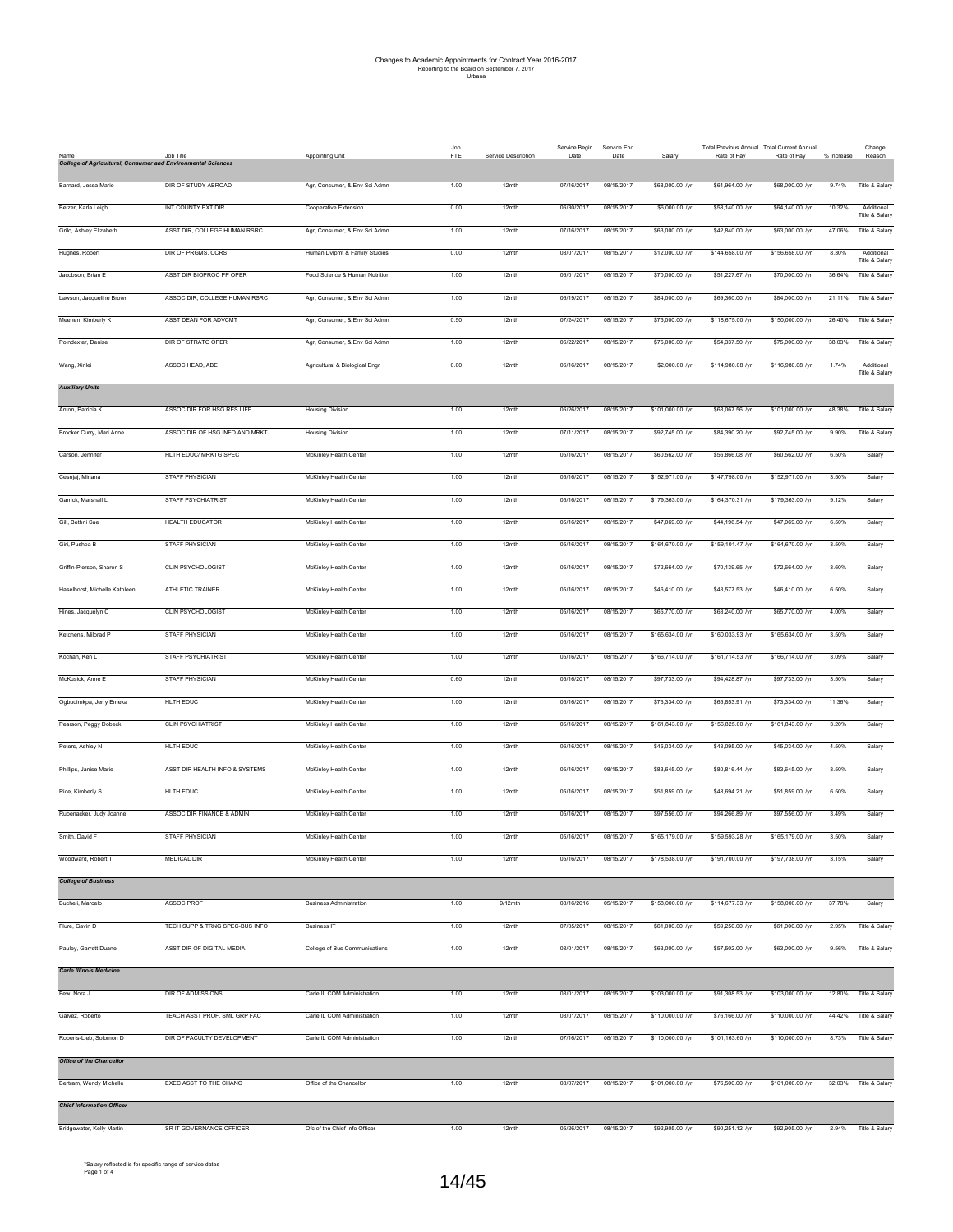| Name                                    | Job Title                      | Appointing Unit                       | Job<br>FTE | Service Description | Service Begin<br>Date | Service End<br>Date | Salary           | Total Previous Annual Total Current Annual<br>Rate of Pay | Rate of Pay      | % Increase | Change<br>Reason             |
|-----------------------------------------|--------------------------------|---------------------------------------|------------|---------------------|-----------------------|---------------------|------------------|-----------------------------------------------------------|------------------|------------|------------------------------|
| Greenarch, T Shane                      | SR IT SPECIALIST               | Distributed IT                        | 1.00       | 12mth               | 06/16/2017            | 08/15/2017          | \$55,000.00 /yr  | \$54,049.80 /yr                                           | \$55,000.00 /yr  | 1.76%      | Title & Salary               |
| Judd, Taylor Allen                      | PRIV AND INFORM SECURITY SPEC  | <b>Technology Services</b>            | 1.00       | 12mth               | 07/24/2017            | 08/15/2017          | \$78,000.00 /yr  | \$77,883.21 /yr                                           | \$78,000.00 /yr  | 0.15%      | Title & Salary               |
| Sturner, Jennifer N                     | STDNT EMPL SERV MGMT COORD     | <b>Technology Services</b>            | 1.00       | 12mth               | 05/22/2017            | 08/15/2017          | \$57,712.32 /yr  | \$55,806.57 /yr                                           | \$57,712.32 /yr  | 3.41%      | Title & Salary               |
| Vlach, Peter Martin                     | LEAD IT SPECIALIST             | Distributed IT                        | 1.00       | 12mth               | 06/16/2017            | 08/15/2017          | \$62,000.00 /yr  | \$58,140.00 /yr                                           | \$62,000.00 /yr  | 6.64%      | Title & Salary               |
| <b>College of Engineering</b>           |                                |                                       |            |                     |                       |                     |                  |                                                           |                  |            |                              |
| Ashmore, Travis                         | APP SERV TEAM LEAD             | <b>Engineering IT Shared Services</b> | 0.00       | 12mth               | 06/01/2017            | 08/15/2017          | \$2,000.04 /yr   | \$71,575.00 /yr                                           | \$73,575.04 /yr  | 2.79%      | Additional<br>Title & Salary |
| Cole, Terry Wayne                       | ASST DIR, ACAD PRGM & ACAD ADV | <b>Technology Entrepreneur Ctr</b>    | 1.00       | 12mth               | 06/22/2017            | 08/15/2017          | \$60,000.00 /yr  | \$41,925.00 /yr                                           | \$60,000.00 /yr  | 43.11%     | Title & Salary               |
| Karahalios, Kyratso George              | ASSOC PROF                     | Computer Science                      | 1.00       | 9/12mth             | 03/16/2017            | 08/15/2017          | \$131,117.00 /yr | \$125,116.96 /yr                                          | \$131,117.00 /yr | 4.80%      | Salary                       |
| Vazquez, Heather Finneran               | SR DIR OF ADVCMT               | Electrical & Computer Eng             | 0.50       | 12mth               | 05/30/2017            | 08/15/2017          | \$55,000.00 /yr  | \$91,928.00 /yr                                           | \$110,000.00 /yr | 19.66%     | Title & Salary               |
| <b>Facilities and Services</b>          |                                |                                       |            |                     |                       |                     |                  |                                                           |                  |            |                              |
| Craig, Dennis Lee                       | VST CAPITAL PLANNING SPEC      | <b>Facilities and Services</b>        | 0.00       | 12mth               | 06/02/2017            | 08/15/2017          | \$3,600.00 /yr   | \$65,600.00 /yr                                           | \$69,200.00 /yr  | 5.49%      | Salary                       |
| Jackson, Shane                          | <b>DDC SPECIALIST</b>          | Facilities and Services               | 1.00       | 12mth               | 06/16/2017            | 08/15/2017          | \$75,000.00 /yr  | \$65,086.99 /yr                                           | \$75,000.00 /yr  | 15.23%     | Salary                       |
| <b>College of Fine and Applied Arts</b> |                                |                                       |            |                     |                       |                     |                  |                                                           |                  |            |                              |
| Anderson, Gregory N                     | DIR OF BUSINESS SERVICES       | Fine & Applied Arts Admin             | 1.00       | 12mth               | 07/16/2017            | 08/15/2017          | \$87,044.00 /yr  | \$92,944.00 /yr                                           | \$97,044.00 /yr  | 4.41%      | Salary                       |
| Bauer, Jeremy                           | <b>INSTRUCTIONAL DESIGNER</b>  | Fine & Applied Arts Admin             | 1.00       | 12mth               | 07/16/2017            | 08/15/2017          | \$54,000.00 /yr  | \$50,500.00 /yr                                           | \$54,000.00 /yr  | 6.93%      | Salary                       |
| Burgett, Vanessa Joy                    | <b>CREATIVE DIR</b>            | <b>Krannert Center</b>                | 1.00       | 12mth               | 06/16/2017            | 08/15/2017          | \$67,000.00 /yr  | \$65,000.00 /yr                                           | \$67,000.00 /yr  | 3.08%      | Salary                       |
| Davis, Lori E                           | ACADEMIC AFFAIRS COOR          | Landscape Architecture                | 1.00       | 12mth               | 07/16/2017            | 08/15/2017          | \$65,000.00 /yr  | \$50,763.00 /yr                                           | \$65,000.00 /yr  | 28.05%     | Title & Salary               |
| Howard, Cynthia Cae                     | ASSOC DIR FOR FINANCE AND OPER | Krannert Center                       | 1.00       | 12mth               | 06/16/2017            | 08/15/2017          | \$86,750.00 /yr  | \$91,117.00 /yr                                           | \$96,750.00 /yr  | 6.18%      | Salary                       |
| Kikta, Tammey A                         | ASSOC DIR FOR ARTISTIC SVCS    | <b>Krannert Center</b>                | 1.00       | 12mth               | 06/16/2017            | 08/15/2017          | \$60,000.00 /yr  | \$55,638.00 /yr                                           | \$60,000.00 /yr  | 7.84%      | Salary                       |
| Koca Polite, Kathryn Marie              | ASST CURATOR&PUBLICATIONS SPEC | Krannert Art Museum                   | 0.48       | 12mth               | 07/16/2017            | 08/15/2017          | \$26,333.00 /yr  | \$24,960.00 /yr                                           | \$26,333.00 /yr  | 5.50%      | Salary                       |
| Laugesen, Emily Snyder                  | CO-DIR OF ENGAGEMENT           | Krannert Center                       | 1.00       | 12mth               | 06/16/2017            | 08/15/2017          | \$59,173.00 /yr  | \$55,337.00 /yr                                           | \$59,173.00 /yr  | 6.93%      | Salary                       |
| Lillig, Elizabeth A                     | CO-DIR OF PATRON SVCS          | Krannert Center                       | 1.00       | 12mth               | 06/16/2017            | 08/15/2017          | \$52,858.00 /yr  | \$50,858.00 /yr                                           | \$52,858.00 /yr  | 3.93%      | Salary                       |
| Madsen, Melissa Gene                    | ASSOC DIR HR                   | Fine & Applied Arts Admin             | 1.00       | 12mth               | 07/16/2017            | 08/15/2017          | \$84,000.00 /yr  | \$81,800.00 /yr                                           | \$84,000.00 /yr  | 2.69%      | Salary                       |
| Miller, Deborah S                       | SR DIR OF DEVLP                | Fine & Applied Arts Admin             | 1.00       | 12mth               | 06/16/2017            | 08/15/2017          | \$84,368.90 /yr  | \$80,534.00 /yr                                           | \$84,368.90 /yr  | 4.76%      | Salary                       |
| Powell, Amy L                           | <b>CURATOR</b>                 | Krannert Art Museum                   | 1.00       | 12mth               | 07/16/2017            | 08/15/2017          | \$63,877.00 /yr  | \$61,302.00 /yr                                           | \$63,877.00 /yr  | 4.20%      | Salary                       |
| Reagan, Maureen V                       | ASSOC DIR FOR MARKETING        | Krannert Center                       | 1.00       | 12mth               | 06/16/2017            | 08/15/2017          | \$87,000.00 /yr  | \$80,484.00 /yr                                           | \$87,000.00 /yr  | 8.10%      | Salary                       |
| Rundell, Julie A H                      | ASST DIR-CAREER SVC            | Fine & Applied Arts Admin             | 1.00       | 12mth               | 07/16/2017            | 08/15/2017          | \$50,000.00 /yr  | \$42,354.00 /yr                                           | \$50,000.00 /yr  | 18.05%     | Title & Salary               |
| Saniat, Christine Virginia              | MUSEUM REGISTRAR/EXHIBTNS DIR  | Krannert Art Museum                   | 1.00       | 12mth               | 07/16/2017            | 08/15/2017          | \$58,403.00 /yr  | \$56,265.00 /yr                                           | \$58,403.00 /yr  | 3.80%      | Salary                       |
| Tammen, Angela Marie                    | ASST DIR ADMISS PUB ENGAGE     | Music                                 | 1.00       | 12mth               | 07/16/2017            | 08/15/2017          | \$66,000.00 /yr  | \$63,730.00 /yr                                           | \$66,000.00 /yr  | 3.56%      | Salary                       |
| Thomas, Joyce K                         | <b>CLIN ASST PROF</b>          | Art & Design                          | 1.00       | $9/12$ mth          | 04/18/2017            | 05/15/2017          | \$62,000.00 /yr  | \$54,000.00 /yr                                           | \$62,000.00 /yr  | 14.81%     | Salary                       |
| Trantham, Katrine Jessica               | SR ASST DEAN FOR RECRUIT & ADM | Fine & Applied Arts Admin             | 1.00       | 12mth               | 07/16/2017            | 08/15/2017          | \$90,000.00 /yr  | \$86,233.61 /yr                                           | \$90,000.00 /yr  | 4.37%      | Salary                       |
| Warren, Maureen                         | CURATOR                        | Krannert Art Museum                   | 1.00       | 12mth               | 07/16/2017            | 08/15/2017          | \$58,633.00 /yr  | \$56,650.00 /yr                                           | \$58,633.00 /yr  | 3.50%      | Salary                       |
| Wellens, Michael Allen                  | DIR OF BDGT & RSRSC PLNG       | Fine & Applied Arts Admin             | 1.00       | 12mth               | 07/16/2017            | 08/15/2017          | \$97,300.00 /yr  | \$94,300.00 /yr                                           | \$97,300.00 /yr  | 3.18%      | Salary                       |
| <b>Illinois International</b>           |                                |                                       |            |                     |                       |                     |                  |                                                           |                  |            |                              |
| Schneider, Marta Rosina                 | COORD GLOBAL COMNC             | Illinois International                | 1.00       | 12mth               | 07/16/2017            | 08/15/2017          | \$44,850.00 /yr  | \$39,000.00 /yr                                           | \$44,850.00 /yr  | 15.00%     | Title & Salary               |
| <b>School of Information Sciences</b>   |                                |                                       |            |                     |                       |                     |                  |                                                           |                  |            |                              |
| Gengler, Jill Kathryn                   | DIR OF ALUMNI AFF              | <b>Information Sciences</b>           | 1.00       | 12mth               | 08/14/2017            | 08/15/2017          | \$78,500.00 /yr  | \$70,407.95 /yr                                           | \$78,500.00 /yr  | 11.49%     | Title & Salary               |
| Weible, John D                          | SENIOR LECTURER                | <b>Information Sciences</b>           | 1.00       | 12mth               | 07/16/2017            | 08/15/2017          | \$84,000.00 /yr  | \$63,000.00 /yr                                           | \$84,000.00 /yr  | 33.33%     | Title & Salary               |
| Wickes, Elizabeth Danielle              | <b>LECTURER</b>                | <b>Information Sciences</b>           | 1.00       | 12mth               | 06/16/2017            | 08/15/2017          | \$65,000.00 /yr  | \$56,100.00 /yr                                           | \$65,000.00 /yr  | 15.86%     | Title & Salary               |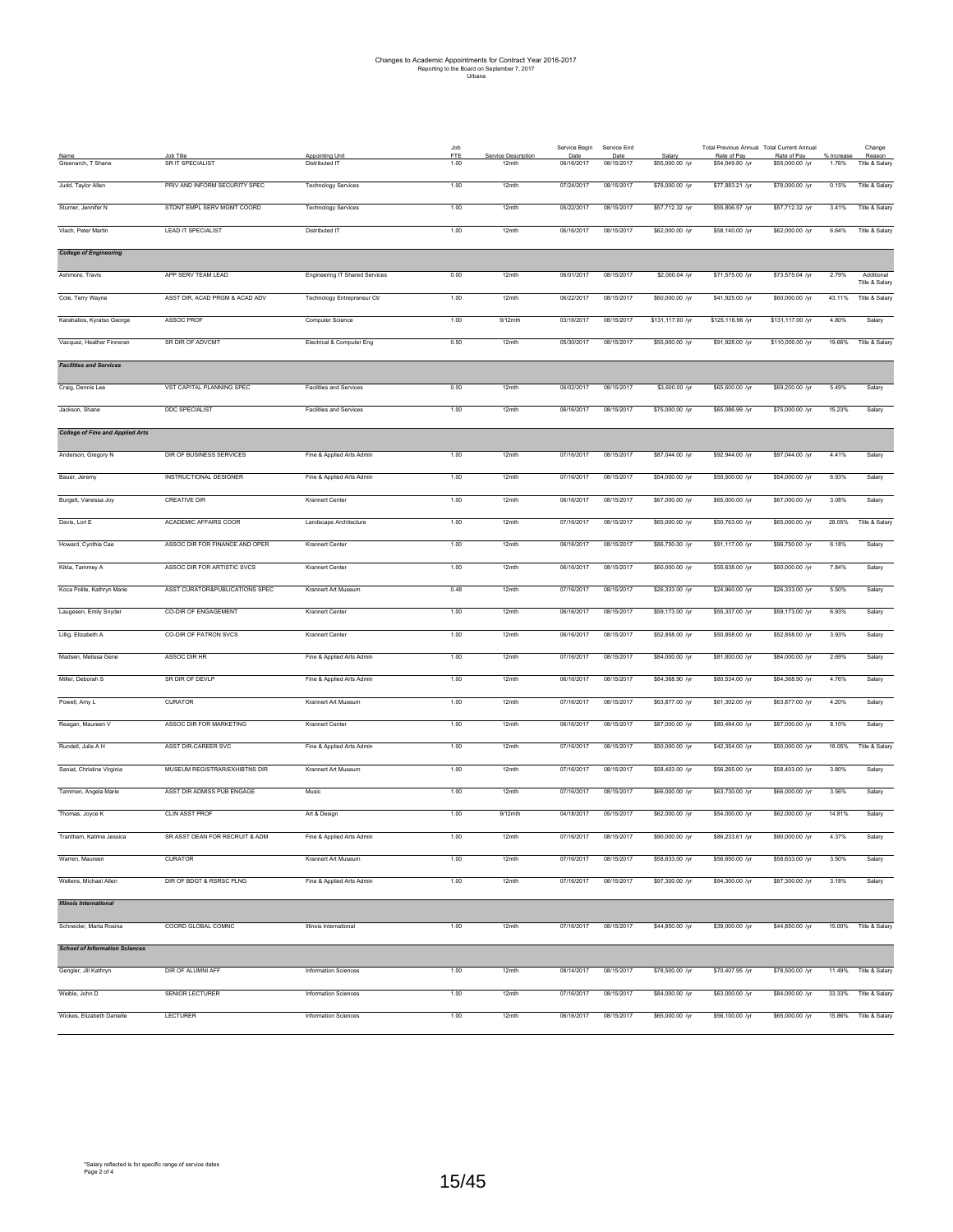|                                                                 |                                       |                                | Job<br>FTE |                     | Service Begin | Service End | Salary           | Total Previous Annual Total Current Annual |                  |            | Change                       |
|-----------------------------------------------------------------|---------------------------------------|--------------------------------|------------|---------------------|---------------|-------------|------------------|--------------------------------------------|------------------|------------|------------------------------|
| Name<br><b>Division of Intercollegiate Athletics</b>            | Job Title                             | Appointing Unit                |            | Service Description | Date          | Date        |                  | Rate of Pay                                | Rate of Pay      | % Increase | Reason                       |
| Acton, Justin Thomas                                            | DIR OF TICKETING                      | Intercollegiate Athletics      | 1.00       | 12mth               | 08/11/2017    | 08/15/2017  | \$45,000.00 /yr  | \$39,000.00 /yr                            | \$45,000.00 /yr  | 15.38%     | Title & Salary               |
| Dewar, Jennifer L                                               | MEDIA COMNC SPEC                      | Intercollegiate Athletics      | 1.00       | 12mth               | 07/16/2017    | 08/15/2017  | \$50,000.00 /yr  | \$47,476.00 /yr                            | \$50,000.00 /yr  | 5.32%      | Salary                       |
| Fuhrer, Rebecca                                                 | DIR OF TICKETING                      | Intercollegiate Athletics      | 1.00       | 12mth               | 08/11/2017    | 08/15/2017  | \$45,000.00 /yr  | \$39,000.00 /yr                            | \$45,000.00 /yr  | 15.38%     | Title & Salary               |
| Hunter, Jeremy G                                                | ASST VARSITY COACH - WRESTLING        | Intercollegiate Athletics      | 1.00       | 12mth               | 07/16/2017    | 08/15/2017  | \$70,000.00 /yr  | \$56,900.00 /yr                            | \$70,000.00 /yr  | 23.02%     | Salary                       |
| Zerrusen, Lee Michael                                           | DIR OF DEVELOPMENT                    | Intercollegiate Athletics      | 1.00       | 12mth               | 06/19/2017    | 08/15/2017  | \$65,000.00 /yr  | \$48,426.00 /yr                            | \$65,000.00 /yr  | 34.23%     | Title & Salary               |
| <b>College of Law</b>                                           |                                       |                                |            |                     |               |             |                  |                                            |                  |            |                              |
| Mazzone, Jason                                                  | ALBERT E JENNER PROF                  | Law                            | 0.00       | $9/12$ mth          | 08/16/2016    | 05/15/2017  | \$7,500.00 /yr   | \$193,355.98 /yr                           | \$200,855.98 /yr | 3.88%      | Additional<br>Title & Salary |
| Thomas, Michael Owen                                            | <b>DESIGN &amp; DIGITAL MKTG SPEC</b> | Law                            | 1.00       | 12mth               | 07/26/2017    | 08/15/2017  | \$58,500.00 /yr  | \$58,444.87 /yr                            | \$58,500.00 /yr  | 0.09%      | Title & Salary               |
| <b>College of Liberal Arts and Sciences</b>                     |                                       |                                |            |                     |               |             |                  |                                            |                  |            |                              |
| Cox, Jenny L                                                    | ASST DIR OF FIN & ADMIN               | Chemistry                      | 1.00       | 12mth               | 07/03/2017    | 08/15/2017  | \$86,000.00 /yr  | \$77,002.50 /yr                            | \$86,000.00 /yr  | 11.68%     | Title & Salary               |
| McDuffie, Kristi Renee                                          | INTERIM DIR OF FIRST YEAR RHET        | English                        | 0.00       | 12mth               | 07/16/2017    | 08/15/2017  | \$11,500.00 /yr  | \$67,320.00 /yr                            | \$78,820.00 /yr  | 17.08%     | Additional<br>Title & Salary |
| College of Medicine at Urbana-Champaign                         |                                       |                                |            |                     |               |             |                  |                                            |                  |            |                              |
| Bartlett, Brett R                                               | <b>CLIN ASST PROF</b>                 | Pathology                      | 0.60       | 12mth               | 07/01/2017    | 08/15/2017  | \$123,000.00 /yr | \$0.00 /yr                                 | \$123,000.00 /yr |            | #DIV/0! FTE & Salary         |
| Office of the Provost and Vice Chancellor for Academic Affairs  |                                       |                                |            |                     |               |             |                  |                                            |                  |            |                              |
| Abolt, Kaci L                                                   | SR ADMISSIONS COUNSELOR               | Undergraduate Admissions       | 1.00       | 12mth               | 07/017/17     | 08/15/2017  | \$40,000.00 /yr  | \$47,480.00 /yr                            | \$49,480.00 /yr  | 4.21%      | Title & Salan                |
| Kudla, Zoe Yung Sook                                            | SR ADMISSIONS COUNSELOR               | Undergraduate Admissions       | 1.00       | 12mth               | 07/07/2017    | 08/15/2017  | \$40,000.00 /yr  | \$38,000.00 /yr                            | \$40,000.00 /yr  | 5.26%      | Title & Salary               |
| Longtin, Amber                                                  | INTERNATIONAL RECRUIT COORD           | Undergraduate Admissions       | 1.00       | 12mth               | 12/21/2016    | 08/15/2017  | \$47,480.00 /yr  | \$42,320.00 /yr                            | \$53,000.00 /yr  | 25.24%     | Title & Salary               |
| McFadden, Casey L                                               | SR ADMISSIONS COUNSELOR               | Undergraduate Admissions       | 1.00       | 12mth               | 07/07/2017    | 08/15/2017  | \$40,000.00 /yr  | \$38,000.00 /yr                            | \$40,000.00 /yr  | 5.26%      | Title & Salary               |
| Modica, Gina R                                                  | TRANSF COURSE ARTIC SPEC              | Undergraduate Admissions       | 1.00       | 12mth               | 07/01/2017    | 08/15/2017  | \$34,000.00 /yr  | \$32,640.00 /yr                            | \$34,000.00 /yr  | 4.17%      | Title & Salary               |
| Murphy, Charles                                                 | SR ASSOC DIR RECRUIT & OUTREA         | Undergraduate Admissions       | 1.00       | 12mth               | 05/26/2017    | 08/15/2017  | \$80,561.64 /yr  | \$70,053.60 /yr                            | \$80,561.64 /yr  | 15.00%     | Title & Salary               |
| Provezis, Staci J                                               | ASSOC PROV ACAD EFFECTIVENESS         | Provost/VCAA Admin             | 1.00       | 12mth               | 06/21/2017    | 08/15/2017  | \$127,500.00 /yr | \$107,100.00 /yr                           | \$127,500.00 /yr | 19.05%     | Title & Salary               |
| Trame, Michelle Kay                                             | ACTING DIR OF STUDENT FIN AID         | Student Financial Aid-Admin    | 0.00       | 12mth               | 06/06/2017    | 08/15/2017  | \$24,000.00 /yr  | \$97,750.00 /yr                            | \$121,750.00 /yr | 24.55%     | Additional<br>Title & Salary |
| <b>Public Affairs</b>                                           |                                       |                                |            |                     |               |             |                  |                                            |                  |            |                              |
| Burnette, Elizabeth Jane                                        | <b>DESIGN SPECIALIST</b>              | Office of Web Services         | 1.00       | 12mth               | 06/20/2017    | 08/15/2017  | \$58,000.00 /yr  | \$56,862.11 /yr                            | \$58,000.00 /yr  | 2.00%      | Title & Salary               |
| <b>University Library</b>                                       |                                       |                                |            |                     |               |             |                  |                                            |                  |            |                              |
| Weible, Cherie' L                                               | INT ASSOC LIBRN FOR USER SERV         | Library Admin                  | 0.00       | 12mth               | 07/24/2017    | 08/15/2017  | \$15,000.00 /yr  | \$94,158.69 /yr                            | \$109,158.69 /yr | 15.93%     | Additional<br>Title & Salan  |
| <b>College of Veterinary Medicine</b>                           |                                       |                                |            |                     |               |             |                  |                                            |                  |            |                              |
| Flaws, Jodi A                                                   | INTERIM HEAD                          | Comparative Biosciences        | 0.00       | 12mth               | 07/01/2017    | 08/15/2017  | \$10,000.08 /yr  | \$143,071.47 /yr                           | \$153,071.55 /yr | 6.99%      | Additional<br>Title & Salary |
| Lanka, Saraswathi                                               | <b>RES SCIENTIST</b>                  | Veterinary Diagnostic Lab      | 1.00       | 12mth               | 05/16/2017    | 08/15/2017  | \$65,000.00 /yr  | \$56,702.63 /yr                            | \$65,000.00 /yr  | 14.63%     | Title & Salary               |
| <b>Office of the Vice Chancellor for Institutional Advancer</b> |                                       |                                |            |                     |               |             |                  |                                            |                  |            |                              |
| Lee, Susan E                                                    | SR ASSOC VC FOR ADVCMT                | Ofc VC Inst Advancement        | 1.00       | 12mth               | 06/16/2017    | 08/15/2017  | \$270,000.00 /yr | \$244,800.00 /yr                           | \$270,000.00 /yr | 10.29%     | Title & Salary               |
| Meenen, Kimberly K                                              | ASST DEAN FOR ADVCMT                  | Ofc VC Inst Advancement        | 0.50       | 12mth               | 07/24/2017    | 08/15/2017  | \$75,000.00 /yr  | \$118,675.00 /yr                           | \$150,000.00 /yr | 26.40%     | Title & Salary               |
| Moss, Christy Lea                                               | SR DIR OF STRATEGIC ENGAGEMENT        | Ofc VC Inst Advancement        | 1.00       | 12mth               | 07/28/2017    | 08/15/2017  | \$102,000.00 /yr | \$93,480.00 /yr                            | \$102,000.00 /yr | 9.11%      | Title & Salary               |
| Schmidt, Kenneth Alexander                                      | ASST VC CMPGN & STRATG ENGAGMT        | Ofc VC Inst Advancement        | 1.00       | 12mth               | 06/16/2017    | 08/15/2017  | \$175,000.00 /yr | \$170,490.00 /yr                           | \$175,000.00 /yr | 2.65%      | Title & Salary               |
| Vazquez, Heather Finneran                                       | SR DIR OF ADVCMT                      | Ofc VC Inst Advancement        | 0.50       | 12mth               | 05/30/2017    | 08/15/2017  | \$55,000.00 /yr  | \$91,928.00 /yr                            | \$110,000.00 /yr | 19.66%     | Title & Salary               |
| Office of the Vice Chancellor for Research                      |                                       |                                |            |                     |               |             |                  |                                            |                  |            |                              |
| Gregory, Linda Andree                                           | DIR, SPA POST-AWARD                   | Sponsored Prgms Adm Post-Award | 1.00       | 12mth               | 07/16/2017    | 08/15/2017  | \$144,500.00 /yr | \$122,748.76 /yr                           | \$144,500.00 /yr | 17.72%     | Title & Salary               |
| Jorge, Helena P                                                 | ASST DIR. NEGOTIATIONS                | Office of Sponsored Programs   | 1.00       | 12mth               | 04/27/2017    | 08/15/2017  | \$75,000.00 /yr  | \$65,395.00 /yr                            | \$75,000.00 /vr  |            | 14.69% Title & Salary        |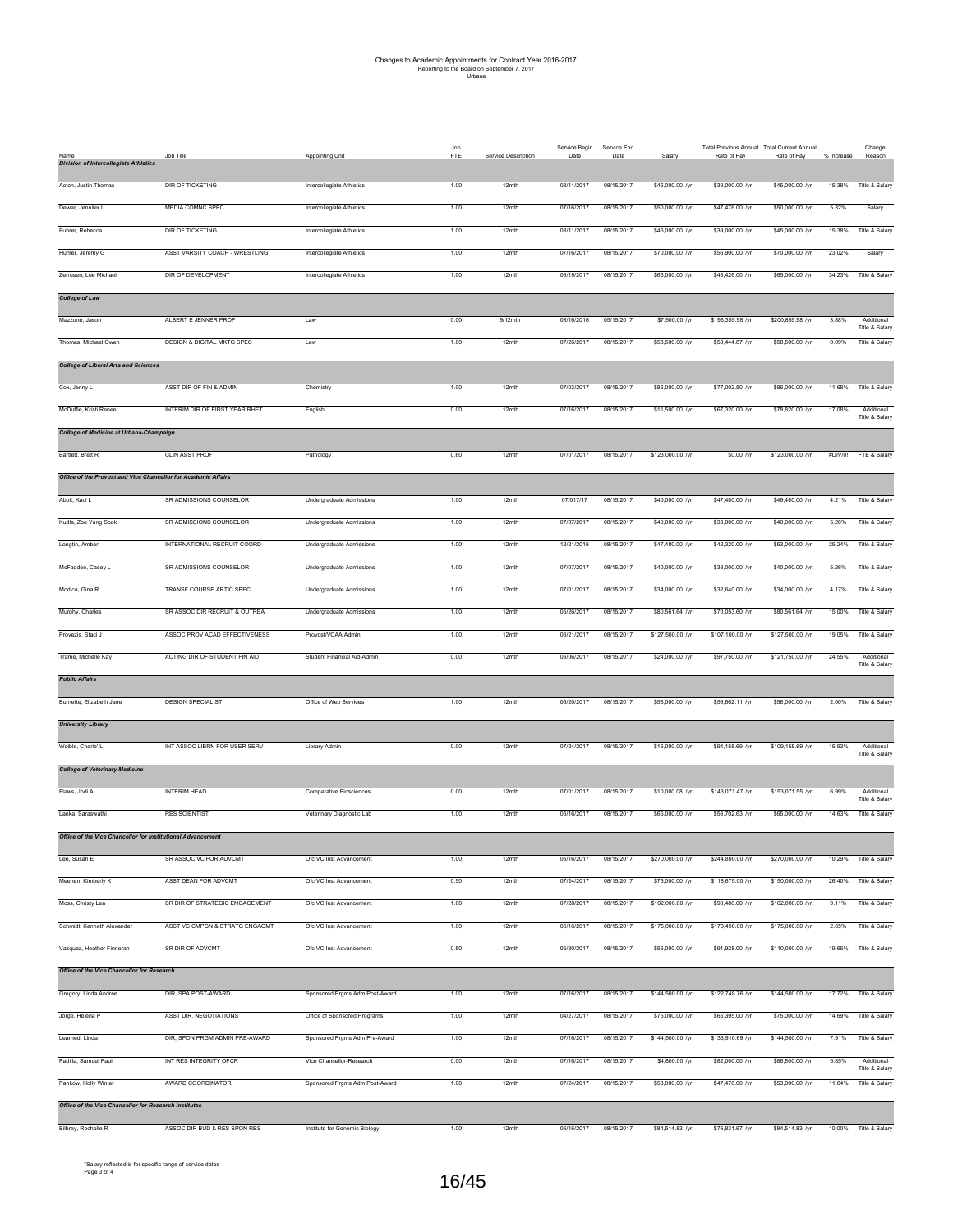## Changes to Academic Appointments for Contract Year 2016-2017 Reporting to the Board on September 7, 2017 Urbana

|                                                   |                                |                                    | Job  |                     | Service Begin | Service End |                  | Total Previous Annual Total Current Annual |                  |            | Change                       |
|---------------------------------------------------|--------------------------------|------------------------------------|------|---------------------|---------------|-------------|------------------|--------------------------------------------|------------------|------------|------------------------------|
| Name                                              | Job Title                      | Appointing Unit                    | FTE  | Service Description | Date          | Date        | Salary           | Rate of Pay                                | Rate of Pay      | % Increase | Reason                       |
| Cox, Courtney Lynne                               | OUTREACH ACTIVITES MANAGER     | Institute for Genomic Biology      | 1.00 | 12mth               | 06/26/2017    | 08/15/2017  | \$62.920.00 /vr  | \$57,200.00 /vr                            | \$62.920.00 /vr  | 10.00%     | Salary                       |
| Fritz, Robert K                                   | DIR OF FACILITIES & PLANNING   | Beckman Institute                  | 1.00 | 12mth               | 07/16/2017    | 08/15/2017  | \$120,310.22 /yr | \$107,419.84 /yr                           | \$120,310.22 /yr | 12.00%     | Title & Salary               |
| Hong, Xingchen                                    | <b>RES PRGMR</b>               | <b>Supercomputing Applications</b> | 1.00 | 12mth               | 06/29/2017    | 08/15/2017  | \$65,478.00 /yr  | \$58,140.00 /yr                            | \$65,478.00 /yr  | 12.62%     | Salary                       |
| Johnston, Dale Kenneth                            | ASSOC DIR BUD&RES NON-SPON RES | Institute for Genomic Biology      | 1.00 | 12mth               | 06/16/2017    | 08/15/2017  | \$77,957.48 /yr  | \$70,870.44 /yr                            | \$77,957.48 /yr  | 10.00%     | Title & Salary               |
| Ledford, Noni Hartanto                            | PROJ MGR                       | <b>Supercomputing Applications</b> | 1.00 | 12mth               | 06/12/2017    | 08/15/2017  | \$91,000.00 /yr  | \$85,886.40 /yr                            | \$91,000.00 /yr  | 5.95%      | Title & Salary               |
| Marini, Luigi                                     | <b>LEAD RES PRGMR</b>          | <b>Supercomputing Applications</b> | 1.00 | 12mth               | 07/07/2017    | 08/15/2017  | \$94,711.00 /yr  | \$84,004.00 /vr                            | \$94,711.00 /yr  | 12.75%     | Title & Salary               |
| Morgan, Amy M                                     | SR FIN MGMT SPEC               | <b>Supercomputing Applications</b> | 1.00 | 12mth               | 06/27/2017    | 08/15/2017  | \$70,500.00 /yr  | \$64,512.00 /yr                            | \$70,500.00 /yr  | 9.28%      | Title & Salary               |
| Peckins, Steven E                                 | SR RES PRGMR                   | <b>Supercomputing Applications</b> | 1.00 | 12mth               | 07/07/2017    | 08/15/2017  | \$85,813.00 /yr  | \$74,620.00 /vr                            | \$85,813.00 /yr  | 15.00%     | Title & Salary               |
| Story, Justine Marie                              | ASST DIR BUD&RES PLNG, SPONRES | Institute for Genomic Biology      | 1.00 | 12mth               | 06/16/2017    | 08/15/2017  | \$66,832.39 /yr  | \$60,756.72 /yr                            | \$66,832.39 /yr  | 10.00%     | Title & Salary               |
| Sung, Jung Sun                                    | <b>VST EVALUATION SPEC</b>     | IL State Geological Survey         | 1.00 | 12mth               | 08/07/2017    | 08/15/2017  | \$50,000.00 /yr  | \$30,600.00 /yr                            | \$50,000.00 /yr  | 63.40%     | Title & Salary               |
| Wilkin, Charles S                                 | INTERIM DEPUTY DIR             | <b>Supercomputing Applications</b> | 0.00 | 12mth               | 08/16/2016    | 08/15/2017  | \$12,000.00 /yr  | \$172,500.00 /yr                           | \$184,500.00 /yr | 6.96%      | Additional<br>Title & Salary |
| Willis, Craig Alan                                | <b>SR RES PRGMR</b>            | <b>Supercomputing Applications</b> | 1.00 | 12mth               | 07/07/2017    | 08/15/2017  | \$82.110.00 /vr  | \$71,400.00 /vr                            | \$82.110.00 /vr  | 15.00%     | Title & Salary               |
| Office of the Vice Chancellor for Student Affairs |                                |                                    |      |                     |               |             |                  |                                            |                  |            |                              |
| Bankhead, Tekita                                  | SPECIALIST IN EDUCATION        | <b>Counseling Center</b>           | 1.00 | 12mth               | 07/17/2017    | 08/15/2017  | \$55,000.00 /yr  | \$40,800.00 /yr                            | \$55,000.00 /yr  | 34.80%     | Title & Salary               |
| Die, Rony                                         | ASST DEAN/ASSOC DIR            | <b>Student Conflict Resolution</b> | 1.00 | 12mth               | 06/01/2017    | 08/15/2017  | \$64,000.00 /yr  | \$59,160.00 /yr                            | \$64,000.00 /vr  | 8.18%      | Title & Salary               |
| Morgan, Ann Marie                                 | ASST DEAN OF STUDENTS          | Office of Dean of Students         | 0.00 | 12mth               | 06/01/2017    | 08/15/2017  | \$14,400.00 /yr  | \$62,002.00 /yr                            | \$76,402.00 /yr  | 23.23%     | Additional<br>Title & Salary |
| Wantland, Ross A                                  | INT DIR WOMEN'S RSRSC CNTR     | Inclusion & Intercultural Rels     | 0.00 | 12mth               | 07/10/2017    | 08/15/2017  | \$12,000.00 /yr  | \$63.103.30 /vr                            | \$75,103.30 /yr  | 19.02%     | Additional<br>Title & Salary |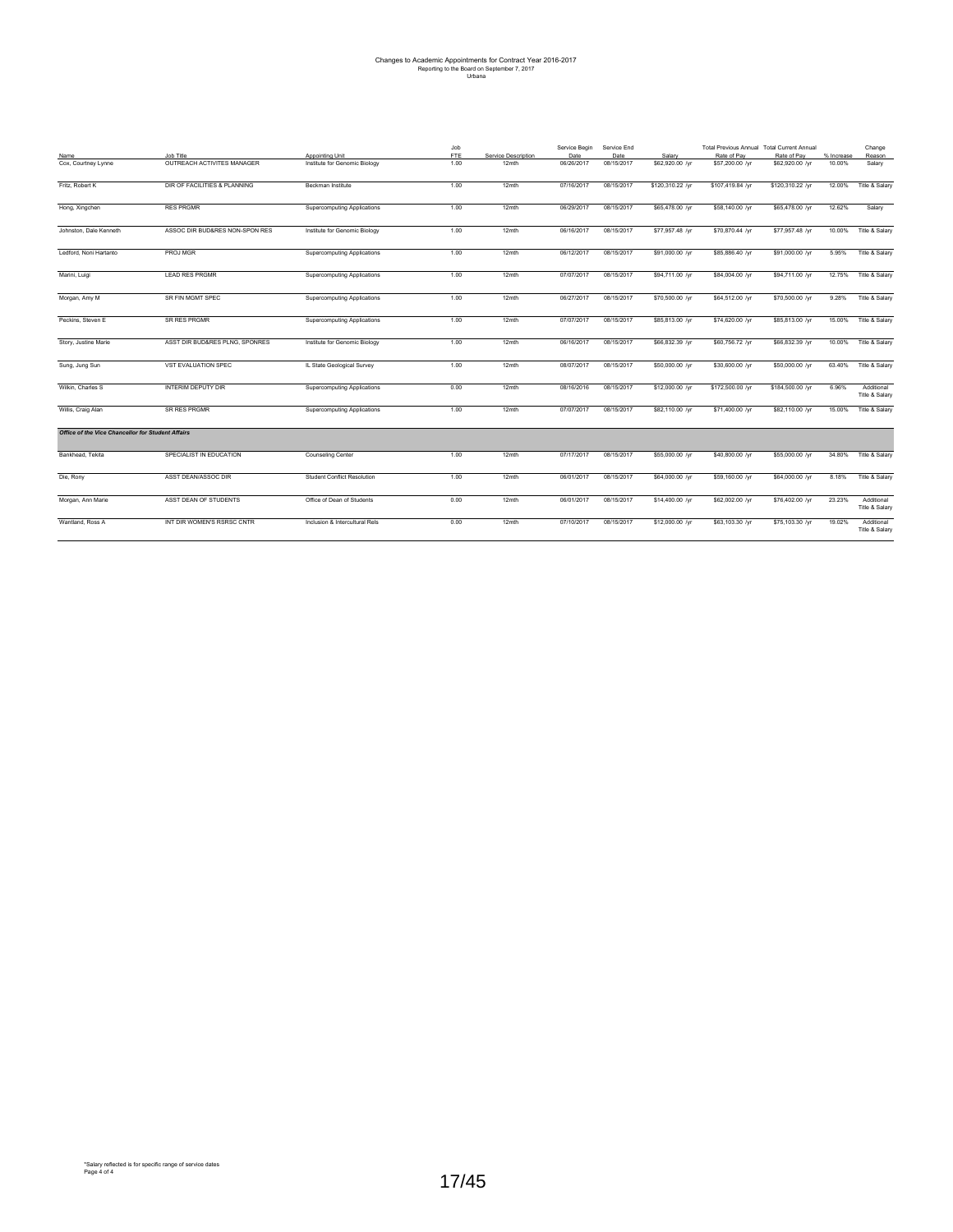|                                                            | Job Title                        | <b>Appointing Unit</b>              | Job<br>FTE | Service Description        | Service Begin<br>Date | Service End<br>Date | Salary           | Total Previous Annual Total Current Annual<br>Rate of Pay | Rate of Pay      | % Increase | Change<br>Reason                  |
|------------------------------------------------------------|----------------------------------|-------------------------------------|------------|----------------------------|-----------------------|---------------------|------------------|-----------------------------------------------------------|------------------|------------|-----------------------------------|
| <b>College of Applied Health Sciences</b>                  |                                  |                                     |            |                            |                       |                     |                  |                                                           |                  |            |                                   |
| Isola, Miriam L.                                           | PRGM DIR, HLTH INFORMATICS       | Biomed & Health Info Sciences       | 0.00       | 12mth                      | 07/16/2017            | 08/15/2017          | \$10,000.00 /yr  | \$99,450.00 /yr                                           | \$109,450.00 /yr | 10.06%     | Additional<br>Title &<br>Salary   |
| Kastelz, Alexandra Helene                                  | <b>RES SPEC</b>                  | Applied Health Sciences Admin       | 1.00       | 12mth                      | 07/01/2017            | 08/15/2017          | \$51,460.00 /yr  | \$48,960.00 /yr                                           | \$51,460.00 /yr  | 5.11%      | Salary                            |
| Marks, Beth                                                | RES ASSOC PROF                   | Inst on Disability & Human Dev      | 1.00       | 12mth                      | 05/16/2017            | 08/15/2017          | \$132,862.67 /yr | \$127,579.00 /yr                                          | \$132,862.67 /yr | 4.14%      | Salary                            |
| Peculis, Lori J                                            | ASST TECHNOL SPEC                | Inst on Disability & Human Dev      | 0.60       | 12mth                      | 06/16/2017            | 08/15/2017          | \$44,016.00 /yr  | \$36,680.00 /yr                                           | \$44,016.00 /yr  | 20.00%     | FTE &<br>Salary                   |
| Waldera, Kathryn Elizabeth                                 | ASST TECHNOL SPEC                | Inst on Disability & Human Dev      | 1.00       | 12mth                      | 06/16/2017            | 08/15/2017          | \$70,680.00 /yr  | \$35,340.00 /yr                                           | \$70,680.00 /yr  | 100.00%    | FTE &<br>Salary                   |
| <b>College of Dentistry</b>                                |                                  |                                     |            |                            |                       |                     |                  |                                                           |                  |            |                                   |
| Escobar, Bleidy Marcela                                    | <b>CLIN ASST PROF</b>            | Restorative Dentistry               | 0.60       | 12mth                      | 06/19/2017            | 08/15/2017          | \$60,000.00 /yr  | \$10,612.08 /yr                                           | \$60,000.00 /yr  | 465.39%    | Title, FTE &<br>Salary            |
| Karateew, Edward Dwayne                                    | DIR OF PG PGRM                   | Periodontics                        | 0.00       | 12mth                      | 07/01/2017            | 08/15/2017          | \$30,000.00 /yr  | \$163,000.00 /yr                                          | \$183,000.00 /yr | 12.27%     | Additional<br>Title &             |
| Wigdor, Harvey A                                           | CLIN CHIEF OF ORAL MED           | Oral Medicine and Diag Sci          | 0.15       | 12mth                      | 06/21/2017            | 08/15/2017          | \$20,000.00 /yr  | \$25,226.60 /yr                                           | \$45,226.60 /yr  | 79.28%     | Salary<br>Title, FTE &<br>Salary  |
| <b>College of Engineering</b>                              |                                  |                                     |            |                            |                       |                     |                  |                                                           |                  |            |                                   |
| Bohne, Nathan William                                      | <b>ENERGY ENGR</b>               | Mechanical & Industrial Engr        | 1.00       | 12mth                      | 05/19/2017            | 08/15/2017          | \$75,000.00 /yr  | \$58,832.50 /yr                                           | \$75,000.00 /yr  | 27.48%     | Title &<br>Salary                 |
| Brown, Patrick Rocco                                       | <b>ENERGY ENGR</b>               | Mechanical & Industrial Engr        | 1.00       | 12mth                      | 05/16/2017            | 08/15/2017          | \$75,000.00 /yr  | \$62,620.00 /yr                                           | \$75,000.00 /yr  | 19.77%     | Title &<br>Salary                 |
| Campbell, Ben C                                            | <b>ENERGY ENGR</b>               | Mechanical & Industrial Engr        | 1.00       | 12mth                      | 05/16/2017            | 08/15/2017          | \$75,000.00 /yr  | \$57,570.00 /yr                                           | \$75,000.00 /yr  | 30.28%     | Title &<br>Salary                 |
| Mora-Diaz, Oscar                                           | <b>ENERGY ENGR</b>               | Mechanical & Industrial Engr        | 1.00       | 12mth                      | 05/16/2017            | 08/15/2017          | \$75,000.00 /yr  | \$53,025.00 /yr                                           | \$75,000.00 /yr  | 41.44%     | Title &                           |
| <b>Facilities Management</b>                               |                                  |                                     |            |                            |                       |                     |                  |                                                           |                  |            | Salary                            |
| Baker, Karen J                                             | ASSOC DIR FAC MGMT               | <b>Facilities Management Admin</b>  | 1.00       | 12mth                      | 04/27/2017            | 08/15/2017          | \$107,000.00 /yr | \$88,062.41 /yr                                           | \$107,000.00 /yr | 21.50%     | Title &                           |
| Kulik, Jeffrey M.                                          | <b>INTERIM DIR BUS &amp; FIN</b> | <b>Facilities Management Admin</b>  | 1.00       | 12mth                      | 06/16/2017            | 08/15/2017          | \$130,000.00 /yr | \$117,300.00 /yr                                          | \$130,000.00 /yr | 10.83%     | Salary<br>Title &                 |
| University of Illinois Hospital and Health Sciences System |                                  |                                     |            |                            |                       |                     |                  |                                                           |                  |            | Salary                            |
| Abu-Ghazalah, Mazin H                                      | VST SR DIR PATIENT EXPERIENCE    | Support and General Services        | 1.00       | 12mth                      | 07/31/2017            | 07/30/2018          | \$174,000.00 /yr | \$122,400.00 /yr                                          | \$174,000.00 /yr | 42.16%     | Title &                           |
|                                                            |                                  |                                     |            |                            |                       |                     |                  |                                                           |                  |            | Salary                            |
| Biamonte, Geri K                                           | EMPLOYEE ASST SOCIAL WORKER      | University Health Service           | 1.00       | 12mth                      | 07/16/2017            | 08/15/2017          | \$67,000.00 /yr  | \$63,202.07 /yr                                           | \$67,000.00 /yr  | 6.01%      | Salary                            |
| Carver, Julie A                                            | ORTHOPTIST-CLIN ADMNR            | Ambulatory Clinical Services        | 0.80       | 12mth                      | 06/16/2017            | 08/15/2017          | \$55,445.65 /yr  | \$37,838.58 /yr                                           | \$55,445.65 /yr  | 46.53%     | FTE &<br>Salary                   |
| Eichenberger, Jean M                                       | ASSOC DIR OCCUP HLTH OUTREACH    | University Health Service           | 1.00       | 12mth                      | 07/16/2017            | 08/15/2017          | \$133,500.00 /yr | \$122,730.63 /yr                                          | \$133,500.00 /yr | 8.77%      | Salary                            |
| Eisele, Heather Laura                                      | <b>CLIN PSYCH</b>                | <b>Ambulatory Clinical Services</b> | 1.00       | 12mth                      | 07/16/2017            | 08/15/2017          | \$120,000.00 /yr | \$94,860.00 /yr                                           | \$120,000.00 /yr | 26.50%     | Salary                            |
| Mischak, Rebecca                                           | DIR PHYSN PRAC                   | University Health Service           | 1.00       | 12mth                      | 07/16/2017            | 08/15/2017          | \$144,637.00 /yr | \$131,488.35 /yr                                          | \$144,637.00 /yr | 10.00%     | Salary                            |
| Radosta, Jonathan M                                        | MED DIR MANAGED CARE             | <b>Administration Services</b>      | 0.30       | 12mth                      | 05/05/2017            | 08/15/2017          | \$60,000.00 /yr  | \$177,875.42 /yr                                          | \$195,012.80 /yr | 9.63%      | Title &<br>Salary                 |
| <b>Division of Intercollegiate Athletics</b>               |                                  |                                     |            |                            |                       |                     |                  |                                                           |                  |            |                                   |
| Grinage, Richard M                                         | SR ASSOC ATHL DIR                | Intercollegiate Athletics           | 1.00       | 12mth                      | 06/16/2017            | 08/15/2017          | \$81,300.00 /yr  | \$66,300.00 /yr                                           | \$81,300.00 /yr  | 22.62%     | Title &<br>Salary                 |
| Yopchick, Daniel W                                         | ASSOC ATHLETIC DIR               | Intercollegiate Athletics           | 1.00       | 12mth                      | 06/16/2017            | 08/15/2017          | \$75,000.00 /yr  | \$56,100.00 /yr                                           | \$75,000.00 /yr  | 33.69%     | Title &<br>Salary                 |
| <b>College of Liberal Arts and Sciences</b>                |                                  |                                     |            |                            |                       |                     |                  |                                                           |                  |            |                                   |
|                                                            |                                  | r sychology                         |            |                            |                       |                     |                  |                                                           |                  |            |                                   |
| <b>College of Medicine at Chicago</b>                      |                                  |                                     |            |                            |                       |                     |                  |                                                           |                  |            |                                   |
| Arami, Shiva                                               | PHYSN SURG                       | Medicine                            | 0.49       | 12mth                      | 07/16/2017            | 08/15/2017          | \$78,385.84 /yr  | \$145,575.26 /yr                                          | \$159,972.66 /yr | 9.89%      | FTE &<br>Salary                   |
| Arruda, Jose Al                                            | PROF (RT)                        | Medicine                            | 0.30       | 12mth                      | 07/01/2017            | 08/15/2017          | \$109,222.20 /yr | \$345,317.80 /yr                                          | \$396,817.80 /yr | 14.91%     | FTE &                             |
| Arruda, Jose Al                                            | MED DIR, OFFSITE DIALYSIS        | Medicine                            | 0.00       | 12mth                      | 07/01/2017            | 08/15/2017          | \$47,859.26 /yr  | \$345,317.80 /yr                                          | \$396,817.80 /yr | 14.91%     | Salary<br>Additional              |
| Azar, Dimitri T                                            | PROF (RT)                        | Ophthalmology & Visual Sci          | 0.15       | 12mth                      | 07/16/2017            | 08/15/2017          | \$75,000.00 /yr  | \$760,215.00 /yr                                          | \$835,215.00 /yr | 9.87%      | Title &<br>Salary<br>Salary       |
| Bonini, Marcelo                                            | DIR, REDOX BIOLOGY PROGRAM       | Medicine                            | 0.00       | 12mth                      | 04/28/2017            | 08/15/2017          | \$20,000.00 /yr  | \$150,089.00 /yr                                          | \$170,089.00 /yr | 13.33%     | Additional                        |
| Chowdhery, Rozina Asghar                                   | DIR, ACAD PRGM (APD, HEMA/ONC)   | Medicine                            | 0.00       | 12mth                      | 06/20/2017            | 08/15/2017          | \$10,000.00 /yr  | \$183,600.00 /yr                                          | \$193,600.00 /yr | 5.45%      | Title &<br>Salary<br>Additional   |
| Czart, Margaret B                                          | ADJ INSTR                        | Medical Education                   | 0.05       | Service Dates as Indicated | 07/16/2017            | 08/15/2017          | \$1,000.00 /yr   | \$3,983.32 /yr                                            | \$4,983.32 /yr   | 25.10%     | Title &<br>Salary<br>Title, FTE & |
| Gans, Christopher                                          | DIR, CARDIO-ONCOLOGY UNIT        | Medicine                            | 0.00       | 12mth                      | 04/21/2017            | 08/15/2017          | \$15,000.00 /yr  | \$207,007.12 /yr                                          | \$222,007.12 /yr | 7.25%      | Salary<br>Additional              |
| Herbener, Ellen S                                          | RES ASSOC PROF                   | Psychiatry                          | 0.25       | $9/12$ mth                 | 08/16/2016            | 05/15/2017          | \$20,105.29 /yr  | \$64,592.00 /yr                                           | \$84,697.29 /yr  | 31.13%     | Title &<br>Salary<br>Title, FTE & |
| Hong, Yuanfan                                              | VST RES SPEC                     | Surgery                             | 1.00       | 12mth                      | 07/16/2017            | 07/15/2018          | \$48,000.00 /yr  | \$39,094.50 /yr                                           | \$48,000.00 /yr  | 22.78%     | Salary<br>Title &                 |
|                                                            |                                  |                                     |            |                            |                       |                     |                  |                                                           |                  |            | Salary                            |
| Koppe, Sean W P                                            | PHYSN SURG                       | Medicine                            | 0.55       | 12mth                      | 05/16/2017            | 08/15/2017          | \$192,331.63 /yr | \$326,150.00 /yr                                          | \$364,606.63 /yr | 11.79%     | FTE &<br>Salary                   |
| Koppe, Sean W P                                            | ASST PROF OF CLIN MED            | Medicine                            | 0.45       | 12mth                      | 05/16/2017            | 08/15/2017          | \$157,275.00 /yr | \$326,150.00 /yr                                          | \$364,606.63 /yr | 11.79%     | FTE &<br>Salary                   |

\*Salary reflected is for specific range of service dates<br>\*\*A complete list of faculty whose salary change was part of the union contract negotiations is on file with the Secretary of the Board.<br>Page 1 of 3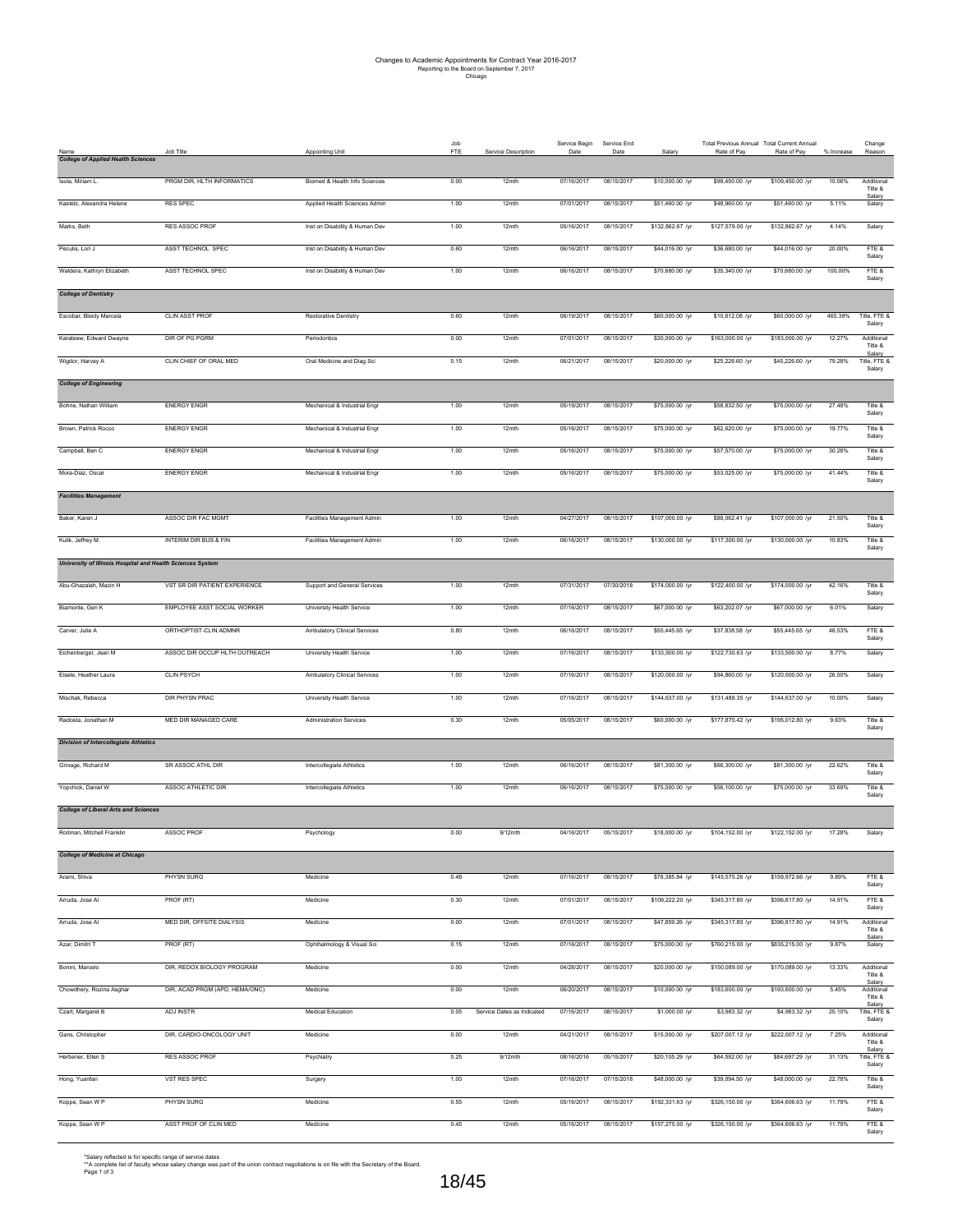| *Salary reflected is for specific range of service dates                                                                                  |
|-------------------------------------------------------------------------------------------------------------------------------------------|
| ** A complete list of faculty whose salary change was part of the union contract negotiations is on file with the Secretary of the Board. |
| Page 2 of 3                                                                                                                               |

|                                                           |                                       |                                    | Job         |                              | Service Begin      | Service End        |                           | Total Previous Annual Total Current Annual |                                 |                      | Change                          |
|-----------------------------------------------------------|---------------------------------------|------------------------------------|-------------|------------------------------|--------------------|--------------------|---------------------------|--------------------------------------------|---------------------------------|----------------------|---------------------------------|
| Name<br>Kukreja, Subhash C                                | Job Title<br>INTERIM SEC CHIEF, RHEUM | <b>Appointing Unit</b><br>Medicine | FTE<br>0.00 | Service Description<br>12mth | Date<br>05/01/2017 | Date<br>08/15/2017 | Salary<br>\$25,000.00 /yr | Rate of Pay<br>\$190,043.67 /yr            | Rate of Pay<br>\$215,043.67 /yr | % Increase<br>13.15% | Reason<br>Additional            |
| Marchese, Enza                                            | SR RES SPEC                           |                                    | 1.00        | 12mth                        | 05/16/2017         | 08/15/2017         | \$55,000.00 /yr           | \$47,476.00 /yr                            | \$55,000.00 /yr                 | 15.85%               | Title &<br>Salary               |
|                                                           |                                       | Orthopaedic Surgery                |             |                              |                    |                    |                           |                                            |                                 |                      | Salary                          |
| Minshall, Richard D                                       | ASSOC DIR, SHARED RESOURCES           | Cancer Center                      | 0.00        | 12mth                        | 06/01/2017         | 08/15/2017         | \$37,020.00 /yr           | \$236,425.60 /yr                           | \$243,445.60 /yr                | 2.97%                | Title &<br>Salary               |
| Paisansathan, Chanannait                                  | ASSOC HEAD FOR FAC AFF                | Anesthesiology                     | 0.00        | 12mth                        | 07/18/2017         | 08/15/2017         | \$25,000.00 /yr           | \$350,645.20 /yr                           | \$375,645.20 /yr                | 7.13%                | Additional<br>Title &           |
| Patel, Pritesh Rajni                                      | ASSOC DIR BMT                         | Medicine                           | 0.00        | 12mth                        | 07/05/2017         | 08/15/2017         | \$20,000.00 /yr           | \$174,240.99 /yr                           | \$194,240.99 /yr                | 11.48%               | Salary<br>Additional<br>Title & |
| Peace, David J                                            | DIR, ACAD PRGM (ID FELLOWSHIP)        | Medicine                           | 0.00        | 12mth                        | 06/21/2017         | 08/15/2017         | \$10,000.00 /yr           | \$255,026.00 /yr                           | \$265,026.00 /yr                | 3.92%                | Salary<br>Additional<br>Title & |
| Schwartz, Alan J                                          | ACT HEAD                              | <b>Medical Education</b>           | 0.00        | 12mth                        | 05/24/2017         | 08/15/2017         | \$15,000.00 /yr           | \$183,200.50 /yr                           | \$198,200.50 /yr                | 8.19%                | Salary<br>Additional<br>Title & |
| Uy, Almae Balandra                                        | CLIN RES DATA COORD                   | Cancer Center                      | 1.00        | 12mth                        | 07/19/2017         | 08/15/2017         | \$65,000.00 /yr           | \$60,000.00 /yr                            | \$65,000.00 /yr                 | 8.33%                | Salary<br>Title &<br>Salary     |
| Votta-Velis, Effrossyni                                   | PHYSN SURG                            | Anesthesiology                     | 0.21        | 12mth                        | 02/16/2017         | 08/15/2017         | \$76,180.23 /yr           | \$162,822.60 /yr                           | \$166,450.23 /yr                | 2.23%                | FTE &<br>Salary                 |
| Young, Jeremy D                                           | DIR, ACAD PRGM (ID FELLOWSHIP)        | Medicine                           | 0.00        | 12mth                        | 06/30/2017         | 08/15/2017         | \$17,500.00 /yr           | \$164,560.00 /yr                           | \$199,560.00 /yr                | 21.27%               | Title &<br>Salary               |
| Young, Jeremy D                                           | MED DIR, IDOC ID TELEMED              | Medicine                           | 0.00        | 12mth                        | 06/30/2017         | 08/15/2017         | \$17,500.00 /yr           | \$164,560.00 /yr                           | \$199,560.00 /yr                | 21.27%               | Title &<br>Salary               |
| College of Medicine at Chicago Office of the Dean         |                                       |                                    |             |                              |                    |                    |                           |                                            |                                 |                      |                                 |
| Helling, Kathleen E                                       | ASSOC DIR REGSTR & REC                | Administration                     | 1.00        | 12mth                        | 06/16/2017         | 08/15/2017         | \$65,000.00 /yr           | \$58,971.81 /yr                            | \$65,000.00 /yr                 | 10.22%               | Title &<br>Salary               |
| Ray, Charles E                                            | <b>ACTING DEAN</b>                    | Administration                     | 0.00        | 12mth                        | 07/16/2017         | 08/15/2017         | \$120,000.00 /yr          | \$492,252.00 /yr                           | \$500,305.00 /yr                | 1.64%                | Additional<br>Title &           |
| <b>College of Medicine at Peoria</b>                      |                                       |                                    |             |                              |                    |                    |                           |                                            |                                 |                      | Salary                          |
| Deppermann, Marte L                                       | PHYSN SURG                            | Pediatrics                         | 0.29        | 12mth                        | 02/16/2017         | 08/15/2017         | \$34,800.00 /yr           | \$72,000.00 /yr                            | \$96,000.00 /yr                 | 33.33%               | FTE &<br>Salary                 |
| <b>College of Medicine at Rockford</b>                    |                                       |                                    |             |                              |                    |                    |                           |                                            |                                 |                      |                                 |
| Asner, Carrie Sharkey                                     | ASST PROF OF CLIN FAM MED             | Family and Community Medicine      | 0.40        | 12mth                        | 06/16/2017         | 08/15/2017         | \$40,800.00 /yr           | \$30,600.00 /yr                            | \$96,000.00 /yr                 | 213.73%              | Title, FTE &<br>Salary          |
| Asner, Carrie Sharkey                                     | PHYSN SURG                            | Family and Community Medicine      | 0.30        | 12mth                        | 06/16/2017         | 08/15/2017         | \$45,000.00 /yr           | \$30,600.00 /yr                            | \$96,000.00 /yr                 | 213.73%              | Title, FTE &<br>Salary          |
| <b>College of Nursing</b>                                 |                                       |                                    |             |                              |                    |                    |                           |                                            |                                 |                      |                                 |
| Thornton, Patrick Douglas                                 | VST CLIN ASST PROF                    | Biobehavioral Health Science       | 0.50        | Service Dates as Indicated   | 06/16/2017         | 08/15/2017         | \$8,777.78 /yr            | \$58,184.88 /yr                            | \$66,962.66 /yr                 | 15.09%               | Title, FTE &<br>Salary          |
| <b>College of Pharmacy</b>                                |                                       |                                    |             |                              |                    |                    |                           |                                            |                                 |                      |                                 |
| Khamo, Nehrin W                                           | COORD, AMB PHARM SVCS                 | Ambulatory Pharmacy Services       | 0.00        | 12mth                        | 07/27/2017         | 08/15/2017         | \$7,000.00 /yr            | \$125,587.83 /yr                           | \$130,587.83 /yr                | 3.98%                | Additional                      |
| Mork, Kyle Corso                                          | COORD, AMB PHARM SVCS                 | Ambulatory Pharmacy Services       | 0.00        | 12mth                        | 07/27/2017         | 08/15/2017         | \$7,000.00 /yr            | \$112,642.65 /yr                           | \$117,642.65 /yr                | 4.44%                | Title &<br>Salary<br>Additional |
| Panganiban, Janelle Valdez                                | <b>CLIN PHARM</b>                     |                                    | 0.20        | 12mth                        | 06/16/2017         | 08/15/2017         |                           | \$64,985.94 /yr                            | \$86,647.92 /yr                 | 33.33%               | Title &<br>Salary<br>FTE &      |
|                                                           |                                       | Pharmacy Practice                  |             |                              |                    |                    | \$21,661.98 /yr           |                                            |                                 |                      | Salary                          |
| Panganiban, Janelle Valdez                                | <b>CLIN INSTR</b>                     | <b>Pharmacy Practice</b>           | 0.60        | 12mth                        | 06/16/2017         | 08/15/2017         | \$64,985.94 /yr           | \$64,985.94 /yr                            | \$86,647.92 /yr                 | 33.33%               | FTE &<br>Salary                 |
| Pauli, Guido Frank                                        | PROF                                  | Medicinal Chem & Pharmacognosy     | 1.00        | $9/12$ mth                   | 04/16/2017         | 08/15/2017         | \$165,000.00 /yr          | \$160,000.00 /yr                           | \$175,000.00 /yr                | 9.38%                | Salary                          |
| Sarwar, Monazzah Akbar                                    | COORD, AMB PHARM SVCS                 | Ambulatory Pharmacy Services       | 0.00        | 12mth                        | 07/27/2017         | 08/15/2017         | \$7,000.00 /yr            | \$117,857.38 /yr                           | \$122,857.38 /yr                | 4.24%                | Additional<br>Title &           |
| Spencer, Samantha H                                       | <b>CLIN PHARM</b>                     | Pharmacy Practice                  | 0.40        | 12mth                        | 07/16/2017         | 08/15/2017         | \$50,200.00 /yr           | \$114,240.00 /yr                           | \$128,000.00 /yr                | 12.04%               | Salary<br>Salary                |
| Spencer, Samantha H                                       | ASST DIR DRUG INFO GROUP              | Pharmacy Practice                  | 0.00        | 12mth                        | 07/16/2017         | 08/15/2017         | \$2,500.00 /yr            | \$114,240.00 /yr                           | \$128,000.00 /yr                | 12.04%               | Additional<br>Title &           |
| Spencer, Samantha H                                       | CLIN ASST PROF                        | Pharmacy Practice                  | 0.60        | 12mth                        | 07/16/2017         | 08/15/2017         | \$75,300.00 /yr           | \$114,240.00 /yr                           | \$128,000.00 /yr                | 12.04%               | Salary<br>Salary                |
|                                                           |                                       |                                    |             |                              |                    |                    |                           |                                            |                                 |                      |                                 |
| <b>College of Public and Government Affairs</b>           |                                       |                                    |             |                              |                    |                    |                           |                                            |                                 |                      |                                 |
| Levy, Pamela                                              | SR DIR MKTG & BRAND MGMT              | Marketing & Brand Management       | 1.00        | 12mth                        | 06/16/2017         | 08/15/2017         | \$96,000.00 /yr           | \$88,000.00 /yr                            | \$96,000.00 /yr                 | 9.09%                | Title &                         |
| <b>School of Public Health</b>                            |                                       |                                    |             |                              |                    |                    |                           |                                            |                                 |                      | Salary                          |
| Robinson, Stuart                                          | <b>ACAD ADVR</b>                      | Community Health Sciences          | 1.00        | 12mth                        | 06/26/2017         | 08/15/2017         | \$56,500.00 /yr           | \$47,476.00 /yr                            | \$56,500.00 /yr                 | 19.01%               | Salary                          |
| <b>College of Urban Planning and Public Affairs</b>       |                                       |                                    |             |                              |                    |                    |                           |                                            |                                 |                      |                                 |
| Holihen, Katherine Barbara                                | PROG COORD                            | Ctr for Public Safety&Justice      | 1.00        | 12mth                        | 05/16/2017         | 08/15/2017         | \$58,140.00 /yr           | \$57,000.00 /yr                            | \$58,140.00 /yr                 | 2.00%                | Salary                          |
| Office of the Vice Chancellor for Administrative Services |                                       |                                    |             |                              |                    |                    |                           |                                            |                                 |                      |                                 |
| Pac. Beata P                                              | ASSOC DIR FAC INFO MGMT               | Facility and Space Planning        | 1.00        | 12mth                        | 07/16/2017         | 08/15/2017         | \$85,000.00 /yr           | \$72,975.00 /yr                            | \$85,000.00 /yr                 | 16.48%               | Title &<br>Salary               |

19/45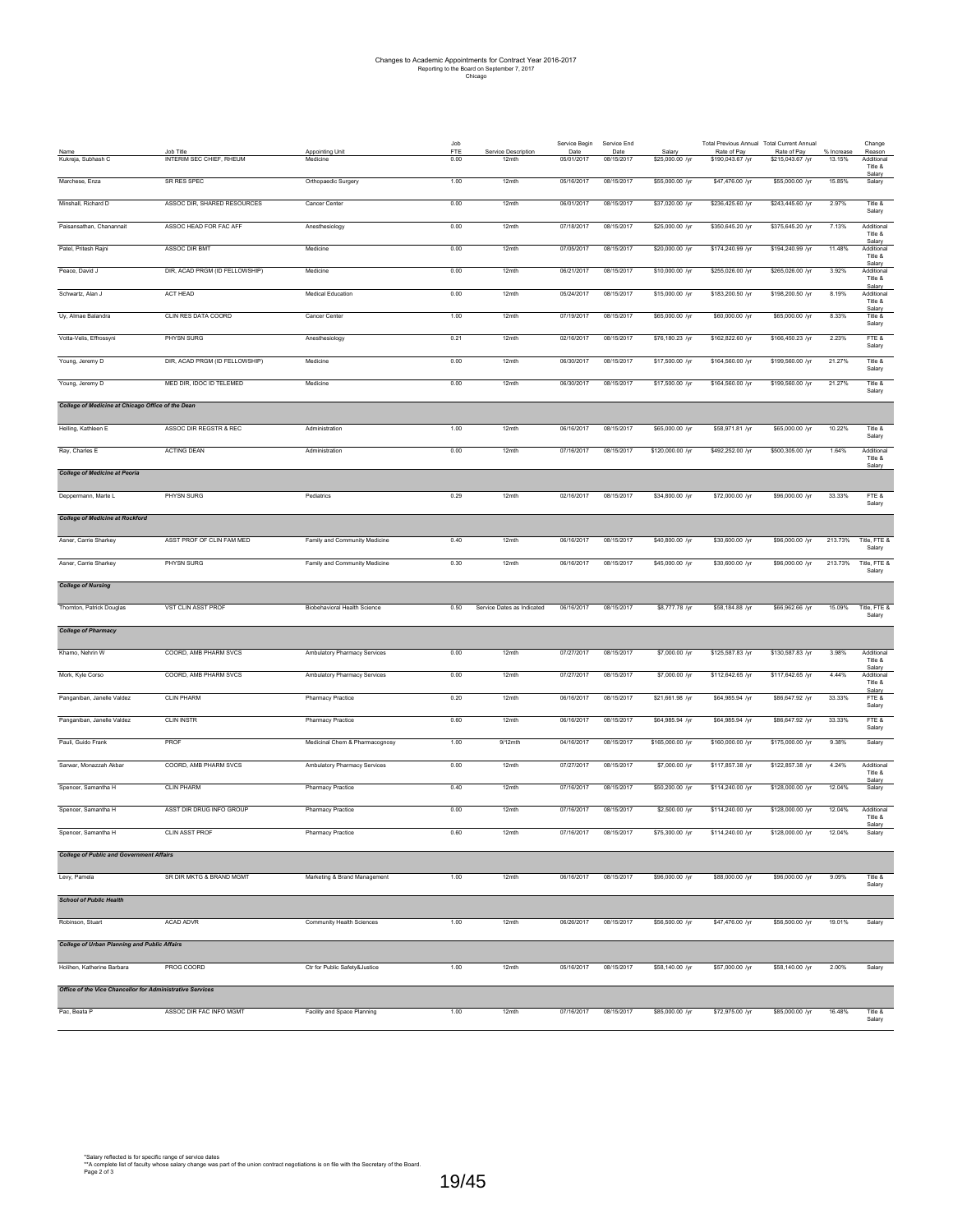## Changes to Academic Appointments for Contract Year 2016-2017 Reporting to the Board on September 7, 2017 Chicago

| Name                                                        | Job Title                      | Appointing Unit            | Job<br>FTE | Service Description | Service Begin<br>Date | Service End<br>Date | Salary           | Total Previous Annual Total Current Annual<br>Rate of Pay | Rate of Pav      | % Increase | Change<br>Reason  |
|-------------------------------------------------------------|--------------------------------|----------------------------|------------|---------------------|-----------------------|---------------------|------------------|-----------------------------------------------------------|------------------|------------|-------------------|
| <b>Office of the Vice Provost for International Affairs</b> |                                |                            |            |                     |                       |                     |                  |                                                           |                  |            |                   |
| Hammerschmidt, James                                        | ASSOC VPROV INATL AFF/EXEC DIR | International Services     | 1.00       | 12mth               | 04/01/2017            | 08/15/2017          | \$150,000.00 /vr | \$123,222,94 /vr                                          | \$150,000.00 /yr | 21.73%     | Title &<br>Salan  |
| Wang, Jianfeng                                              | DIR - US/ASIA EDP              | US/Asia Executive Dev Prom | 1.00       | 12mth               | 05/16/2017            | 08/15/2017          | \$95,000.00 /yr  | \$74,817.00 /yr                                           | \$95,000.00 /yr  | 26.98%     | Title &<br>Salary |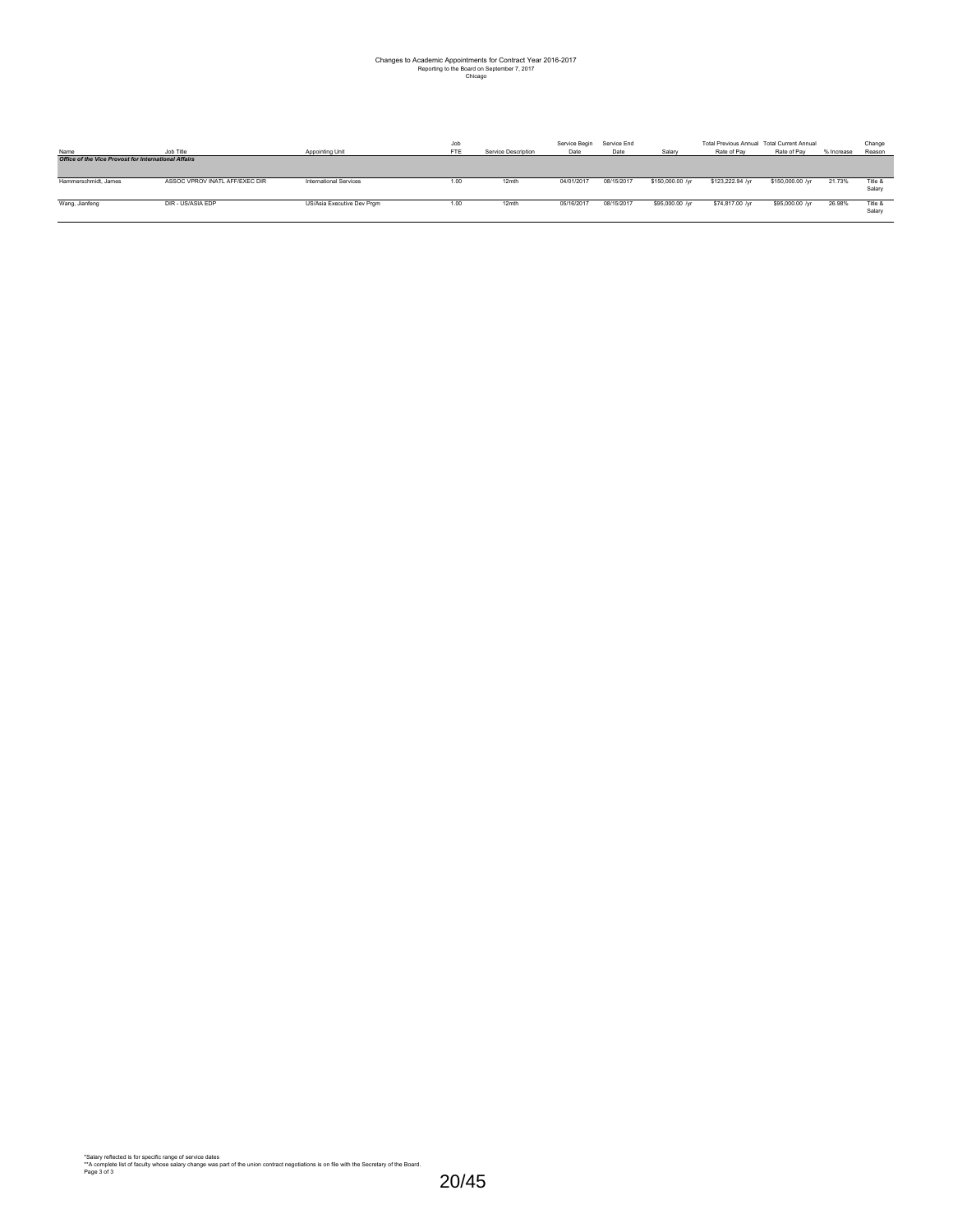## Changes to Academic Appointments for Contract Year 2016-2017 Reporting to the Board on September 7, 2017 Springfield

| Name                                                           | Job Title                     | Appointing Unit             | Job<br><b>FTE</b> | Service Description | Service Begin<br>Date | Service End<br>Date | Salary               | <b>Total Previous Annual</b><br>Rate of Pav | <b>Total Current Annual</b><br>Rate of Pay | % Increase | Change<br>Reason  |
|----------------------------------------------------------------|-------------------------------|-----------------------------|-------------------|---------------------|-----------------------|---------------------|----------------------|---------------------------------------------|--------------------------------------------|------------|-------------------|
| <b>Auxiliary Units</b>                                         |                               |                             |                   |                     |                       |                     |                      |                                             |                                            |            |                   |
| Eddington, Jantzen                                             | COMUNTY STAND STU CONDCT COOR | Residence Life              | 0.00              | 12mth               | 06/23/2017            | 08/15/2017          | 5,000.00 /yr<br>- 55 | \$41,000.00 /yr                             | \$46,000.00 /yr                            | 12.20%     | Salary            |
| Office of the Provost and Vice Chancellor for Academic Affairs |                               |                             |                   |                     |                       |                     |                      |                                             |                                            |            |                   |
| Dungey, Keenan Edward                                          | ASSOC VC RESRCH INSTUTNAL     | VC Academic Affairs         | 1.00              | 12mth               | 07/31/2017            | 08/15/2017          | \$96,211.00 /yr      | \$60,221.00 /yr                             | \$96,211.00 /yr                            | 59.76%     | Title &<br>Salary |
| Llosa, Tulio Cesar                                             | ASSOC PROV IT & CIO-DESIGNATE | Information Technology Svcs | 1.00              | 12mth               | 07/01/2017            | 08/15/2017          | \$125,000.00 /yr     | \$106,303.00 /yr                            | \$125,000.00 /yr                           | 17.59%     | Title &<br>Salary |
| Newman, Laurel V                                               | EXEC DIR CTR ACA SUCS         | CAS Office of Exec Director | 1.00              | 12mth               | 08/01/2017            | 08/15/2017          | \$127,838.00 /yr     | \$114,798.00 /yr                            | \$140,384.00 /yr                           | 22.29%     | Title &<br>Salary |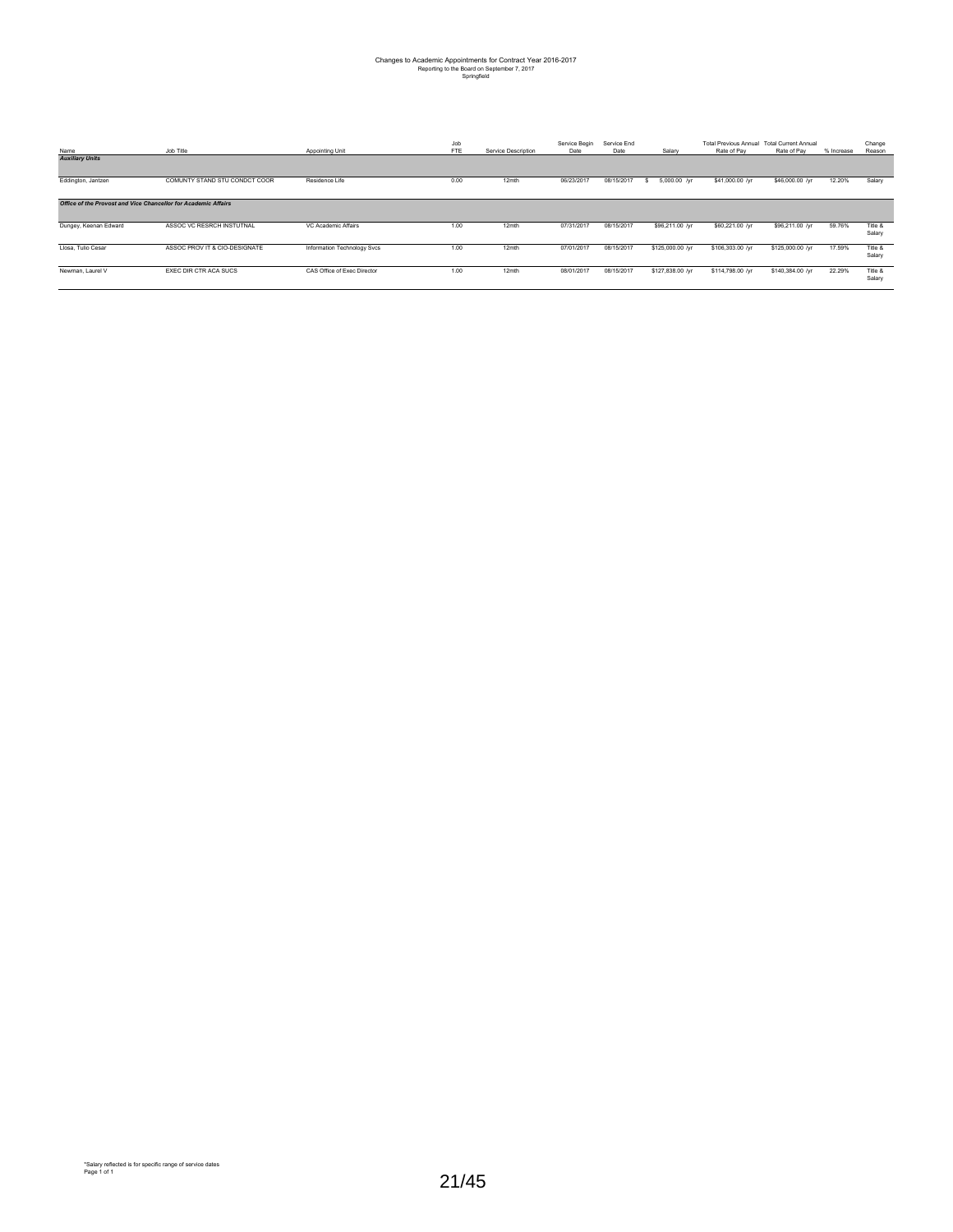### Changes to Academic Appointments for Contract Year 2016-2017 Reporting to the Board on September 7, 2017 University Administration

| Name                                                        | Job Title                                                                      | Appointing Unit                | Job<br><b>FTE</b> | Service Description | Service Begin<br>Date | Service End<br>Date | Salary           | <b>Total Previous Annual</b><br>Rate of Pav | <b>Total Current Annual</b><br>Rate of Pay | % Increase | Change<br>Reason                |
|-------------------------------------------------------------|--------------------------------------------------------------------------------|--------------------------------|-------------------|---------------------|-----------------------|---------------------|------------------|---------------------------------------------|--------------------------------------------|------------|---------------------------------|
| <b>University Office of Business and Financial Services</b> |                                                                                |                                |                   |                     |                       |                     |                  |                                             |                                            |            |                                 |
| Ford, Janet Marie                                           | ASST CONTROLLER ADM ACTG & REP                                                 | OBFS - Univ Acct & Fin Report  | 0.00              | 12mth               | 04/16/2017            | 08/15/2017          | \$15,638.00 /yr  | \$134,361.60 /yr                            | \$149,999.60 /yr                           | 11.64%     | Salary                          |
| Hixson, Brenda Lee                                          | ASST DIR PORTFOLIO PRGM MGMT                                                   | OBFS - Business Sol & Supp Ops | 1.00              | 12mth               | 06/16/2017            | 08/15/2017          | \$101,390.00 /yr | \$90,527.04 /yr                             | \$101,390.00 /yr                           | 12.00%     | Title &<br>Salary               |
| Stanford, Angela                                            | <b>BUS &amp; FIN COORD</b>                                                     | OBFS - Utilities - UA          | 1.00              | 12mth               | 06/19/2017            | 08/15/2017          | \$81,000.00 /yr  | \$71,039.00 /yr                             | \$81,000.00 /yr                            | 14.02%     | Title &<br>Salary               |
| <b>Executive Offices</b>                                    |                                                                                |                                |                   |                     |                       |                     |                  |                                             |                                            |            |                                 |
| Baker, Phyllis L                                            | VST SPEC ASST TO PRES                                                          | President's Office             | 0.50              | 12mth               | 05/16/2017            | 08/15/2017          | \$66,000.00 /yr  | \$114,982.56 /yr                            | \$117,742.56 /yr                           | 2.40%      | Title &<br>Salary               |
| Wuebbles, Donald J                                          | PRES FELLOW                                                                    | President's Office             | 0.00              | 12mth               | 06/16/2017            | 08/15/2017          | \$20,000.00 /yr  | \$201,851.00 /yr                            | \$221,851.00 /yr                           | 9.91%      | Additional<br>Title &<br>Salary |
|                                                             | Office of the Executive Vice President and Vice President for Academic Affairs |                                |                   |                     |                       |                     |                  |                                             |                                            |            |                                 |
| Block, Kelly J                                              | <b>INTERIM ASSOC VPRES</b>                                                     | Admin Info Technology Services | 0.00              | 12mth               | 07/13/2017            | 08/15/2017          | \$30,000.00 /yr  | \$141,593.37 /yr                            | \$171,593.37 /yr                           | 21.19%     | Additional<br>Title &<br>Salary |
| Cobb, Cynthia Anne                                          | <b>INTERIM DIR PORT MGMT</b>                                                   | Admin Info Technology Services | 0.00              | 12mth               | 08/01/2017            | 08/15/2017          | \$16,058.76 /yr  | \$101,411.19 /yr                            | \$117,499.95 /yr                           | 15.86%     | Additional<br>Title &<br>Salary |
| Menacher, Jo A                                              | ASSOC DIR                                                                      | Univ Ofc Planning & Budgeting  | 1.00              | 12mth               | 06/16/2017            | 08/15/2017          | \$116,049.63 /yr | \$111,909.00 /yr                            | \$116,049.63 /yr                           | 3.70%      | Salary                          |
| Mooney, Christopher Z                                       | <b>DIR IGPA</b>                                                                | Instit of Govt & Pub Affs      | 1.00              | $9/12$ mth          | 02/16/2017            | 08/15/2017          | \$153,055.75 /yr | \$180,054.66 /yr                            | \$183,055.75 /yr                           | 1.67%      | Salary                          |
| Warner, Kevin Paul                                          | COORD FISC PLNG & BDGT                                                         | Exec VP & VP Academic Affairs  | 0.00              | 12mth               | 07/16/2017            | 08/15/2017          | \$6,000.00 /yr   | \$76,574.37 /yr                             | \$82.574.37 /vr                            | 7.84%      | Salary                          |
| <b>University Office of Treasury Operations</b>             |                                                                                |                                |                   |                     |                       |                     |                  |                                             |                                            |            |                                 |
| Sutherland, Brendalee Reeves                                | COORD TAX COMPL ANLYS                                                          | University Tax                 | 1.00              | 12mth               | 07/16/2017            | 08/15/2017          | \$94,448.00 /vr  | \$88,269.59 /yr                             | \$94,448.00 /vr                            | 7.00%      | Title &<br>Salary               |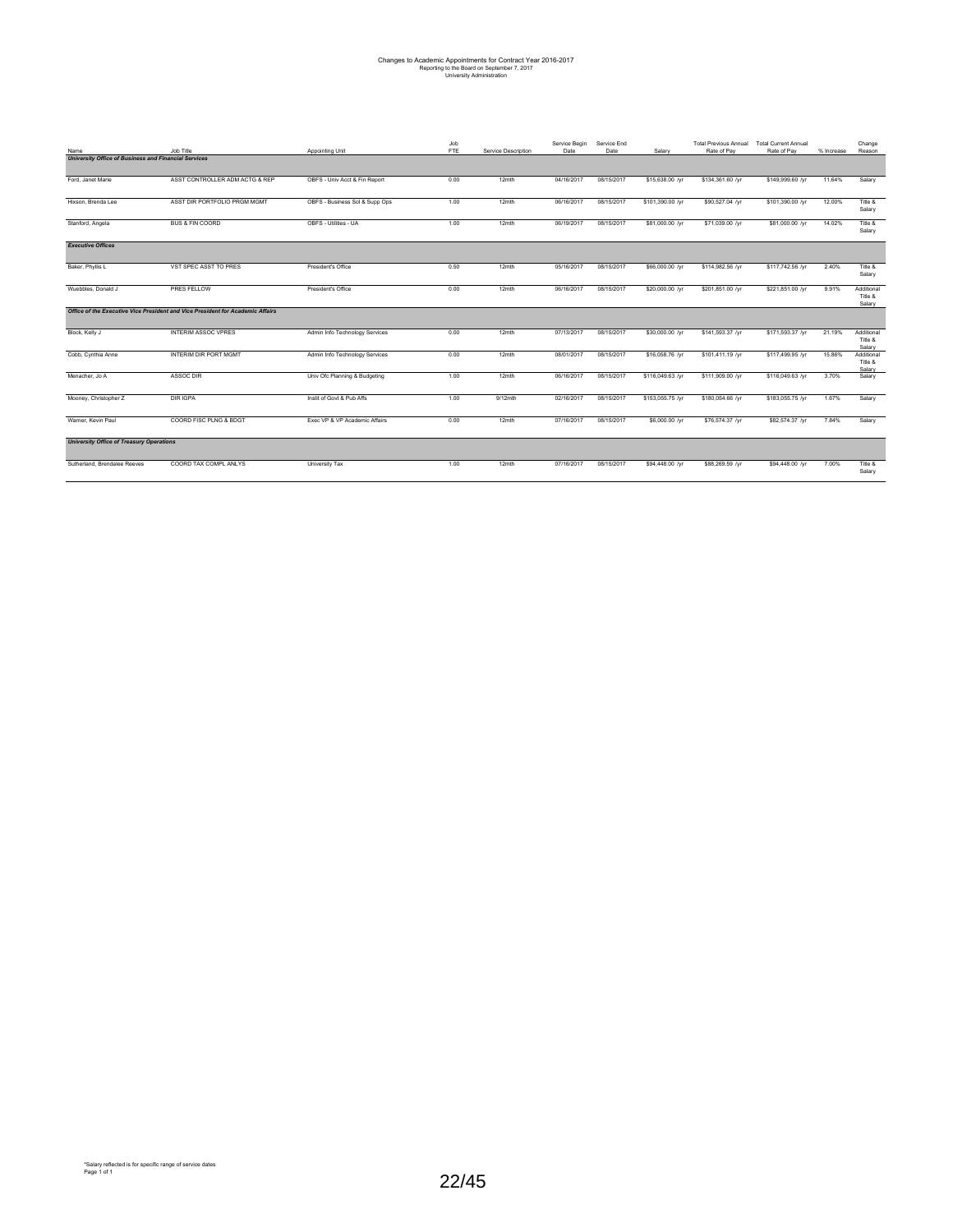#### Notices of Nonreappointment Reporting to the Board on September 7, 2017 Urbana

| Name                                              | Job Title                       | <b>Appointing Unit</b>         | Service End<br>Date |
|---------------------------------------------------|---------------------------------|--------------------------------|---------------------|
| Adams, Kyle A                                     | <b>RES DATA ANALYST</b>         | <b>School of Social Work</b>   | 07/31/2018          |
| Ahmadi, Pouria                                    | POSTDOC RES ASSOC               | Inst for Sustain, Enrgy, & Env | 03/31/2018          |
| Blum, Karen Marie                                 | <b>QUALITY SERVICE REVIEWER</b> | School of Social Work          | 12/31/2017          |
| <b>Clark-Price, Stuart Charles</b>                | <b>ASST PROF</b>                | Veterinary Teaching Hospital   | 08/15/2018          |
| <b>Clark-Price, Stuart Charles</b>                | <b>ASST PROF</b>                | Vet Clinical Medicine          | 08/15/2018          |
| Comforte, Kristina                                | ASST VAR COACH, W/GYMNASTICS    | Intercollegiate Athletics      | 09/15/2017          |
| da Costa Cardoso Dantas Ribeiro, Nuno F ASST PROF |                                 | Recreation, Sport and Tourism  | 08/15/2018          |
| Damman, Edwin                                     | SR INSTRUCTIONAL DESIGNER       | Center Innov in Teach Learn    | 01/05/2018          |
| Friedman, Jeffrey B                               | PROG MGR                        | Center for African Studies     | 01/23/2018          |
| Gurdian-McCrea, Maria                             | FIELD IMPLEMENTATION SUP SPEC   | <b>School of Social Work</b>   | 12/31/2017          |
| Hall, Beth L                                      | DIR, MIDWEST REG CLIMATE CTR    | IL State Water Survey          | 08/15/2018          |
| Hays, Scott P                                     | SR RES SCI                      | School of Social Work          | 06/30/2018          |
| Ishida, Yasuko                                    | <b>RES SPEC IN LIFE SCI</b>     | <b>Animal Sciences</b>         | 05/15/2018          |
| Khan, Sharik Rahil                                | <b>RES SCI</b>                  | Microbiology                   | 07/21/2018          |
| Knecht, Anya M                                    | <b>SR RES PRGM COORD</b>        | <b>Beckman Institute</b>       | 05/15/2018          |
| Kouzminova, Elena A                               | <b>RES SCI</b>                  | Microbiology                   | 06/21/2018          |
| Lankford, Vanessa L                               | FIELD IMP SUPPORT SPEC          | School of Social Work          | 12/31/2017          |
| Lasko, Victor                                     | <b>STATEWIDE PROG DIR</b>       | School of Social Work          | 12/31/2017          |
| Lee, Jacob                                        | ASST VARSITY COACH W/GYM        | Intercollegiate Athletics      | 09/15/2017          |
| Lindsay, John Alex                                | DIR NATL/INATL CONTENT          | <b>IPM Administration</b>      | 10/21/2017          |
| Moore, Sherri                                     | STATEWIDE PROGRAM DIR           | School of Social Work          | 12/31/2017          |
| Myers, Casey E                                    | DATABASE/WEB PROGRAMMER         | Law                            | 07/05/2018          |
| Rosales, Giraldo                                  | AFFIRMATIVE ACTION COORDINATOR  | Diversity, Equity and Access   | 08/21/2018          |
| Sage, Jason                                       | <b>IB3 INTERVENTION MNGR</b>    | School of Social Work          | 12/31/2017          |
| Smith, Monique A                                  | FIELD IMP SUPP MNGR             | School of Social Work          | 12/31/2017          |
| Snider, Michael C                                 | <b>RESEARCH FIELD SPEC</b>      | IL State Water Survey          | 08/08/2018          |
| Spencer, Jouya                                    | <b>QUALITY SERVICE REVIEWER</b> | School of Social Work          | 12/31/2017          |
| Tittle, Gail Ann                                  | <b>RES PROGRAM SPEC</b>         | <b>School of Social Work</b>   | 02/28/2018          |
| Verzo, Elizabeth Ann                              | EXT EDUC, FAM CNSMR SCI I       | Cooperative Extension          | 06/18/2018          |
| Watson, Dennis Alan                               | ASST DIR FOR HOUSING MAINT OPS  | <b>Housing Division</b>        | 01/31/2018          |
| Weisiger, Jennifer Lynn                           | <b>RESOURCE PROFESSIONAL</b>    | Human Dvlpmt & Family Studies  | 06/30/2018          |
| Whisenant, Rebecca                                | <b>QUALITY SERVICE REVIEWER</b> | <b>School of Social Work</b>   | 12/31/2017          |
| Wilson, Loni                                      | FIELD IMP SUPP SPEC             | <b>School of Social Work</b>   | 12/31/2017          |
|                                                   |                                 |                                |                     |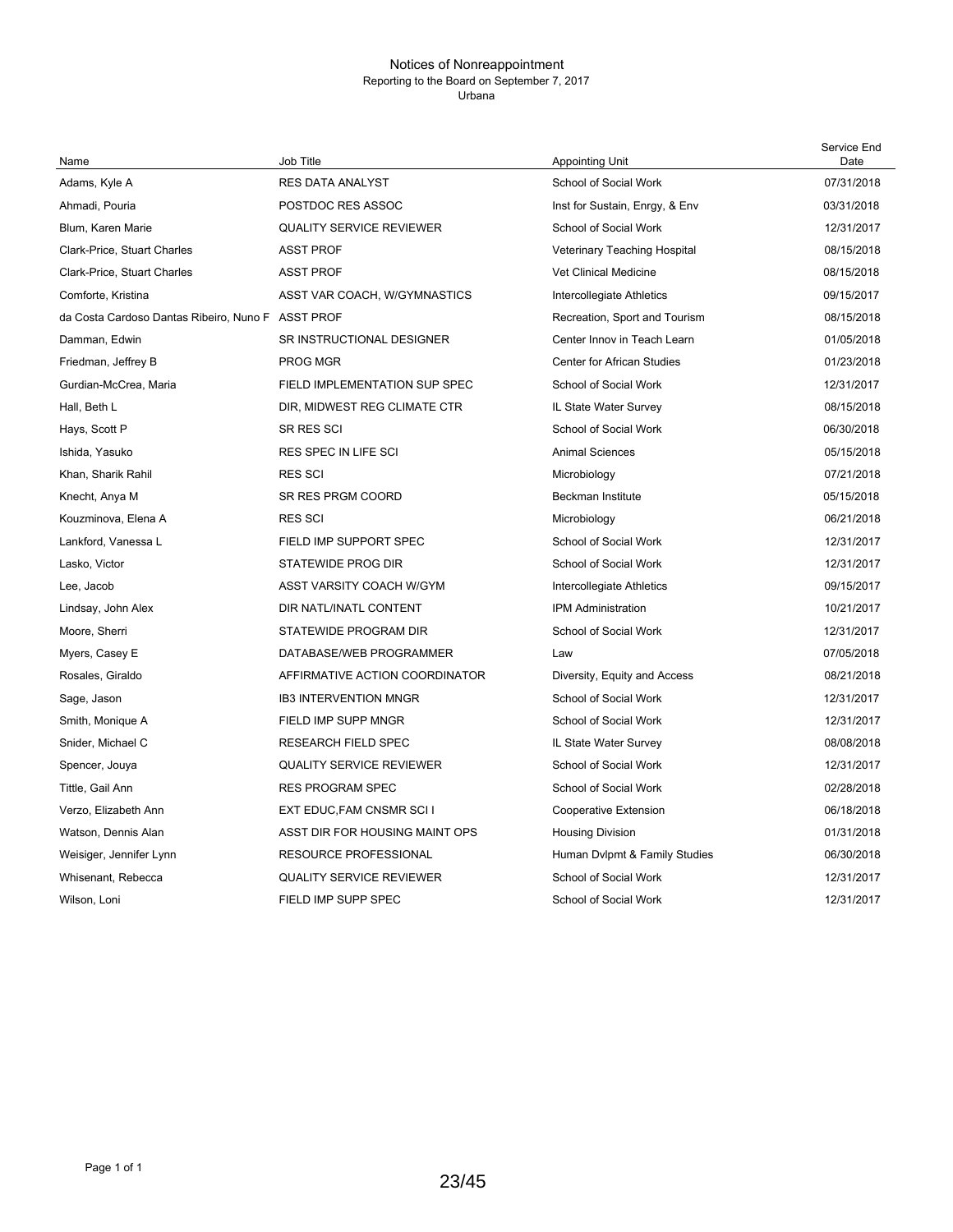#### Notices of Nonreappointment Reporting to the Board on September 7, 2017 Chicago

| Name                         | Job Title                         | <b>Appointing Unit</b>              | Service End<br>Date |
|------------------------------|-----------------------------------|-------------------------------------|---------------------|
| Benson, Jeffrey Charles      | ASST PROF OF CLIN PEDS            | Pediatrics                          | 07/02/2018          |
| Bertulfo, Philip             | ASSOC DIR FOR DSTN EDUC           | <b>Medical Education</b>            | 08/27/2018          |
| Brown, Denisha Rose          | RES SPEC, REG                     | <b>Cancer Center</b>                | 10/15/2017          |
| Clarke, Ainsworth A.         | <b>ASST PROF</b>                  | English                             | 08/15/2018          |
| Clarke, Ainsworth A.         | <b>ASST PROF</b>                  | African American Studies            | 08/15/2018          |
| Conley, Patrick R.           | DIR COLL MED TSTG SERV            | <b>Medical Education</b>            | 08/27/2018          |
| Downs, Diane                 | ASSOC DIR, CLIN TRIALS            | Vice Chancellor for Research        | 01/04/2018          |
| Dubrovskyi, Oleksii          | SR RES SPEC                       | Physiology and Biophysics           | 10/31/2017          |
| Dudley, Denise K             | DIR, PATIENT CARE SERV            | Nursing                             | 01/23/2018          |
| Dunn Lopez, Karen V          | <b>ASST PROF</b>                  | <b>Health Systems Science</b>       | 08/15/2018          |
| Eggert, Janille              | <b>MED TESTING SPEC</b>           | <b>Medical Education</b>            | 08/27/2018          |
| Garcia, Peggie A             | ASST V PROVOST PLNG & PRGMS       | Vice Provost Planning & Prgms       | 01/06/2018          |
| Garduno, Ericka Yamilet      | <b>CLIN RES COORD</b>             | Pediatrics                          | 10/30/2017          |
| Gaston, Gina Blanche         | <b>ASST PROF</b>                  | Jane Addams Social Work             | 08/15/2018          |
| Giovannelli, Marietta Ann    | ASST TO THE DIR, CTE              | Council on Teacher Education        | 07/25/2018          |
| Goodare-Rosenthal, Nancy Lee | <b>MAXILLOFACIAL PROSTHO</b>      | <b>Ambulatory Clinical Services</b> | 12/28/2017          |
| Gutierrez, Alice G           | ASST DIR CLIN SERV PSYCHOPHARM    | Psychiatry                          | 08/15/2018          |
| Haynes, Tonya Kimberly       | <b>RES SPEC, REG MGR</b>          | <b>Cancer Center</b>                | 10/15/2017          |
| Hong, Yuanfan                | <b>RES SPEC</b>                   | Medicine                            | 09/04/2017          |
| Ionita, Oliver G             | DIR OF ADVCMT                     | Ofc Institutional Advancement       | 01/27/2018          |
| Ionita, Oliver G             | <b>ASST DEAN</b>                  | Arch, Design, & the Arts Admin      | 01/27/2018          |
| Johnson, Amber Nicole        | <b>COLL RECRUITER</b>             | <b>UIC Extended Campus Admin</b>    | 03/02/2018          |
| La Vallee, Lisa              | DIR, COMNC                        | <b>Cancer Center</b>                | 10/15/2017          |
| LaMotta, Vincent             | <b>ASST PROF</b>                  | Anthropology                        | 08/15/2018          |
| Levin, Elise Claire          | <b>CLIN RES COORD</b>             | Medicine                            | 09/23/2017          |
| LoCoco, Salvatore J.         | ASSOC PROF OF CLIN OB/GYNE        | Obstetrics & Gynecology             | 06/29/2018          |
| Lorenz, Amanda Ruth          | DIR, OFC OF APPL PSYCHOL          | Psychology                          | 08/20/2018          |
| Martinez, Eduardo Manuel     | <b>ACAD ADVR</b>                  | Ofc of Academic Programs-Nurs       | 02/24/2018          |
| Maybach, Andrew Elliot       | ASST TO THE VICE PROV             | <b>Vice Provost Faculty Affairs</b> | 02/15/2018          |
| McGee, Debra Lurena          | SR RES SPEC                       | Psychiatry                          | 10/15/2017          |
| Morgan, Leslie               | SR RES SPEC HLTH SCI              | Microbiology and Immunology         | 08/15/2018          |
| Nabuufu, Kasagga Eva         | SPONSORED PROJ SPEC               | <b>Research Services</b>            | 08/27/2018          |
| Naiman, Melissa Ilene        | DIR FOR SCI AND TECHNOL           | Ctr for Adv Desgn, Res & Explor     | 07/23/2018          |
| O'Callaghan, Neil F          | PRGM COORD                        | English                             | 07/13/2018          |
| Oconnell, Katie M            | ASST VAR COACH SOFTBALL           | Intercollegiate Athletics           | 09/20/2017          |
| Petropoul, Penelope          | <b>DIR ENGAGMT</b>                | CBA - Undergraduate Programs        | 01/13/2018          |
| Pierre-Louis, Garie          | <b>RECRUIT &amp; ADMISS COUNS</b> | Administration                      | 07/23/2018          |
| Pitler, Lisa                 | ASST VICE CHANC, RES ADMIN        | Vice Chancellor for Research        | 01/04/2018          |
| Ramchandran, Ramaswamy       | <b>RES ASST PROF</b>              | Pediatrics                          | 08/15/2018          |
| Sanchez, Carlos M            | <b>RES SPEC</b>                   | Medicine                            | 10/27/2017          |
| Sandoval, Anna S             | SR RES SPEC IN PUB HLTH           | Inst for Hith Research&Policy       | 07/16/2018          |
| Santarsiero, Bernard         | ASSOC DIR OF RES SER FACILITY     | <b>Research Resources Center</b>    | 08/27/2018          |
| Savar, Nina L                | <b>GIS COORD</b>                  | GC Urban Data Vis Prog & Lab        | 08/14/2018          |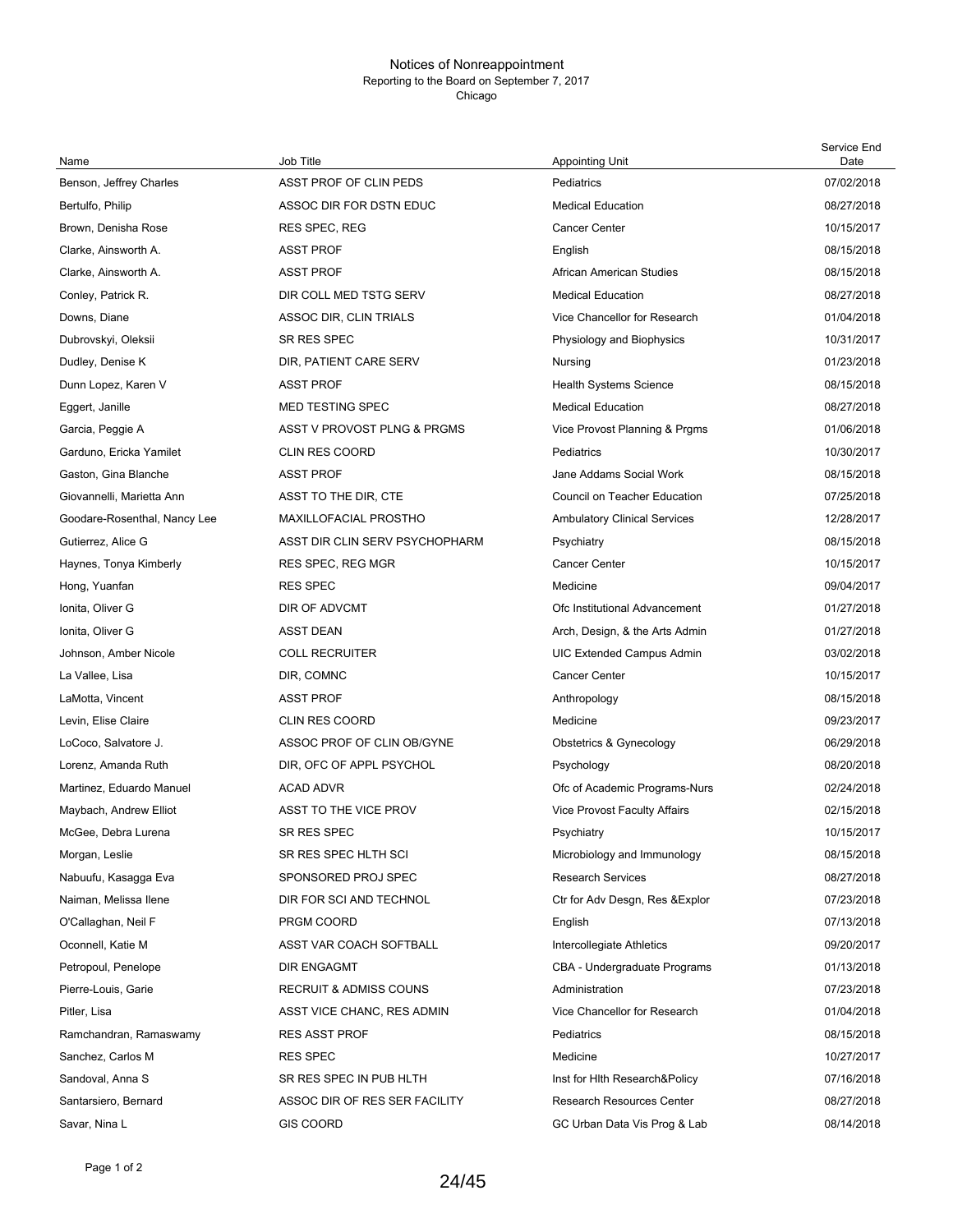#### Notices of Nonreappointment Reporting to the Board on September 7, 2017 Chicago

|                         |                             |                              | Service End |
|-------------------------|-----------------------------|------------------------------|-------------|
| Name                    | Job Title                   | Appointing Unit              | Date        |
| Smith-Huntoon, Patricia | <b>CLIN RES COORD</b>       | Pediatrics                   | 10/30/2017  |
| Stapleton, Gerald R     | DIR DISTANCE EDUC           | <b>Medical Education</b>     | 08/27/2018  |
| Tyagi, Sangeeta         | SR RES SPEC IN HLTH SCI     | Medicine                     | 08/14/2018  |
| Van Hees, Richard J     | <b>SR DIR DEVLP</b>         | Administration               | 02/14/2018  |
| Vondracek, James H      | DIR OF DEVLP                | Office of VC for Advancement | 01/27/2018  |
| Williams, Barbara J     | CLIN RES COORD              | Pediatrics                   | 10/30/2017  |
| Yaco, Sonia             | <b>ASST PROF</b>            | University Library           | 08/15/2018  |
| Yaco, Sonia             | <b>SPEC COLLECT LIBRN</b>   | University Library           | 08/15/2018  |
| Yaco, Sonia             | DIR OF SOCIAL JUSTICE & RES | University Library           | 08/15/2018  |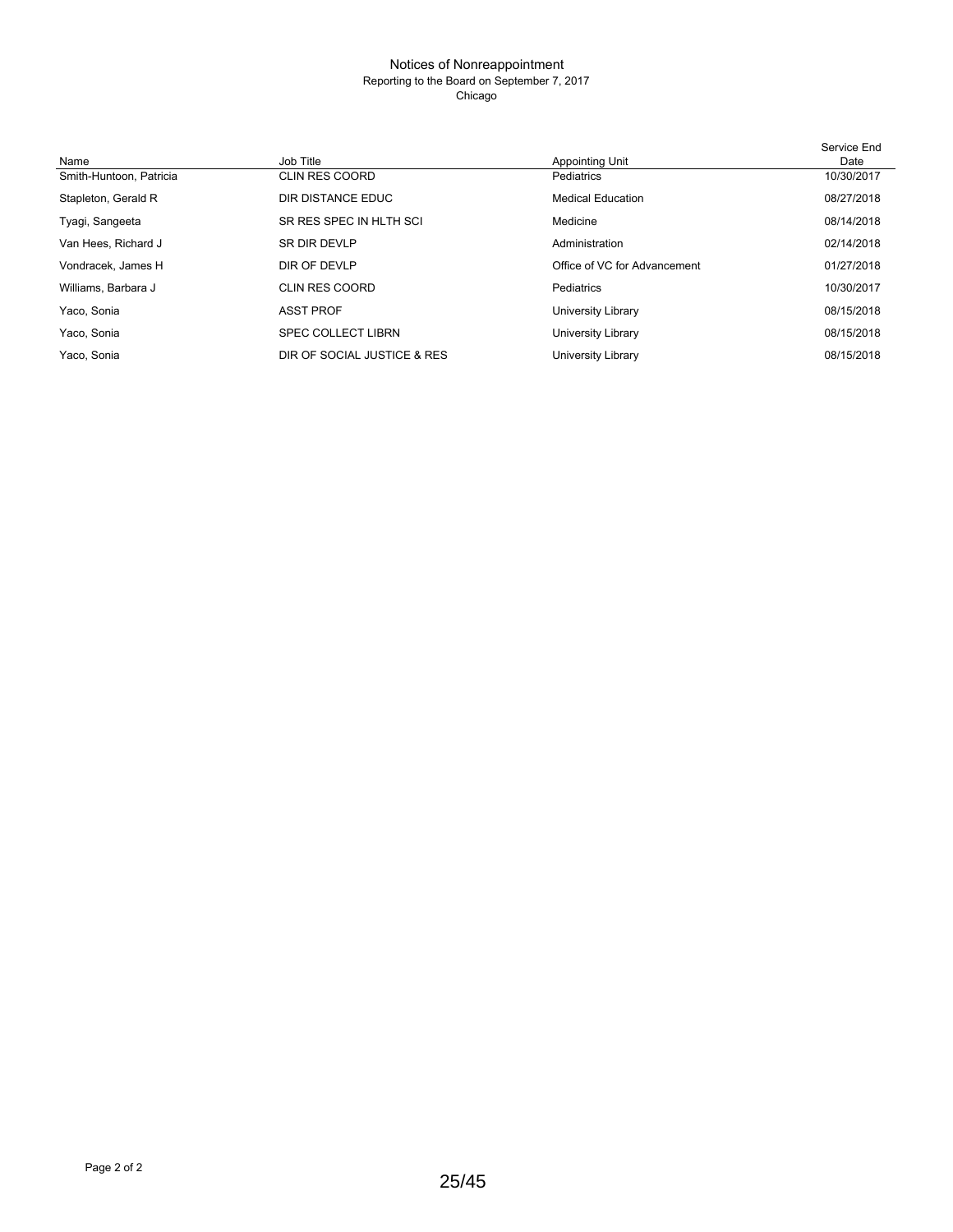### Notices of Nonreappointment Reporting to the Board on September 7, 2017 Springfield

Name Job Title

*None*

26/45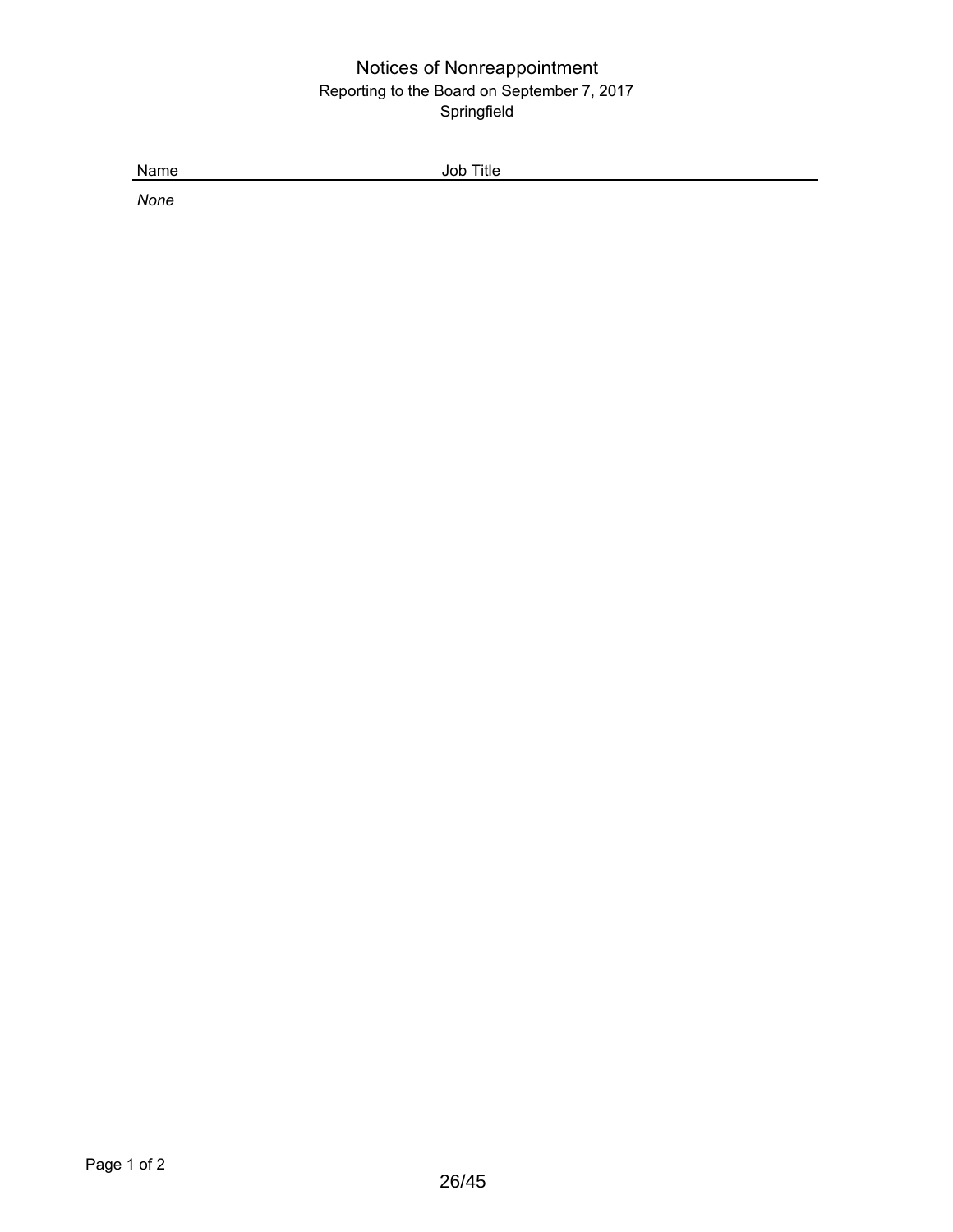### Notices of Nonreappointment Reporting to the Board on September 7, 2017 Springfield

|                        | Service End |
|------------------------|-------------|
| <b>Appointing Unit</b> | Date        |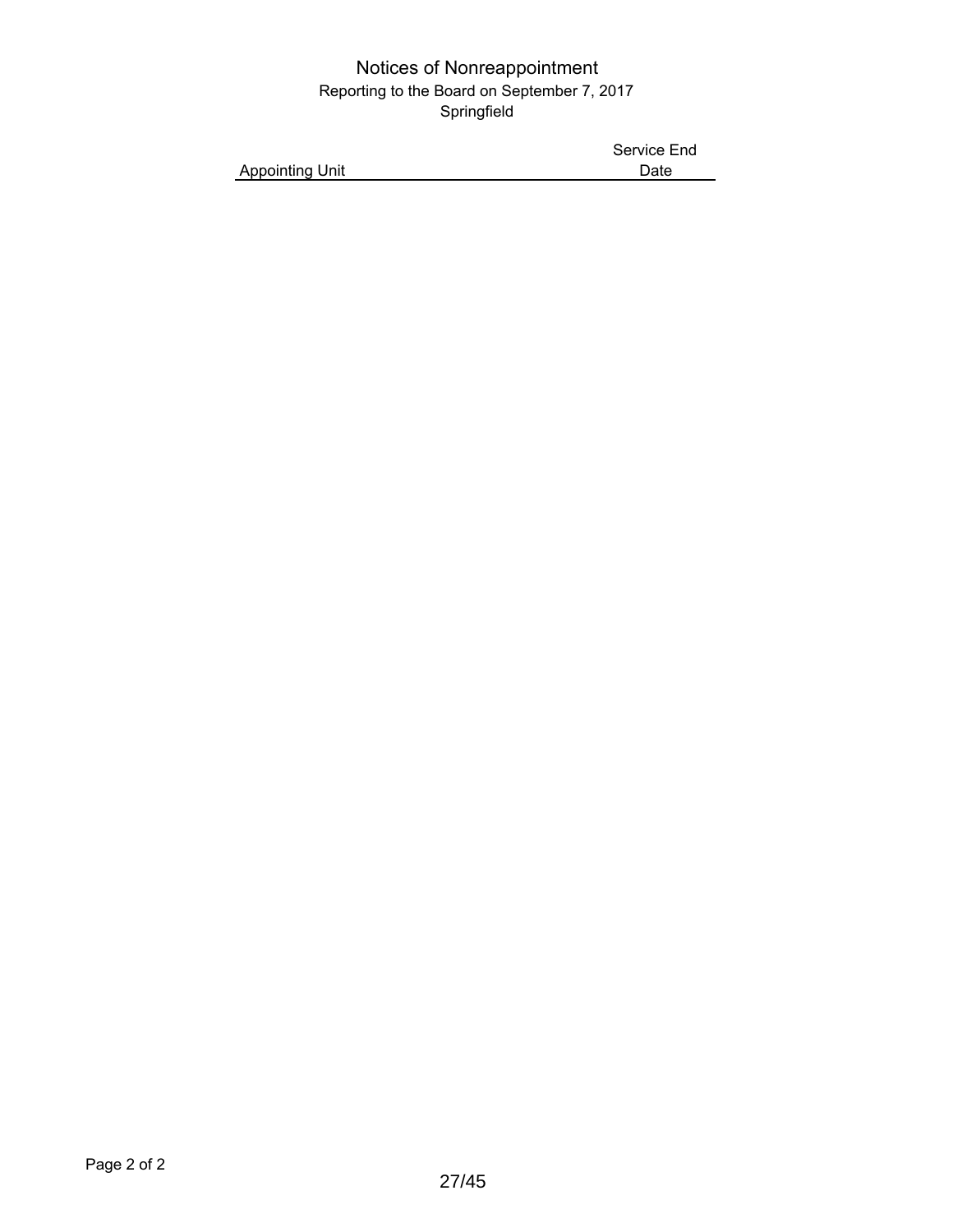#### Notices of Nonreappointment Reporting to the Board on September 7, 2017 University Administration

| Name       | Job Title                 | Appointing Unit                | Service End<br>Date |
|------------|---------------------------|--------------------------------|---------------------|
| Lee, Lenis | ASST DIR BDGT & FIN ANLYS | OBFS - UIC EAVP Business & Fin | 07/05/2018          |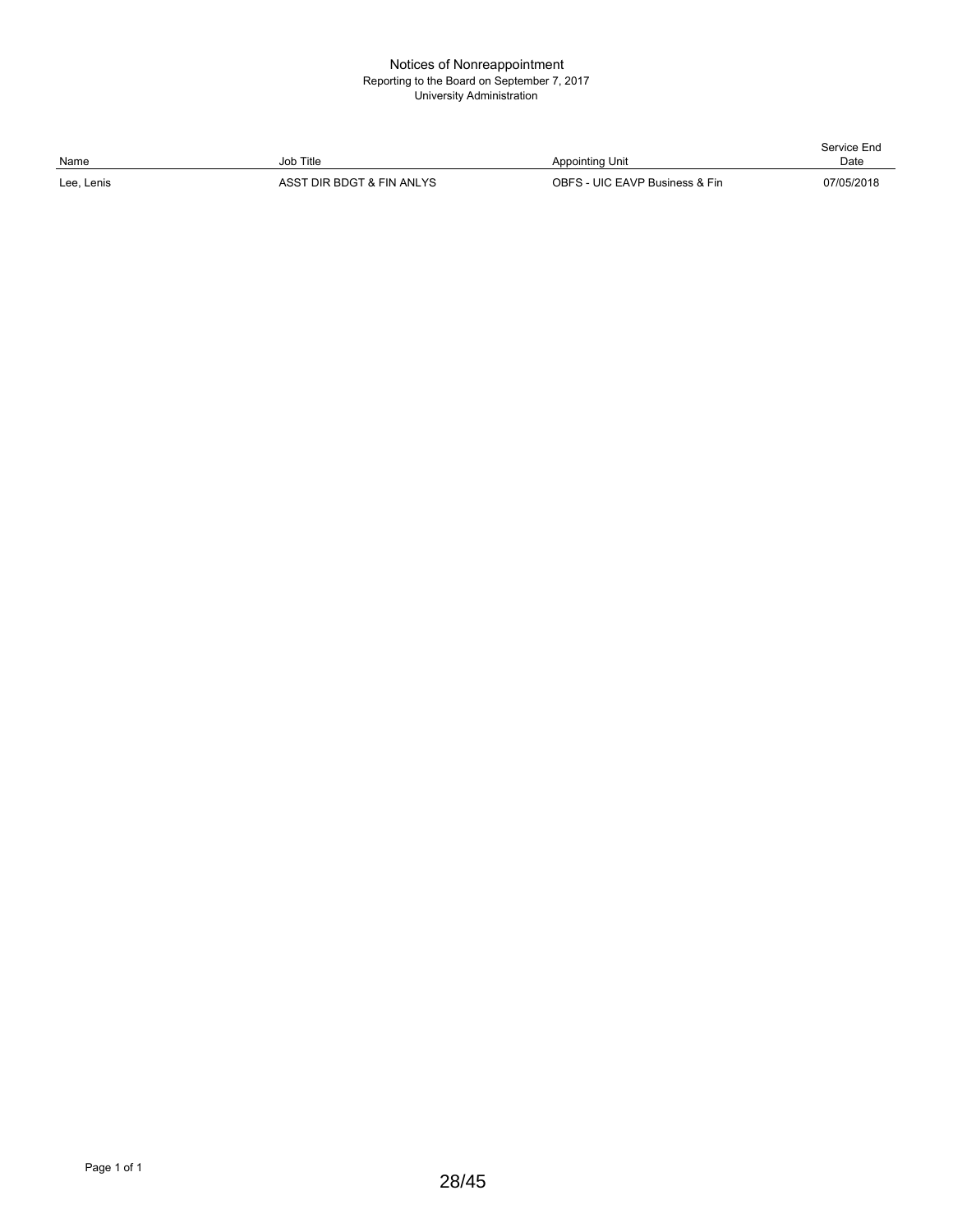| Name                        | Last Date of Employment |
|-----------------------------|-------------------------|
| Allen, Joshua               | 08/15/2017              |
| Andres, Matthew             | 07/05/2017              |
| Baechler, Veronica R        | 08/15/2017              |
| Ballard, Joseph             | 07/15/2017              |
| Bangarulingam, Sujay        | 07/10/2017              |
| Bansal, Vibhav Krishan      | 08/15/2017              |
| Barker, B Claire            | 08/15/2017              |
| Bauer, Andrew Michael       | 06/15/2017              |
| Bauer, Eurydice             | 08/07/2017              |
| Bello Bravo, Maria Julia    | 08/15/2017              |
| Boone, Zachary              | 07/21/2017              |
| Bouton, Kristin Laurie      | 08/15/2017              |
| Briggs, Cassy May           | 08/15/2017              |
| Cameron, Kelly Anne         | 08/10/2017              |
| Canales, Jimena             | 08/15/2017              |
| Carney, Paul Scott          | 06/30/2017              |
| Chakumgal, Sreenu           | 08/15/2017              |
| Chandler, Danielle E        | 06/08/2017              |
| Chen, Hsiao-Jane Anna       | 07/14/2017              |
| Chen, Rong                  | 08/15/2017              |
| Chiligiris, Peter Justin    | 08/15/2017              |
| Chin, Melissa Janeal        | 07/12/2017              |
| Ciavarella, Marie T         | 08/15/2017              |
| Cotton, Randall Edward      | 08/15/2017              |
| Denmead, Tyler              | 08/15/2017              |
| Dewey, Michelle Arlene Hook | 06/01/2017              |
| Dushku, Silvana             | 08/15/2017              |
| Eagle, Daniel R             | 05/26/2017              |
| Echambadi, Rajagopal        | 08/15/2017              |
| Edwards, Caitlin Maclennan  | 07/28/2017              |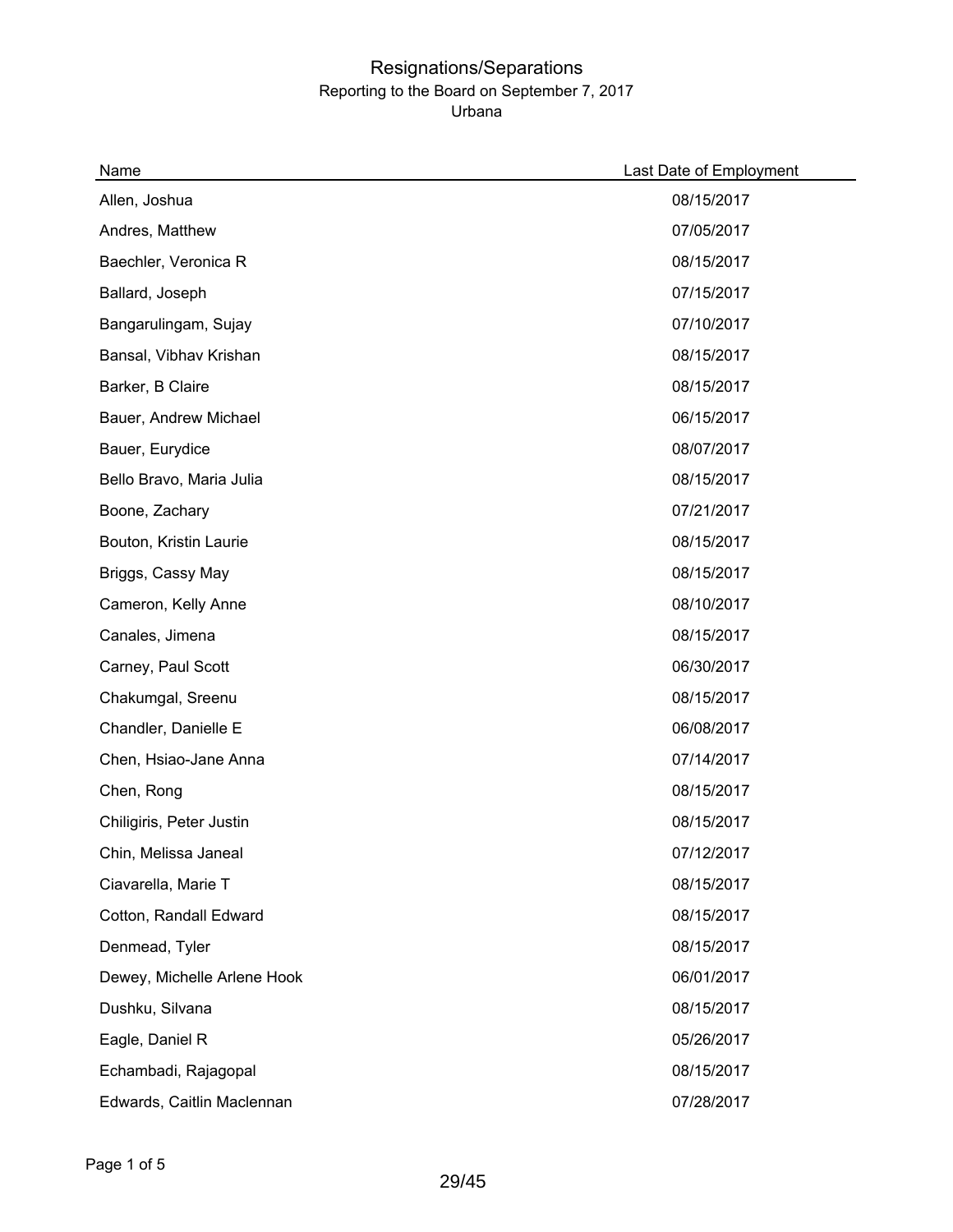| Name                       | Last Date of Employment |
|----------------------------|-------------------------|
| Ellison, Sherrika          | 06/30/2017              |
| Elsaleiby, Aber            | 08/15/2017              |
| Erickson, Virginia P       | 05/31/2017              |
| Ertmer, Breanne Rae        | 06/21/2017              |
| Faith, Kathryn Ann         | 06/30/2017              |
| Farahvar, Arash            | 08/15/2017              |
| Feig, Adam Ryan            | 07/09/2017              |
| Feinberg, Samuel J         | 08/15/2017              |
| Gajendran, Ravi Shanker    | 08/15/2017              |
| Galbraith, Kyle            | 07/21/2017              |
| Gallardo, Michele Marie    | 08/04/2017              |
| Gee, Erin Elizabeth        | 06/30/2017              |
| Gough, John Patrick        | 06/02/2017              |
| Grossman, Heather E        | 08/15/2017              |
| Guerrier, Stephane         | 07/15/2017              |
| Gui, Jieyu                 | 07/15/2017              |
| Heeren, Cinda              | 06/30/2017              |
| Heinold, Jennifer          | 06/09/2017              |
| Helton, Rachel Lynn        | 08/15/2017              |
| Hiner, Kevin C             | 07/28/2017              |
| Hoffman, Anna Camille      | 08/02/2017              |
| Hooper, Janis R            | 06/19/2017              |
| Hubbard, Kimberly Michelle | 06/30/2017              |
| Hyman, Karen               | 06/02/2017              |
| Issa, Hani                 | 07/27/2017              |
| Iwelunmor, Juliet          | 08/15/2017              |
| Jacoby, JoAnn              | 07/31/2017              |
| Johnson, Susan L           | 06/04/2017              |
| Johnson, Tristen B         | 06/29/2017              |
| Jones, Scott               | 08/15/2017              |
| Kanjee, Rozina S           | 06/20/2017              |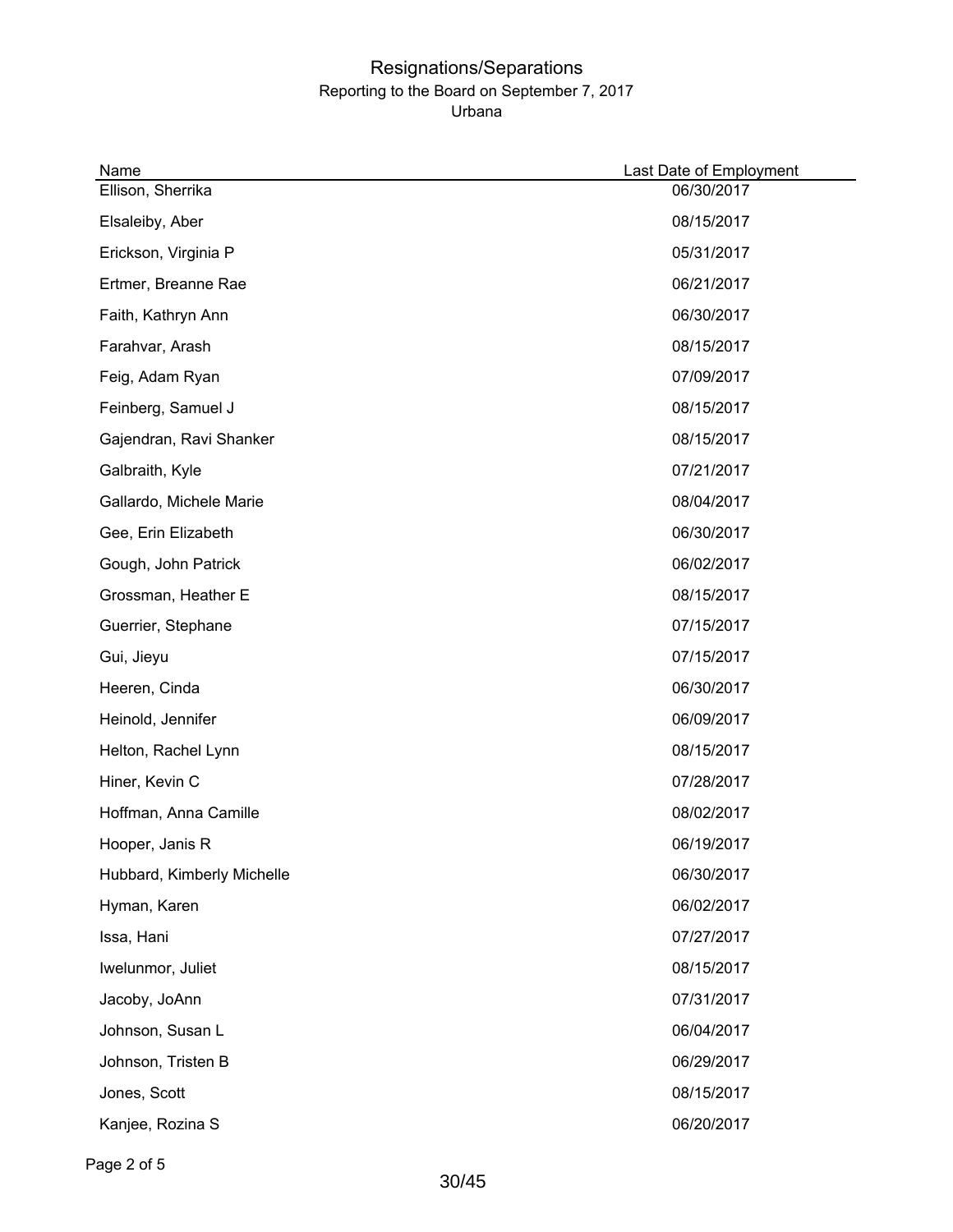| Name                             | Last Date of Employment |
|----------------------------------|-------------------------|
| Kastanis, Maria                  | 08/15/2017              |
| Keating, Austin Kendal           | 06/09/2017              |
| Kendall, Katharina Denise        | 07/31/2017              |
| King, Stuart C                   | 07/13/2017              |
| Kirwan, Barrett E                | 06/02/2017              |
| Kohli, Tanu                      | 06/22/2017              |
| Korman, Daniel Z                 | 06/30/2017              |
| Kotowski, Jennifer               | 07/14/2017              |
| Kremitzki, Carmen Marie          | 07/06/2017              |
| Kwast, Kurt                      | 08/15/2017              |
| Landrus, Steven C                | 06/26/2017              |
| Lash, Kurt T                     | 08/15/2017              |
| Li, Quanxi                       | 07/31/2017              |
| Li, Wenxia                       | 08/04/2017              |
| Loerch, Steven Christopher       | 08/15/2017              |
| Loucks, Torrey Mark John         | 08/15/2017              |
| Lubienski, Sarah Theule          | 07/31/2017              |
| Ludwig, Casey A                  | 08/15/2017              |
| Madden, Jessica Danielle         | 08/15/2017              |
| Magana, Jesus Ricardo            | 07/06/2017              |
| Mahdi, Abdul Mannan              | 07/28/2017              |
| Makhijani, Nishant Rajendrakumar | 08/15/2017              |
| Marcot, Jonathan D               | 06/30/2017              |
| Marina, Areli                    | 08/15/2017              |
| Meier, Sandy                     | 08/15/2017              |
| Melrose, Nicholas                | 06/30/2017              |
| Mentzel, Jacqueline Juliet       | 08/15/2017              |
| Metcalf, Kathryne Young          | 08/04/2017              |
| Mies, Emelie Elizabeth Sims      | 07/14/2017              |
| Miller, Philip H                 | 06/18/2017              |
| Molenaar, Carin Margriet         | 08/02/2017              |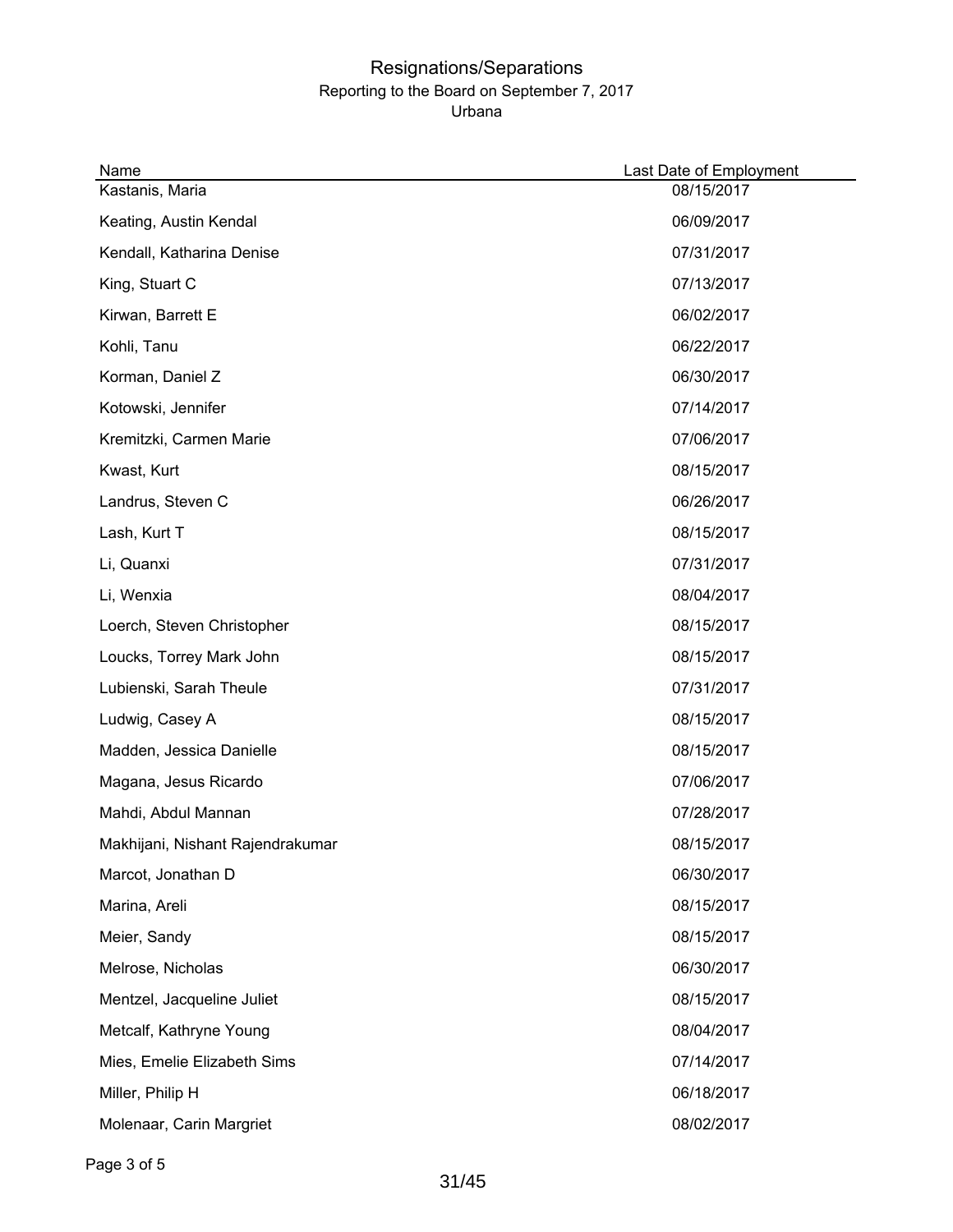| Name                    | Last Date of Employment |
|-------------------------|-------------------------|
| Morford, Janet Hollis   | 07/31/2017              |
| Morgan, Avon            | 06/30/2017              |
| Morgan, Wayland         | 06/02/2017              |
| Moyer, Jessica E        | 06/15/2017              |
| Muniandy, Parthiban     | 08/15/2017              |
| Nepali, Sunil           | 08/15/2017              |
| Nye, Mark Allen         | 06/15/2017              |
| Olah, Alanna Beatty     | 08/15/2017              |
| Opgenhaffen, Veerle     | 06/30/2017              |
| Orazio, Elora Elizabeth | 08/02/2017              |
| O'Reilly, Erin Nicole   | 06/23/2017              |
| Pawate, Ashtamurthy S   | 07/31/2017              |
| Peltier, Angelique J    | 06/23/2017              |
| Pitard, Wayne T         | 08/05/2017              |
| Ponder, Eric Paul       | 06/23/2017              |
| Praeger, Ulrike         | 08/15/2017              |
| Race, John              | 07/31/2017              |
| Raistrick, Victoria A   | 08/15/2017              |
| Ramirez, Chelsey Renee  | 07/10/2017              |
| Rasberry, Moses K       | 06/06/2017              |
| Riley, Rachele          | 07/31/2017              |
| Roberts, Nathan L       | 08/15/2017              |
| Rodriguez, Janai Alese  | 08/15/2017              |
| Rush, Johnathan Forrest | 07/17/2017              |
| Rutenbar, Robin A       | 07/02/2017              |
| Schuld, Susan M         | 08/15/2017              |
| Sears, Karen            | 06/30/2017              |
| Selin, Jennifer L       | 08/15/2017              |
| Sellett, John Russell   | 08/15/2017              |
| Seno, Justin Teal       | 06/11/2017              |
| Smith, Jeremie Scott    | 07/31/2017              |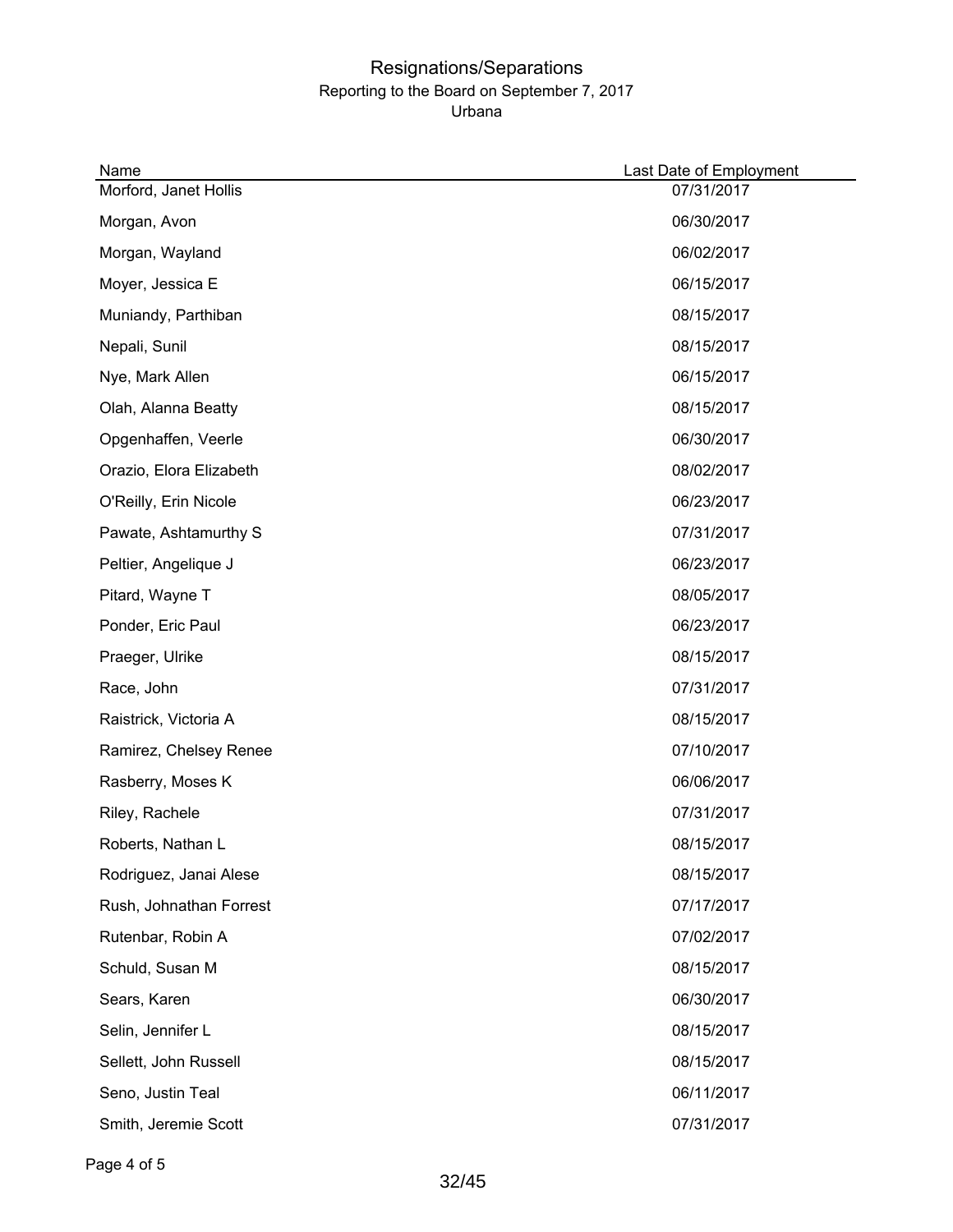| Name                               | Last Date of Employment |  |
|------------------------------------|-------------------------|--|
| Solecki, Slawomir                  | 06/30/2017              |  |
| Stegmaier, Jane Elizabeth          | 07/21/2017              |  |
| Storm, Rachel Lauren               | 07/14/2017              |  |
| Sullivan, Clair Julia              | 08/04/2017              |  |
| Syvertson, Christine E             | 08/11/2017              |  |
| Tainsky, Scott                     | 08/15/2017              |  |
| Tate, Travis Benjamin              | 08/15/2017              |  |
| Teagarden-Monk, Alexandria Suzanne | 07/14/2017              |  |
| Travers, Candice Mae               | 07/21/2017              |  |
| Vance, Thomas W                    | 08/15/2017              |  |
| VanHeuvelen, Jane                  | 08/15/2017              |  |
| Vogel, Troy                        | 07/01/2017              |  |
| Wait, Lisa Ann                     | 06/30/2017              |  |
| Warner, Kristie Denise             | 06/16/2017              |  |
| Wasserman, Daniel M                | 05/15/2017              |  |
| Wasserman, Melissa F               | 05/15/2017              |  |
| Waters, Christopher A              | 08/06/2017              |  |
| White, Bryan A                     | 08/15/2017              |  |
| White, Roland W                    | 07/07/2017              |  |
| Wiley, Angela R                    | 07/31/2017              |  |
| Wilson, Julie Ann                  | 06/27/2017              |  |
| Wilson, Kathryn A                  | 08/15/2017              |  |
| Winn, Amanda Michelle              | 08/15/2017              |  |
| Wise, Michael Anthony              | 05/31/2017              |  |
| Wurthman, Bradley                  | 08/04/2017              |  |
| Wycislo, Kathryn Lee               | 08/15/2017              |  |
| Xin, Linwei                        | 06/30/2017              |  |
| York, Catherine M                  | 07/14/2017              |  |
| Zerrusen, Lee Michael              | 06/18/2017              |  |
| Zhu, Hao                           | 08/15/2017              |  |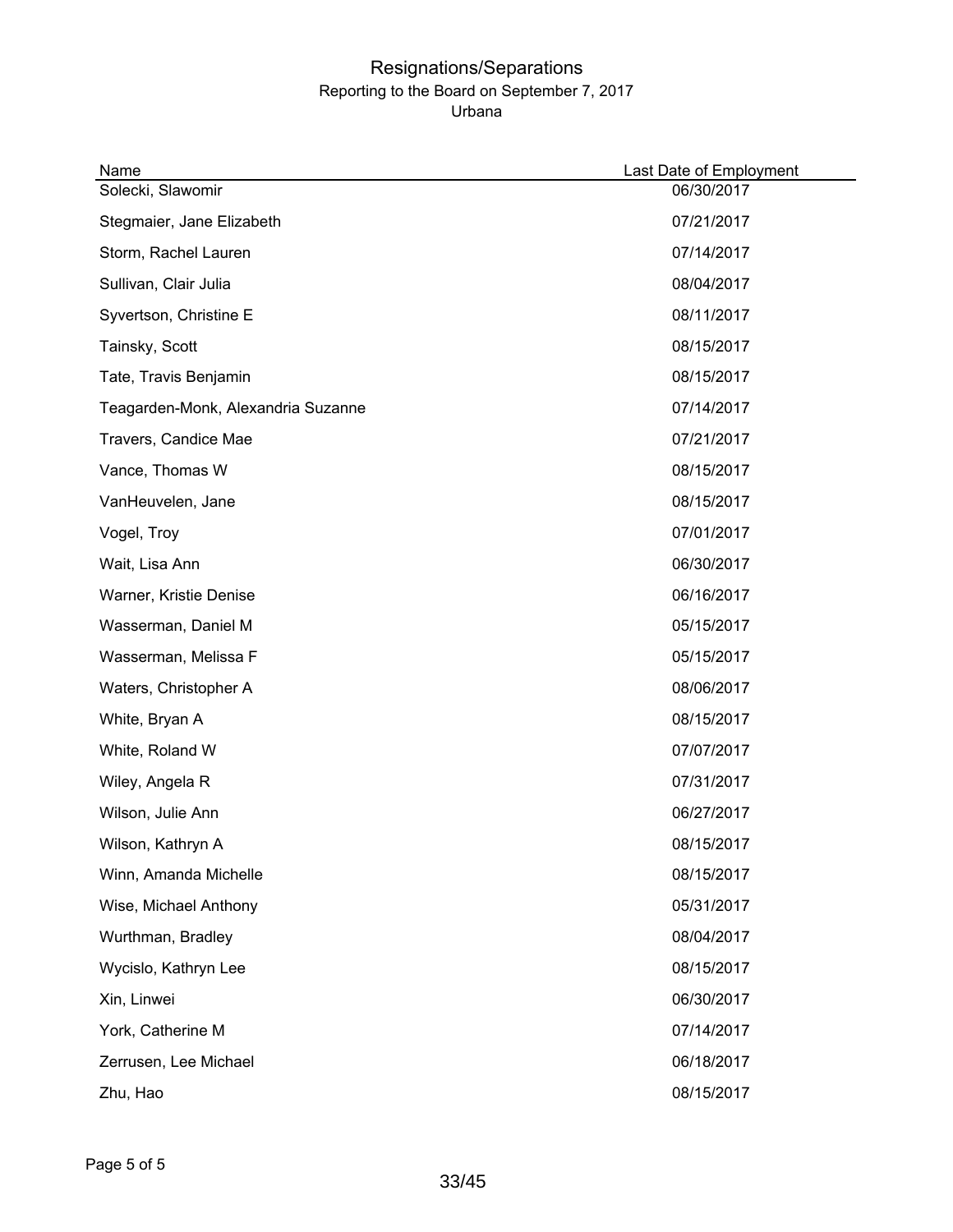| Name                           | Last Date of Employment |
|--------------------------------|-------------------------|
| Abasolo, Rowena Mariano        | 08/15/2017              |
| Adames, Sandra Bibiana         | 08/15/2017              |
| Alexander, Lea                 | 06/15/2017              |
| Almeida, Marcela               | 06/02/2017              |
| Amin, Md-Ruhul                 | 08/15/2017              |
| Aziz, Saman                    | 08/15/2017              |
| Barbaro, Barbara               | 08/15/2017              |
| Becton, Julius Wesley          | 06/06/2017              |
| Behar, Evelyn                  | 08/15/2017              |
| Biernot, Julia M               | 08/15/2017              |
| Bos, Kara                      | 07/31/2017              |
| Brandt-Rauf, Sherry            | 08/15/2017              |
| Brown, Denisha Rose            | 07/28/2017              |
| Brown, Michael D               | 06/15/2017              |
| Buendia, Jenna Rashel          | 08/15/2017              |
| Bunzol, Daniel Robert          | 07/31/2017              |
| Buttell, Jeremy Michael        | 08/04/2017              |
| Chacra, Wadih                  | 08/15/2017              |
| Cordoba-Chacon, Jose           | 08/15/2017              |
| Cortez, Martin                 | 07/07/2017              |
| Crook, Brady M                 | 06/30/2017              |
| Drinkwater, Tiffany Antoinette | 08/15/2017              |
| Dudek, Arkadiusz Z             | 07/01/2017              |
| Fitzgerald, Mary Elizabeth     | 08/15/2017              |
| Fleischman, Megan E            | 07/28/2017              |
| Fletcher, Faith E              | 08/15/2017              |
| Franta, Denise Anne            | 07/14/2017              |
| Funkhouser, Carter             | 08/04/2017              |
| Gallagher, Kelly               | 07/07/2017              |
| Gonzalez-Smith, Isabel Luisa   | 07/20/2017              |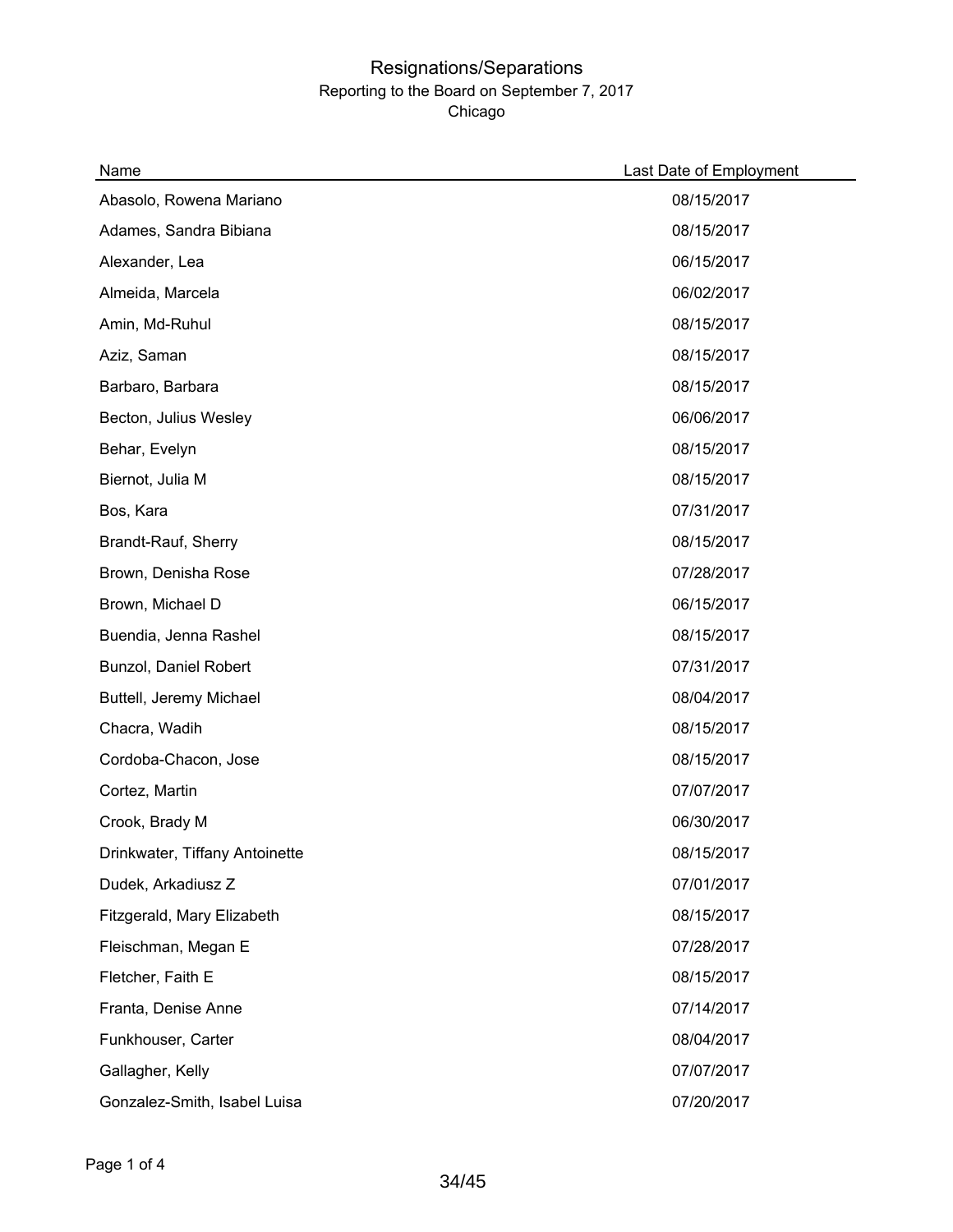| Name                              | Last Date of Employment |
|-----------------------------------|-------------------------|
| Gorka, Stephanie M                | 08/15/2017              |
| Greiff, Marika Lazo               | 08/15/2017              |
| Griffin, Thomas Daniel            | 08/15/2017              |
| Grizzell, Jeffrey Lawrence Dolder | 07/14/2017              |
| Hagshenas, Leila                  | 07/01/2017              |
| Haider, Sadia                     | 01/19/2017              |
| Hall, Cynthia M                   | 07/14/2017              |
| Hassan, Johara                    | 06/30/2017              |
| Hibbeler, Mary Ann                | 08/15/2017              |
| Hu, Man Hwa                       | 06/23/2017              |
| Hubbard, Rebecca Renee            | 08/15/2017              |
| Jackson, Kathryn E                | 07/21/2017              |
| Johanns, Andrew D                 | 07/15/2017              |
| Jonas, Karyn Elizabeth            | 07/20/2017              |
| Kemerley, Patricia                | 06/06/2017              |
| Khan, Marie                       | 06/01/2017              |
| Kim, Ki-Hyun                      | 08/15/2017              |
| Kitsiou, Spyridon                 | 08/15/2017              |
| Klein, Jesse B                    | 07/21/2017              |
| Kolenda, Richard Salvatore        | 08/15/2017              |
| Kottorp, Anders Boerje Maurit     | 08/15/2017              |
| Le, Nghi Nguyen Quynh             | 06/23/2017              |
| Lederer, Swati                    | 06/02/2017              |
| Lee, Chang Joo                    | 08/15/2017              |
| Leventhal, Brian W                | 06/14/2017              |
| LNU, Shubhapriyamvada             | 08/15/2017              |
| Lou, Shuwen                       | 08/15/2017              |
| Lucas, Ashley Kathleen            | 06/15/2017              |
| Magana, Sandra M                  | 08/15/2017              |
| Magdaleno, Julian M               | 08/15/2017              |
| Marcelo, Jennifer Chan            | 08/15/2017              |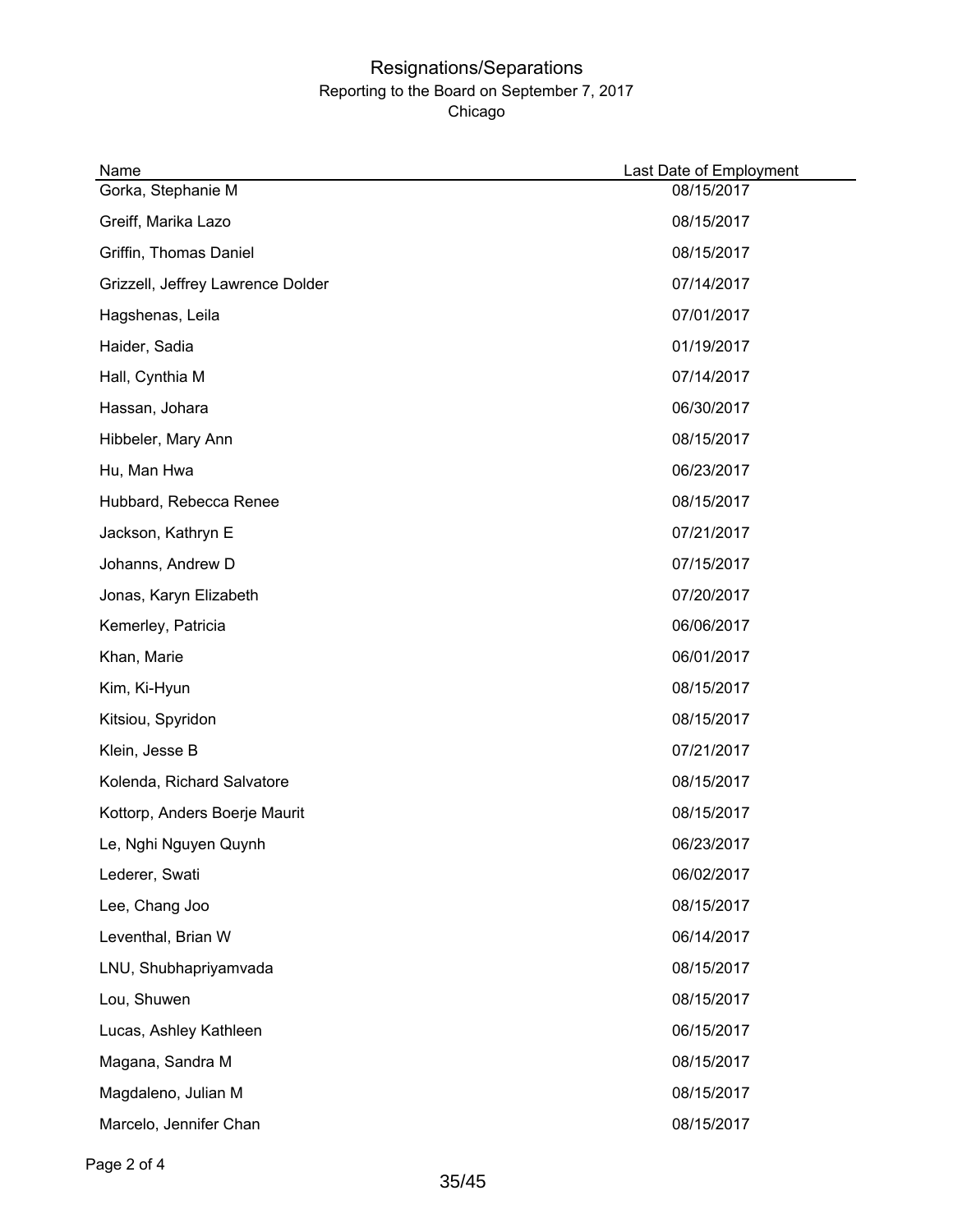| Name                        | Last Date of Employment |
|-----------------------------|-------------------------|
| Marincic, David John        | 08/15/2017              |
| Marinez-Lora, Ane Maria     | 08/15/2017              |
| Mastrogiannis, Dimitrios    | 06/02/2017              |
| McGrath, Kathryn            | 06/15/2017              |
| McKay-Jackson, Cassandra L. | 08/15/2017              |
| McMahon, Nathaniel P        | 06/28/2017              |
| Montgomery, Helen Janet     | 08/10/2017              |
| Moyano, Ana Lis             | 06/06/2017              |
| Mullins, Brendan            | 08/09/2017              |
| Nadarajah, Selvaprabu       | 08/15/2017              |
| Nakata, Cheryl C            | 08/15/2017              |
| Nelson, Marianela           | 08/15/2017              |
| O'Connor, Benjamin          | 06/15/2017              |
| Orr, Alexander              | 06/30/2017              |
| Pan, Yayue                  | 08/15/2017              |
| Patel, Akanksha             | 06/15/2017              |
| Pearson, Cara Jean          | 08/15/2017              |
| Pinkston, Daniel J          | 06/27/2017              |
| Pula, John                  | 08/15/2017              |
| Radville, Lisa K            | 08/15/2017              |
| Reeves, Roger W             | 08/15/2017              |
| Rosenthal, Dale W.R.        | 08/15/2017              |
| Rubin, Leah H               | 06/30/2017              |
| Ruggiero, Laurie            | 08/15/2017              |
| Sainsbury, Jenna M          | 07/21/2017              |
| Sainvilier, Alex M          | 08/15/2017              |
| Sauerwald, Steve            | 08/15/2017              |
| Schuetz, Rebecca Grace      | 07/31/2017              |
| Schuppert, Henry            | 06/16/2017              |
| Shane, Natalie              | 06/15/2017              |
| Sinsioco, Claudine Geronimo | 08/04/2017              |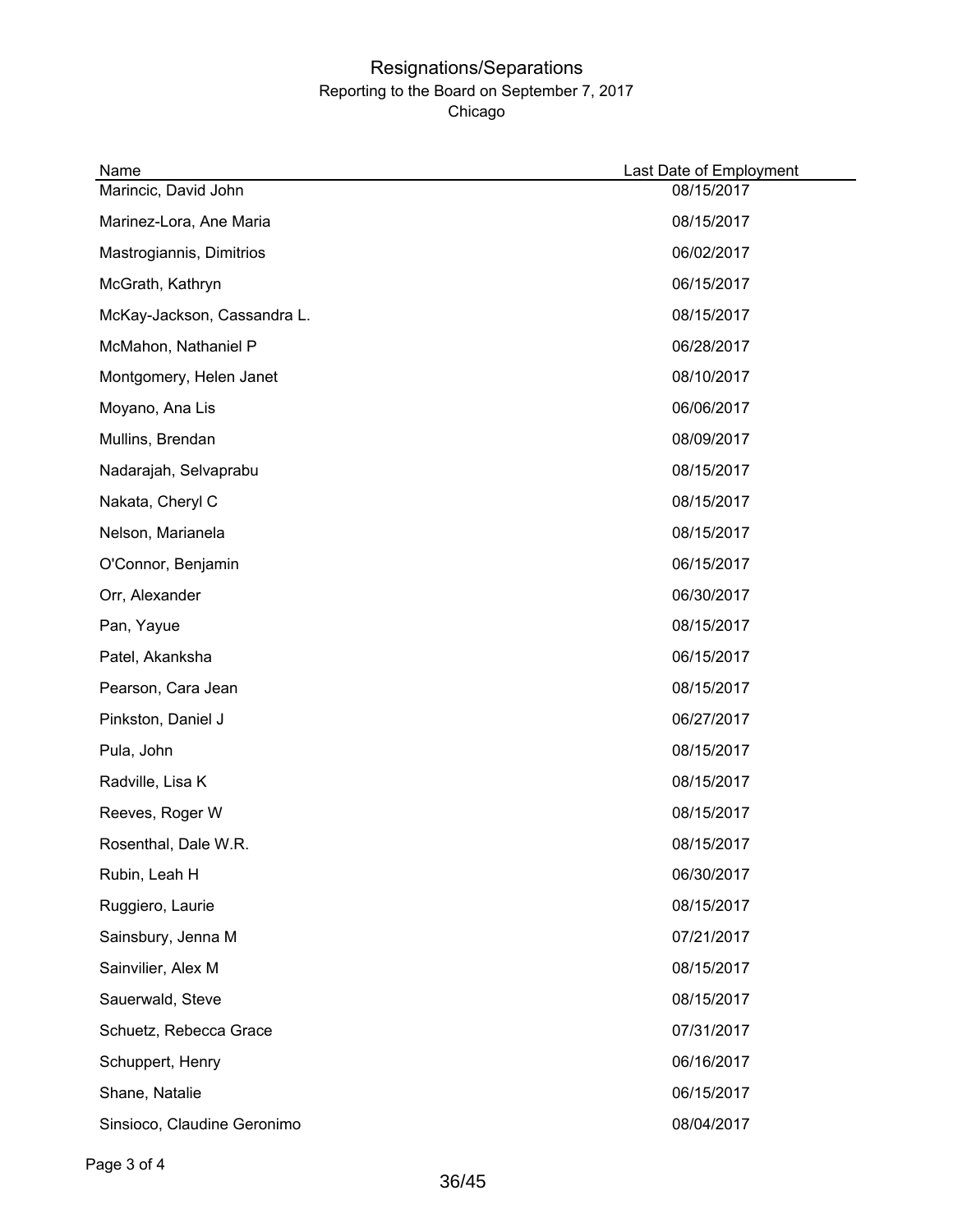| Name                      | Last Date of Employment |
|---------------------------|-------------------------|
| Small, Charles W          | 08/15/2017              |
| Soheili Azad, Negar       | 08/15/2017              |
| Strombom, Inmaculada C    | 08/15/2017              |
| Suk, Andrew H             | 08/15/2017              |
| Szpunar, Karl             | 08/15/2017              |
| Thrower, Raasheen Konaa   | 08/15/2017              |
| Tipton, Alycia Francisca  | 07/14/2017              |
| Tom-Klebba, Cynthia C     | 06/02/2017              |
| Turnbull, Caitlin         | 06/23/2017              |
| Twigg, Naomi M            | 08/15/2017              |
| Valentine, Nancy M        | 08/15/2017              |
| Villa-Flores, Javier      | 08/15/2017              |
| Vlagos, Kristen Ashley    | 08/15/2017              |
| Waite, Stanley            | 08/15/2017              |
| Walsh, Michael John       | 08/15/2017              |
| Wang, Li                  | 08/15/2017              |
| West, Amy                 | 06/15/2017              |
| Williams, Farion R        | 06/15/2017              |
| Wilson, Sue Elizabeth     | 08/15/2017              |
| Woodfork, James Julius    | 08/11/2017              |
| Wu, Qiang                 | 08/15/2017              |
| Yamada, Kaori             | 08/15/2017              |
| Zack, Christopher Michael | 08/15/2017              |
| Zhao, Youyang             | 07/15/2017              |
| Zhao, Zhongsheng          | 07/15/2017              |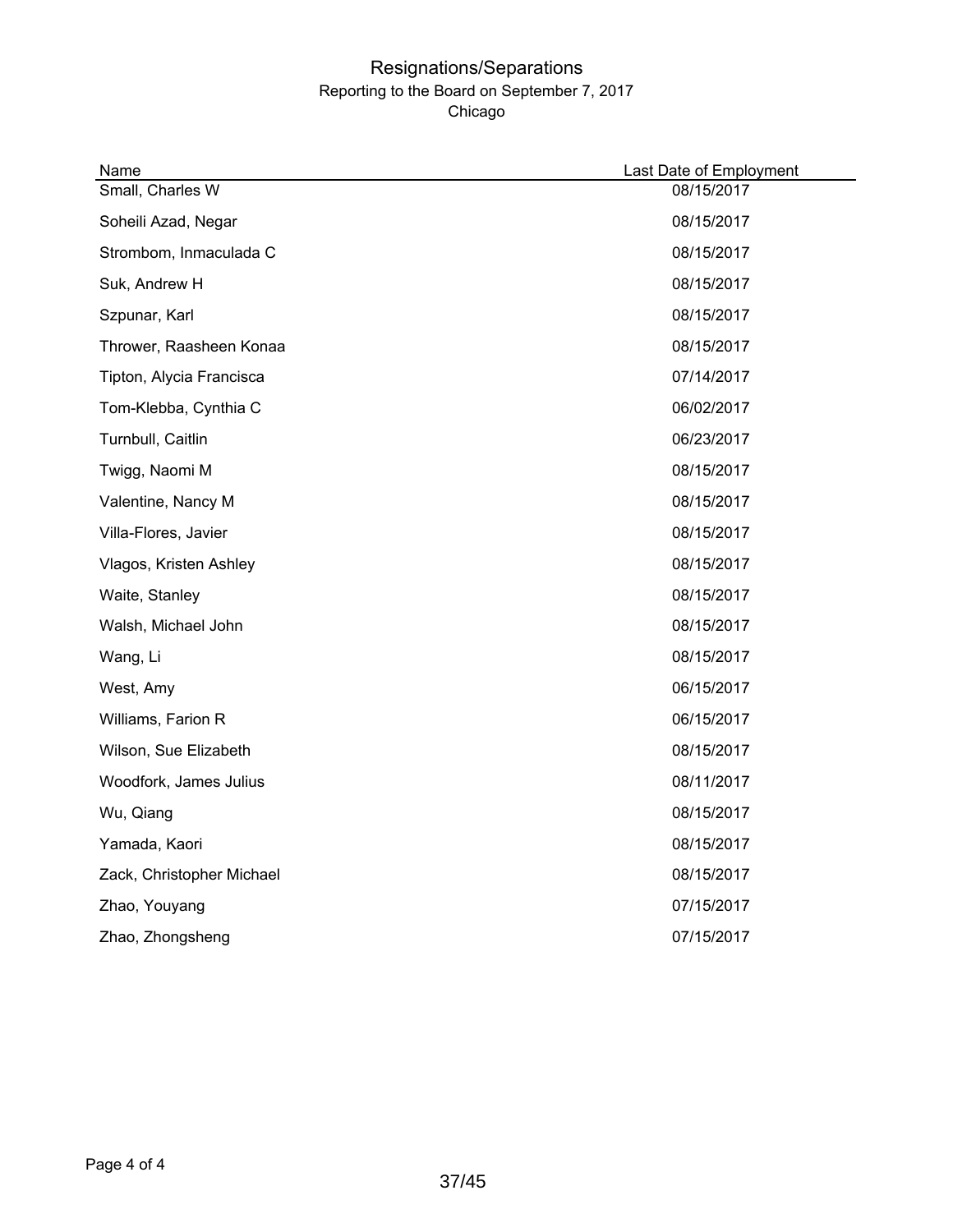| Name                        | Last Date of Employment |
|-----------------------------|-------------------------|
| Carpenter, Rance            | 06/30/2017              |
| Childs, Victoria            | 08/15/2017              |
| Clay, Robert Adam           | 08/15/2017              |
| Croke, Ryan                 | 08/15/2017              |
| Dooley, Tyrone Price        | 08/15/2017              |
| Eslahi, Farokh              | 06/30/2017              |
| Gaudreault, Nathan Ryan J   | 07/15/2017              |
| Kemayo, Carmalita           | 08/15/2017              |
| Landis, Debra L             | 06/30/2017              |
| Massey, Kathy M             | 08/15/2017              |
| Osiecki, Kristin Marie      | 08/15/2017              |
| Panich, Matthew J           | 06/28/2017              |
| Sanchez, Anibal Maximiliano | 08/15/2017              |
| Sun, Shipeng                | 08/15/2017              |
| Ward, Steven Darel          | 06/25/2017              |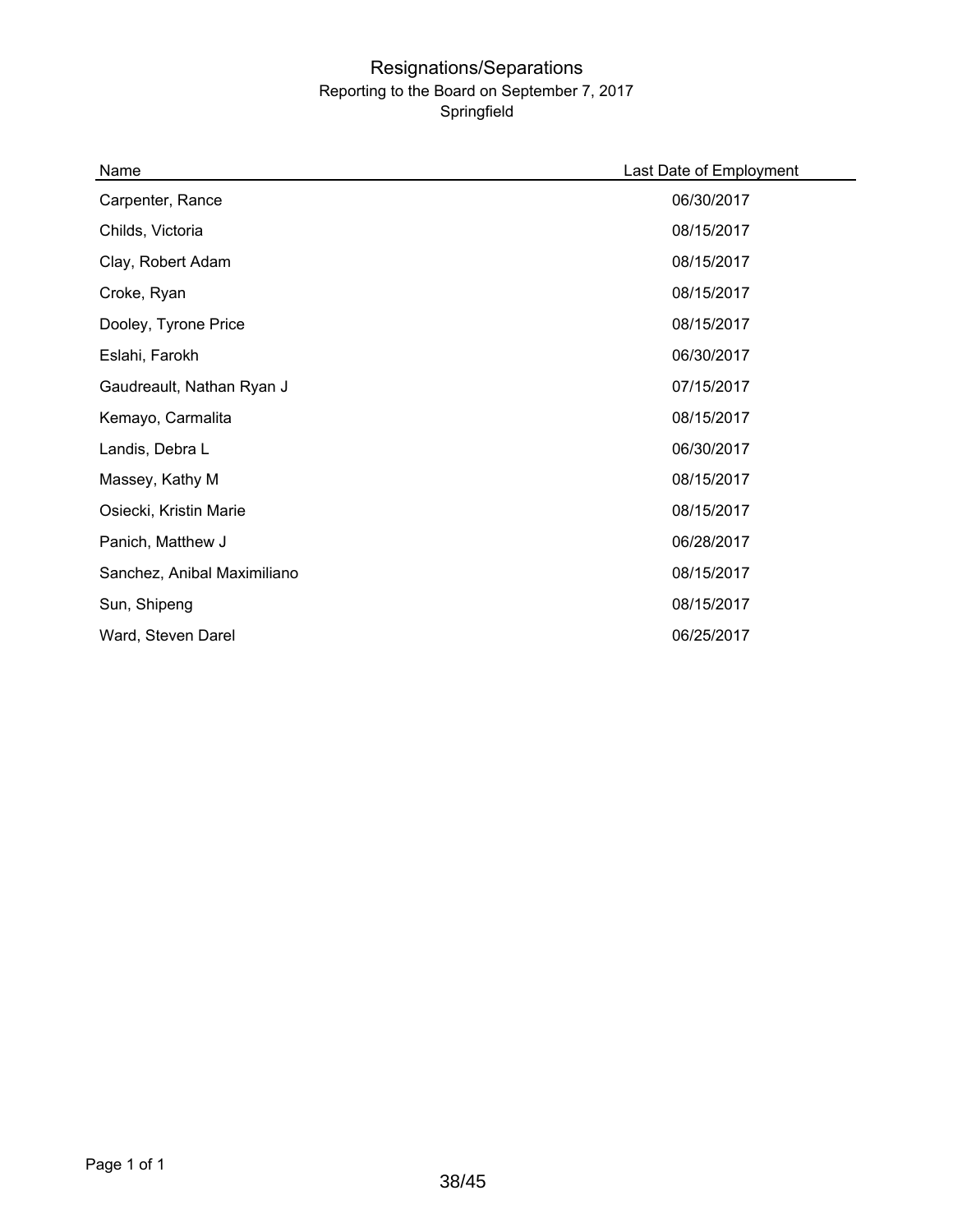#### Resignations/Separations Reporting to the Board on September 7, 2017 University Administration

| Name                         | Last Date of Employment |
|------------------------------|-------------------------|
| Bodine, Amanda               | 07/14/2017              |
| Carpenter, Starla Lynette    | 08/04/2017              |
| Easton, Jordan L             | 08/15/2017              |
| Elmore, Richard D            | 07/15/2017              |
| Flanagin, Susan H            | 08/11/2017              |
| Hites, Michael Hubert        | 07/12/2017              |
| Johnson, Scott B             | 06/18/2017              |
| Klick, David Edward          | 08/11/2017              |
| McCarthy, Kathleen Elizabeth | 06/01/2017              |
| Robinson, Kathi L            | 06/16/2017              |
| Wright, Jodi Ann             | 06/27/2017              |
| Zhu, Sharon                  | 07/17/2017              |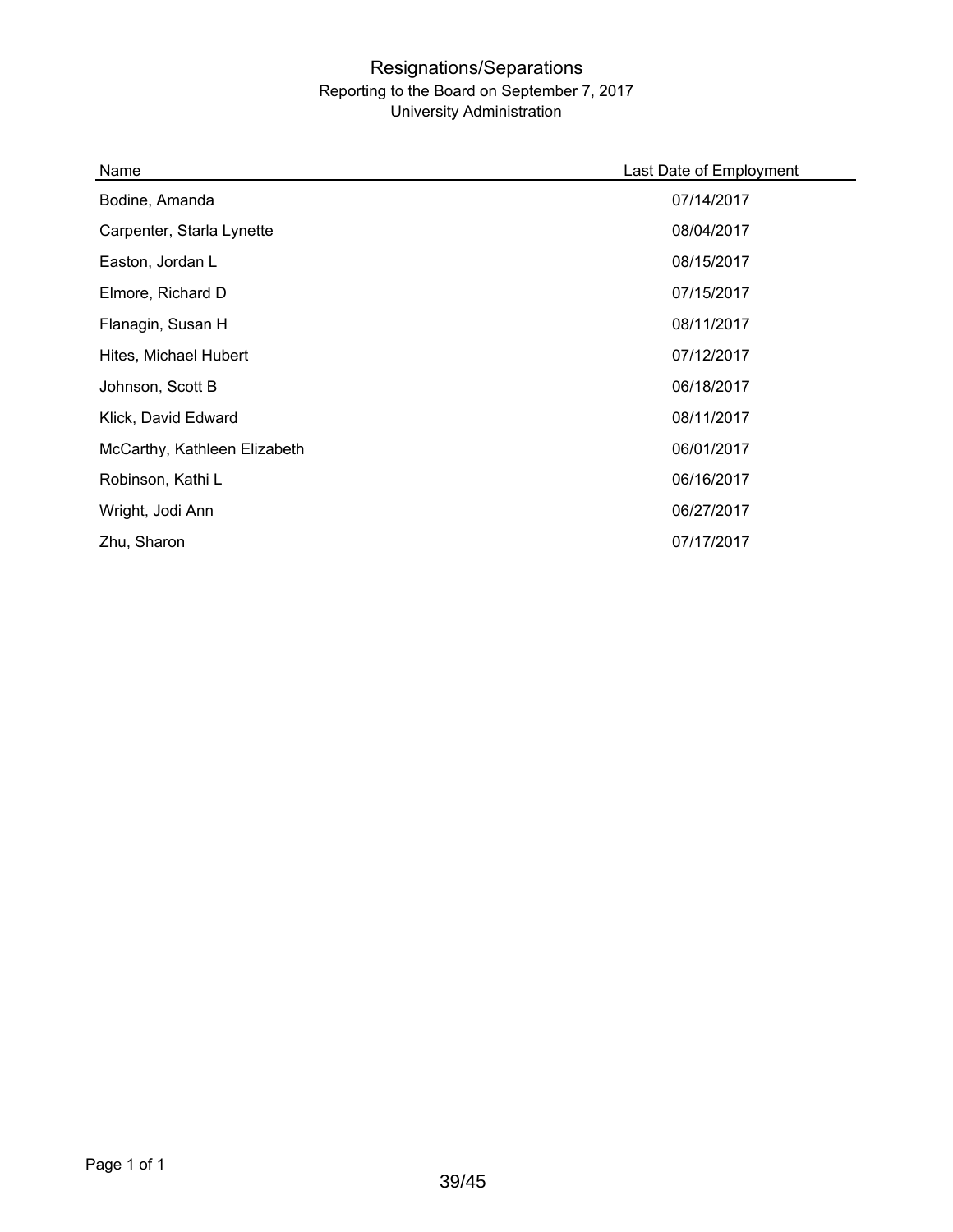### Recommendation(s) on Employment of University of Illinois Retirees and Employment of Other SURS Annuitants<br>September 7, 2017, Urbana<br>(Within Guidelines Adopted by the Board of Trustees, July 25, 2013)

|                                                                                   | <b>Historical Appointment Information</b>                                                                                          |                                                                                                                                                                                |                                     |                                                            |                                                            | Current or Future Appointment Information, Post-Retirement      |                    |                                                                 |                                        |                                                 |                                            |
|-----------------------------------------------------------------------------------|------------------------------------------------------------------------------------------------------------------------------------|--------------------------------------------------------------------------------------------------------------------------------------------------------------------------------|-------------------------------------|------------------------------------------------------------|------------------------------------------------------------|-----------------------------------------------------------------|--------------------|-----------------------------------------------------------------|----------------------------------------|-------------------------------------------------|--------------------------------------------|
| Name                                                                              | <b>Job Title Before Retirement</b><br>OR SURS Annuitant Retirement Institution                                                     | <b>Employing Unit and College</b><br>Before Retirement                                                                                                                         | First Re<br>Date After<br>Retiremen | <b>Job Title</b>                                           | <b>Appointing Unit</b>                                     | <b>Appointing College</b>                                       | Job FTE*           | <b>Service Dates</b>                                            | Salary                                 | Source of Funds*                                | Provisio<br>Code***                        |
| Adams, Cheryl E.                                                                  | aining Coordinator                                                                                                                 | hild Care Resources & Services, Human Dvipmt & Family Stude<br>Consumer, & Env Sciences                                                                                        | 08/22/2011                          | ademic Hourly                                              | luman Dvlpmt & Family Studies                              | Agr, Consumer, & Env Sciences                                   | 0.00%              | 07/24/2017 - 08/31/2017                                         | \$18.00/Hourly                         | Grant                                           | 284                                        |
| Adams, Cheryl E<br>Ahuja, Narendra                                                | ining Coordinato<br>Professor: 2. Willett Professo                                                                                 | ld Care Resources & Services, Human Dvlpmt & Family Stud<br>r. Consumer, & Env Sciences<br>Electrical & Computer Eng, Engineering; 2. Electrical & Comput                      | 08/22/201<br>03/28/2013             | <b>Semic Hourly</b><br>cressor Emeritus                    | nan Dvlpmt & Family Studies<br>ackman Institute            | Agr, Consumer, & Env Science<br>Vice Chanc Research Institutes  | 0.00%<br>20.00%    | 09/01/2017 - 06/30/201<br>05/16/2017 - 08/31/2017               | \$18.00/Hourly<br>\$13,835,50/Total    | Grant<br>Grant & Grant                          | 284<br>$\overline{2}$                      |
| Armstrong, Paul J.                                                                |                                                                                                                                    | g. Engineering<br>tecture, Fine & Applied Arts                                                                                                                                 | 09/01/2012                          | ciate Professor Emeritus                                   | hitecture                                                  | ine & Applied Arts                                              | 30.00%             | 08/16/2017 - 05/15/2018                                         | \$18,500.00/Total                      | State                                           |                                            |
|                                                                                   |                                                                                                                                    | dicine, Medicine at Urbana-Champaign; 2.<br>bana-Champaign; 3. Psychiatry, Medicine at Urbana-Champaig                                                                         |                                     |                                                            |                                                            |                                                                 |                    |                                                                 |                                        |                                                 |                                            |
| Averback, Robert S.                                                               | Professor, 2. Hamer Professo                                                                                                       | Materials Science & Engineering, Engineering; 2. Materials<br>ience & Engineerng, Engineering                                                                                  | 01/01/2016                          | cressor Emeritus                                           | Materials Science & Engineerng                             | ingineering                                                     | 50.00%             | 06/16/2017 - 08/15/2017                                         | \$13,333.36/Tota                       | Grant & Grant & Gran                            |                                            |
| Averhank Robert S                                                                 | Hamer Professor: 2. Professor                                                                                                      | rials Science & Engineering, Engineering: 2, Materials<br>Mate<br>nos & Engineering, Engineering                                                                               | 01/01/2016                          | Professor Emeritus                                         | Materials Science & Engineering                            | ingineering                                                     | 50.00%             | 08/16/2017 - 08/31/2017                                         | \$3,478,27/Total                       | Grant & Grant & Grant                           | $\overline{2}$                             |
| Averback, Robert S.<br>Averback, Robert S.                                        | Professor: 2. Hamer Professo<br>rofessor: 2. Hamer Professor                                                                       | Materials Science & Engineering, Engineering; 2. Material<br>ience & Engineerng, Engineering<br>ring, Engineering; 2. Material<br>ince & Eng                                   | 01/01/2016<br>01/01/2016            | dessor Emeritus<br>ssor Fmornis                            | erials Science & Engineemp<br>teriais Science & Engineeme  | ngineering<br>ineering                                          | 50.00%<br>50.00%   | $-10/31/201$<br>09/01/2017<br>11/01/2017 - 12/15/2017           | \$13,333.36/Tota<br>\$9,855,09/Total   | Grant & Grant & Gran<br>Grant & Grant           | $\boldsymbol{2}$                           |
| .<br>Bannon-Niles, Phyllis L<br>Basar, Tangul                                     | eam Leade                                                                                                                          | noa & Engin<br>gineerig, Engineering<br>ogical Survey, Vice Chanc Research Insti                                                                                               | 09/12/2016                          | mic Hourly                                                 | . Sustainable Tech<br>clogy Ct                             | ice Chanc Res                                                   | 0.00%              | 09/01/2017 - 12/31/2011                                         | \$20.00/Hourly                         | Gran                                            | 284                                        |
| Baym, Gordon A.                                                                   | Senior Lecturer<br>CAS Professor of Physics; 2. CAS Professor of Physics; 3                                                        | ectrical & Computer Eng. Engineering<br>Center for Advanced Study; 2. Physics, Engineering; 3. Physics                                                                         | 08/16/2014<br>06/13/2011            | Academic Hourly<br>cfessor Emeritus                        | Electrical & Computer Eng<br><b>Trysics</b>                | Engineering<br>phineering                                       | $0.00\%$<br>50.00% | 09/01/2017 - 08/31/2018<br>07/01/2017 - 08/31/2017              | \$47.38/Hourly<br>\$16,678.00/Total    | State<br>Grant                                  | $-4$<br>$\overline{2}$                     |
| Bergman, Lawrence A                                                               | sge & Ann Fisher Professor                                                                                                         | pace Engineering, Engineering                                                                                                                                                  | 08/16/2016                          | assor Fmarhis                                              | ospace Engineering                                         | ngineering                                                      | 29.00%             | 08/16/2017 - 08/15/2017                                         | \$11,251,03/Total                      | Grant & Gran                                    | $\overline{2}$                             |
| Bingaman, Patricia A.<br>Bonds, Bruce L.                                          | tension Assistant<br>djunct Professor                                                                                              | op Sciences, Agr, Consumer & Env Sciences<br>loge of Law                                                                                                                       | 12/12/2016<br>08/16/2017            | femic Hourly<br><b>Idiunct Professor</b>                   | Crop Sciences<br>Law                                       | Agr, Consumer, & Env Scienc                                     | 0.00%<br>5.50%     | 09/01/2017 - 08/31/2018<br>08/16/2017 - 12/31/2017              | \$23.45/Hourly<br>\$5,500.00/Total     | Self-supporting<br>State                        | $-4$                                       |
| Briskin, Donald P.<br>Burger, Robert H.                                           | <b>Chasson</b><br>Messor of Library Administration and Associate University                                                        | .<br>200 Sciences, Agr. Consumer & Env Sciences<br>iversity Library                                                                                                            | 05/16/2016<br>02/16/200             | rofessor Emeritus<br>essor Emeritus                        | Crop Sciences<br>ormation Sciences                         | Agr, Consumer, & Env Sciences<br>Ichool of Information Sciences | 30.00%<br>25.00%   | 08/16/2017 - 05/15/2018<br>08/16/2017 - 12/31/2017              | \$48,000.00/Total<br>\$6,791.00/Total  | State<br>State                                  | $\mathbf{1}$                               |
| Burns, Scott Aller                                                                | rarian for Services                                                                                                                | trial&Enterprise Sys Eng, Engineering                                                                                                                                          | 11/16/2010                          |                                                            | strial&Enterprise Sys Eng                                  | ngineering                                                      | 10.00%             | 08/16/2017 - 12/15/201                                          | \$4,000.00/Tra                         | Gitt                                            |                                            |
| Cannaday, Roger E<br>Cannaday, Roger E.                                           | sociate Professo                                                                                                                   | ance, Business<br>ance, Business                                                                                                                                               | 09/16/2006<br>09/16/2006            | ciate Professor Emeritus<br>ociate Professor Emeritus      | Finance<br>Finance                                         | College of Busin<br>liege of Business                           | 25.00%<br>20.00%   | 08/16/2017 - 05/15/2018<br>09/01/2017 - 09/30/2017              | \$17,395.00/Tota<br>\$1,950.00/Total   | State<br>Grant                                  | $\overline{2}$                             |
| Cardinal, Rodney A.<br>Carroll, Sandra                                            | ciate Athletic Traine<br>Director of Assessment and Special Projects                                                               | olegiate Athletics<br>fice of the Dean, Business                                                                                                                               | 11/01/2004<br>06/16/2017            | Special Projects Coordina<br>Academic Hourly               | tercollegiate Athletics<br>College of Business             | College of Business                                             | 49.00%<br>0.00%    | 08/16/2017 - 05/15/2018<br>06/16/2017 - 08/31/2017              | \$29,561.70/Tota<br>\$49.74/Hourly     | self-supporting<br>State                        | $\overline{4}$                             |
| Chandler, John<br>Chilton, Athan Y                                                | Associate Professo<br>Secretary IV                                                                                                 | countancy, Business<br>ance / Fine and Applied Arts                                                                                                                            | 01/01/2016<br>10/01/2014            | Associate Professor Emeritus<br>Standardized Patient       | Accountancy<br>Med at UC Clinical Sci Adm                  | College of Business<br>Medicine at UIUC                         | 67.00%<br>0.00%    | 08/16/2017 - 12/31/2017<br>09/01/2017 - 08/31/2018              | \$43,382.67/Total<br>\$50,00/Hourly    | State<br>Self-supporting & Gift                 | ٦<br>- 5                                   |
| Cole, Mark E<br>Conway, Bruce A                                                   | Issociate Network Enginee<br>toure                                                                                                 | <b>ITES</b>                                                                                                                                                                    | 02/21/2015                          | Standardized Patient<br>Professor Emeritus                 | Med at UC Clinical Sci Adm                                 | Medicine at UIUC                                                | 0.00%              | 09/01/2017 - 08/31/2018                                         | \$50,00/Hourly                         | Self-supporting & Gift                          | $\sim$                                     |
| Cooper, Roger                                                                     | reative Specialis                                                                                                                  | ospace Engineering, Engineering<br>PM Broadcasting, Media                                                                                                                      | 03/14/2014<br>09/28/2008            | cademic Hourly                                             | lerospace Engineering<br>IPM Content Production            | naineerina<br>hiege of Media                                    | 0.00%              | 40.00% 09/01/2017 - 03/15/2018<br>09/01/2017 - 08/31/2018       | \$29.166.70/Total<br>\$21.63/Hourly    | Grant<br>Gift                                   | $\overline{2}$<br>$\overline{4}$           |
| Davis, Wayne J<br>Dlott, Dana D.                                                  | chassick                                                                                                                           | ineral Engineering, Enginee<br>mistry, Liberal Arts & Sciences                                                                                                                 | 12/16/2005<br>06/08/2017            | essor Emeritus<br>fessor Emeritus                          | idustrial&Enterprise Sys Eng<br>Chemistry                  | gineering<br>eral Arts & Science                                | 10.00%<br>50.00%   | 08/16/2017 - 12/15/2017<br>06/08/2017 - 08/31/2017              | \$4,000,00/Tota<br>\$32,998.82/Total   | Gitt<br>Institutional & Grant & Grant & Gran    | $\overline{2}$                             |
| Dlott, Dana D.<br>Dunker, Robert E                                                | votessor                                                                                                                           | mistry, College of Liberal Arts & Sciences<br>op Sciences, Agr, Consumer & Env Sciences                                                                                        | 06/08/2017<br>05/01/2016            | dessor Emeritus<br>demic Hourly                            | Chemistry<br>Crop Sciences                                 | peral Arts & Sciences<br>Agr, Consumer, & Env Sc                | 25.00%<br>0.00%    | 09/01/2017 - 08/31/2018<br>09/01/2017 - 08/31/2018              | \$66,309.95/Total<br>\$40.00/Hourly    | onal & Grant & Grant & Grant<br>Self-supporting | $\overline{2}$<br>$\overline{4}$           |
| Dunker, Robert E.<br>Edmison, Ronald Dear                                         | Agronomist<br>Local Area Network Specialist 1                                                                                      | Crop Sciences, Agr, Consumer & Env Sciences<br>lectronics Shop                                                                                                                 | 05/01/2016<br>07/19/2017            | Academic Hourly<br><b>Technical Support Associate</b>      | Crop Sciences<br>Staff Human Resource                      | Agr, Consumer, & Env Sciences<br>Provost & VC Acad Affairs      | $0.00\%$<br>0.00%  | 09/01/2017 - 08/31/2018<br>07/19/2017 - 08/31/2017              | \$40.00/Hourly<br>\$30.92/Hourly       | Grant<br>Self-supporting                        | 284<br>- 5                                 |
| Emerson, Lisa Haeub<br>Erdman, John W.                                            | Manager of Budget and Resource Planning                                                                                            | Nyorcity of Illinois Pross I Inivorsity Administrate                                                                                                                           | 01/30/2012                          | Academic Hourly                                            | Institute for Genomic Biology                              | Vice Chanc Research Institute                                   | 0.00%              | 09/01/2017 - 08/31/2018                                         | \$59,46/Hourly                         | Self-supporting & Grant & Gran                  | $\overline{4}$                             |
|                                                                                   | Nutrition Research Chair: 2. Professor                                                                                             | Food Science & Human Nutrition. Agr. Consumer, & Env<br>ces; 2. Food Science & Human Nutrition, Agr, Consumer,                                                                 | 06/13/2013                          | Professor Emeritus                                         | terdis Health Sci Institute                                | Vice Chanc Research Institutes                                  | 2.60%              | 09/01/2017 - 08/31/2018                                         | \$5,009,92/Total                       | State                                           |                                            |
| Ferguson, Duncan<br>Frayne, John P.                                               | Professor<br>Professor                                                                                                             | r Sciences<br>mparative Biosciences, Veterinary Medicine<br>nnlish I iharal Arts & Sniannas                                                                                    | 04/01/2017<br>08/06/1997            | Professor Financial<br>Professor Emeritus (AH)             | Comparative Biosciences<br><b>IPM Content Production</b>   | Veterinary Medicine<br>College of Media                         | 5.00%<br>0.00%     | 09/01/2017 - 07/31/2018<br>09/01/2017 - 08/31/2018              | \$10,544,05/Total<br>\$15,00/Hourly    | Grant<br>Gift                                   | $\overline{2}$<br>$\overline{4}$           |
| Gardner, Chester S                                                                | Research Professor: 2. Professo                                                                                                    | Coordinated Science Lab. Engineering: 2. Electrical & Comp.<br>Engineerin                                                                                                      | 04/16/2011                          | earch Professor (Emeritus Faculty                          | lectrical & Computer Eng                                   | gineering                                                       | 50.00%             | 09/01/2017 - 11/20/2017                                         | \$46,129,82/Total                      | Grant & Gram                                    |                                            |
| Gill, Janice Kuntz<br>Gordon, Jeffrey R.                                          | tant Controller of Un<br>Senior Research Specialist                                                                                | S - UIUC Grants & Contracts, University Ad<br>Sustainable Technology Center, Vice Chanc Research Institu                                                                       | 12/08/2014                          | mic Hourly<br>Academic Hourly                              | fton Park & Retreat Cen<br>Applied Research Institute      | ncellos<br>Engineering                                          | 0.00%<br>0.00%     | $-08/31/2018$<br>09/01/2017 - 08/31/2018                        | \$36.84/Hourly                         | ieif-supporting & Git<br>Grant                  | $\overline{4}$<br>284                      |
| Grossman, Michael<br>Gunji, Kimiko                                                | rofessor of Genetics<br>Associate Professor; 2. Directo                                                                            | imal Sciences, Agr, Consumer, & Env Sciences<br>Art & Design, Fine & Applied Arts; 2. Japan House, Fine &                                                                      | 05/16/2012<br>08/16/2012            | <b>Professor Emeritus</b><br>ociate Professor Eme          | Crop Sciences<br>ine & Applied Arts Admi                   | Agr, Consumer, & Env Sciences<br>ine & Applied Arts             | 20.00%<br>25.00%   | 07/16/2017 - 08/31/2017<br>08/16/2017 - 11/15/2017              | \$10,000,00/Total<br>\$4,500,00/Total  | Grant<br>nstitutiona                            | $\mathbf{1}$                               |
| Gurlinkel, German                                                                 | chassicr                                                                                                                           | will & Environmental Engineering, Engineering                                                                                                                                  | 08/21/1998                          | fessor Emeritus                                            | Civil & Environmental Eng                                  | Engineering                                                     | 45.00%             | 06/16/2017 - 08/15/201                                          | \$13,000.00/Tota                       | State                                           |                                            |
| Gurlinkel, German<br>Hanafin, William F                                           | rchassice                                                                                                                          | vil & Environmental Engineering, Engineering<br>schnology Center: Vice Chanc Research Insti                                                                                    | 08/21/1998<br>08/01/2014            | Nessor Emeritus<br><b>Semic Hourly</b>                     | Civil & Environmental Eng<br>nimal Sciences                | Engineering<br>Agr, Consumer, & Env S                           | 27.10%<br>0.00%    | 08/16/2017 - 12/31/2017<br>09/01/2017 - 08/31/2018              | \$13,000.00/Total<br>\$12,00/Hourly    | State<br>Grant                                  | $\mathbf{1}$<br>284                        |
| Hardin, Donald R.<br>Harris, Beverly R                                            | lead Coach<br>Storekeeper II                                                                                                       | vision of Intercollegiate Athletics<br>CS/ACES                                                                                                                                 | 08/16/2009<br>06/11/2007            | <b>Wisiting Instructor</b><br>Storekeeper II               | Recreation, Sport and Tourisn<br>ACES Info Tech & Cmc Svcs | Applied Health Sciences<br>Agr. Consumer, & Env Sciences        | 5.00%<br>0.00%     | 06/16/2017 - 08/15/2017<br>09/01/2017 - 08/31/2018              | \$4,500.00/Total<br>\$19.25/Hourly     | State<br>Self-supporting                        | $\rightarrow$<br>$\overline{\phantom{a}}$  |
| Hassani, Sadri D.<br>Heffley, III, Earle Franklin                                 | Illinois State Universit<br>Director of Technology                                                                                 | vchology, Liberal Arts & Sciences                                                                                                                                              | 09/01/2014<br>04/25/2011            | Visiting Professor<br>Academic Hourly                      | Physics<br>Beckman Institute                               | Engineering<br>Vice Chanc Research Institutes                   | 50.00%<br>0.00%    | 06/16/2017 - 06/15/2017<br>09/01/2017 - 08/31/2018              | \$20,000,00/Total<br>\$80.21/Hourly    | State<br>State                                  | $\rightarrow$<br>$-4$                      |
| Hilton, Harry H.                                                                  | <b>Nascus</b>                                                                                                                      | space Engineering, Engineering                                                                                                                                                 | 08/21/1997                          | Professor Emeritus                                         | ospace Engineer                                            | ngineering                                                      | 25.00%             | 08/16/2017 - 12/31/2017                                         | \$5,000,00/Total                       | State                                           |                                            |
| Hines, David<br>Hirschi, Michael I                                                | rofessor, 2. Assistant De                                                                                                          | Agr & Biological Eng, Agr, Consumer, & Env Sciences; 2                                                                                                                         | 09/01/2016<br>09/01/2012            | ootball Event Staff Supervis<br>fessor Emeritus            | tercollegiate Athletics<br>ngineering Adm                  | Div Intercollegiate Athletics<br>ngineering                     | 0.00%<br>40.00%    | 09/01/2017 - 08/31/2018<br>09/01/2017 - 08/31/2018              | \$10.50/Hourly<br>\$57,479.97/Total    | Self-supporting<br>Stat                         | 5                                          |
| Hobson, Ian R.                                                                    | CAS Professor of Music; 2. Professor                                                                                               | the Dean, Engineering<br>Center for Advanced Study, Provost & VC Acad Affairs; 2: Musik<br>ahA beliqqA & er                                                                    | 08/16/2011                          | tofessor Emeritus                                          | Fine & Applied Arts Admin                                  | Fine & Applied Arts                                             | 17.00%             | 08/16/2017 - 05/15/2018                                         | \$25,000,007ctal                       | State                                           | $\mathbf{1}$                               |
| Holm, Thomas R.<br>Huhman, Marian                                                 | sundwater Geochemist<br>sistant Professor                                                                                          | tate Water Survey, Vice Chanc Research Institutes<br>munication, Liberal Arts & Sciences                                                                                       | 10/04/2014<br>03/29/2017            | Academic Hourly<br>djunct Assistant Professo               | IL State Water Survey<br>nmunication                       | Vice Chanc Research Institutes<br>eral Arts & Sciences          | $0.00\%$<br>13.00% | 09/01/2017 - 12/31/2017<br>07/01/2017 - 08/15/2017              | \$42.78/Hourly<br>\$1,200.00/Total     | Institutional & Grant<br>State                  | 284<br>$\blacksquare$                      |
| Joffe, Paul E.<br>Kaczmarski, Henry J                                             | Sinical Counseler<br>lirector, Integrated System Lab                                                                               | rseling Center, Vice Chanc for Student Affair<br>ckman Institute, Vice Chanc Research Institutes                                                                               | 09/07/2012<br>03/07/2017            | ating Clinical Couns<br><b>Academic Hourly</b>             | ledicine at UC Admi<br>stitute for Genomic Biology         | licine at UIUC<br>Vice Chanc Research Institutes                | NA.<br>0.00%       | 09/01/2017 - 08/31/2018<br>09/01/2017 - 08/31/2018              | 20,000.00/Lump Sur<br>\$43.00/Hourly   | Gift<br>State                                   | $\overline{4}$                             |
| Kahn, Charles M.                                                                  | 1. Bailey Memorial Chair Professor; 2. Profess                                                                                     | Finance, Business; 2. Finance, Business                                                                                                                                        | 09/01/2015                          | Professor Emeritus                                         | Economics                                                  | Liberal Arts & Sciences                                         | 25.00%             | 01/01/2018 - 05/15/2018                                         | \$19,000.00/Total                      | State                                           | т                                          |
| Karliner, Inga<br>Katzenellenbogen, Benit                                         | lesearch Physicist<br>plessor of Physiolog                                                                                         | rysics, Engineering<br>sic Sciences, Medicine at UIUC, and Molecular & Integrative<br>vsl. Liberal Arts & Sok                                                                  | 02/20/2015<br>05/16/2011            | Academic Hourly<br>cressor Emerita                         | Physics<br>Molecular & Integrative Phys                    | Engineering<br>Liberal Arts & Sciences                          | 0.00%<br>38.00%    | 09/01/2017 - 08/31/2018<br>07/16/2017 - 08/31/2017              | \$45,00/Hourly<br>\$10,905,80/Tota     | Gift<br>Gift                                    | $\overline{4}$                             |
| Katzeneilenbogen, B                                                               | essor of Physiology                                                                                                                | sine at UIUC, and Molecular & Integrative<br>hysi, Liberal Arts & Sciences                                                                                                     | 05/16/201                           |                                                            | cular & Integrative Phys                                   | eral Arts & Sci                                                 | 38.00%             | 09/01/2017                                                      | \$10,594.21/Tob                        |                                                 |                                            |
| Kazel, Mitchell S.<br>Kingery, Linda S.                                           | ector of Broadcast Journalism Resources & Facilities<br><b>Idjunct Instructor</b>                                                  | ism - Media<br>tool of Social Work                                                                                                                                             | 12/16/2015<br>01/08/2016            | ndardized Patient<br>djunct Instructor                     | Med at UC Clinical Sci Adm<br>chool of Social Work         | scine at UIUC<br>tool of Social Wo                              | 0.00%<br>15.00%    | 09/01/2017 - 08/31/2018<br>08/16/2017 - 12/31/2017              | \$50,00/Hour?<br>\$4,000,00/Total      | Self-supporting & Gift<br>State                 | 5                                          |
| Kovacic, David A.<br>Krapac, Ivan G.                                              | inriate Professo<br>enior Geochemist and Scientific Section Head                                                                   | scape Architecture, Fine & Applied Arts<br>Beological Survey, Vice Chanc Research Institute                                                                                    | 05/16/2012<br>10/18/2010            | viate Professor Fre<br>demic Hourly                        | IL State Geological Survey                                 | ine & Applied Arts<br>Vice Chanc Research Inst                  | 43.00%<br>0.00%    | 07/16/2017 - 08/15/2017<br>09/01/2017 - 08/31/2018              | \$3,739,76/Total<br>\$41.00/Hourly     | Grant<br>Grant                                  | $\overline{2}$<br>284                      |
| Krein, Philip T.<br>Kurath, Peter                                                 | Principal                                                                                                                          | trical & Computer Eng. Engineering<br>nical Sci & Engineering, Engineering; 2. Me                                                                                              | 01/01/2016<br>01/16/2007            | essor Emeritus<br>tior Research Engi                       | Electrical & Computer Eng                                  | Engineering<br>ngineering                                       | 25.00%<br>20.00%   | 09/01/2017 - 08/31/2018<br>08/16/2017                           | \$58,941.34/Total<br>\$979.33/Total    | Grant & Gift                                    | $\overline{2}$                             |
| Lacy, Lynnell                                                                     | Research Engineer; 2. Director of Adva<br>Testing and Evaluation Laboratory (AMTEL)<br>stant Director, Engineering Career Services | ience & Engineering, Engineering<br>ce of the Dean, Engineering                                                                                                                | 09/01/2016                          | Academic Hourly                                            | ngineering Ad<br>Engineering Administratio                 | Engineering                                                     | 0.00%              | $-08/31/201$<br>09/01/2017 - 08/31/2018                         | \$27.00/Hourly                         | Stat<br>Self-supporting                         | $\overline{2}$<br>$\overline{4}$           |
| Lacy, Lynnel<br>Landes, Marilo                                                    | ssistant Director, Engineering Career Services<br>enior Research Programs                                                          | fice of the Dean, Enginee<br>nes Information Systems, Business and Financial Servi-                                                                                            | 09/01/2016<br>nanusnna              | Academic Hourt<br><b>Academic Houriy</b>                   | Engineering Administration<br>Office of the Chancellor     | ingineering<br><b>Concellor</b>                                 | 0.00%<br>0.00%     | 09/06/2017 - 09/28/2017<br>09/01/2017 - 08/31/2018              | \$25.00/Hourly<br>R40.00/Hourly        | Self-supporting<br>State                        | $\overline{4}$<br>$\overline{4}$           |
| Landes, Marilou                                                                   | enior Research Programmer<br>nior Research Physicist                                                                               | ines Information Systems, Business and Financial Services                                                                                                                      | 03/04/2003<br>01/03/2006            | ademic Hourly<br>nior Research F                           | Center Innov in Teach Lean                                 | ter innov in Teach Learn                                        | 0.00%<br>79.00%    | 09/01/2017 - 08/31/2018<br>09/01/2017 - 08/31/2018              | \$42.00/Hourly<br>572,373.47/Total     | Self-supporting & Gram                          | 284                                        |
| Lesny, David Dona<br>Levengood, Jeffrey M.                                        | Idille Contaminant Specialist                                                                                                      | ysics, Engineering<br>Natural History Survey, Vice Chanc Research Institutes                                                                                                   | 06/14/2017                          | Academic Hourly                                            | Trysics<br>IL Natural History Survey                       | gineering<br>Vice Chanc Research Institutes                     | 0.00%              | 06/14/2017 - 06/30/2017                                         | \$30.50/Hourly                         | Grant<br>Grant                                  | $\overline{2}$<br>284                      |
| Lindsey, Timothy C<br>Lockmiller, John S.                                         | Director of Energy and Sustainable Business Programs<br>sprutive Assistant Dean for Administration                                 | siness Innovation Services, Agr, Consumer, & Env Sciences<br>ffice of the Dean, Agr, Consumer, & Env Sci                                                                       | 12/26/2016<br>04/11/2017            | Academic Hourly<br>Academic Hourly                         | Landscape Architecture<br>Library Admin                    | Fine & Applied Arts<br>University Library                       | 0.00%<br>0.00%     | 06/01/2017 - 08/31/2017<br>09/01/2017 - 08/31/2018              | \$70,00/Hourly<br>\$41,00/Hourly       | Grant<br>State                                  | $-4$<br>$\overline{4}$                     |
| Maggs, Peter B.<br>Manselle, Tonya L.                                             | 1 Clifford M. and Rette A. Carney Chair: 2. Professo<br><b>Sninal Assistant Printessor</b>                                         | Law: 2 Law<br>hool of Social Work                                                                                                                                              | 08/16/2014<br>05/16/2008            | Professor Emeritus<br>Adjunct Instructor                   | <b>School of Social Work</b>                               | School of Social Work                                           | 28.00%             | 08/16/2017 - 12/31/2017<br>20.00% 08/16/2017 - 12/31/2017       | \$30,000,00/Total<br>\$9,000,00/Total  | State<br>State                                  | т.                                         |
| Marlin, John C.<br>Marretta, Sandra Mantra                                        | ncipal Research Scientist<br>Professor; 2. Professor                                                                               | Sustainable Technology Ctr, Vice Chanc Research Institutes<br>Vet Clinical Medicine, Veterinary Medicine: 2. Veterinar                                                         | 02/08/2011<br>08/17/2015            | Academic Hourly<br>fessor Emerita (HA                      | Natural Res & Env Sci<br>Vet Clinical Medicine             | Agr, Consumer, & Env Science                                    | 0.00%<br>0.00%     | 06/05/2017 - 08/31/2017<br>10/31/2016 - 08/31/2017              | \$50.00/Hourly<br>\$74.20/Hourl        | State<br>.<br>State & Gif                       | 184                                        |
| Maxwell, Douglas James                                                            | Principal Research Specialist in Agriculture                                                                                       | iaching Hospital, Veterinary Medicine<br>top Sciences, Agr, Consumer & Env Sciences                                                                                            | 04/01/2016                          | Academic Hourly                                            | Crop Sciences                                              | Agr, Consumer, & Env Sciences                                   | 0.00%              | 0901/2017 - 08/31/2018                                          | \$30,00/Hourly                         | Gh                                              | 284                                        |
| McBride, Rebecca<br>McClintock, Anna Marie                                        | Senior Associate Director<br>Administrative Aide                                                                                   | annert Center, Fine & Applied Arts<br>unseling Center                                                                                                                          | 11/22/2016<br>09/01/2016            | Academic Hourly<br>SFC Event Staff                         | Krannert Center<br>State Farm Cente                        | Fine & Applied Arts<br>Div Intercollegiate Athletics            | 0.00%<br>0.00%     | 09/01/2017 - 08/31/2018<br>09/01/2017 - 08/31/2018              | \$66,26/Hourly<br>\$8.25/Hourly        | Gift<br>Self-supporting                         | $\overline{4}$<br>$\overline{\phantom{a}}$ |
| McCoy, Elizabeth Lowe                                                             | Adjunct Lecturer                                                                                                                   | inter for Translation Studies: Sch Lit: Cultures: Linn: Liberal Arts &                                                                                                         | 01/01/2016                          | Adjunct Lecturer                                           | Sch Lit. Cultures: Ling Adn                                | Liberal Arts & Sciences                                         |                    | 33.00% 08/16/2017 - 12/15/2017                                  | \$8,000,00/Total                       | State                                           |                                            |
| McEirath, Dale L.                                                                 | Assistant Director, Statewide Surveys<br>Electrician                                                                               | . State Archaeological Survey, Vice Chanc Research Institutes<br>iversity Housing                                                                                              |                                     | 09/22/2014 Academic Hourly<br>Electrician                  | IL State Archaeological Survey<br>Housing Division         | Vice Chanc Research Institutes<br>Auxiliary Units               | 0.00%              | 0.00% 09/01/2017 - 08/31/2018<br>07/01/2017 - 08/30/2017        | \$25.00/Hourly<br>\$52.32/Hourly       | Grant<br>Self-supporting                        | 284<br>5                                   |
| .<br>McIntosh, Steven<br>McKieman, Brendan C                                      | Professor: 2. Professor: 3. Directo                                                                                                | Veterinary Clinical Medicine, Veterinary Medicine; 2. Veterinar<br>aching Hospital, Veterinary Medicine; 3. Veterinary Teaching                                                | 09/01/2015                          | <b>Professor Emeritus (AH</b>                              | sterinary Teaching Hospital                                | terinary Medicin                                                | 0.00%              | 09/01/2017 - 08/31/2018                                         | \$90,00/Hourly                         | Self-supporting                                 | 384                                        |
| Medlyn, Debra Shelton                                                             | eaching Associate                                                                                                                  | pital, Veterniary Medicine<br>uman Development & Family Studies, Agr, Consumer, & Env                                                                                          | 08/16/2010                          | Instructor                                                 | Human Dvlpmt & Family Studies                              | Agr, Consumer, & Env Sciences                                   | 37.50%             | 08/16/2017 - 05/15/2018                                         | \$14,000.04/Total                      | State                                           | $\sim$                                     |
| Monday, Sharon Lee                                                                | Isiting Teaching Associate                                                                                                         | re<br>Development & Family Studies, Agr, Consumer, & Env<br>consid                                                                                                             | 08/16/2016                          | Visiting Instructor                                        | Human Dvlpmt & Family Studies                              | Agr, Consumer, & Env Sciences                                   | 25.00%             | 08/16/2017 - 12/31/2017                                         | \$8,000,00/Total                       | State                                           | $\overline{1}$                             |
| Mueller, Benjamin C.                                                              | 1. Assistant Director for Community Research; 2. Associate Directs<br>lea Health Education Center; 3. Research Associate           | I. National Center for Rural Health Professions, Medicine; 2.<br>ional Center for Rural Health Professions, Medicine; 3. Nation<br>ther for Rural Health Professions, Medicine |                                     | 01/01/2010 Academic Hourly                                 | Agr & Consumer Economics                                   | Agr, Consumer, & Env Sciences                                   | $0.00\%$           | 09/01/2017 - 08/31/2018                                         | \$75.00/Hourly                         | Institutional                                   | 284                                        |
| Nelson, Jr., Walter J.<br>Nilges, Mark Joseph<br>Noland, Dianne A.                | ate Geological Survey<br>lesearch Assistant Professor                                                                              | thool of Molecular & Cell Bio, Liberal Arts & Sciences                                                                                                                         | 11/01/2010                          | 10/30/2003 Academic Hourly<br>Academic Hourly              | IL State Geological Survey<br>School of Chemical Sciences  | Vice Chanc Research Institutes<br>Liberal Arts & Sciences       | 0.00%<br>0.00%     | 09/01/2017 - 08/31/2018<br>09/01/2017 - 08/31/2018              | \$12,00/Hourly<br>\$30.00/Hourly       | Grant & Grant<br>Self-supporting                | 284<br>284                                 |
|                                                                                   | Teaching Associate; 2. Teaching Associate                                                                                          | Crop Sciences, Agr, Consumer & Env Sciences; 2. Illinois Public                                                                                                                | 08/16/2011                          | Visiting Teaching Associate                                | Crop Sciences                                              | Agr, Consumer, & Env Sciences                                   | 30.00%             | 08/16/2017 - 05/15/2018                                         | \$20,000.04/Total                      | State                                           | ī                                          |
| Payne, Mare L                                                                     | ssociate Director: News Bureau                                                                                                     | idia Creative Content, Media<br>ws Bureau / NH - Public Affairs                                                                                                                | 09/01/2016                          | 09/15/2014 Standardized Patient<br>SFC Event Staff         | Med at UC Clinical Sci Adm<br>State Farm Center            | Adicine at UIUC<br>Div Intercollegiate Athletics                | 0.00%<br>0.00%     | 0901/2017 - 08/31/2018<br>09/01/2017 - 08/31/2018               | \$35,00/Hourly<br>\$8.25/Hourly        | Self-supporting & Gift<br>Self-supporting       | $5 -$<br>5                                 |
| Perry, Denise M<br>Philpott, Michael L                                            | Acting Associate Head for Undergraduate Programs; 2. Ass<br>chasace                                                                | Mechanical Sci & Engineering, Engineering; 2. Mechanical Sci                                                                                                                   | 08/27/2012                          | sociate Professor Emeritus                                 | chanical Sci & Engineering                                 | ngineering                                                      | 50.00%             | 08/16/2017 - 05/15/2018                                         | \$54,000.00/Total                      | State & Gift                                    |                                            |
| Pijanowski, Gerald J.<br>Plewa, Michael Jacob<br>Potter, Renee C                  | ciate Professor                                                                                                                    | igineering, Engineering<br>Immarative Biosciences, Veterinary Medicine<br>op Sciences, Agr, Consumer & Env Sciences                                                            | 04/16/2011<br>10/01/2012            | <b>Associate Professor Emerities</b><br>Professor Emeritus | omparative Biosciences<br>Crop Sciences                    | erinary Medicine<br>Agr, Consumer, & Env Scie                   | 25.00%             | 08/16/2017 - 12/31/2017<br>14.30% 09/01/2017 - 08/31/2018       | \$19,000,00/Total<br>\$25,000.00/Total | State<br>Grant & Grant & Gran                   | $\overline{2}$                             |
|                                                                                   | ard Coordinator                                                                                                                    | lice of Sponsored Programs and Research Admin@usiness an                                                                                                                       | 01/14/2012                          | Standardized Patient                                       | Med at UC Clinical Sci Adm                                 | edicine at UIUC                                                 | 0.00%              | 09/01/2017 - 08/31/2018                                         | \$50.00/Hourly                         | Self-supporting & Gift                          | 5                                          |
|                                                                                   | Research Specialist in Life Sciences<br>Professor                                                                                  | omology, Liberal Arts & Sciences<br>ospace Engineering, Engineering                                                                                                            | 05/01/2010<br>08/16/2007            | Academic Hourly<br>Professor Emeritie                      | Institute for Genomic Biology<br>Aerospace Engineering     | Vice Chanc Research Institutes<br>Engineering                   | $0.00\%$<br>25.00% | 09/01/2017 - 08/31/2018<br>08/16/2017 - 12/31/2017              | \$24,38/Hourly<br>\$20,000,00/Total    | Institutional<br>State                          | 284<br>$\overline{1}$                      |
| Pruiett, Karen S.<br>Prussing, John E.<br>Rauchfuss, Thomas B.<br>Raid, Debra Ann | Professor<br>astern Illinnis Hniversity                                                                                            | hemistry, Liberal Arts & Sciences                                                                                                                                              | 08/16/2017                          | 10/16/2016 Professor Emeritus<br>Adjunct Professor         | Chemistry<br>Agr, Consumer, & Env Sci Admn                 | i ihoral Arts & Snionnos<br>Agr, Consumer, & Env Sciences       | 20.00%             | 14.50% 09/16/2017 - 06/15/2018<br>08/16/2017 - 12/31/2017       | \$32,000,00/Total<br>\$8,750,00/Total  | Grant & Grant & Gift<br>State                   | $\overline{2}$                             |
| Reynolds, Laura A.<br>Rose, William B.                                            | Prentice H. Marshall Professor of Law; 2. Professor<br>nior Rosparch Architect                                                     | Law, 2 Law<br>Sustainable Technology Ctr, Vice Chanc Research Institute                                                                                                        | 01/01/2017<br>10/14/2014            | Professor Emerita<br>Academic Hourly                       | <b>Applied Research Institute</b>                          | Engineering                                                     | 0.00%              | 40.00% 08/16/2017 - 12/31/2017<br>0901/2017 - 08/31/2018        | \$40,000,00/Total<br>\$41.88/Hourly    | State<br>Grant & Gran                           | T                                          |
| Roy, Edward J.                                                                    | Director; 2. Professo                                                                                                              | Institute of Animal Care & Use Committee, Vice Chanc Rese                                                                                                                      | 10/23/2014                          | Professor Emeritus                                         | eckman Institute                                           | Vice Chanc Research Institutes                                  | 4.90%              | 05/16/2017 - 08/31/2017                                         | \$2,535.65/Total                       | Grant                                           | $\overline{2}$                             |
| Schulte, Leslie J.<br>Shapiro, Constance Hoenk                                    | roadcast Research-Operations Specialist<br>waa                                                                                     | titutes; 2. Pathology, Medicine at UIUC<br>P Development, Media<br>man Development & Family Studies, Agr, Consumer, & Env                                                      | 08/16/2014                          | 12/19/2016 Academic Hourly<br>Professor Emerita            | IPM Administration<br>uman Dylomt & Family Studies         | College of Media<br>Agr. Consumer, & Env Science                | 3.40%              | 0.00% 09/01/2017 - 08/31/2018<br>09/01/2017 - 12/31/2017        | \$20,00/Hourly<br>\$2,500,00/Total     | Gift<br>State                                   | $-4$<br>$\overline{7}$                     |
| Socio, Darrell F.                                                                 | tassis                                                                                                                             | hanical Sci & Engineering, Engineering                                                                                                                                         |                                     | 03/01/2005 Professor Emeritus                              | fechanical Sci & Engineering                               | Engineering                                                     |                    | 25.00% 08/16/2017 - 05/15/2018                                  | \$30,000.00/Total                      | State                                           | $\overline{\phantom{a}}$                   |
| Stake, Robert E.                                                                  | Professor; 2. Director, Office of Evaluation<br>seamh Sniamist                                                                     | Educational Psychology, Education; 2. Office of the Dean,<br>ucation                                                                                                           | 10/21/1998<br>08/16/2016            | Professor Emeritus                                         | Special Education                                          | Education                                                       | 12.20%<br>0.00%    | 10/01/2016 - 08/31/2017<br>09/01/2017 - 08/31/2018              | \$12,800.00/Total<br>\$41.50/Hourly    | Grant<br>State                                  | $\overline{2}$                             |
| Steenbergen, Susan M.<br>Sthes, Charles R.<br>Tate, Alexis                        | samh Animal Sniantic                                                                                                               | ology, Veterinary Medicine<br>tal Sciences, Agr, Consumer, & Env Sciences                                                                                                      | 06/04/2017                          | Academic Hourly<br>Academic Hourly                         | Pathobiology<br>nimal Sciences                             | feterinary Medicine<br>.<br>Agr, Consumer, & Env Sc             | 0.00%              | 09/01/2017 - 08/31/2018                                         | \$25,00/Hourly                         | Self-supporting                                 | $\overline{4}$<br>284                      |
| Taylor, Alice Yvonne                                                              | ssociate Director of University Public Affairs<br>Nark Typist III                                                                  | lice for University Relations, Executive Offices<br>lege of Education                                                                                                          | 08/16/2007<br>09/21/2013            | Adjunct Instructor<br>indardized Patient                   | Joumalism<br>led at UC Clinical Sci Adm                    | College of Media<br>scine at UIUC                               | 15.00%<br>0.00%    | 10/23/2017 - 12/13/2017<br>09/01/2017 - 08/31/2018              | \$7,500.00/Total<br>\$35.00/Hourly     | State<br>Self-supporting & Gif                  | -1<br>$\overline{\phantom{a}}$             |
| Thompson, II, Seymour Daniel Adjunct Instructor<br>Tousey, Joan V.                | ssociate Dean for Advancement                                                                                                      | lustrial&Enterprise Sys Eng, Engineering<br>fice of the Dean, Education, and Vice Chanc for Institution!                                                                       | 10/10/2012                          | 08/16/2017 Adjunct Lecturer<br>Academic Hourly             | Industrial&Enterprise Sys Eng<br>Ofc VC Inst Advancement   | Engineering<br>Ofc VC Inst Advancement                          | 0.00%              | 10.00% 08/16/2017 - 12/15/2017<br>06/15/2017 - 08/31/2017       | \$4,000.00/Total<br>\$65.00/Hourly     | Gift<br>State                                   | $\blacksquare$<br>$-4$                     |
|                                                                                   | tcipal Research Specialist in Life Sciences                                                                                        | p Sciences, Agr, Consumer & Env Sciences                                                                                                                                       | 10/01/2012                          | Academic Hourly                                            | Crop Sciences                                              | Agr, Consumer, & Env Sciences                                   |                    | 0.00% 09/01/2017 - 08/31/2018                                   | \$32.55/Hourly                         | Grant & Gram                                    | 284                                        |
| Wagner, Elizabeth D.<br>Warfield, James P.<br>Welbel, Carl Plus                   | rcfassor<br>Senior Geologist                                                                                                       | titecture, Fine & Applied Arts<br>llinois State Geological Survey/Prairie Research Institut                                                                                    | 05/16/2007                          | Professor Emeritus<br>09/21/2015 Standardized Patient      | Architecture<br>Med at UC Clinical Sci Adm                 | Fine & Applied Arts<br>Medicine at UIUC                         |                    | 30.00% 08/16/2017 - 12/31/2017<br>0.00% 09/01/2017 - 08/31/2018 | \$9,250.00/Total<br>\$50,00/Hourly     | State<br>Self-supporting & Gif                  | 1                                          |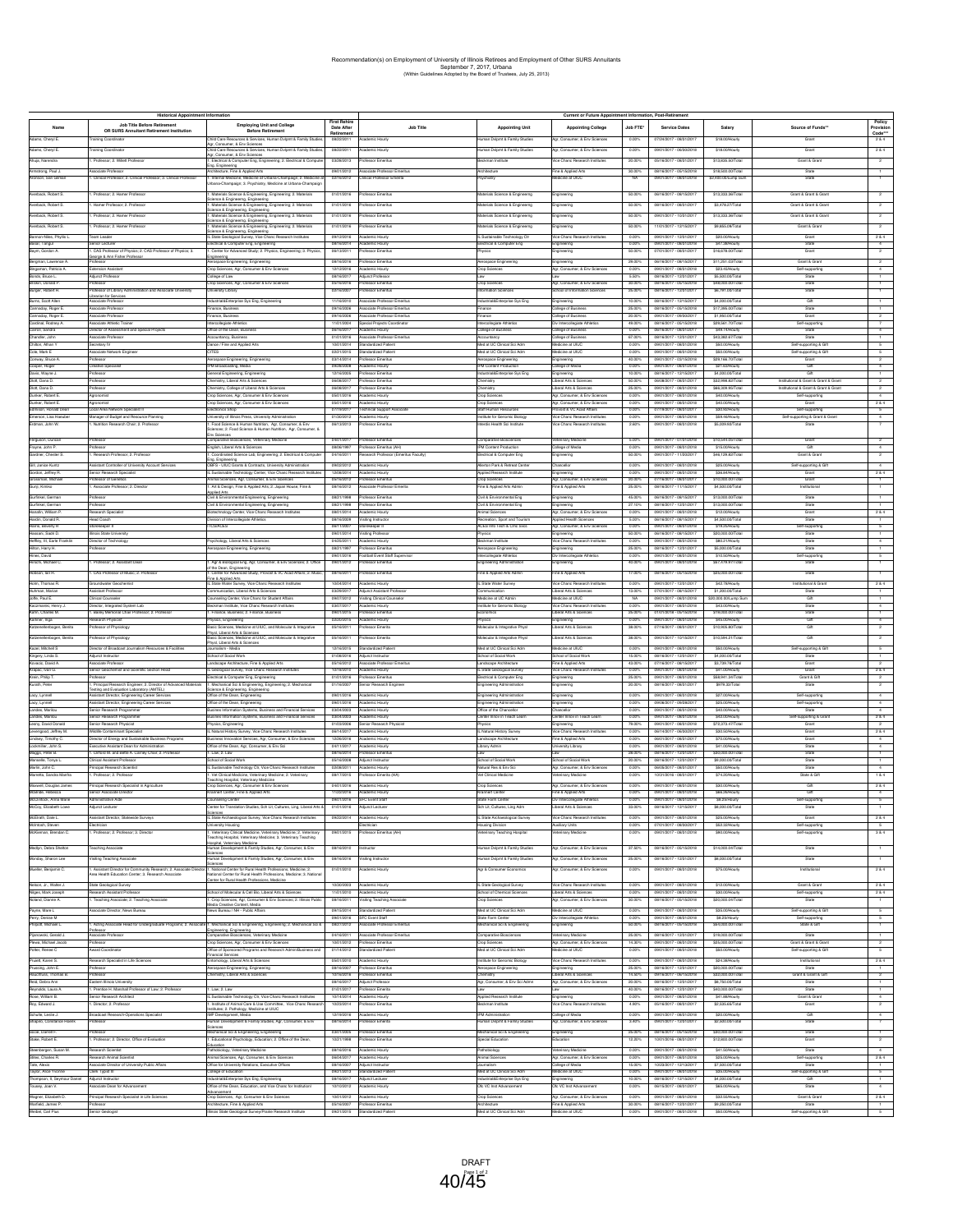### Recommendation(s) on Employment of University of Illinois Retirees and Employment of Other SURS Annuitants<br>September 7, 2017, Urbana<br>(Within Guidelines Adopted by the Board of Trustees, July 25, 2013)

|                          | <b>Historical Appointment Information</b>                               |                                                                                                                        |                                                 | Current or Future Appointment Information, Post-Retirement |                             |                               |          |                         |                   |                       |                                |
|--------------------------|-------------------------------------------------------------------------|------------------------------------------------------------------------------------------------------------------------|-------------------------------------------------|------------------------------------------------------------|-----------------------------|-------------------------------|----------|-------------------------|-------------------|-----------------------|--------------------------------|
| Name                     | Job Title Before Retirement<br>OR SURS Annuitant Retirement Institution | <b>Employing Unit and College</b><br><b>Refore Retirement</b>                                                          | <b>First Rehire</b><br>Date After<br>Retirement | <b>Job Title</b>                                           | <b>Appointing Unit</b>      | <b>Appointing College</b>     | Job FTE* | <b>Service Dates</b>    | Salary            | Source of Funds**     | Policy<br>Provision<br>Code*** |
| Welge, Michael E.        | Senior Research and Development Technical Program Manager               | Supercomputer Applications. Vice Chanc Research Institutes                                                             | 04/16/2013                                      | Senior Data Analytics Advisor                              | Applied Research Institute  | ingineering                   | 50.00%   | 09/01/2017 - 08/31/2018 | \$80,000,00/Total | State & Grant         |                                |
| White, Bryan A.          | I. Professor: 2. U of I Director of Mayo                                | . Animal Sciences, Agr. Consumer, & Env Sciences; 2. Interdis<br>Health Sci Initiative, Vice Chanc Research Institutes | 04/16/2017                                      | Professor Emeritus                                         | Animal Sciences             | Agr. Consumer, & Env Sciences | 21.50%   | 08/16/2017 - 05/15/2018 | \$50,000,00/Total | State & Grant & Grant |                                |
| White, Bryan A.          | I. Professor: 2. U of I Director of Mayo                                | . Animal Sciences, Agr. Consumer, & Env Sciences; 2. Interdis<br>Health Sci Initiative, Vice Chanc Research Institutes | 04/16/2017                                      | J of I Director of Mayo                                    | Vice Chancellor-Research    | Vice Chancellor for Research  | 8.00%    | 09/01/2017 - 08/31/2018 | \$5,000,00/Total  | State                 |                                |
| Williams, Michael J.     | Research Engineer                                                       | Materials Research Lab. Engineering                                                                                    | 06/16/2006                                      | Academic Hourly                                            | Nuclear, Plasma, & Rad Engr | Engineering                   | 0.00%    | 09/01/2017 - 08/31/2018 | \$35.25/Hourly    | Grant                 | 284                            |
| Wolf, Sandra L.          | Library Operations Associate                                            | University Library                                                                                                     | 07/25/2017                                      | Academic Hourly                                            |                             | University Library            | 0.00%    | 07/25/2017 - 08/31/2017 | \$20,98/Hourly    | Institutional         |                                |
| Yeazel, Mary             | Senior Assistant Director, Engineering Career Services                  | Office of the Dean, Engineering                                                                                        | 09/17/2013                                      | Academic Hourly                                            | noitsvänimbA onineeripne    | Engineering                   | 0.00%    | 08/21/2017 - 08/31/2017 | \$25,00/Hourly    | Self-supporting       |                                |
| Yeazel, Mary             | Senior Assistant Director, Engineering Career Services                  | Office of the Dean, Engineering                                                                                        | 09/17/2013                                      | Academic Hourly                                            | Engineering Administration  | Engineering                   | 0.00%    | 09/01/2017 - 11/10/2017 | \$25,00/Hourly    | Self-supporting       |                                |
| Zymkiewicz, Tammy Denise | Account Tech III                                                        |                                                                                                                        | 09/01/2016                                      | SFC EH Bidg, Security                                      | Intercollegiate Athletics   | Div Intercollegiate Athletics | 0.00%    | 09/01/2017 - 08/31/2018 | \$13,00/Hourly    | Self-supporting       |                                |
|                          |                                                                         |                                                                                                                        |                                                 |                                                            |                             |                               |          |                         |                   |                       |                                |

\*Job FTE: NA = Project for a pre-defined duration; no formal FTE. Payment rendered at conclusion of project.

\*\*Source of Funds<br>
Gift and Endowment Income<br>
Institutional Funds (ICR, admin and educational allowances, royalty)<br>
Self-supporting<br>Self-supporting<br>
Self-supporting

State

Trust-other (predominately UIUC Extension State of IL County Board Match Funds)

"Plate Toware Code<br> $\tau$ . The first control of the state of the control and product and perform other related services on a part-lime cocasional basis<br>2. Retred bookly or anti-remained to conduct research on equiportents t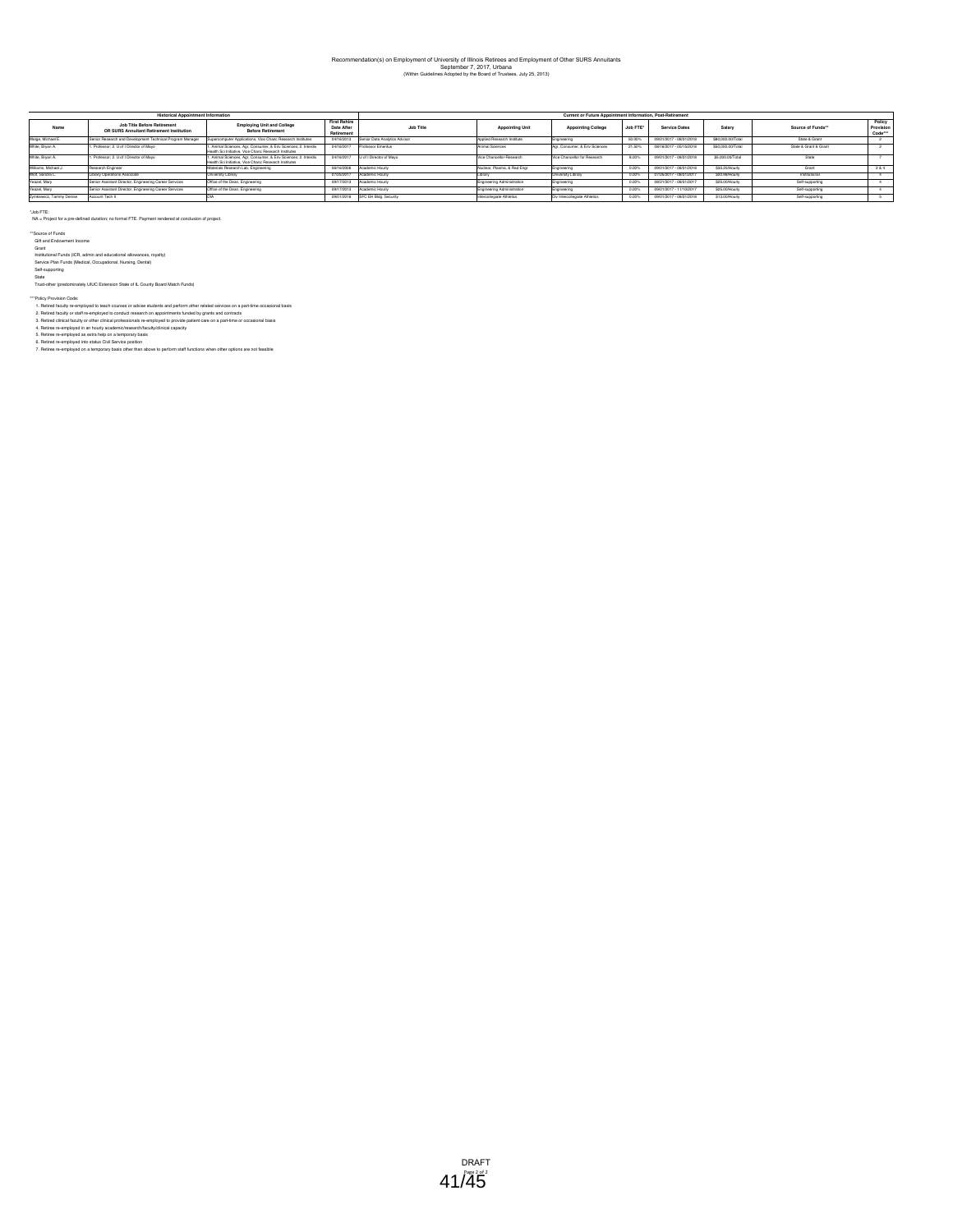### Recommendation(s) on Employment of University of Illinois Retirees and Employment of Other SURS Annuitants<br>September 7, 2017, Chicago<br>(Within Guidelines Adopted by the Board of Trustees, July 25, 2013)

|                                                | <b>Historical Appointment Information</b>                                                                                    |                                                                                                                                                                                                   | <b>First Rehire</b>      |                                                                                                       |                                                        | <b>Current or Future Appointr</b>                              | ent Information, Post-Re |                                                    |                                         |                                       | Policy                                    |
|------------------------------------------------|------------------------------------------------------------------------------------------------------------------------------|---------------------------------------------------------------------------------------------------------------------------------------------------------------------------------------------------|--------------------------|-------------------------------------------------------------------------------------------------------|--------------------------------------------------------|----------------------------------------------------------------|--------------------------|----------------------------------------------------|-----------------------------------------|---------------------------------------|-------------------------------------------|
| Name                                           | Job Title Before Retiremen<br>OR SURS Annuitant Retirement Institution                                                       | <b>Employing Unit and College</b><br><b>Before Retirement</b>                                                                                                                                     | Date After               | <b>Job Title</b>                                                                                      | <b>Appointing Unit</b>                                 | <b>Appointing College</b>                                      | Job FTE*                 | <b>Service Dates</b>                               | Salary                                  | Source of Funds'                      | Provision                                 |
| oraham, Edwan                                  | Chief of Service: 2. Head: 3. Physician Surgeon: 4. Professor                                                                | Department of Orthopaedic Surgery, College of Medicine at                                                                                                                                         | Retirement<br>05/01/200  |                                                                                                       | thopaedic Surgery                                      | oll Medicine at Chicago - CS                                   | 20.00%                   | 09/01/2017 - 08/31/2018                            | \$60,000.00/Tota                        |                                       | Code***                                   |
|                                                |                                                                                                                              | .<br>hicago; 2. Department of Orthopaedic Surgery, College of<br>fedicine at Chicago; 3. Department of Orthopaedic Surgery.                                                                       |                          |                                                                                                       |                                                        |                                                                |                          |                                                    |                                         |                                       |                                           |
|                                                |                                                                                                                              | sliege of Medicine at Chicago; 4. Department of Orthopaedic<br>roerv. College of Medicine at Chicago                                                                                              |                          |                                                                                                       |                                                        |                                                                |                          |                                                    |                                         |                                       |                                           |
| Aggarwal, Suresh K                             |                                                                                                                              | partment of Mechanical and Industrial Engineering, College of<br>gineering                                                                                                                        | 08/16/2014               | lessor Emeritu                                                                                        | achanical & Industrial Eng                             | ingineering                                                    | 7.00%                    | 05/16/2018 - 07/15/2018                            | \$2,327.56/Tota                         | Institutiona                          |                                           |
| Aggarwal, Suresh K.                            | rotessor                                                                                                                     | epartment of Mechanical and Industrial Engineering, College of                                                                                                                                    | 08/16/2014               | rofessor Emeritus                                                                                     | fechanical & Industrial Engr                           | Engineering                                                    | 27.00%                   | 08/16/2017 - 05/15/2018                            | \$40,400.01/Total                       | State                                 |                                           |
| Albright, Lonnetta                             | Program Coordinator                                                                                                          | ane Addams College of Social Work                                                                                                                                                                 | 12/06/2016               | Prof Train Dev Spec                                                                                   | Jane Addams Social Work                                | Social Work                                                    | 0.00%                    | 09/01/2017 - 09/29/2017                            | \$55.00/Hourly                          | Grant & Grant                         |                                           |
| Andrews, Linda Landis                          | irector of Managerial Communications                                                                                         | spartment of Managerial Studies, College of Business                                                                                                                                              | 11/16/2004               | acturer                                                                                               | English                                                | <b>Jberal Arts &amp; Sciences</b>                              | 67.00%                   | 08/16/2017 - 05/15/2018                            | \$26,000.04/Total                       | State                                 |                                           |
| Bash, Stephan Es                               | ssociate Professor (CT); 2. Physician Surger                                                                                 | ediatrics, College of Me<br>epartment of Pediatrics, College of Medicine at Peoria                                                                                                                |                          |                                                                                                       |                                                        | liege of Me                                                    | 30.00                    |                                                    |                                         | ell-supporting                        |                                           |
| Bassett, Gilbert W.<br>Baughman, Verna L       | rim Head<br>Professor (CT); 2. Physician Surgeon                                                                             |                                                                                                                                                                                                   | 12/14/2009<br>11/01/2011 | rim Head                                                                                              | inance                                                 | usiness Adm<br>Coll Medicine at Chicago - CS                   | 50.00%<br>NA             | 05/16/2017 - 08/15/2017<br>08/16/2017 - 09/15/201  | \$30,694.29/Tota<br>\$22,600.00/Lump Su | State<br>Service Plan Fund            |                                           |
|                                                |                                                                                                                              | Department of Anesthesiology, College of Medicine at Chicago;<br>tiversity of Illinois Hospital and Health Sciences System                                                                        |                          | mp Sum - Anest                                                                                        | esthesiology                                           |                                                                |                          |                                                    |                                         |                                       |                                           |
| Brigid, Lusk<br>Buczek, Nora Spurgis           | nical Professo<br>tructor and Assistant Reference Librarian                                                                  | ersity Library                                                                                                                                                                                    | 08/16/2016<br>09/16/2012 | unct Clinical Pro<br>uctor and Reference and Liaison Libraria                                         | <b>Hull House Muse</b><br>University Library           | itecture, Design, & the Arts<br>Library                        | 7.00%<br>20.00%          | 06/16/2017 - 07/15/2017<br>09/01/2017 - 08/31/2018 | \$600.00/Tob<br>\$10.300.00/Total       | Grant<br>State                        |                                           |
| Cali, Salvatore                                | Research Industrial Hygienist; 2. Research Industrial Hygienist<br>tructor                                                   | Division of Environmental and Occupational Health Sciences<br>chool of Public Health: 2. Great Lakes Centers. Occupational                                                                        | 09/01/2015               |                                                                                                       | ronmti & Occuptni Hith So                              | hool of Public Hea                                             | 47.00%                   | 05/16/2018 - 06/30/2018                            | \$5,527.88/Tota                         | Grant & Grant & Grant & Gran          |                                           |
|                                                |                                                                                                                              | aath Services Institute, School of Public Health; 3. Great Lake                                                                                                                                   |                          |                                                                                                       |                                                        |                                                                |                          |                                                    |                                         |                                       |                                           |
| Cali, Salvatore                                | Research Industrial Hygienist; 2. Research Industrial Hygienist;                                                             | tters, School of Public Health<br>Division of Environmental and Occupational Health Sciences                                                                                                      | 09/01/2015               | hstructor                                                                                             | Environmtl & Occuptni Hith Sci                         | School of Public Health                                        | 48.00%                   | 07/01/2017 - 08/15/2017                            | \$5,555,88/Total                        | Grant & Grant & Grant & Grant & Grant |                                           |
|                                                |                                                                                                                              | hool of Public Health; 2. Great Lakes Centers, Occupationa<br>ealth Services Institute, School of Public Health; 3. Great Lakes                                                                   |                          |                                                                                                       |                                                        |                                                                |                          |                                                    |                                         |                                       |                                           |
| Cali, Salvator                                 |                                                                                                                              | inters, School of Public Health<br>al and Occupat                                                                                                                                                 |                          |                                                                                                       | nti & Occupini Hith So                                 | ol of Publi                                                    | 48.009                   | 08/16/2017<br>08/31/201                            | \$1,963.65/To                           | Grant & Grant & Grant & Grant & Gran  |                                           |
|                                                | tructor                                                                                                                      | chool of Public Health; 2. Great Lakes Centers, Occupational<br>sath Services Institute, School of Public Health; 3. Great Lakes                                                                  |                          |                                                                                                       |                                                        |                                                                |                          |                                                    |                                         |                                       |                                           |
| Cali, Salvatore                                | 1. Research Industrial Hygienist; 2. Research Industrial Hygienist;                                                          | ters, School of Public Health<br>Division of Environmental and Occupational Health Sciences.                                                                                                      | 09/01/2015               | structor                                                                                              | ironmtl & Occuptni Hith Sci                            | chool of Public Health                                         | 48.00%                   | 09/01/2017 - 05/15/2018                            | \$31,909.29/Total                       | Grant & Grant & Grant & Grant & Grant | 2&5                                       |
|                                                | tointo                                                                                                                       | chool of Public Health: 2. Great Lakes Centers, Occupational<br>ath Services Institute, School of Public Health; 3. Great Lakes                                                                   |                          |                                                                                                       |                                                        |                                                                |                          |                                                    |                                         |                                       |                                           |
| Chakrabarty, Krishna                           | search Assistant Professo                                                                                                    | inters, School of Public Health<br>tent of Biochemistry and Molecular Genetics. College of                                                                                                        | 06/01/2000               | lasaarch Assistant Profass                                                                            | liochem & Molecular Genetics                           | Coll Medicine at Chicago - BS                                  | 2.00%                    | 09/01/2017 - 08/31/2018                            | \$2,003.99/Total                        | State                                 |                                           |
| Chapital, Leslie Ware                          | Research & Policy Analyst                                                                                                    | edicine at Chicago<br>sability and Human Development                                                                                                                                              |                          | Research Associate II (Hourly)                                                                        | Inst on Disability & Human Dev                         | Applied Health Sciences                                        | 0.00%                    | 06/20/2017 - 08/31/2017                            | \$37.00/Hourly                          | Grant                                 | 4                                         |
| Chatrath, Umesh C.                             | Associate Professor of Clinical Pediatrics; 2. Physician Surgeon                                                             | Department of Pediatrics, College of Medicine at Peoria: 2.<br>partment of Pediatrics, College of Medicine at Peoria                                                                              | 03/15/2006               | Clinical Associate Professor                                                                          | ediatrics                                              | <b>Cliege of Medicine at Peoria</b>                            | 0.00%                    | 09/01/2017 - 08/31/2018                            | \$100.00/Hourly                         | Service Plan Fund                     | $\overline{4}$                            |
| Cirillo, Nancy R.                              | ssociate Professor                                                                                                           | spartment of English, College of Liberal Arts and Sciences                                                                                                                                        | 08/16/2005               | Honors College Faculty                                                                                | Honors College                                         | Honors College                                                 | 33.00%                   | 08/16/2017 - 12/31/2017                            | \$8,000.00/Total                        | State                                 | $\overline{2}$                            |
| Cohan, Janet<br>Cohen, Rhonna L                | Senior Research Nurse Coodinator<br>ssociate Professor of Clinical Oral Pathology                                            | epartment of Medicine / College of Medicine<br>ollege of Dentstry                                                                                                                                 | 06/18/2012<br>06/16/2005 | SPEC RSDIS<br>Associate Professor of Clinical Oral Pathol                                             | Medicine<br>Dentistry Administratio                    | Coll Medicine at Chicago - CS<br>Dentistry                     | 0.00%<br>20.00%          | 09/01/2017 - 08/31/2018<br>09/01/2017 - 08/31/2018 | \$57,59/Hourly<br>\$22,634,40/Total     | Grant<br>State                        | $\overline{4}$<br>$\overline{7}$          |
| Corazon, Recalde                               | Staff Specialist in Nursing                                                                                                  | dicine: Obstetrics and Gynecology                                                                                                                                                                 | 08/01/2013               | Staff Specialist in Nursing                                                                           | Obstetrics & Gynecology                                | Coll Medicine at Chicago - CS                                  | 0.00%                    | 09/01/2017 - 08/31/2018                            | \$48.08/Hourly                          | Service Plan Fund                     | $\overline{3}$                            |
| Cusack, Thomas J                               | Chair; 2. Physician Surgeon; 3. Professor of Clinical Radiology                                                              | Department of Radiology, College of Medicine at Peoria; 2.<br>epartment of Radiology, College of Medicine at Peoria; 3.                                                                           | 01/01/2011               | <b>Sinical Professe</b>                                                                               | diology                                                | College of Medicine at Peoria                                  | 0.00%                    | 09/01/2017 - 08/31/2018                            | \$108.38/Hourly                         |                                       |                                           |
| Davis, John Marcell                            | rofessor (RT)                                                                                                                | partment of Radiology, College of Medicine at Peoria<br>spartment of Psychiatry, College of Medicine at Chicago                                                                                   | 08/20/2014               | otessor                                                                                               | Psychiatry                                             | Coll Medicine at Chicago - CS                                  | 20.00%                   | 09/01/2017 - 08/31/2018                            | \$29,419.92/Total                       | Institutional & Grant                 | $\overline{2}$                            |
| Dybas, Mary A                                  | Manager of Research Operations                                                                                               | hysiology and Biophysics/College of Medicine                                                                                                                                                      | 09/25/2016               | Business Administrative Associate                                                                     | Urban Planning &Public Affairs                         | Urban Planning &Public Affairs                                 | 0.00%                    | 09/01/2017 - 08/31/2018                            | \$35.00/Hourly                          | State                                 | 5                                         |
| Edelman, Guy J.                                | Associate Head for Education: 2 Associate Professor of Clinical<br>logy; 3. Physician Surgeon; 4. Section Chief              | Department of Anesthesiology, College of Medicine at Chicago:                                                                                                                                     | 01/16/2017               | Lump Sum - Anesthesiology                                                                             | Anesthesiology                                         | Coll Medicine at Chicago - CS                                  | NA                       | 08/16/2017 - 09/15/2017                            | \$12,153,00/Lump Sum                    | Service Plan Funds                    | $\mathbf{3}$                              |
|                                                | roanesthesia                                                                                                                 | spartment of Anesthesiology, College of Medicine at Chicago; 3<br>spartment of Anesthesiology, College of Medicine at Chicago; 4<br>partment of Anesthesiology, College of Medicine at Chicago    |                          |                                                                                                       |                                                        |                                                                |                          |                                                    |                                         |                                       |                                           |
| Edelman, Guy J                                 | Associate Head for Education; 2. Associate Professor of Clini<br>nesthesiology; 3. Physician Surgeon; 4. Section Chief,      | t of Anesthesiology, College of Me<br>spartment of Anesthesiology, College of Medicine at Chicago; 3                                                                                              | 01/16/2017               | Associate Professor of Clinical Anesthe                                                               |                                                        | Coll Medicine at Chicago - CS                                  | 5.00%                    | 09/01/2017 - 08/31/2018                            | \$15,994.55/Tot                         | Service Plan Fund                     |                                           |
|                                                | uroanesthesia                                                                                                                | spartment of Anesthesiology, College of Medicine at Chicago; 4<br>spartment of Anesthesiology, College of Medicine at Chicago                                                                     |                          |                                                                                                       |                                                        |                                                                |                          |                                                    |                                         |                                       |                                           |
| Edelman, Guy J.                                | 1. Associate Head for Education; 2. Associate Professor of Clinica<br>lesthesiology; 3. Physician Surgeon; 4. Section Chief, | Department of Anesthesiology, College of Medicine at Chicago<br>spartment of Anesthesiology, College of Medicine at Chicago; 3                                                                    | 01/16/2017               | <b>Trysician Surgeon</b>                                                                              | Anesthesiology                                         | Coll Medicine at Chicago - CS                                  | 35.00%                   | 09/01/2017 - 08/31/2018                            | \$111,961.83/Total                      | Service Plan Funds                    |                                           |
|                                                | uroanesthesia                                                                                                                | spartment of Anesthesiology, College of Medicine at Chicago; 4<br>spartment of Anesthesiology, College of Medicine at Chicago                                                                     |                          |                                                                                                       |                                                        |                                                                |                          |                                                    |                                         |                                       |                                           |
| Fadavi, Shahrbanoo                             | Professor of Clinical Pediatric Dentistry                                                                                    | spartment of Pediatric Dentistry, College of Dentistry                                                                                                                                            | 08/01/2014               | Professor Emerita of Clinical Pediatric Dentistry                                                     | Pediatric Dentistry                                    | Dentistry                                                      | 20.00%                   | 08/01/2017 - 08/15/2017                            | \$1,916,67/Total                        | Self-supporting                       | 183                                       |
| Fadavi, Shahrbanoo<br>Fadayi, Shahrbanoo       | ssor of Clinical Pediatric Dentistry (CT<br>rofessor of Clinical Pediatric Dentistry (CT)                                    | partment of Pediatric Dentistry, College of Dentistry<br>spartment of Pediatric Dentistry, College of Dentistry                                                                                   | 08/01/2014<br>08/01/2014 | essor Emerita of Clinical Pediatric Dentistry<br>essor Emerita of Clinical Pediatric Dentistry        | Pediatric Dentistry<br>Pediatric Dentistry             | Dentistry<br>Dentistry                                         | 20.00%<br>20.00%         | 08/16/2017 - 08/31/2017<br>09/01/2017 - 08/31/2018 | \$434.78/Total<br>\$10,000.00/Total     | Self-supporting<br>Self-supporting    | 183<br>183                                |
| Feld, James M.                                 | . Physician Surgeon; 2. Professor of Clinical Anesthesiology; 3                                                              | Department of Anesthesiplogy, College of Medicine at Chicago                                                                                                                                      | 08/01/2010               | hysician Surgeon                                                                                      | esthesiology                                           | Coll Medicine at Chicago - CS                                  | 40.00%                   | 09/01/2017 - 08/31/2018                            | \$132,260,87/Total                      | Service Plan Funds                    |                                           |
|                                                | ciate Chief of Service: 4 Clinical Director Anesthesia OR                                                                    | partment of Anesthesiology, College of Medicine at Chicago: 3<br>versity of Illinois Hospital & Health Sciences System; 4.                                                                        |                          |                                                                                                       |                                                        |                                                                |                          |                                                    |                                         |                                       |                                           |
| Feld, James M.                                 | Physician Sumann: 2. Professor of Clinical Anasthesiology                                                                    | iversity of Illinois Hospital and Health Sciences System<br>.<br>Department of Anesthesiology, College of Medicine at Chicago;<br>epartment of Anesthesiology, College of Medicine at Chicago; 3. | 08/01/2010               | Visiting Professor of Clinical Anesthesi                                                              |                                                        | Coll Medicine at Chicago - CS                                  | 20.00%                   | 09/01/2017 - 08/31/2018                            | \$66.130.43/Total                       | Service Plan Fund                     |                                           |
|                                                | ociate Chief of Service; 4. Clinical Director Anesthesia OR                                                                  | tiversity of Illinois Hospital & Health Sciences System; 4.                                                                                                                                       |                          |                                                                                                       |                                                        |                                                                |                          |                                                    |                                         |                                       |                                           |
| Gardiner, Judith K.                            | Professor                                                                                                                    | niversity of Illinois Hospital and Health Sciences System<br>epartment of English, College of Liberal Arts and Sciences                                                                           |                          | 01/01/2013 Honors College Faculty                                                                     | Honors College                                         | Honors College                                                 | 33.00%                   | 08/16/2017 - 12/31/2017                            | \$8,000.00/Total                        | State                                 | $\overline{1}$                            |
| Geiss, Roger William                           | Chair; 2. Physician Surgeon; 3. Professor (CT)                                                                               | Department of Pathology, College of Medicine Peoria; 2.<br>partment of Pathology, College of Medicine Peoria; 3.                                                                                  | 08/24/2015               | ofessor Emeritus                                                                                      | athology                                               | College of Medicine at Peoria                                  | 0.00%                    | 09/01/2017 - 08/31/2018                            | \$90.00/Hourly                          | State                                 | $\overline{4}$                            |
| Ghassemi, Mahmood                              | Research Assistant Professor                                                                                                 | artment of Pathology, College of Medicine Peoria<br>spartment of Medicine, College of Medicine at Chicago                                                                                         |                          | Research Assistant Professor                                                                          | Medicine                                               | Coll Medicine at Chicago - CS                                  | 40.00%                   | 09/01/2017 - 08/31/2018                            | \$44,560.73/Total                       | Service Plan Funds                    | $\overline{2}$                            |
| Greenberg, Daniel A.                           | Clinical Associate Professor                                                                                                 | epartment of Periodontics. College of Dentistry                                                                                                                                                   | 11/01/1998               | Clinical Assistant Professor                                                                          | Periodontics                                           | Dentistry                                                      | 40.00%                   | 09/01/2017 - 08/31/2018                            | \$9,000,00/Total                        | Self-supporting                       | $\overline{1}$                            |
| Greene, Charles S                              | nical Professo                                                                                                               | spartment of Oral Medicine and Diagnostics Sciences, Coll<br>entistry                                                                                                                             | 11/01/1997               | inical Professor                                                                                      | <b>Irthodontics</b>                                    | entistry                                                       | 20.00%                   | 09/01/2017 - 08/31/2018                            | \$10,000,00/Total                       | Self-supporting                       |                                           |
| Grider, Linda Marie<br>Hall, Vinni Maria       | Assistant Director<br>Chicago State University                                                                               | iversity of Illinois Hospital & Health Sciences System                                                                                                                                            | 09/16/2012<br>01/01/2004 | Clinical Assistant Professor<br>Adjunct Assistant Professor                                           | Pharmacy Practice<br>Special Education                 | Pharmacy<br>Education                                          | 60.00%<br>66.00%         | 09/01/2017 - 08/31/2018<br>08/16/2017 - 12/31/2017 | \$66,130.43/Total<br>\$14,000,00/Total  | Self-supporting<br>State              |                                           |
| Harrow, Martin                                 | Chief of Services; 2. Professor (RT                                                                                          | Department of Psychiatry, College of Medicine at Chicago; 2.<br>artment of Psychiatry, College of Medicine at Chicago                                                                             | 09/04/2012               | lessor Emeritus                                                                                       | sychiatry                                              | Coll Medicine at Chicago - CS                                  | 20.00%                   | 09/01/2017 - 08/31/2018                            | \$30,176.04/Total                       | Institutiona                          |                                           |
| Ho, Yee-Kin                                    | Associate Professor (RT); 2. Director, Medical Studies                                                                       | Department of Biochemistry and Molecular Genetics, College of<br>dicine at Chicago; 2. Department of Biochemistry and Molecula                                                                    | 08/09/2011               | ssociate Professor                                                                                    | Biochem & Molecular Genetics                           | Coll Medicine at Chicago - BS                                  | 49.00%                   | 09/01/2017 - 08/31/2018                            | \$45,088,93/Tota                        | State                                 |                                           |
| Hohit, William F.                              | Clinical Professor                                                                                                           | etics, College of Medicine at Chicago<br>epartment of Orthodontics, College of Dentistry                                                                                                          | 11/01/2015               | <b>Adjunct Clinical Professor</b>                                                                     | Pediatric Dentistry                                    | Dentistry                                                      | 10.00%                   | 09/01/2017 - 08/31/2018                            | \$5,000,00/Total                        | State                                 | 1                                         |
| Hohit, William F.                              | <b>Sinical Professor</b>                                                                                                     | epartment of Orthodontics, College of Dentistry                                                                                                                                                   | 11/01/2015               | Clinical Professor                                                                                    | Orthodontics                                           | Dentistry                                                      | 10.00%                   | 09/01/2017 - 08/31/2018                            | \$5,000,00/Total                        | Self-supportin                        |                                           |
| Hupert, Jordan                                 | Assistant Professor of Clinical Pediatrics: 2. Physician Surg                                                                | Department of Pediatrics, College of Medicine at Chicago; 2.<br>spartment of Pediatrics, College of Medicine at Chicago                                                                           | 05/01/2015               | istant Professor of Clinical Pediatric                                                                | ediatrics                                              | Coll Medicine at Chicago - CS                                  | 45.00%                   | 09/01/2017 - 08/31/2018                            | \$69 502 50/Total                       | Service Plan Fund                     |                                           |
| Jaffe, Howard A.<br>Jaffe, Randal Cra          | Associate Professor (CT)<br>Professor, 2. Assistant to the Dire-                                                             | tent of Medicine. College of Medicine at Chicago<br>Department of Physiology & Biophysics, College of Medic                                                                                       | 06/16/2015<br>11/16/2007 | Clinical Associate Professor<br>ofessor Emeritus                                                      | Medicine<br>ysiology and Biophysic                     | Coll Medicine at Chicago - CS<br>Coll Medicine at Chicago - BS | 10.00%<br>27.00%         | 09/01/2017 - 08/31/2018<br>09/01/2017 - 08/31/2018 | \$20,039,57/Total<br>\$29,482.15/Total  | Service Plan Funds<br>State           | $\overline{\mathbf{3}}$                   |
|                                                |                                                                                                                              | hicago; 2. Research Resources Center, Office of the Vice<br>hancellor of Research                                                                                                                 |                          |                                                                                                       |                                                        |                                                                |                          |                                                    |                                         |                                       |                                           |
| Jones, Lorrie Rickman<br>Kallo, Patricia       | iting Research Professo<br>lisiting Research Specialist in Health Sciences                                                   | Idams College of Social Work<br>crobiology and Immunology / Medicine                                                                                                                              | 08/16/2017               | Adjunct Lecturer<br>SPEC RSDIS / Faculty/Clinical/Research Hourly                                     | Jane Addams Social Work<br>Microbiology and Immunology | Social Work<br>Coll Medicine at Chicago - BS                   | 30.00%<br>0.00%          | 08/16/2017 - 12/31/2017<br>07/03/2017 - 08/31/2017 | \$6,941.55/Total<br>\$23.18/Hourly      | State<br>Grant                        | $\overline{4}$                            |
| Kallo, Patricia                                | Visiting Research Specialist in Health Sciences                                                                              | crobiology and Immunology / Medicine                                                                                                                                                              |                          | SPEC RSDIS / Faculty/Clinical/Research Hourly                                                         | Microbiology and Immunology                            | Coll Medicine at Chicago - BS                                  | 0.00%                    | 09/01/2017 - 03/31/2018                            | \$23.18/Hourly                          | Grant                                 | $\overline{4}$                            |
| Keehn, Mary Theres<br>Keehn, Mary Therese      | DIR PHYSL MED AND REHAB<br>DIR PHYSL MED AND REHAB                                                                           | scital<br><b>CCUPATIONAL THERAPY</b>                                                                                                                                                              | 08/16/2011<br>08/16/2011 | Associate Dean for Clinical Affairs<br><b>NTRM DIR INTERPROF EDU</b>                                  | Applied Health Sciences Admin<br>VC for Health Affairs | Applied Health Sciences<br>VC for Health Affairs               | 15.00%<br>25.00%         | 09/01/2017 - 08/31/2018<br>09/01/2017 - 08/31/2018 | \$23,145.65/Total<br>\$40,931,00/Total  | State<br>Institutional                | $\overline{7}$<br>$\overline{7}$          |
| Kirk, Rosaline                                 | sistant to the Head                                                                                                          | ral Medicine and Diagnostic Sciences, College of Dentistry                                                                                                                                        |                          | ninistrative Aide                                                                                     | Medical Education                                      | Coll Medicine at Chicago - BS                                  | 0.00%                    | 09/01/2017 - 08/31/2018                            | \$25.36/Hourly                          | State                                 | $\sqrt{5}$                                |
| Kratochwill, Patricia E<br>Kuchta, Ann Marie   | ssistant to the Head<br>Clinical Assistant Professor; 2. Clinical Pharmacist                                                 | C Dept of Otolaryngology, COM<br>Department of Pharamcy Practice, College of Pharmacy: 2.                                                                                                         | 05/03/2017<br>08/16/2012 | <b>SPEC RSDIS</b><br>Inical Assistant Professor                                                       | Psychiatry<br>Pharmacy Practice                        | Coll Medicine at Chicago - CS<br>Pharmacy                      | 0.00%<br>40.00%          | 09/01/2017 - 08/31/2018<br>09/01/2017 - 08/31/2018 | \$35.00/Hourly<br>\$45,759.12/Total     | Gift<br>Self-supporting               | $\overline{4}$<br>$\overline{\mathbf{3}}$ |
| Kuffner, Mary Jo                               | iting Director of Operations, CHS & CADE                                                                                     | ment of Pharmacy Practice, College of Pharmacy<br>for the Advancement of Distance Education / School of                                                                                           | 07/01/2016               | rants & Contract Admi                                                                                 | Dir for Ady Dist Educ Pub Hith                         | chool of Public Health                                         | 0.00%                    | 09/01/2017 - 08/31/2018                            | \$35.95/Hourly                          | Seif-supportin                        |                                           |
| Laurito, Charles E.                            | Professor (CT): 2. Center Medical Director: 3. Physician Surg                                                                | ublic Health<br>ment of Anesthesiology. College of Medicine at Chicago                                                                                                                            | 09/01/2015               | Clinical Professo                                                                                     | <b>Inesthesiology</b>                                  | Coll Medicine at Chicago - CS                                  | 0.00%                    | 09/01/2017 - 08/31/2018                            | \$161.00/Hourly                         | Service Plan Funds                    |                                           |
|                                                |                                                                                                                              | iversity of Illinois Hospital and Health Sciences System; 3.<br>iversity of Illinois Hospital and Health Sciences System                                                                          |                          |                                                                                                       |                                                        |                                                                |                          |                                                    |                                         |                                       |                                           |
| Liang, Zhiguo<br>Liang, Zhiguo                 | lesearch Specialist<br>earch Specialist                                                                                      | crobiology and Immunology / Medicine<br>robiology and Immunology / Medicine                                                                                                                       |                          | SPEC RSDIS / Faculty/Clinical/Research Hourly<br><b>SPEC RSDIS / Faculty/Clinical/Research Hourly</b> | Microbiology and Immunology<br>logy and Immunology     | Coll Medicine at Chicago - BS<br>Coll Medicine at Chicago - BS | 0.00%<br>0.00%           | 06/26/2017 - 08/31/2017<br>09/01/2017 - 03/31/2018 | \$29.72/Hourly<br>\$29.72/Hourly        | Grant<br>Grant                        | $\overline{4}$<br>$\overline{4}$          |
| Linsk, Nathan L                                |                                                                                                                              |                                                                                                                                                                                                   |                          |                                                                                                       |                                                        |                                                                |                          |                                                    |                                         |                                       |                                           |
| Lippman, Matthew Ross                          | fessor                                                                                                                       | spartment of Criminology, Law and Justice, College of Liberal Arts<br>nd Sciences                                                                                                                 | 08/16/2012               | ofessor Emeritus                                                                                      | minology, Law, and Justice                             | beral Arts & Sciences                                          | 67.00%                   | 08/16/2017 - 12/31/2017                            | \$17,000.00/Total                       | State                                 | $\mathbf{1}$                              |
| Littleton, Michael J                           | . Clinical Assistant Professor; 2. Coordinator of Occupat<br>herapy Services                                                 | Department of Occupational Therapy, College of Applied Healt<br>siences; 2. University of Illinois Hospital and Health Sciences                                                                   | 09/01/2014               | <b>Cinical Assistant Professo</b>                                                                     | Coupational Therapy                                    | Applied Health Sciences                                        | 0.00%                    | 09/01/2017 - 08/31/2018                            | \$40.00/Hourly                          |                                       |                                           |
| Lopata, Melvin                                 |                                                                                                                              | partment of Medicine, College of Medicine at Chicago                                                                                                                                              | 08/16/2003               | rofessor                                                                                              | dicine                                                 | Coll Medicine at Chicago - CS                                  | 30.00%                   | 09/01/2017 - 08/31/2018                            | \$38,326.55/Total                       | Service Plan Funds                    | 183                                       |
| McInnis, Tayone<br>Miler, Glenn D.             | Assistant Dean for Pre-Clinical Curriculum: 2. Director: Education                                                           | Academic Affairs, College of Medicine at Peoria; 2. Department                                                                                                                                    | 0/01/2014<br>08/01/2014  | Clinical Professor                                                                                    | Dentistry Ac<br>COM-Peoria Academic Affairs            | College of Medicine at Peoria                                  | 0.00%                    | 09/01/2017 - 08/31/2018<br>09/01/2017 - 08/31/2018 | \$40.64/Hourly<br>\$50,00/Hourly        | State                                 | $\epsilon$<br>$\overline{4}$              |
|                                                | miculum; 3. Physician Surgeon; 4. Professor of Clinical Family                                                               | amily and Community Medicine, College of Medicine Peorla; 3.<br>epartment of Family and Community Medicine, College of                                                                            |                          |                                                                                                       |                                                        |                                                                |                          |                                                    |                                         |                                       |                                           |
|                                                | ractice                                                                                                                      | edicine Peoria: 4. Department of Family and Community Medici                                                                                                                                      |                          |                                                                                                       |                                                        |                                                                |                          |                                                    |                                         |                                       |                                           |
| Mitchener, Carole P                            | Associate Dean for Academic Affairs; 2. Associate Professo                                                                   | age of Medicine Peoria<br>College of Education; 2. Department of Curriculum and                                                                                                                   | 04/16/2017               | Associate Professor Emerita                                                                           | Curriculum and Instructio                              | ducation                                                       | 11.00%                   | 05/16/2018 - 08/15/2018                            | \$3,785.76/Total                        | Grant                                 | $\overline{2}$                            |
| Mitchener, Carole P                            | Associate Dean for Academic Affairs: 2. Associate Professo                                                                   | struction, College of Education<br>College of Education; 2. Department of Curriculum and<br>Conege of Education; 2. Depart<br>truction, College of Education                                      | 04/16/2017               | Issociate Professor Emerita                                                                           | Jurriculum and Instruction                             | iration                                                        | 11.00%                   | 08/16/2017 - 05/15/2018                            | \$11,357,28/Total                       | Grant                                 | $\overline{2}$                            |
| Morgan, Andrew Michael                         | Physician Surgeon; 2. Professor of Clinical Pediatrics                                                                       | Department of Pediatrics, College of Medicine at Peoria: 2.                                                                                                                                       | 11/14/2012               | Professor Emeritus of Clinical Pediatrics                                                             | ediatrics                                              | ollege of Medicine at Peoria                                   | 0.00%                    | 09/01/2017 - 08/31/2018                            | \$100.00/Hourly                         | Service Plan Funds                    | $\overline{4}$                            |
| Munman, Robert                                 | ssociate Professor                                                                                                           | partment of Pediatrics, College of Medicine at Peoria<br>spartment of Art History, College of Architecture, Design and the                                                                        | 08/16/2009               | lonors College Faculty                                                                                | Honors College                                         | Honors College                                                 | 33.00%                   | 08/16/2017 - 12/31/2017                            | \$8,000,00/Total                        | State                                 | 1                                         |
| Myford, Carol                                  | conriste Protessor                                                                                                           | partment of Educational Psychology, College of Education                                                                                                                                          | 10/16/2015               | Adjunct Lecturer                                                                                      | Environmtl & Occuptni Hith Sci                         | School of Public Health                                        | 20,00%                   | 06/16/2017 - 07/15/2017<br>06/16/2017 - 07/15/2017 | S1 500 00/Total                         | Institutional                         | $\overline{7}$                            |
| Mylord, Carol M.<br>Nakib, Nuha M.             | ociate Professor<br>Clinical Associate Professor                                                                             | spartment of Educational Psychology, College of Education<br>epartment of Periodontics, College of Dentistry                                                                                      | 10/16/2015<br>04/01/2009 | ociate Professor Emerita<br>Clinical Associate Professor                                              | ducational Psychology<br>Periodontics                  | ucation<br>Dentistry                                           | 42.00%<br>40.00%         | 09/01/2017 - 08/31/2018                            | \$4,761.47/Total<br>\$57,232,89/Total   | State<br>State                        | $\mathbf{1}$<br>$\mathbf{1}$              |
| Nijensohn, Eduardo M.<br>Noronha, Peter A.     | <b>Associate Professor of Clinical Radiology</b>                                                                             | enartment of Radiology, College of Medicine at Chicago                                                                                                                                            | 12/01/1997               | Clinical Associate Professor                                                                          | Radiology                                              | Coll Medicine at Chicago - CS                                  | 0.00%                    | 09/01/2017 - 08/31/2018                            | \$150.00/Hourly                         | Service Plan Funds                    | 18384                                     |
|                                                | Associate Professor of Clinical Pediatrics: 2. Physician Surgeo                                                              | Department of Pediatrics, College of Medicine at Chicago: 2<br>.<br>Department of Pediatrics, College of Medicine at Chicago<br>1. Department of Medicine, College of Medicine at Peona; 2.       | 08/16/2012               | Clinical Associate Professor<br>Clinical Assistant Professor                                          | Pediatric Dentistr                                     | Dentistry                                                      | 10.00%                   | 01/16/2018 - 05/15/2018                            | \$2,000,00/Total                        | Self-supporting                       |                                           |
| O'Connor, Richard P.                           | Assistant Professor of Clinical Medicine; 2. Physician Surgeon                                                               | partment of Medicine, College of Medicine at Peoria                                                                                                                                               | 08/16/2015               |                                                                                                       | hternal Medicine<br><b>Restorative Dentistry</b>       | College of Medicine at Peoria                                  | 0.00%                    | 09/01/2017 - 08/31/2018                            | \$75.00/Hourly                          | Service Plan Funds                    | $\overline{4}$                            |
| Parsons, Terry L.                              | Clinical Assistant Professor; 2. Director of the International<br>entistry Program                                           | Department of Restorative Dentistry, College of Dentistry; 2.<br>epartment of Restorative Dentistry, College of Dentistry                                                                         | 06/06/2016               | <b>Jinical Assistant Professo</b>                                                                     |                                                        | Dentistry                                                      | 20.00%                   | 09/01/2017 - 08/31/2018                            | \$15,000.00/Total                       | State                                 | $\mathbf{1}$                              |
| Paulus, James L.<br>Perlini, Laurie            | sic Technology Instrumental Specialist<br>iraduate Hourly                                                                    | o/College of Architecture, Design, and the Arts<br>ane Addams College of Social Work                                                                                                              | 12/01/2007<br>09/01/2014 | Music Technology Instrumental Specialist<br>Graduate Hourly                                           | Jane Addams Social Work                                | Architecture, Design, & the Arts<br>Social Work                | 0.00%<br>0.00%           | 09/01/2017 - 08/31/2018<br>05/15/2017 - 08/15/2017 | \$40.00/Hourly<br>\$50.00/Hourly        | State<br>State                        | $\overline{7}$                            |
| Petkovic, Miljana S                            | ES SPEC IN HLTH SCI                                                                                                          | ychiatry-College of Medicine                                                                                                                                                                      | 11/01/2015               | PEC RSDIS                                                                                             | Psychiatry                                             | Coll Medicine at Chicago - CS                                  | 0.00%                    | 09/01/2017 - 08/31/2018                            | \$30.00/Hourly                          | Grant                                 | $\overline{2}$                            |
| Ramsay, Gary Morris                            | search Assistant Professo                                                                                                    | spartment of Biochemistry and Molecular Genetics, College of<br>edicine at Chicago<br>Department of Medicine, College of Medicine at Chicago; 2.                                                  | 12/16/2015               | search Assistant Professe                                                                             | liochem & Molecular Genetics                           | Coll Medicine at Chicago - BS                                  | 20.00%                   | 09/01/2017 - 08/31/2018                            | \$12,934.51/Total                       | State                                 | $\mathbf{1}$                              |
| Rao, Mrinalini Chatta                          | Professor; 2. Professor (RT)                                                                                                 | epartment of Physiology & Biophysics, College of Medicine at                                                                                                                                      | 02/16/2017               |                                                                                                       | hysiology and Biophysics                               | Il Medicine at Chicago - BS                                    | 30.00%                   | 09/01/2017 - 08/31/2018                            | \$54,769.83/Total                       | State                                 |                                           |
| Rasenick, Mark Mitchell                        | Professor (RT); 2. Director, Neuroscience Training Program                                                                   | Department of Physiology and Biophysics, College of Medicine                                                                                                                                      | 02/01/2016               | rotessor                                                                                              | Physiology and Biophysics                              | Coll Medicine at Chicago - BS                                  | 32.00%                   | 09/01/2017 - 08/31/2018                            | \$59,617.55/Total                       | State & State & Grant & Grant         | 182                                       |
| Reisberg, David                                | MAXIOFACIAL PROSTHODONTIST; 2. PROF OF CLIN                                                                                  | hicago; 2. Department of Psychiatry, College of Medicine at<br>cago<br>Cranicfacial, UIH; 2. Department of Surgery                                                                                |                          | MAXIOFACIAL PROTHO                                                                                    | mbulatory Clinical Services                            | valthcare Systems, UIC - MC                                    | 70.00%                   | 09/01/2017 - 08/15/2018                            | \$109,400.00/Total                      | Seif-supporting                       | $\mathbf{3}$                              |
| Roa, Alicia H                                  | OHTBOR<br>IT Technical Associate                                                                                             | epartment of Medicine, College of Medicine                                                                                                                                                        |                          | IT Support Associate                                                                                  | Medicine                                               | Coll Medicine at Chicago - CS                                  | 0.00%                    | 09/01/2017 - 08/31/2018                            | \$33.06/Hourly                          | Service Plan Funds                    | 6                                         |
| Rosenberg, Deborah L.<br>Rosenberg, Deborah L. | earch Associate Professo                                                                                                     | sion of Epidemiology and Biostatistics, School of Public Hea                                                                                                                                      | 03/04/2013               | Research Associate Professo                                                                           | Epidemiology and Biostatistics                         | School of Public Health                                        | 21.00%                   | 06/16/2017 - 07/15/2017                            | \$1,819.84/Total                        | State & Grant                         | 182                                       |
| <b>Rush, Samuel</b>                            | Research Associate Professor<br>. Assistant Athletics Director, Academc Services; 2. Marketing                               | vision of Epidemiology and Biostatistics, School of Public Health<br>Intercollegiate Athletics; 2. Intercollegiate Athletics                                                                      | 03/04/2013<br>08/16/2016 | Research Associate Professor<br>Visiting Lecturer                                                     | Epidemiology and Biostatistics<br>English              | School of Public Health<br>iberal Arts & Sciences              | 8.00%<br>100.00%         | 07/16/2017 - 08/31/2017<br>08/16/2017 - 12/31/2017 | \$1,054.98/Total<br>\$20,888.90/Total   | State & Grant<br>State                | 182<br>$\overline{7}$                     |
|                                                |                                                                                                                              |                                                                                                                                                                                                   |                          |                                                                                                       |                                                        |                                                                |                          |                                                    |                                         |                                       |                                           |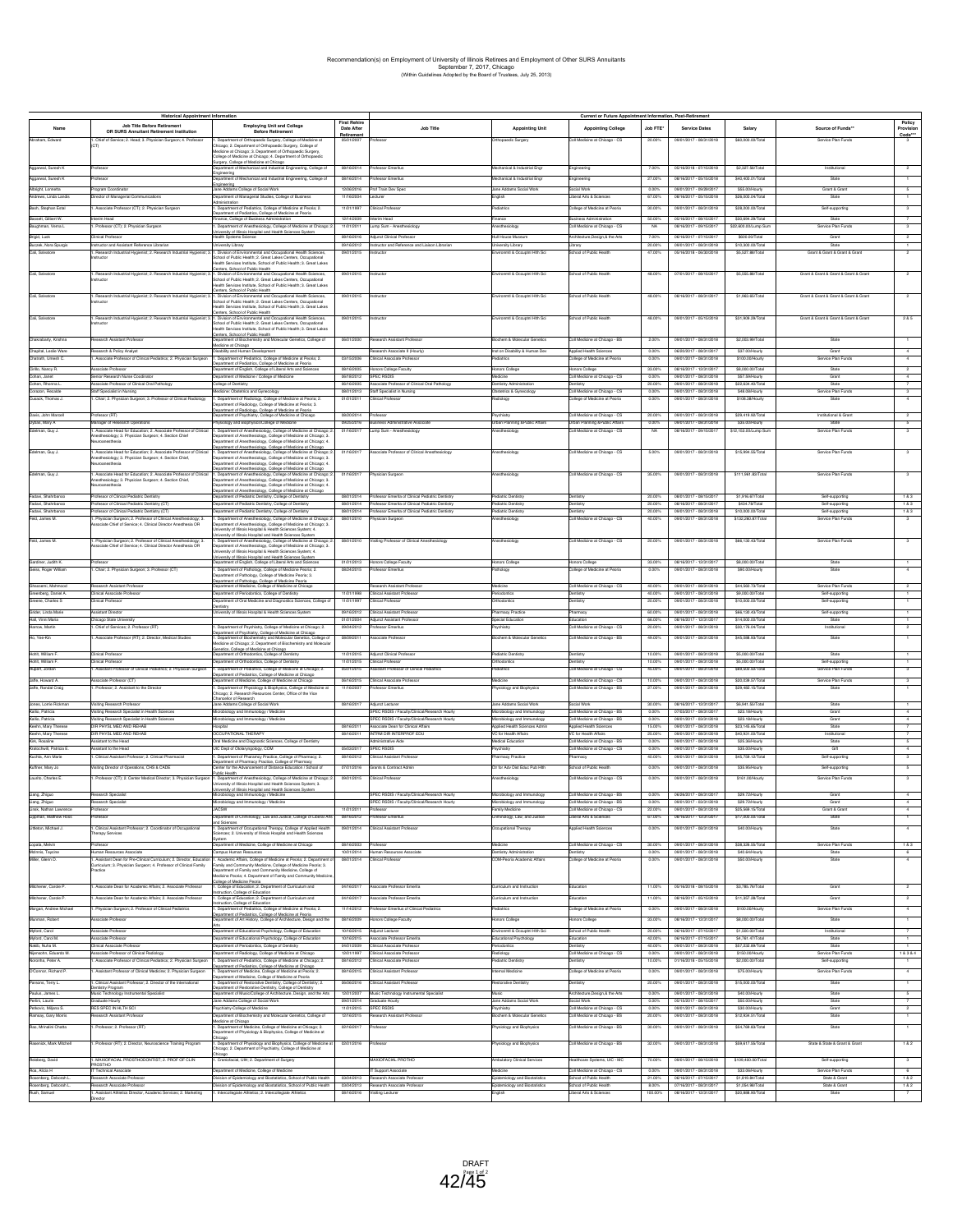### Recommendation(s) on Employment of University of Illinois Retirees and Employment of Other SURS Annuitants<br>September 7, 2017, Chicago<br>(Within Guidelines Adopted by the Board of Trustees, July 25, 2013)

| <b>Historical Appointment Information</b> |                                                                                                                                                   |                                                                                                                                                                                                                                                                                                                   |                                                 | Current or Future Appointment Information, Post-Retirement |                                |                               |          |                         |                    |                               |                                |
|-------------------------------------------|---------------------------------------------------------------------------------------------------------------------------------------------------|-------------------------------------------------------------------------------------------------------------------------------------------------------------------------------------------------------------------------------------------------------------------------------------------------------------------|-------------------------------------------------|------------------------------------------------------------|--------------------------------|-------------------------------|----------|-------------------------|--------------------|-------------------------------|--------------------------------|
| Name                                      | Job Title Before Betirement<br>OR SURS Annuitant Retirement Institution                                                                           | <b>Employing Unit and College</b><br><b>Refore Retirement</b>                                                                                                                                                                                                                                                     | <b>First Rehire</b><br>Date After<br>Retirement | <b>Job Title</b>                                           | <b>Appointing Unit</b>         | <b>Appointing College</b>     | Job FTE* | <b>Service Dates</b>    | Salary             | Source of Funds**             | Policy<br>Provision<br>Code*** |
| Russell, Brenda                           | . Visiting Director, Program in Regenerative Medicine: 2. Profess<br>Executive Associate Vice Chancellor for Research: 4. Director of<br>dosparch | 1. Center for Cardiovascular Research. College of Medicine at<br>Chicago: 2. Department of Physiology & Biophysics, College of<br>Medicine at Chicago: 3. Office of the Vice Chancellor for Research:<br>4 Vice Chancellor for Research                                                                           | 08/04/2011                                      | Professor Emerita                                          | Physiology and Bicohysics      | Coll Medicine at Chicago - BS | 41.00%   | 09/01/2017 - 08/31/2018 | \$64.126.44/Total  | State & Grant                 | 1&2                            |
| Saad, Edward J.                           | . Assistant Professor of Clinical Obstetrics & Gynecology: 2.<br>hysician Surgeon                                                                 | 1. Department of Obstetrics & Gynecology, College of Medicine at<br>Peorla: 2. Department of Obstetrics & Gynecology. College of<br>Medicine at Peoria                                                                                                                                                            | 11/01/2005                                      | Clinical Assistant Professor                               | Obstetrics & Gynecology        | College of Medicine at Peoria | 0.00%    | 09/01/2017 - 08/31/2018 | \$110.70/Hourly    | Service Plan Funds            | $\overline{a}$                 |
| Sack, James J.                            | Intessor                                                                                                                                          | Department of History, College of Liberal Arts and Sciences                                                                                                                                                                                                                                                       | 08/18/2014                                      | Professor Emeritus                                         | History                        | Liberal Arts & Sciences       | 33.00%   | 08/16/2017 - 12/31/2017 | SA 967 46/Total    | State                         | $\overline{1}$                 |
| Sakash, Karen Marie                       | Coordinator: 2 Clinical Professor                                                                                                                 | . Department of Curriculum and Instrucation. College of Education:<br>2. Department of Curriculum and Instruction. College of Education                                                                                                                                                                           | 03/01/2009                                      | Associate Professor Emerita                                | Curriculum and Instruction     | Education                     | 73.00%   | 09/01/2017 - 04/30/2018 | \$57,611,02(Total  | Grant                         | $\overline{2}$                 |
| Sandin, Daniel J.                         | mfessor                                                                                                                                           | Art & Design / College of Architecture, Design, and the Arts                                                                                                                                                                                                                                                      | 11/07/2011                                      | <b>Senior Research Scientist</b>                           | Rottech                        | Vice Chancellor for Research  | 33.00%   | 09/01/2017 - 08/31/2018 | \$33,355,08/Total  | Grant                         | $\overline{2}$                 |
| Santucci, Michael Louis                   | . Coordinator of Group Practice: 2. Clinical Assistant Professor                                                                                  | Dental Clinics, College of Dentistry: 2. Department of Restorative<br>Dentistry, College of Dentistry                                                                                                                                                                                                             | 04/24/2017                                      | Clinical Assistant Professor                               | Restorative Dentistry          | Dentistry                     | 60.00%   | 09/01/2017 - 08/31/2018 | \$60,000,00/Total  | State                         | $\mathbf{1}$                   |
| Sauder, Sue Elyn                          | Associate Professor (CT): 2. Physician Surgeon                                                                                                    | 1. Department of Pediatrics. College of Medicine at Peoria: 2.<br>Department of Pediatrics, College of Medicine at Peoria                                                                                                                                                                                         | 11/15/2012                                      | Associate Professor                                        | Pediatrics                     | College of Medicine at Peoria | 0.00%    | 09/01/2017 - 08/31/2018 | \$100.00/Hourly    | Service Plan Funds            | $\sim$                         |
| Schlemmer, Raymond Francis                | ssociate Professor                                                                                                                                | Department of Biopharmaceutical Sciences, College of Pharmacy                                                                                                                                                                                                                                                     | 08/01/2009                                      | Associate Professor Emeritus                               | Biopharmaceutical Sciences     | harmacy                       | 50.00%   | 08/16/2017 - 05/15/2018 | \$37,638,00/Total  | State & State                 | $\mathbf{1}$                   |
| Schraufnagel, Dean E.                     | Associate Chair, Faculty Affairs: 2. Physician Surgeon: 3.<br>rofessor (RT)                                                                       | 1. Department of Medicine, College of Medicine at Chicago: 2.<br>Department of Medicine, College of Medicine at Chicago: 3.<br>Department of Medicine, College of Medicine at Chicago                                                                                                                             | 08/18/2014                                      | Professor                                                  | Medicine                       | Coll Medicine at Chicago - CS | 20.00%   | 09/01/2017 - 08/31/2018 | \$34,647,54/Total  | Service Plan Funds            | $\mathcal{R}$                  |
| Slagle, David Christopher                 | . Associate Professor of Clinical Medicine: 2. Physician Surgeon                                                                                  | 1. Department of Medicine, College of Medicine at Peoria: 2.<br>Department of Medicine, College of Medicine at Peroia                                                                                                                                                                                             | 07/27/2016                                      | Clinical Associate Professor                               | Internal Medicine              | College of Medicine at Peoria | 0.00%    | 09/01/2017 - 08/31/2018 | \$100.00/Hourly    | Service Plan Funds            | $\overline{a}$                 |
| Solaro, Ross John                         | . Interim Director: 2. Distinguished University Professor: 3.<br>Professor (RT): 4. Head                                                          | 1. Center for Cardiovascular Research, College of Medicine at<br>Chicago: 2. Department of Physiology & Biophysics, College of<br>Medicine at Chicago; 3. Department of Physiology & Biophysics,<br>College of Medicine at Chicago: 4. Department of Physiology and<br>Biophysics, College of Medicine at Chicago | 09/01/2015                                      | Protessor                                                  | Physiology and Bicohysics      | Coll Medicine at Chicago - BS | 36.00%   | 09/01/2017 - 08/31/2018 | \$127,000,00/Total | State & Grant & Grant & Grant | 1&2                            |
| Stout, William F.                         | nosonn                                                                                                                                            | Department of Statistics, College of Liberal Arts and Sciences                                                                                                                                                                                                                                                    | 09/01/2006                                      | <b>Research Professor</b>                                  | Learning Sciences Res Inst     | Liberal Arts & Sciences       | 20.00%   | 09/01/2017 - 08/31/2018 | \$20,039,57/Total  | Grant                         | $\overline{2}$                 |
| Valo, John T.                             | rotessor                                                                                                                                          | Department of Classics and Mediterranean Studies, College of<br>I ihoral Arts and Sciences                                                                                                                                                                                                                        | 08/16/2014                                      | Professor Emeritus                                         | Classics & Mediterran Studies  | Liberal Arts & Sciences       | 50.00%   | 08/16/2017 - 12/31/2017 | \$7,957,68/Total   | State                         |                                |
| Vary, James C                             | rotessor                                                                                                                                          | Department of Biochemistry and Molecular Genetics, College of<br>Medicine at Chicago                                                                                                                                                                                                                              | 10/31/2003                                      | Professor Emeritus                                         | Biochem & Molecular Genetics   | Coll Medicine at Chicago - BS | 20.00%   | 09/01/2017 - 08/31/2018 | \$18,536,60/Total  | State                         |                                |
| Woodbury, Charles Putman                  | eam Leader                                                                                                                                        | Assistant Head: 2. Associate Professor of Medicinal Chemistry: 3. 1. Department of Medicinal Chemistry and Pharmacognosy. College<br>of Pharmacy: 2. Department of Medicinal Chemistry and<br>Pharmacognosy. College of Pharmacy: 3. Department of Medicinal<br>Chemistry and Pharmacognosy. College of Pharmacy  | 08/16/2009                                      | Assoicate Professor Emeritus                               | Medicinal Chem & Pharmacognosy | harmacy                       | 45.00%   | 08/16/2017 - 05/15/2018 | \$41,685,03/Total  | State                         |                                |
| Young, Janis                              | Social Work Aide III                                                                                                                              | Community Outreach Intervention Project / School of Public Health                                                                                                                                                                                                                                                 | 07/31/2017                                      | Work Program Participant                                   | Commty Outreach Intervent Proj | ichool of Public Health       | 0.00%    | 08/14/2017 - 08/31/2017 | \$21.15/Hourly     | Grant                         | 5                              |
| Ziaia-Henderson, Beatrice A.              | orturer                                                                                                                                           | Department of Anatomy and Cell Biology, College of Medicine at<br>Chicago                                                                                                                                                                                                                                         | 03/16/2012                                      | Locturer                                                   | Anatomy and Cell Biology       | Coll Medicine at Chicago - BS | 45.00%   | 08/16/2017 - 12/31/2017 | \$13,654,48/Total  | State                         |                                |

\*Job FTE: NA = Project for a pre-defined duration; no formal FTE. Payment rendered at conclusion of project.

"Source of Funds<br>Gift and Endowment Income<br>Isathulional Funds (ICR, admin and educational atlowances, royalty)<br>Isathulional Funds (Medical, Occupational, Nursing, Dental)<br>Stef supporting<br>State<br>Trust-other (predominately UI

\*\*\*Policy Provision Code:

1. Retired faculty re-employed to teach courses or advise students and perform other related services on a part-time occasional basis<br>2. Retired faculty or staff re-employed to conduct research on appointments funded by gr

3. Retried clinical faculty or other clinical professionals re-employed to provide patient care on a part-time or occasional basis<br>4. Retries re-employed in an houfly academic/research/faculty/clinical capacity<br>5. Retried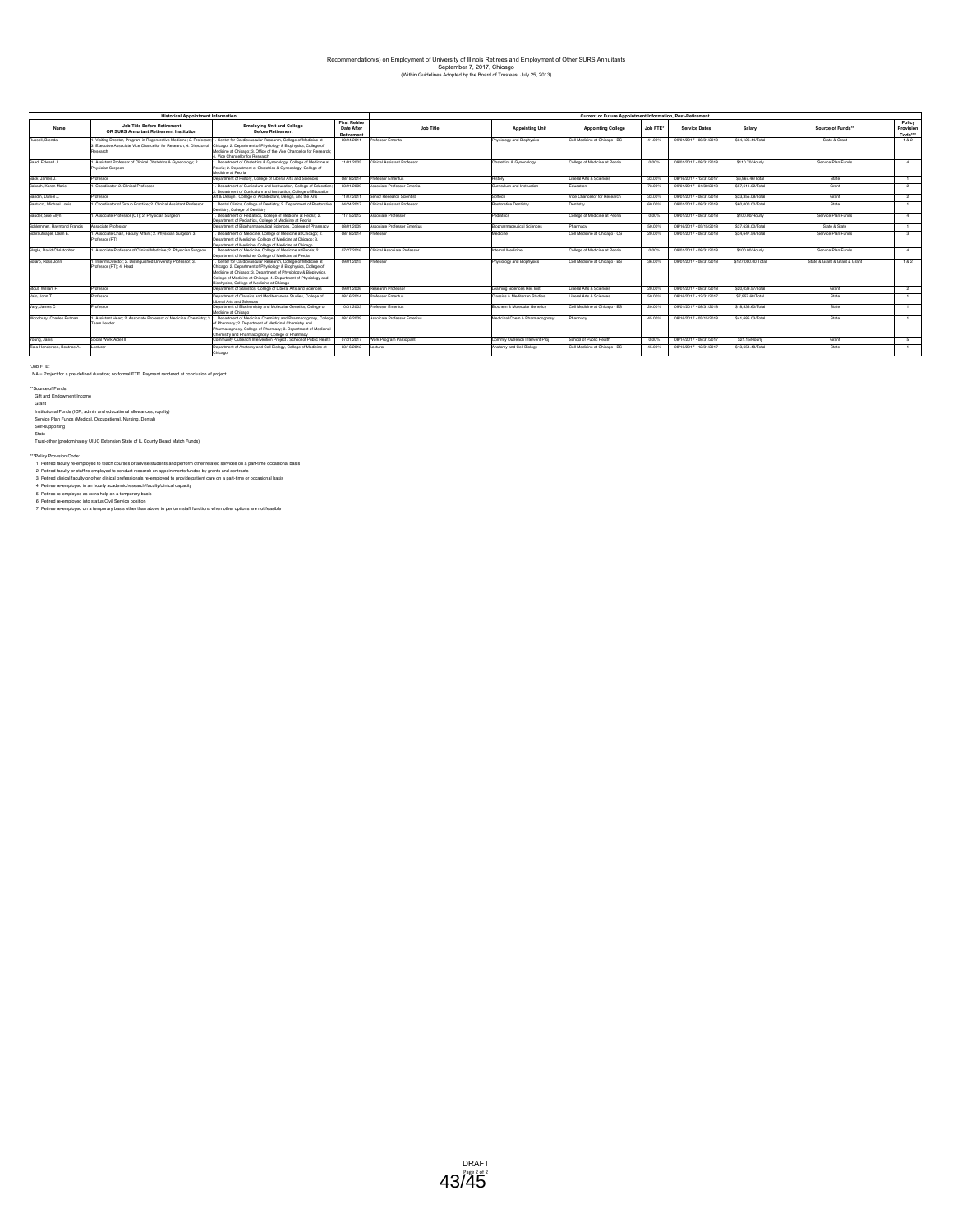### Recommendation(s) on Employment of University of Illinois Retirees and Employment of Other SURS Annuitants<br>September 7, 2017, Springfield<br>(Within Guidelines Adopted by the Board of Trustees, July 25, 2013)

|                     | <b>Historical Appointment Information</b>                               | Current or Future Appointment Information, Post-Retirement                                                                      |                                                 |                                      |                                |                               |          |                         |                     |                   |                               |
|---------------------|-------------------------------------------------------------------------|---------------------------------------------------------------------------------------------------------------------------------|-------------------------------------------------|--------------------------------------|--------------------------------|-------------------------------|----------|-------------------------|---------------------|-------------------|-------------------------------|
| Name                | Job Title Before Retirement<br>OR SURS Annuitant Retirement Institution | <b>Employing Unit and College</b><br><b>Before Retirement</b>                                                                   | <b>First Rehire</b><br>Date After<br>Retirement | <b>Job Title</b>                     | <b>Appointing Unit</b>         | <b>Appointing College</b>     | Job FTE* | <b>Service Dates</b>    | Salary              | Source of Funds** | Policy<br>Provision<br>Code** |
| Casner, Sharon K    | Adjunct Instructor                                                      | Teacher Education/College of Education and Human Services                                                                       | 08/16/2010                                      | Adjunct Instructor                   | <b>Teacher Education</b>       | Education and Human Services  | 50.00%   | 08/16/2017 - 12/31/2017 | \$5,371,43/Total    | State             |                               |
| Garrett, Norman     | Eastern Illinois University                                             |                                                                                                                                 |                                                 | Adjunct Lecturer                     | Educ & Human Services Gen Exp  | Education and Human Services  | 13.00%   | 08/16/2017 - 11/15/2017 | \$2,400,00/Total    | State             |                               |
| Hall, James         | Associate Professor                                                     | CRMARS                                                                                                                          | 05/16/2013                                      | Adjunct Associate Professor Emeritus | Management Information Systems | Business and Management       | 50.00%   | 08/16/2017 - 12/31/2017 | \$14,920,66/Total   | State             |                               |
| Loken, Mary F       | Adjunct Lecturer                                                        | Educational Leadership/Teacher Education College - College of 03/01/1998<br>Education and Human Services                        |                                                 | Adjunct Lecturer                     | Educational Leadership         | Education and Human Services  | 25.00%   | 08/16/2017 - 12/31/2017 | \$1,641,28/Total    | State             |                               |
| Michaelson, Ronald  | Visiting Assistant Professor                                            | Political Science/College of Public Affairs & Administration                                                                    | 08/16/2013                                      | Adjunct Assistant Professor          | Political Science              | Public Affairs & Administrato | 50.00%   | 08/16/2017 - 12/31/2017 | \$5.172.51/Total    | State & State     |                               |
| Nicholson, Henry E. | Associate Professor                                                     | Communication / College of Liberal Arts & Sciences                                                                              | 10/16/2008                                      | Adjunct Associate Professor Emeritus | Capital Scholars Program       | Provost & VC Acad Affairs     | 25.00%   | 08/16/2017 - 12/31/2017 | \$3,978,80/Total    | State             |                               |
| Sung, Chung-Hsien   | Associate Professor                                                     | Mathematical Sciences Dept. College of Liberal Arts & Sciences 09/16/2014                                                       |                                                 | Associate Professor Emeritus         | Mathematical Sciences          | Liberal Arts & Sciences       | NA       | 06/16/2017 - 06/30/2017 | \$1,500,00/Lump Sum | State             |                               |
| Wassenberg, Pinky   | 1. Professor Emerita: 2. Professor                                      | 1. Legal Studies/College of Public Affairs & Administration: 2.<br>Political Science/College of Public Affairs & Administration | 08/16/2015                                      | Professor Emerita                    | Political Science              | Public Affairs & Administrato | 50.00%   | 08/16/2017 - 12/31/2017 | \$8,000,03/Total    | State             |                               |

\*Job FTE: NA = Project for a pre-defined duration; no formal FTE. Payment rendered at conclusion of project.

"Source of Funds<br>Gift and Endowment Income<br>Isathulional Funds (ICR, admin and educational atlowances, royalty)<br>Isathulional Funds (Medical, Occupational, Nunsing, Dental)<br>Stef supporting<br>State<br>Trust-other (predominately UI

\*\*\*Policy Provision Code:

1. Retired faculty re-employed to teach courses or advise students and perform other related services on a part-time occasional basis<br>2. Retired faculty or staff re-employed to conduct research on appointments funded by gr

3. Retried clinical faculty or other clinical professionals re-employed to provide patient care on a part-time or occasional basis<br>4. Retries re-employed in an houfly academic/research/faculty/clinical capacity<br>5. Retried